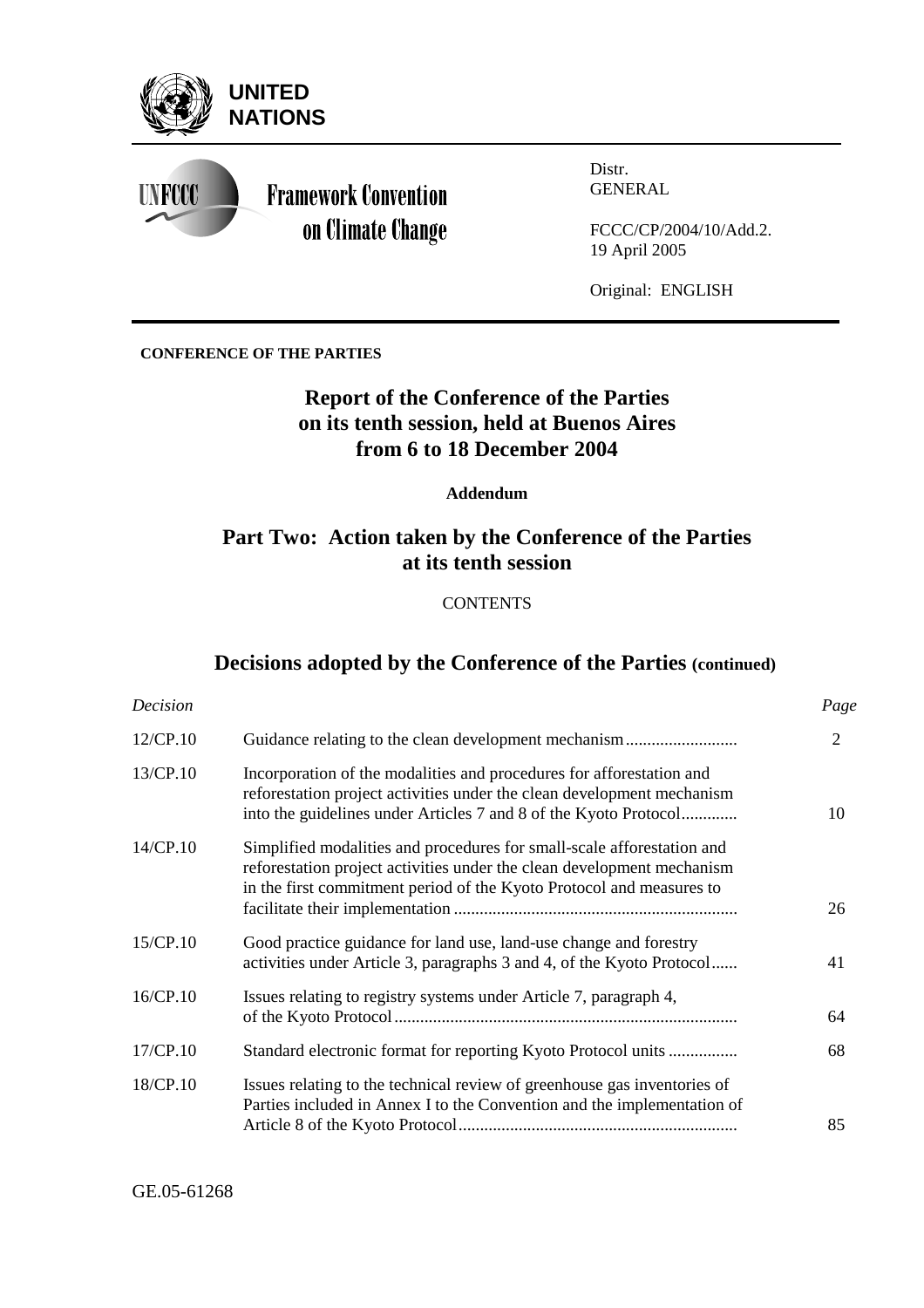# **Decision 12/CP.10**

## **Guidance relating to the clean development mechanism**

*The Conference of the Parties,* 

*Recalling* its decisions 15/CP.7, 17/CP.7 and its annex, 19/CP.7 and its annex, 21/CP.8 and its annexes, 18/CP.9 and its annexes, 19/CP.9 and its annex, and 14/CP.10 and its annex,

*Emphasizing* that clean development mechanism project activities should lead to the transfer of environmentally safe and sound technologies and know-how in addition to that required under Article 4, paragraph 5, of the Convention and Article 10 of the Kyoto Protocol,

*Affirming* that it is the host Party's prerogative to confirm whether a clean development mechanism project activity assists it in achieving sustainable development*,* 

*Recalling* that, in accordance with paragraph 4 (b) of the modalities and procedures for a clean development mechanism, contained in the annex to decision 17/CP.7, it shall review the regional and subregional distribution of designated operational entities and take appropriate decisions to promote accreditation of such entities from developing country Parties,

*Recognizing* measures taken by the Executive Board of the clean development mechanism to facilitate the application for accreditation of operational entities from developing country Parties and recent increases in the number of such applications,

*Welcoming* the fact that designated national authorities have been established by 69 Parties, among them 55 developing country Parties, information on which is available on the UNFCCC CDM web site,

*Recognizing* the need for the Executive Board to work further on the implementation of the provisions contained in decision 17/CP.7 and its annex on modalities and procedures for a clean development mechanism, including those in its appendix C, and to further facilitate the development of baseline and monitoring methodologies on the basis of experience gained,

*Expressing* its deep appreciation to Parties which have generously contributed to funding administrative expenses for work on the clean development mechanism since the ninth session of the Conference of the Parties,

*Recognizing* that the work on the clean development mechanism can be accomplished only if sufficient financial and human resources are available,

*Recalling* provisions relating to additionality as described in Article 12, paragraph 5, of the Kyoto Protocol and in paragraphs 43 and 44 of the annex to decision 17/CP.7,

*Being aware* of the concern expressed by some Parties with regard to the "Tool for the demonstration and assessment of additionality" and of the satisfaction expressed by other Parties,

*Noting* conclusions by the Subsidiary Body for Implementation at its twentieth session relating to effective participation in the Convention process, $<sup>1</sup>$ </sup>

<sup>1</sup> FCCC/SBI/2004/10, paragraph 97.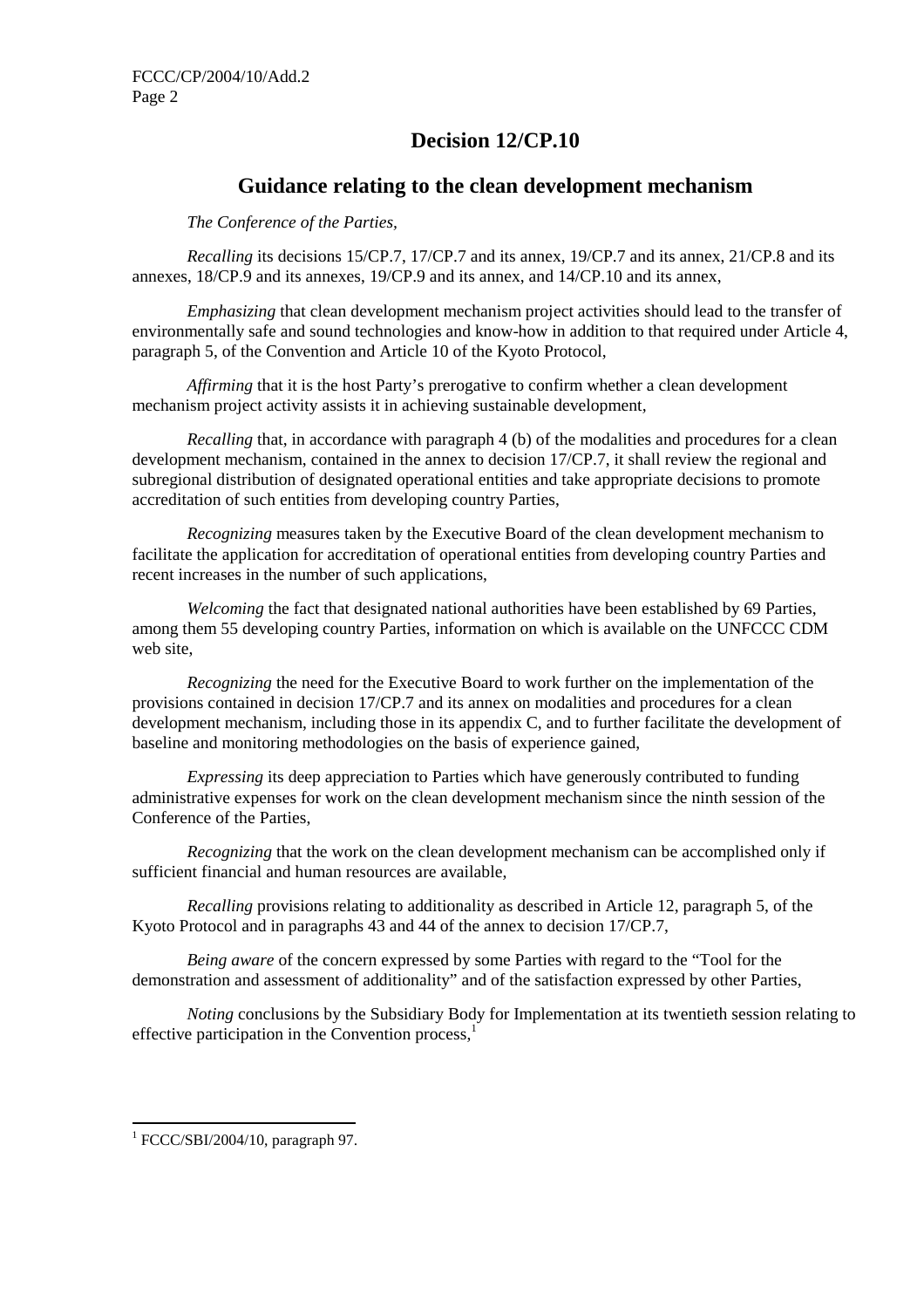1. *Takes note,* with appreciation, of the third annual report (2003–2004) of the Executive Board of the clean development mechanism to the Conference of the Parties, and its addendum:<sup>2</sup>

2. *Commends* the Executive Board for the successful operationalization of the prompt start of the clean development mechanism – in particular relating to the registration of clean development mechanism project activities, the accreditation of operational entities, the approval of baseline and monitoring methodologies, including consolidated methodologies with broader applicability, the development of a "Tool for the demonstration and assessment of additionality", and the development of version 1 of the clean development mechanism registry – and for its efforts relating to the implementation of rules 26 and 27 of the rules of procedure, in particular by providing for dialogue with constituencies and the exchange of information with the public;

3. *Takes note*, with appreciation, of information on the operational requirements of the clean development mechanism, as agreed to by the Executive Board, and on the status of work undertaken by the Executive Board, as reflected on the UNFCCC CDM web site maintained by the secretariat;

4. *Encourages* the Executive Board to continue to assess existing and new ways to ensure transparency, i.e. regular written reports by the Executive Board and its panels, communication with constituencies and exchange of information with the public;

5. *Designates* as operational entities the four entities named below which have been accredited, and provisionally designated, as operational entities by the Executive Board to carry out sector-specific validation functions:

- Japan Quality Assurance Organization (JQA)
- Det Norske Veritas Certification Ltd (DNV Certification)
- TÜV Industrie Service GmbH TÜV SÜD Group
- Société Générale de Surveillance UK Ltd. (SGS UK Ltd.);

6. *Adopts* the procedures for review referred to in paragraph 65 of the modalities and procedures for a clean development mechanism, as contained in annex I to this decision;

7. *Adopts* the amendments to the rules of procedure of the Executive Board, as contained in annex II to this decision;

8. *Encourages* the Executive Board to keep its rules of procedure under review and, if necessary, make recommendations, in accordance with paragraph 5 (b) of the annex to decision 17/CP.7, on any amendments or additions aimed at safeguarding its efficient, cost-effective and transparent functioning;

9. *Recalls* that, as indicated by the Executive Board, the use of the "Tool for the demonstration and assessment of additionality" is not mandatory for project participants;

10. *Encourages* the Executive Board to keep under review the "Tool for the demonstration and assessment of additionality", taking into consideration inputs from Parties, and to include its conclusions in its report to the Conference of the Parties serving as the meeting of the Parties to the Kyoto Protocol at its first session;

 $2$  FCCC/CP/2004/2 and Add.1.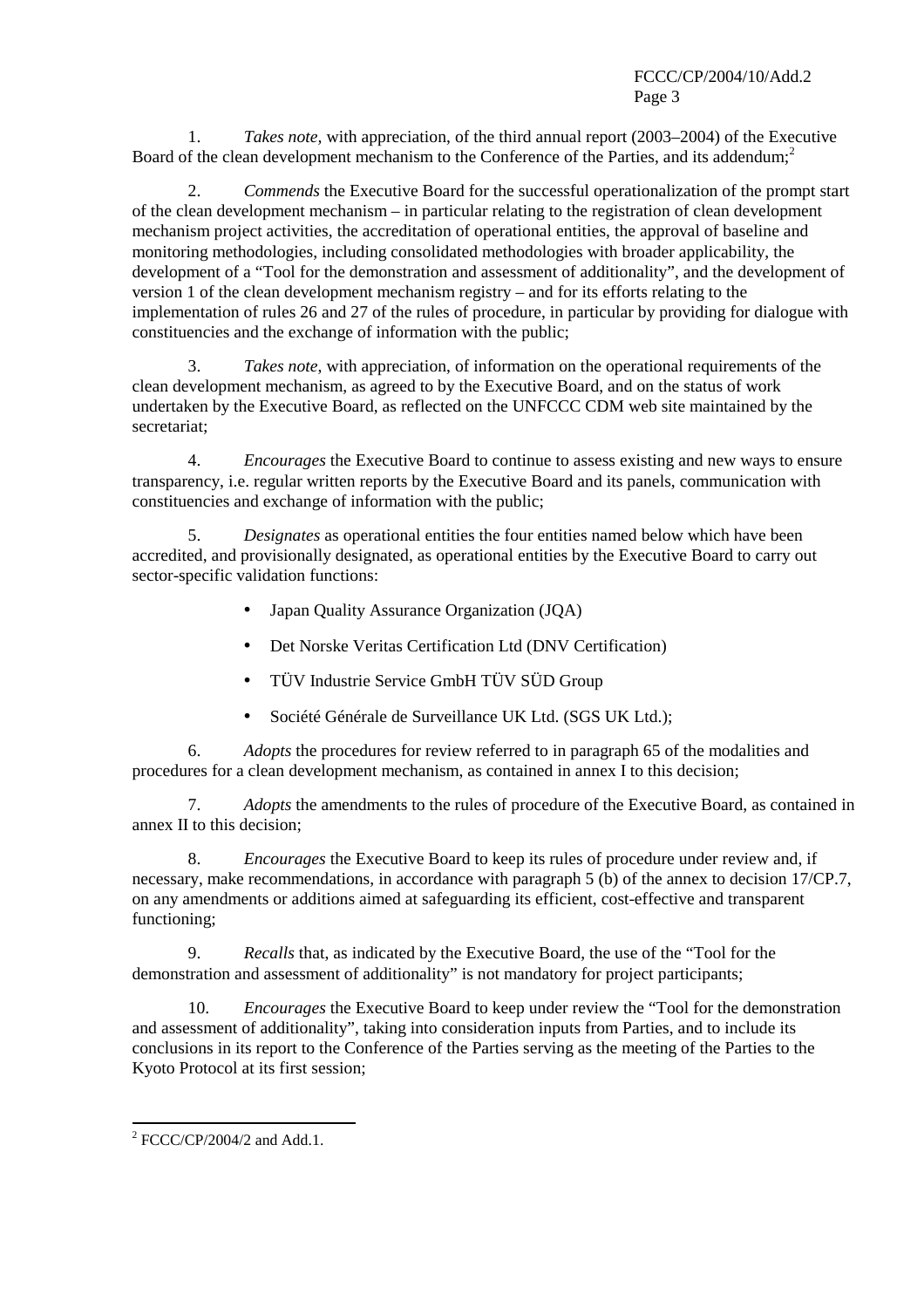$\overline{a}$ 

11. *Reminds* Parties wishing to participate in clean development mechanism project activities of the need to identify a designated national authority and of the possibility of making pertinent information on this authority publicly available through the UNFCCC CDM web site;

12. *Reiterates* the request, contained in paragraph 14 of decision 17/CP.7, to Parties included in Annex I to the Convention to continue with measures to assist Parties not included in Annex I to the Convention, in particular the least developed countries and small island developing States among them, to build capacity in order to facilitate their participation in the clean development mechanism, taking into account relevant decisions by the Conference of the Parties on capacity-building and on the financial mechanism of the Convention;

13. *Further reiterates* the request to the Parties, within the framework of decision 2/CP.7, to promote capacity-building with a specific view to obtaining more applications for accreditation as designated operational entities from entities located in developing country Parties and invite intergovernmental organizations and non-governmental organizations to contribute to this effort;

14. *Requests* the Subsidiary Body for Scientific and Technological Advice, in collaboration with the Executive Board, to develop a recommendation to the Conference of the Parties serving as the meeting of the Parties to the Kyoto Protocol at its first session relating to implications of the implementation of clean development mechanism project activities for the achievement of objectives of other environmental conventions and protocols, in particular the Montreal Protocol, and which imply the establishment of new hydrochlorofluorocarbon 22 facilities which seek to obtain certified emissions reductions for the destruction of hydrofluorocarbon 23, taking into account the principles established in Article 3, paragraph 1, and the definitions in Article 1, paragraph 5, of the Convention;

15. *Encourages* project participants to make proposals for new baseline and monitoring methodologies for types of project activities in sectors not yet covered by approved methodologies, such as transportation, energy efficiency and district heating, and the Executive Board to consider such proposals with priority and to continue its work on elaborating consolidated methodologies for new sectors;

16. *Requests* the Executive Board to start the development of a database of approved methodologies organized by project category and condition of applicability;

17. *Welcomes* work in progress by the Executive Board to operationalize the procedure for amendment of approved methodologies, on the basis of experience gained, bearing in mind paragraph 39 of the modalities and procedures for a clean development mechanism;

18. *Requests* the Executive Board, subject to the availability of sufficient resources, to intensify its work to ensure the proper functioning of the clean development mechanism, inter alia, by developing a management plan as soon as possible, strengthening institutional capacity, and facilitating efficient, transparent and substantiated decisions by the Executive Board and its panels and working groups;

19. *Expresses* its deep concern about the shortfall in resources for work on the clean development mechanism in the biennium 2004–2005, which is currently estimated to be USD 4.2 million,<sup>3</sup> vis-à-vis requirements referred to in decision  $16/CP.9$  and additional human and financial resource needs arising from increased activity levels;

 $3$  This figure is based on salary costs as estimated in 2003 for the 2004–2005 biennium. It may be revised to reflect the effect of currency fluctuations. Resource requirements relating to decision 14/CP.10 and its annex are not included here.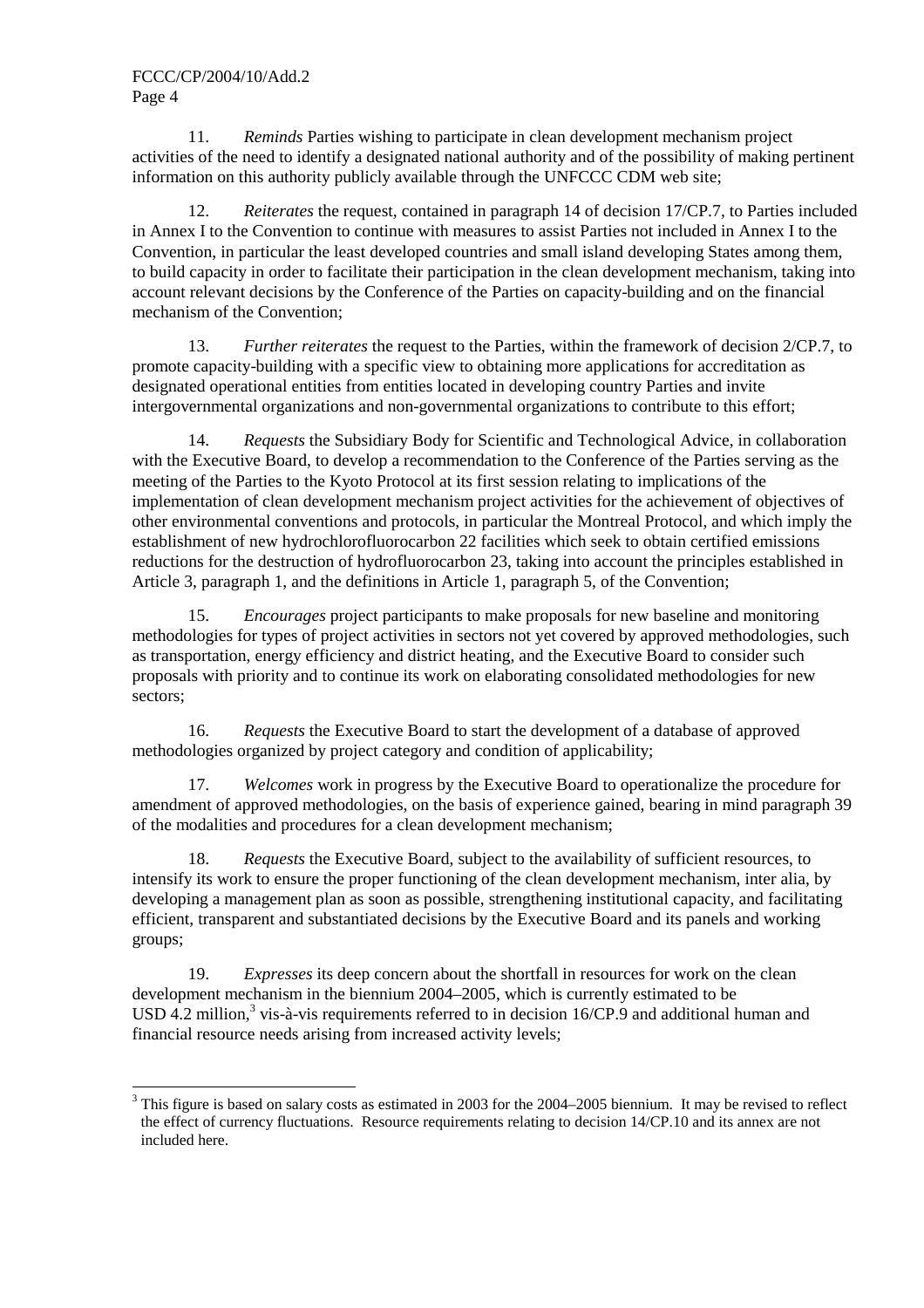20. *Urges* Parties to make contributions, in an expeditious manner, to the UNFCCC Trust Fund for Supplementary Activities, in accordance with decision 17/CP.7, paragraph 17, for funding administrative expenses for operating the clean development mechanism in the biennium 2004–2005, keeping in mind that only part of these expenses will be covered by the Kyoto Protocol Interim Allocation in accordance with decision 16/CP.9, and thus ensure that the Executive Board and the secretariat can cope with the increased workload and carry out all mandates in a sustainable and timely manner;

21. *Recommends* that the Conference of the Parties serving as the meeting of the Parties to the Kyoto Protocol, at its first session, adopt the draft decision below.

> *6th plenary meeting 17–18 December 2004*

## **Draft decision -/CMP.1**

Guidance relating to the clean development mechanism

*The Conference of the Parties serving as the meeting of the Parties to the Kyoto Protocol,* 

*Aware* of its decisions -/CMP.1 (*Mechanisms*) and -/CMP.1 (*Article 12*) and its annex,

*Cognizant* of decisions 15/CP.7, 17/CP.7 and its annex, 19 CP.7 and its annex, 21/CP.8 and its annexes, 18/CP.9 and its annexes, 19/CP.9 and its annex, and 14/CP.10 and its annex, and 12/CP.10 and its annexes,

*Decides* to confirm and give full effect to any actions taken pursuant to decision 12/CP.10 and its annexes.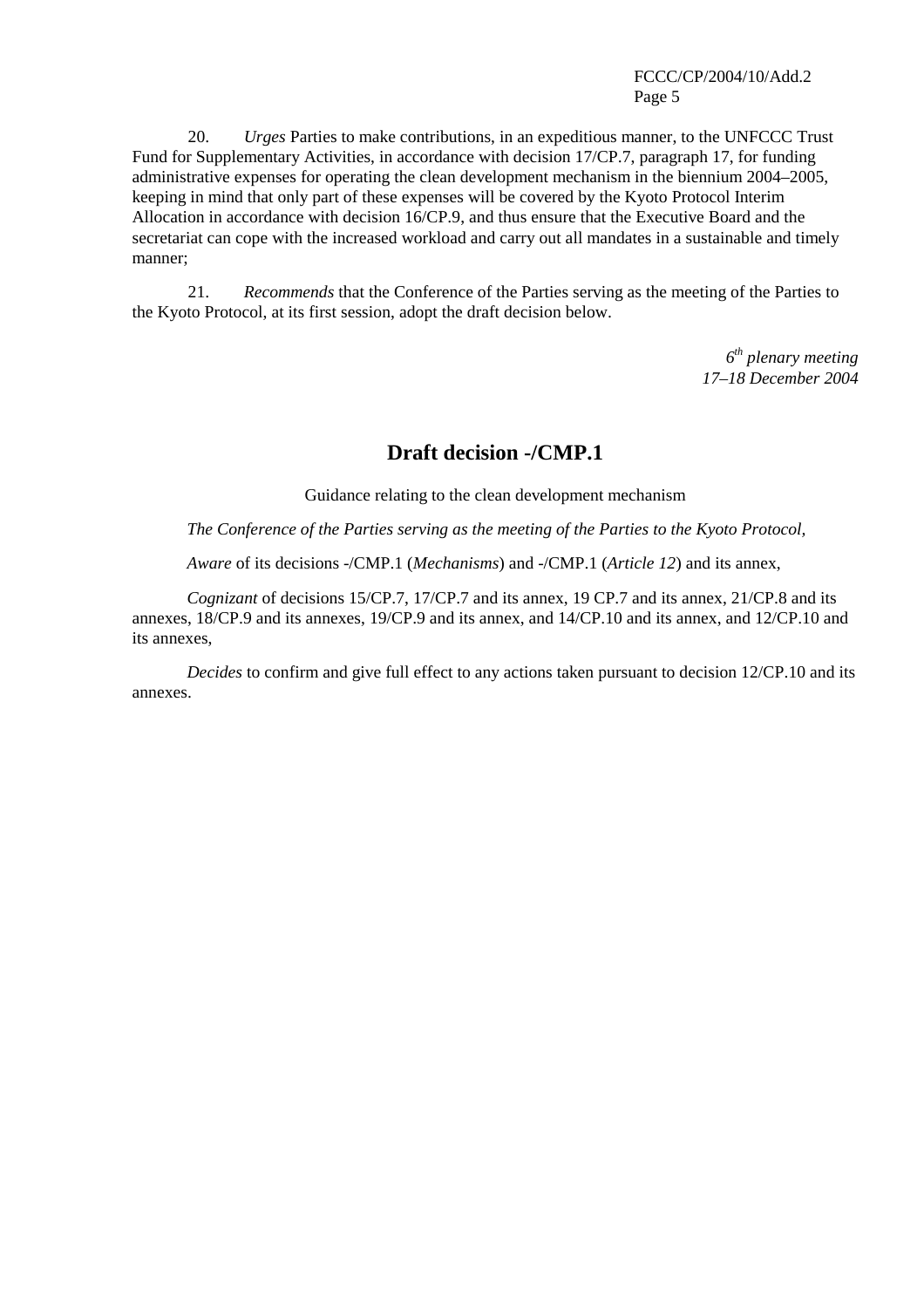## ANNEX I

# **Procedures for review referred to in paragraph 65 of the modalities and procedures for a clean development mechanism**

# **I. Background**

1. In accordance with paragraph 5 (o) of the modalities and procedures for a clean development mechanism (CDM modalities and procedures), the Executive Board shall elaborate and recommend to the Conference of the Parties serving as the meeting of the Parties to the Kyoto Protocol, or to the Conference of the Parties (pending entry into force of the Kyoto Protocol), procedures for conducting the reviews referred to in paragraphs 41 and 65 of the CDM modalities and procedures, including procedures to facilitate consideration of information from Parties, stakeholders and UNFCCC accredited observers.

2. Paragraph 65 of the CDM modalities and procedures stipulates that the issuance of certified emission reductions (CERs) by the Executive Board shall be considered final 15 days after the date of receipt by the Executive Board of the request for issuance, unless a Party involved in the project activity or at least three members of the Executive Board request a review of the proposed issuance of CERs. Such a review shall be limited to issues of fraud, malfeasance or incompetence of the designated operational entities and be conducted as follows:

- (a) Upon receipt of a request for such a review, the Executive Board, at its next meeting, shall decide on its course of action. If it decides that the request has merit, it shall perform a review and decide whether the proposed issuance of CERs should be approved
- (b) The Executive Board shall complete its review within 30 days following its decision to perform the review
- (c) The Executive Board shall inform the project participants of the outcome of the review, and make public its decision regarding the approval of the proposed issuance of CERs and the reasons for it.

3. The procedures for review below aim at elaborating on the provisions in paragraph 65, in particular by specifying detailed provisions for requesting a review, the scope of review, modalities for communicating with project participants and the designated operational entity (DOE) in question, possible outcomes of a review, and the coverage of costs relating to the review.

# **II. Request for review**

4. A request for review by a Party involved in the CDM project activity concerned shall be sent by the relevant designated national authority to the Executive Board, through the secretariat, using official means of communication. The secretariat shall acknowledge the receipt of a request for review and promptly forward the request to the Executive Board via the list server.

5. A request for review by a member of the Executive Board shall be sent to the Executive Board through the secretariat. The secretariat shall acknowledge the receipt of a request for review and promptly forward the request to the Executive Board via the list server.

6. In accordance with paragraph 65 of the CDM modalities and procedures, a review shall be limited to issues of fraud, malfeasance or incompetence of the DOEs and a request for review shall, therefore, be specific in this regard.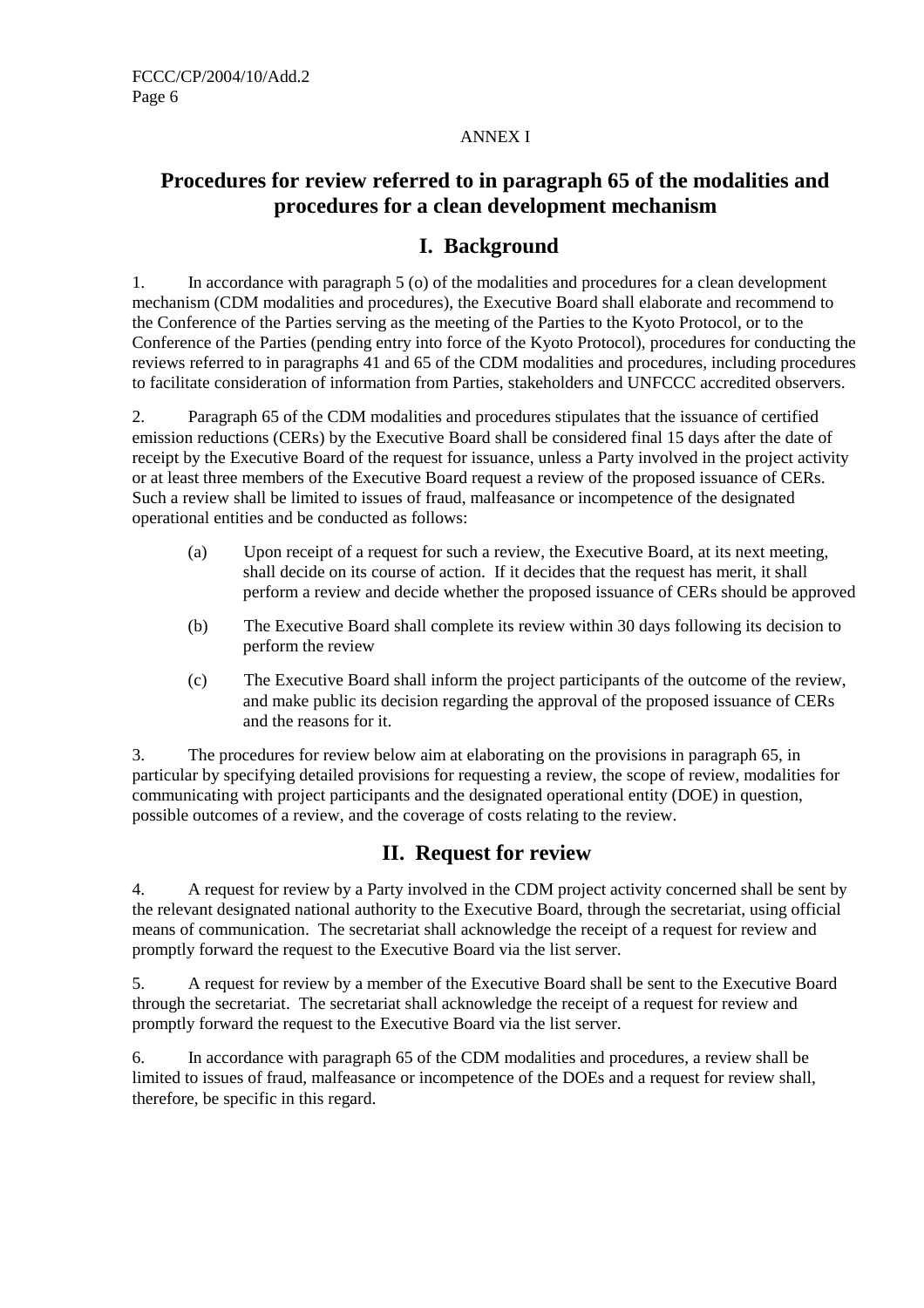7. A request for review shall provide reasons for the request for review and any supporting documentation.

8. A request for review shall be considered received by the Executive Board on the date it has been received by the secretariat. The Executive Board will not consider a request for review if it is received after 1700 GMT on the last day of the 15-day period after the receipt of the request for issuance of CERs.

9. As soon as a review of a proposed issuance of CERs is requested by a Party involved in the CDM project activity concerned or by three Executive Board members, the following action shall be taken:

- (a) The consideration of a review of the proposed issuance of CERs shall be included in the proposed agenda of the next Executive Board meeting
- (b) The Executive Board shall notify the project participants and the DOE that verified the monitored reductions and certified the reductions achieved by the CDM project activity that a review has been requested. The project participants and the DOE shall be informed about the date and venue of the Executive Board meeting at which the request for review will be considered. Stakeholders interested in the review process shall also be given an opportunity to attend the Executive Board meeting
- (c) The project participants and the DOE shall each provide a contact person for the review process, including for a conference call, in case the Executive Board wishes to address questions to them during the consideration of a review at its meeting
- (d) The proposed issuance of CERs shall be marked as being "under review" on the UNFCCC CDM web site and a notification shall be sent through the UNFCCC CDM News facility.

# **III. Scope and modalities of review**

10. The Executive Board shall consider, at its next meeting, a request for review, and shall decide either to perform a review of the proposed issuance of CERs, if there is sufficient evidence indicating a case of fraud, malfeasance or incompetence of the DOE, or to approve the issuance.

11. If the Executive Board agrees to perform a review of a proposed issuance of CERs, it shall, at the same meeting, decide on:

- (a) The scope of the review relating to issues of fraud, malfeasance or incompetence of the DOE, based on the consideration in the request for a review;
- (b) The composition of the review team. The review team shall consist of two Board members, who will be responsible for supervising the review and, as appropriate, outside experts.

12. The review team, under the guidance of the Board members responsible for supervising the review, shall provide inputs, prepare requests for clarification and further information to the DOE and project participants, and analyse information received during the review.

# **IV. Review process**

13. The decision by the Board, including on the scope of a review and the composition of a review team, shall be made publicly available as part of the report of its meeting.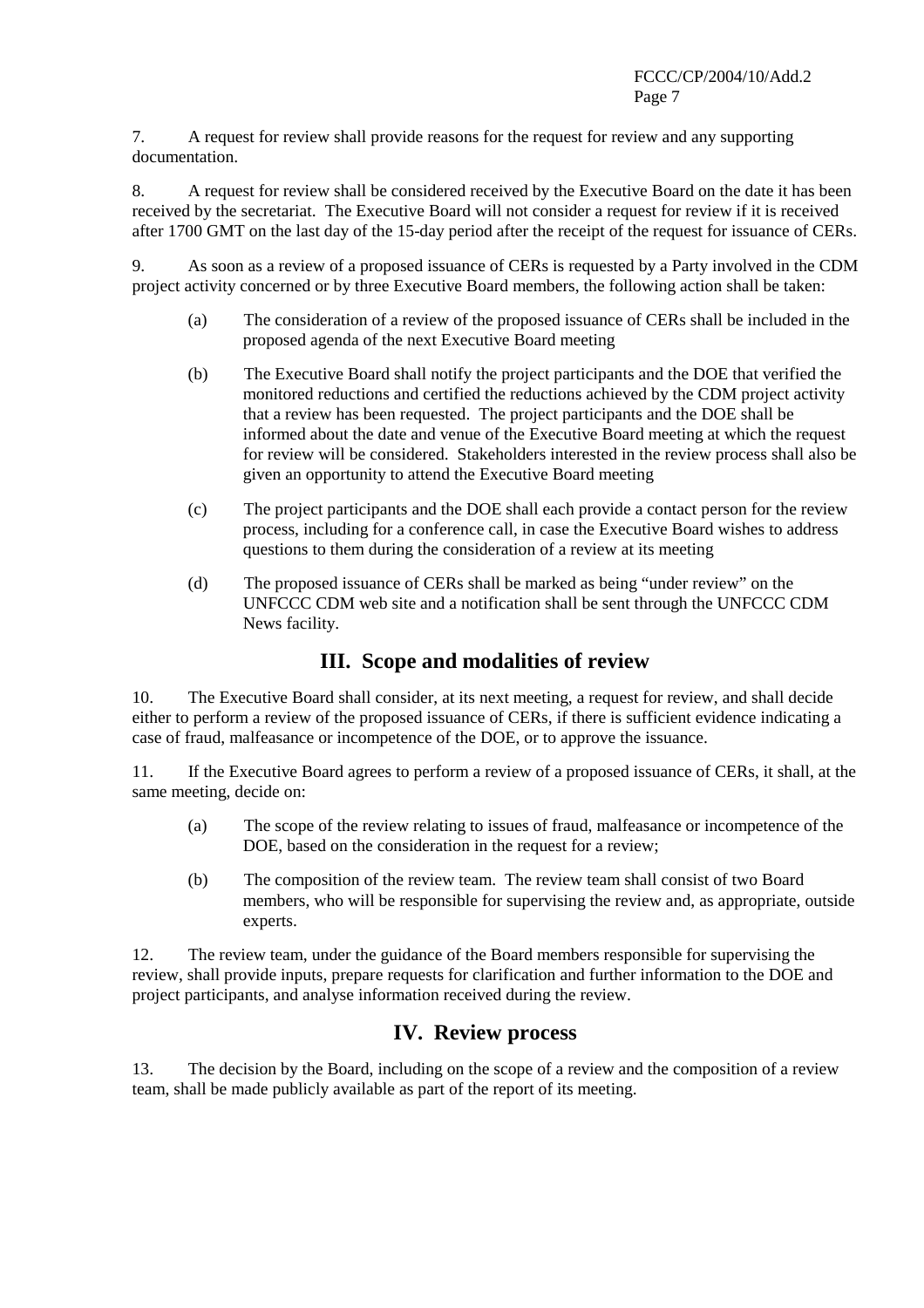14. A notification of the decision by the Executive Board shall be sent to the project participants and the DOE that verified the monitored reductions and certified the reductions achieved by the CDM project activity.

15. Requests for clarification and further information may be sent to the DOE and the project participants. Answers shall be submitted to the review team, through the secretariat, within five working days after the receipt of the request for clarification. The secretariat shall acknowledge the receipt of the answers and forward them to the review team.

16. The two Board members supervising the review shall be responsible for compiling inputs and comments and preparing the recommendation to be forwarded to the Executive Board via list server.

# **V. Review decision**

17. In accordance with paragraph 65 of the CDM modalities and procedures, the Board shall complete its review within 30 days following its decision to perform the review.

18. Taking into consideration recommendations by the two Board members responsible for the review, the Board shall decide on whether:

- (a) To approve the proposed issuance of CERs;
- (b) To request the DOE to make corrections based on the findings from the review before approving the issuance of CERs;
- (c) To decline to approve the proposed issuance of CERs.

19. In accordance with paragraph 65 of the CDM modalities and procedures, the Board shall inform the project participants of the outcome of the review, and make public its decision regarding the approval of the proposed issuance of CERs and the reasons for it.

20. If the review indicates any issues relating to the performance of the DOE, the Board shall consider whether or not to trigger a spot-check of the DOE, in accordance with the procedures for accrediting operational entities.

# **VI. Coverage of costs of the request for review**

21. If the Executive Board decides not to approve a proposed issuance of CERs and if a DOE is found to be in the situation of fraud, malfeasance or incompetence, the DOE shall reimburse the costs incurred as a result of the review. This provision is subject to review as experience accrues.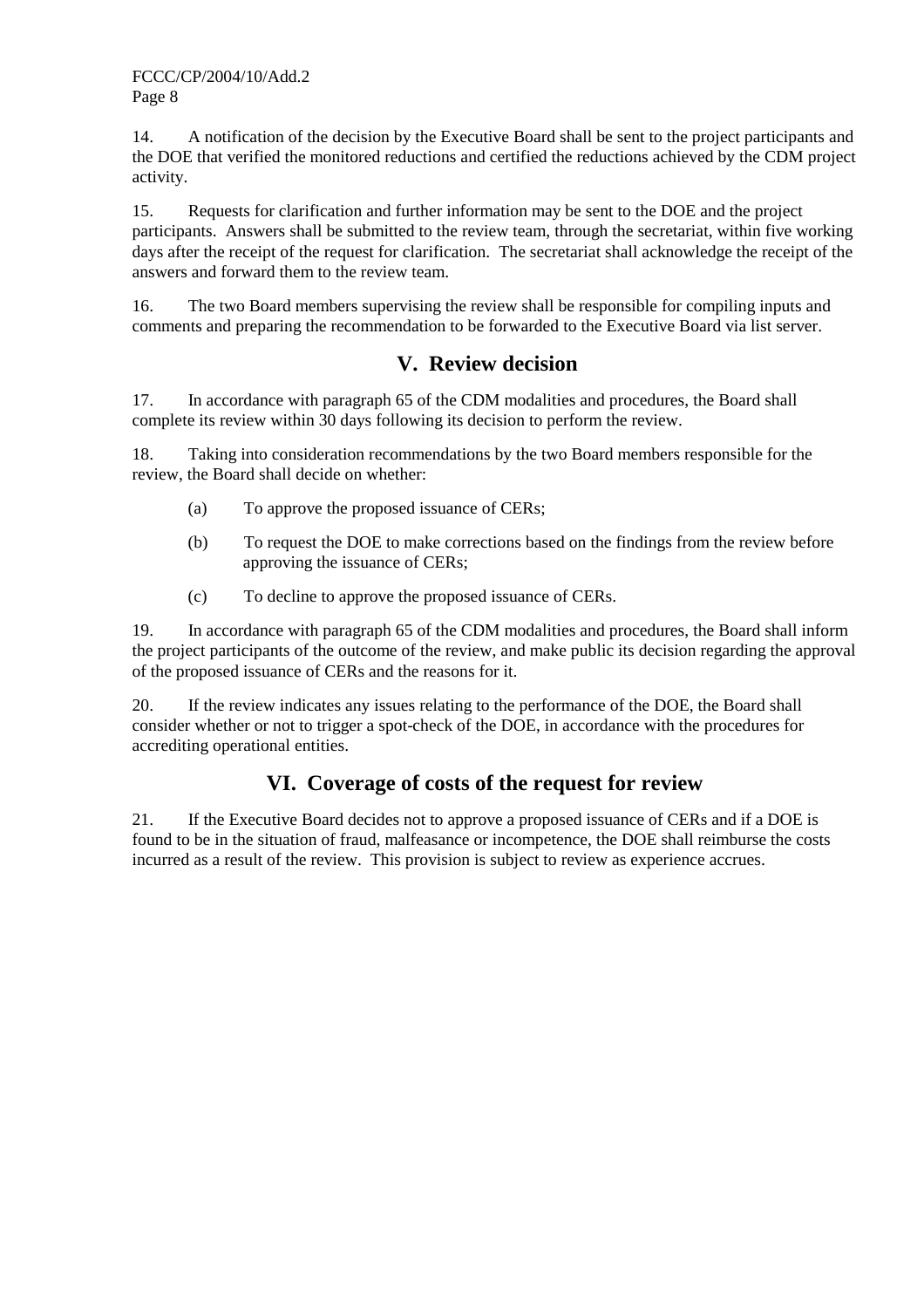#### ANNEX II

## **Amendments to the rules of procedure of the Executive Board of the clean development mechanism**

## **I. Section V. (Voting), Rule 30**

1. Paragraph 4 is revised as follows: "Any decision made using the procedure specified in paragraphs 1 to 3 of this rule shall be included in the report of the Board at its next meeting and shall be deemed to have been taken at the seat of the UNFCCC secretariat in Bonn, Germany."

## **II. Section IX. (Conduct of business), Rule 38**

- 2. The following rule 38 bis is added and contains the following three paragraphs:
	- (a) "The Executive Board, and the UNFCCC secretariat, in its mandated role of support to the Executive Board, may use electronic means for transmission and storage of documentation.
	- (b) "The documentation submitted using electronic means is subject to the transparency and confidentiality provisions of the CDM modalities and procedures. In submitting any application, registration or other documentation through electronic means (e.g. the UNFCCC CDM web site), the submitter shall acknowledge that he or she has read the relevant procedures and agrees to be bound by the terms and conditions of submission of documentation, including with respect to the submitter's sole responsibility for the content of his or her submission and the waiver of all claims associated with use of electronic means of submitting and transmitting documentation.
	- (c) "The Executive Board, its panels, committees and working groups, and respective members and alternate members, shall not be made responsible for any claim or loss arising from the transmission, storage or use of documentation obtained through electronic means. Neither the confidentiality nor the integrity of the documentation submitted can be guaranteed following electronic transmission and storage."

## **III. Section IV. (Meetings), Rule 27**

- 3. The following paragraph is inserted after paragraph 1:
	- (a) "In the context of paragraph 1 above, the Executive Board may decide, in the interest of economy and efficiency, to limit attendance at its meetings to members, alternate members and secretariat support staff. In such instances, the Executive Board shall take all practicable steps to accommodate in other ways the interests of Parties, non-Parties to the Kyoto Protocol that are Parties to the Convention as well as accredited UNFCCC observers and stakeholders to observe its proceedings, except when the Executive Board decides to close all or a portion of a meeting."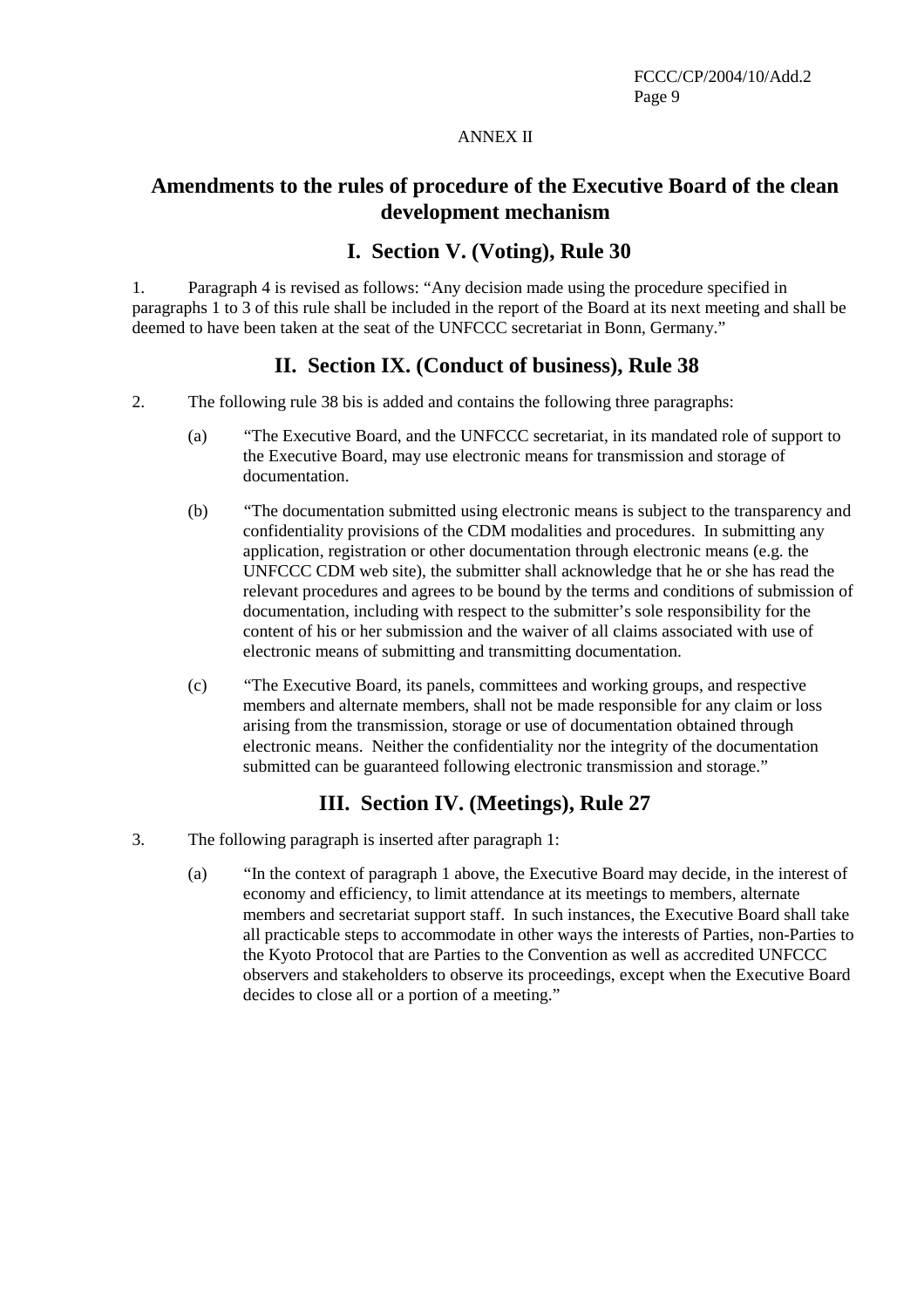## **Decision 13/CP.10**

# **Incorporation of the modalities and procedures for afforestation and reforestation project activities under the clean development mechanism into the guidelines under Articles 7 and 8 of the Kyoto Protocol<sup>1</sup>**

*The Conference of the Parties,* 

*Recalling* its decisions 19/CP.7, 22/CP.7, 23/CP.7, 22/CP.8 and 19/CP.9,

*Noting* the relevant provisions of the Kyoto Protocol, in particular its Articles 7 and 8,

*Decides* to replace:

- (a) In the guidelines for the preparation of the information required under Article 7 of the Kyoto Protocol, the section on "Information on emission reduction units, certified emission reductions, assigned amount units and removal units"<sup>2</sup> adopted by decision 22/CP.8, with the text contained in annex I to this decision;
- (b) In the guidelines for the preparation of the information required under Article 7 of the Kyoto Protocol, the section on "National registries"<sup>3</sup> adopted by decision 22/CP.8, with the text contained in annex II to this decision;
- (c) In the guidelines for review under Article 8 of the Kyoto Protocol, the section on "Review of information on assigned amounts pursuant to Article 3, paragraphs 7 and 8, emission reduction units, certified emission reductions, assigned amount units and removal units<sup>"4</sup> adopted by decision 22/CP.8, with the text contained in annex III to this decision;
- (d) In the guidelines for review under Article 8 of the Kyoto Protocol, the section on "Review of national registries"<sup>5</sup> adopted by decision 22/CP.8, with the text contained in annex IV to this decision.

*6th plenary meeting 17–18 December 2004*

 $\overline{a}$ 1 A consolidated text of draft decisions forwarded to the Conference of the Parties serving as the meeting of the Parties to the Kyoto Protocol for adoption will be issued to include these additional sections in one document.

 $2$  This section will be incorporated in section "E. Information on emission reduction units, certified emission reductions, assigned amount units and removal units" (annex to draft decision -/CMP.1 (*Article 7*) attached to decision 22/CP.7 (FCCC/CP/2001/13/Add.3)).

<sup>3</sup> This section will be incorporated in section "E. National Registries" (annex to draft decision -/CMP.1 (*Article 7*) attached to decision  $22/CP.7$  (FCCC/CP/2001/13/Add.3)).

<sup>&</sup>lt;sup>4</sup> This section will be incorporated in "Part III: Review of information on assigned amounts pursuant to Article 3, paragraphs 7 and 8, emission reduction units, certified emission reductions, assigned amount units and removal units" (annex to draft decision -/CMP.1 (*Article 8*) attached to decision 23/CP.7 (FCCC/CP/2001/13/Add.3)).

<sup>&</sup>lt;sup>5</sup> This section will be incorporated in "Part V: Review of national registries" (annex to draft decision -/CMP.1 (*Article 8*) attached to decision 23/CP.7 (FCCC/CP/2001/13/Add.3)).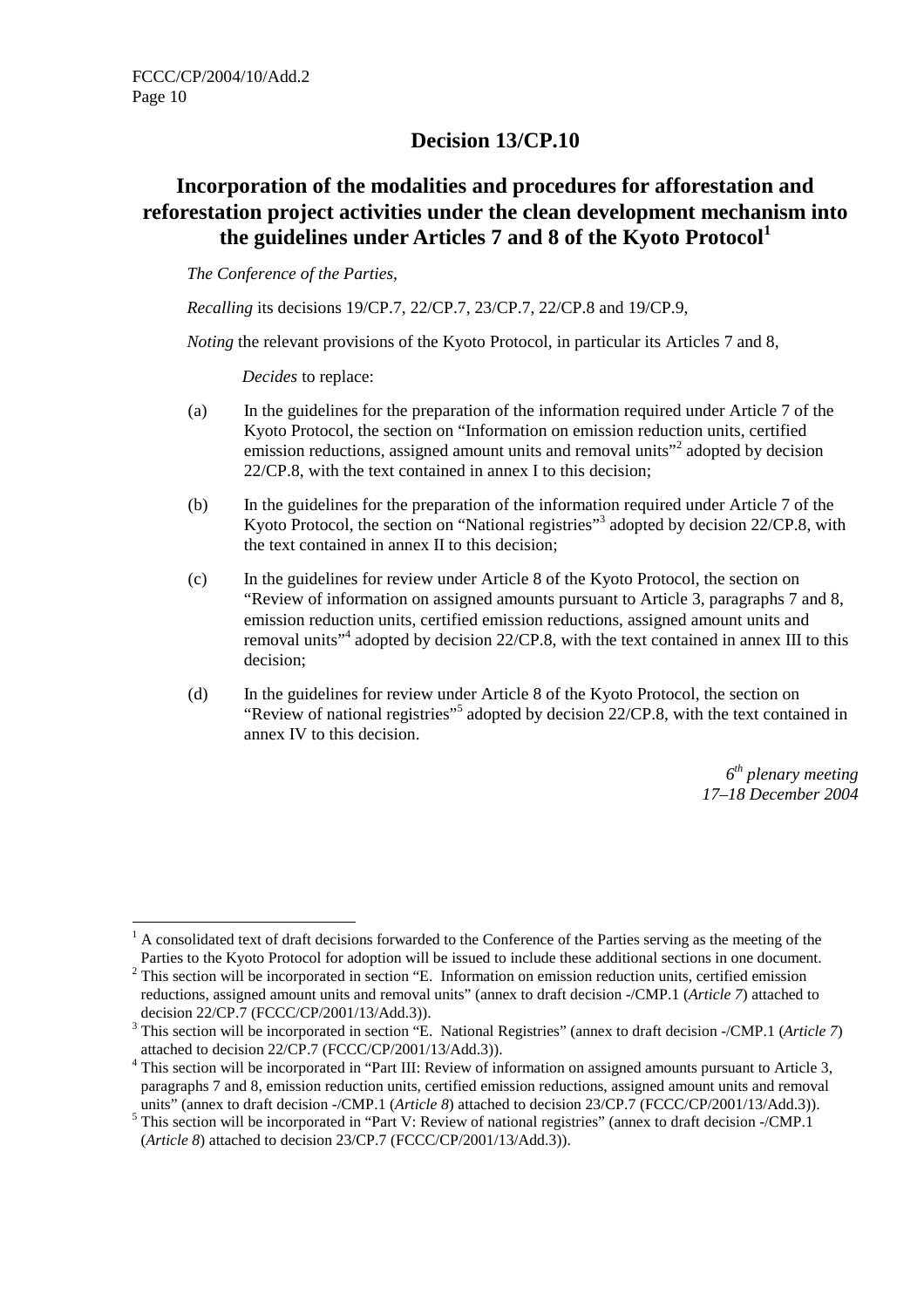#### ANNEX I

# **I. Reporting of supplementary information under Article 7, paragraph 1**

### Information on emission reduction units, certified emission reductions, temporary certified emission reductions, long-term certified emission reductions, assigned amount units and removal units<sup>1</sup>

1. Each Party included in Annex I that is considered to have met the requirements to participate in the mechanisms shall report the supplementary information in this section of the guidelines beginning with information for the first calendar year in which it transferred or acquired emission reduction units (ERUs), certified emission reductions (CERs), temporary certified emission reductions (tCERs), longterm certified emission reductions (lCERs), assigned amount units (AAUs) and removal units (RMUs) in accordance with decision -/CMP.1 (*Modalities for the accounting of assigned amounts*)<sup>2</sup> and decision -/CMP.1 (*Afforestation and reforestation project activities under the CDM*)*.* This information shall be reported in conjunction with the inventory submission due under the Convention in the following year and until the first inventory submission due under the Protocol.

2. Each Party included in Annex I shall report, in a standard electronic format, the following information on ERUs, CERs, tCERs, lCERs, AAUs and RMUs from its national registry for the previous calendar year (based on Universal Time), distinguishing between units valid for different commitment periods:

- (a) The quantities of ERUs, CERs, tCERs, lCERs, AAUs and RMUs in each account type specified in paragraph 21 (a), (e) and (f) of the annex to decision -/CMP.1 (*Modalities for the accounting of assigned amounts*)*,* the quantities of ERUs, CERs, AAUs and RMUs in each account type specified in paragraph 21 (c) and (d) of the annex to decision -/CMP.1 (*Modalities for the accounting of assigned amounts*), the quantities of ERUs, CERs, tCERs, AAUs and RMUs in the replacement account specified in paragraph 43 of the annex to decision -/CMP.1 (*Afforestation and reforestation project activities under the CDM*)*,* the quantities of ERUs, CERs, lCERs, AAUs and RMUs in the replacement account specified in paragraph 47 of the annex to decision -/CMP.1 (*Afforestation and reforestation project activities under the CDM*), and the quantities of ERUs, CERs, tCERs, lCERs, AAUs and RMUs in all accounts of the type referred to in paragraph 21 (b) of the annex to decision -/CMP.1 (*Modalities for the accounting of assigned amounts*), at the beginning of the year
- (b) The quantity of AAUs issued on the basis of the assigned amount pursuant to Article 3, paragraphs 7 and 8
- (c) The quantity of ERUs issued on the basis of Article 6 projects and the corresponding quantities of AAUs and RMUs that were converted to ERUs

<sup>&</sup>lt;sup>1</sup> These terms are defined in paragraphs 1–4 of the annex to decision -/CMP.1 (*Modalities for the accounting of assigned amounts*) and paragraph 1 of the annex to decision -/CMP.1 (*Afforestation and reforestation project activities under the CDM*).

<sup>&</sup>lt;sup>2</sup> In accordance with paragraph 40 of the annex to decision 19/CP.9 (*Modalities and procedures for afforestation and reforestation project activities under the clean development mechanism in the first commitment period of the Kyoto Protocol*), unless otherwise stated in that annex, all other provisions that pertain to certified emission reductions in the guidelines under Articles 7 and 8, as well as the modalities for the accounting of assigned amounts under Article 7.4, shall also apply to temporary certified emission reductions and long-term certified emission reductions.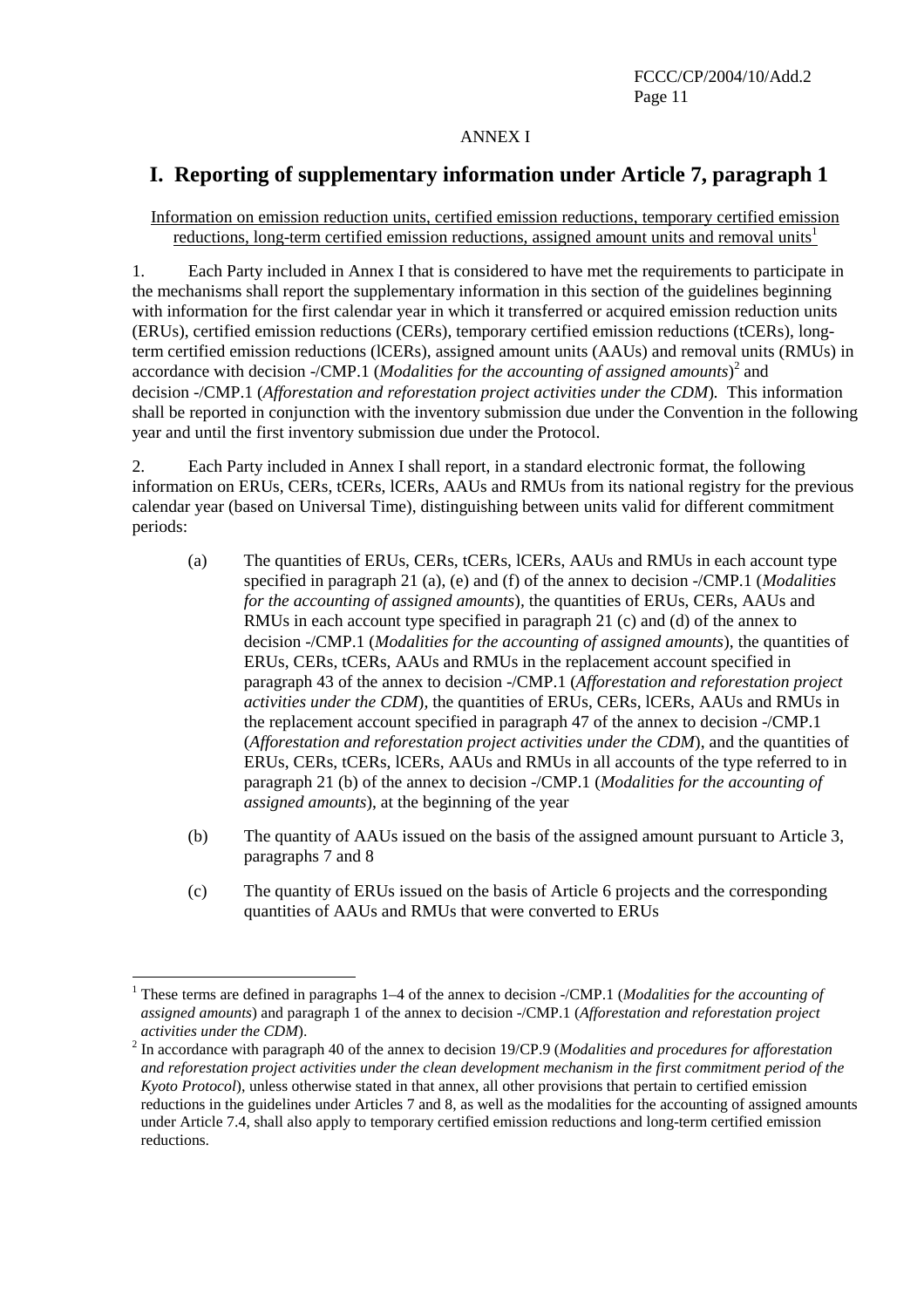- (d) The quantity of ERUs issued in accordance with paragraph 24 of the annex to decision -/CMP.1 (*Article 6*) on the basis of Article 6 projects, verified under the supervision of the Article 6 supervisory committee, and the corresponding quantities of AAUs and RMUs that were converted to ERUs
- (e) The quantities of ERUs, CERs, tCERs, lCERs, AAUs and RMUs acquired from each transferring registry
- (f) The quantity of RMUs issued on the basis of each activity under Article 3, paragraphs 3 and 4
- (g) The quantities of ERUs, CERs, tCERs, lCERs, AAUs and RMUs transferred to each acquiring registry
- (h) The quantity of ERUs transferred in accordance with paragraph 10 of the annex to decision 18/CP.7
- (i) The quantities of ERUs, CERs, AAUs and RMUs cancelled under paragraph 32 of the annex to decision -/CMP.1 (*Modalities for the accounting of assigned amounts*) on the basis of each activity under Article 3, paragraphs 3 and 4
- (j) The quantities of ERUs, CERs, AAUs and RMUs cancelled under paragraph 37 of the annex to decision -/CMP.1 (*Modalities for the accounting of assigned amounts*) following determination by the Compliance Committee that the Party is not in compliance with its commitment under Article 3, paragraph 1
- (k) The quantities of other ERUs, CERs, tCERs, lCERs, AAUs and RMUs cancelled under paragraph 33 of the annex to decision -/CMP.1 (*Modalities for the accounting of assigned amounts*)
- (l) The quantities of ERUs, CERs, tCERs, lCERs, AAUs and RMUs retired
- (m) The quantity of tCERs that expired in its retirement account and tCER replacement account
- (n) The quantity of lCERs that expired in its retirement account and lCER replacement account
- (o) The quantity of tCERs and lCERs that expired in its holding accounts
- (p) The quantities of ERUs, CERs, tCERs, AAUs and RMUs transferred to the tCER replacement account in accordance with paragraph 44 of the annex to decision -/CMP.1 (*Afforestation and reforestation project activities under the CDM*)
- (q) The quantities of ERUs, CERs, AAUs and RMUs transferred to the lCER replacement account in accordance with paragraph 48 of the annex to decision -/CMP.1 (*Afforestation and reforestation project activities under the CDM*)
- (r) The quantities of ERUs, CERs, lCERs, AAUs and RMUs transferred to the lCER replacement account in accordance with paragraph 49 of the annex to decision -/CMP.1 (*Afforestation and reforestation project activities under the CDM*)
- (s) The quantities of ERUs, CERs, lCERs, AAUs and RMUs transferred to the lCER replacement account in accordance with paragraph 50 of the annex to decision -/CMP.1 (*Afforestation and reforestation project activities under the CDM*)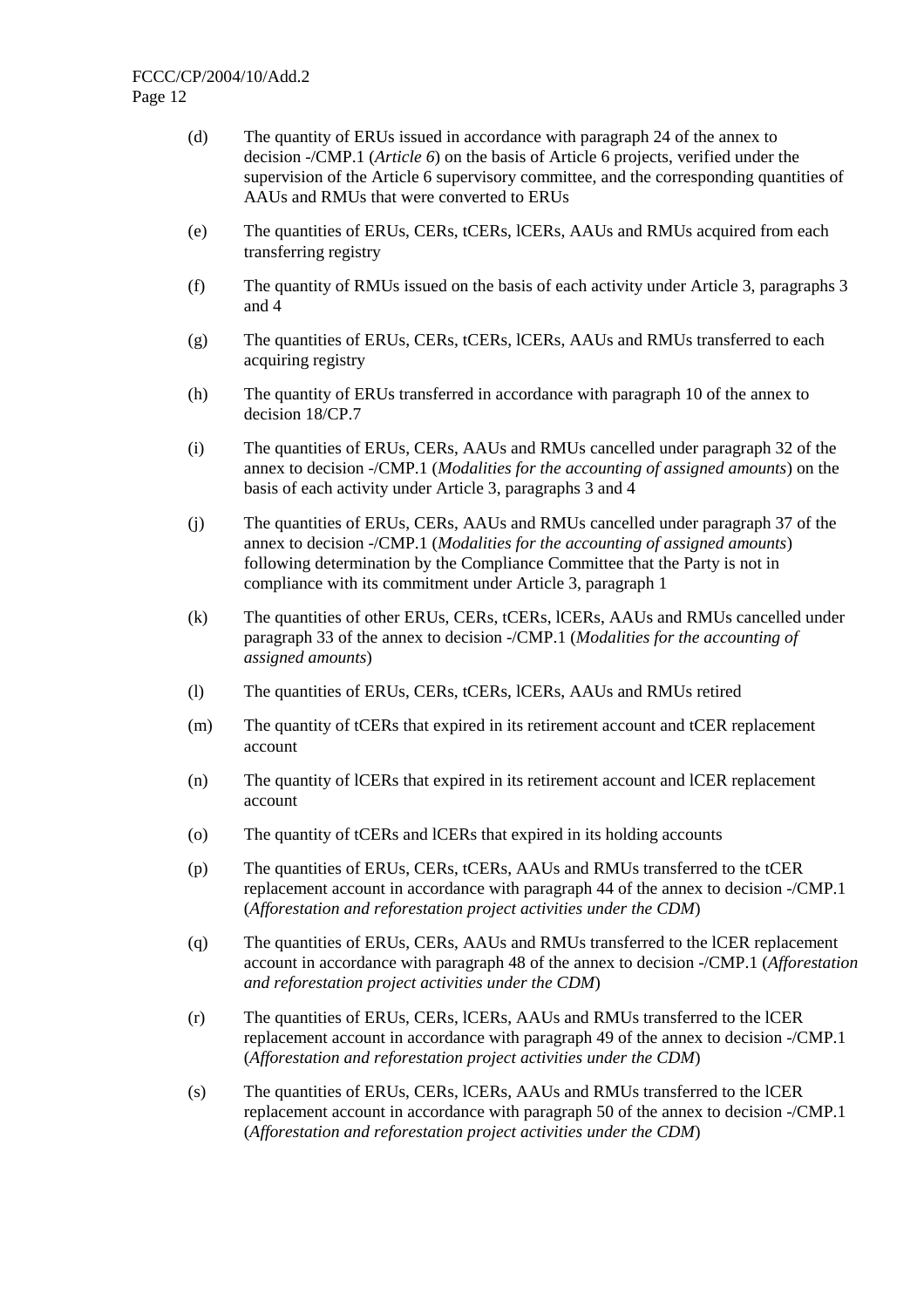- (t) The quantities of expired tCERs and lCERS transferred to a cancellation account in accordance with paragraph 53 of the annex to decision -/CMP.1 (*Afforestation and reforestation project activities under the CDM*)
- (u) The quantities of ERUs, CERs and AAUs carried over from the previous commitment period
- (v) The quantities of ERUs, CERs, tCERS, lCERs, AAUs and RMUs in each account type specified in paragraph 21 (a), (e) and (f) of the annex to decision -/CMP.1 (*Modalities for the accounting of assigned amounts*), the quantities of ERUs, CERs, AAUs and RMUs in each account type specified in paragraph 21 (c) and (d) of the annex to decision -/CMP.1 (*Modalities for the accounting of assigned amounts*), the quantities of ERUs, CERs, tCERS, AAUs and RMUs in the replacement account specified in paragraph 43 of the annex to decision -/CMP.1 (*Afforestation and reforestation project activities under the CDM*), the quantities of ERUs, CERs, lCERs, AAUs and RMUs in the replacement account specified in paragraph 47 of the annex to decision -/CMP.1 (*Afforestation and reforestation project activities under the CDM*), and the quantities of ERUs, CERs, tCERS, lCERs, AAUs and RMUs in all accounts of the type referred to in paragraph 21 (b) of the annex to decision -/CMP.1 (*Modalities for the accounting of assigned amounts*), at the end of the year.

3. Each Party included in Annex I shall report on any discrepancies<sup>3</sup> identified by the transaction log pursuant to paragraph 43 of the annex to decision -/CMP.1 (*Modalities for the accounting of assigned amounts*) and paragraph 54 of the annex to decision -/CMP.1 (*Afforestation and reforestation project activities under the CDM*), specifying whether the relevant transactions were completed or terminated and, in the case where transactions were not terminated, the transaction number(s) and serial numbers and quantities of ERUs, CERs, tCERs, lCERs, AAUs and RMUs concerned. The Party may also provide its explanation for not terminating the transaction.

4. Each Party included in Annex I shall report on any notification it has received from the Executive Board of the CDM directing the Party to replace lCERs in accordance with paragraph 49 of the annex to decision -/CMP.1 (*Afforestation and reforestation project activities under the CDM*).

5. Each Party included in Annex I shall report on any notification it has received from the Executive Board of the CDM directing the Party to replace lCERs in accordance with paragraph 50 of the annex to decision -/CMP.1 (*Afforestation and reforestation project activities under the CDM*).

6. Each Party included in Annex I shall report on any record of non-replacement identified by the transaction log in accordance with paragraph 56 of the annex to decision -/CMP.1 (*Afforestation and reforestation project activities under the CDM*), specifying whether the replacement was subsequently undertaken and, in the case where replacement was not undertaken, the serial numbers and quantities of the tCERs and lCERs concerned. The Party should provide its explanation for not undertaking the replacement.

7. Each Party included in Annex I shall report the serial numbers and quantities of ERUs, CERs, tCERs, lCERs, AAUs and RMUs held in the national registry at the end of that year that are not valid for use towards compliance with commitments under Article 3, paragraph 1, pursuant to paragraph 43 (b) of the annex to decision -/CMP.1 (*Modalities for the accounting of assigned amounts*).

 $3$  Not including any record of non-replacement, which is to be reported separately under paragraph 6 below.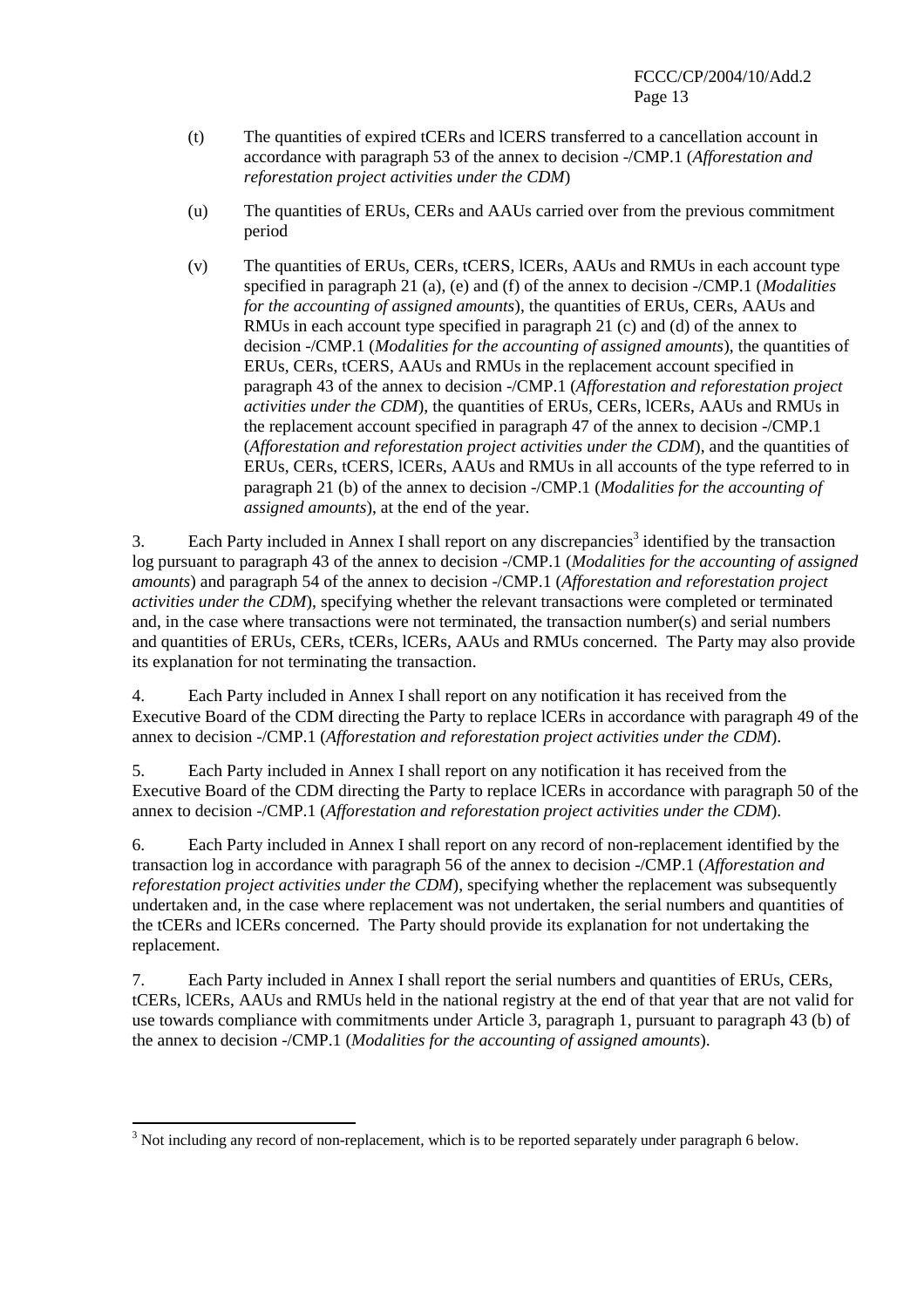8. Each Party included in Annex I shall report on any actions and the date of such actions taken to correct any problem that caused a discrepancy to occur, any changes to the national registry to prevent a discrepancy from reoccurring, and the resolution of any previously identified questions of implementation pertaining to transactions.

9. Each Party included in Annex I shall report the calculation of its commitment period reserve in accordance with the annex to decision 18/CP.7.

10. Each Party included in Annex I shall provide access, upon request of expert review teams, to information held in the national registry relating to holding accounts referred to in paragraph 21 (b) of the annex to decision -/CMP.1 (*Modalities for the accounting of assigned amounts*), and other types of accounts and transactions for the previous calendar year, that substantiates the supplementary information reported under paragraphs 2 and 3 above.

11. Each Party included in Annex I shall, for the year of submission of the annual inventory for the last year of the commitment period, report the supplementary information described in this section of the guidelines that relates to the accounting of assigned amounts for that commitment period, in conjunction with the report upon expiration of the additional period for fulfilling commitments referred to in paragraph 49 of the annex to decision -/CMP.1 (*Modalities for the accounting of assigned amounts*).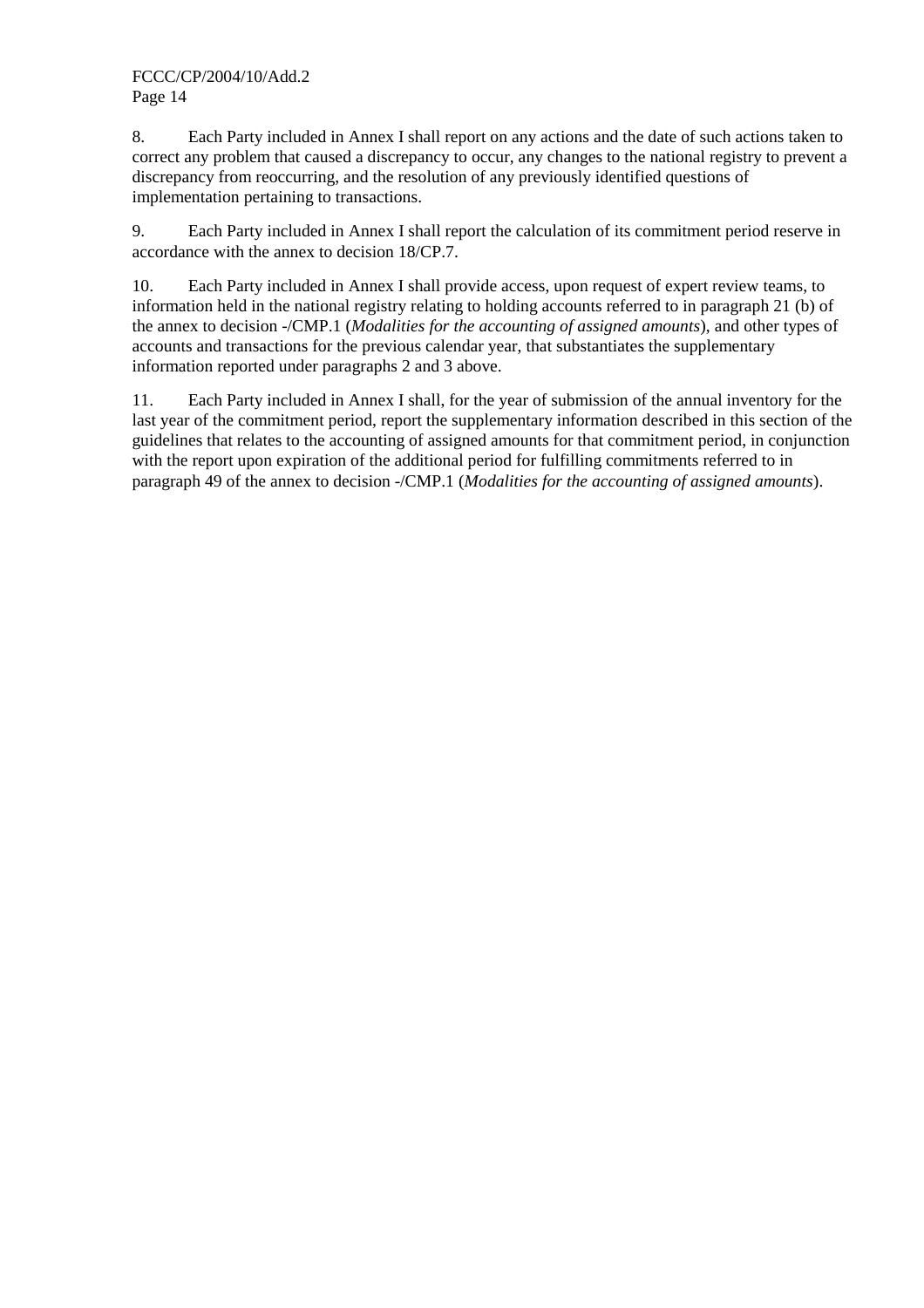### ANNEX II

## **II. Reporting of supplementary information under Article 7, paragraph 2**

#### National registries

1. Each Party included in Annex I shall provide a description of how its national registry performs the functions defined in the annex to decision -/CMP.1 (*Modalities for the accounting of assigned amounts*) 1 and the annex to decision -/CMP.1 (*Afforestation and reforestation project activities under the CDM*), and complies with the requirements of the technical standards for data exchange between registry systems as adopted by the COP/MOP. The description shall include the following information:

- (a) The name and contact information of the registry administrator designated by the Party to maintain the national registry
- (b) The names of the other Parties with which the Party cooperates by maintaining their national registries in a consolidated system
- (c) A description of the database structure and capacity of the national registry
- (d) A description of how the national registry conforms to the technical standards for data exchange between registry systems for the purpose of ensuring the accurate, transparent and efficient exchange of data between national registries, the clean development mechanism registry and the transaction log (decision 19/CP.7, paragraph 1)<sup>2</sup>
- (e) A description of the procedures employed in the national registry to minimize discrepancies in the issuance, transfer, acquisition, cancellation and retirement of ERUs, CERs, tCERs, lCERs, AAUs and/or RMUs, and replacement of tCERS and lCERs, and of the steps taken to terminate transactions where a discrepancy is notified and to correct problems in the event of a failure to terminate the transactions
- (f) An overview of security measures employed in the national registry to prevent unauthorized manipulations and to prevent operator error and of how these measures are kept up to date
- (g) A list of the information publicly accessible by means of the user interface to the national registry
- (h) The Internet address of the interface to its national registry
- (i) A description of measures taken to safeguard, maintain and recover data in order to ensure the integrity of data storage and the recovery of registry services in the event of a disaster

 $\overline{a}$ 

<sup>&</sup>lt;sup>1</sup> In accordance with paragraph 40 of the annex to decision 19/CP.9 (*Modalities and procedures for afforestation and reforestation project activities under the clean development mechanism in the first commitment period of the Kyoto Protocol*), unless otherwise stated in that annex, all other provisions that pertain to certified emission reductions in the guidelines under Articles 7 and 8, as well as the modalities for the accounting of assigned amount under Article 7.4, also apply to temporary certified emission reductions and long-term certified emission reductions.

 $2^2$  See decision 24/CP.8.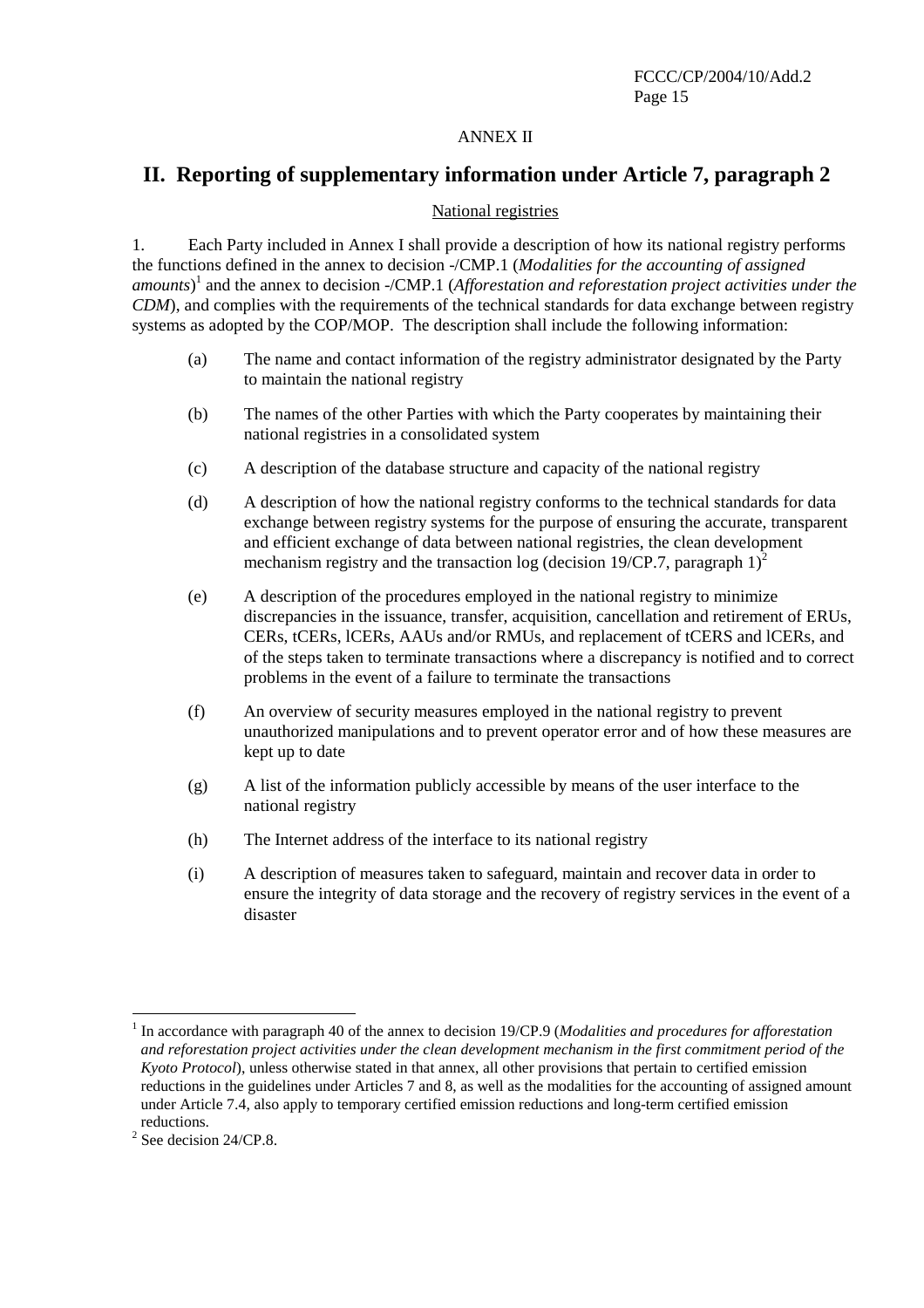(j) The results of any test procedures that might be available or developed with the aim of testing the performance, procedures and security measures of the national registry undertaken pursuant to the provisions of decision 19/CP.7 relating to the technical standards for data exchange between registry systems.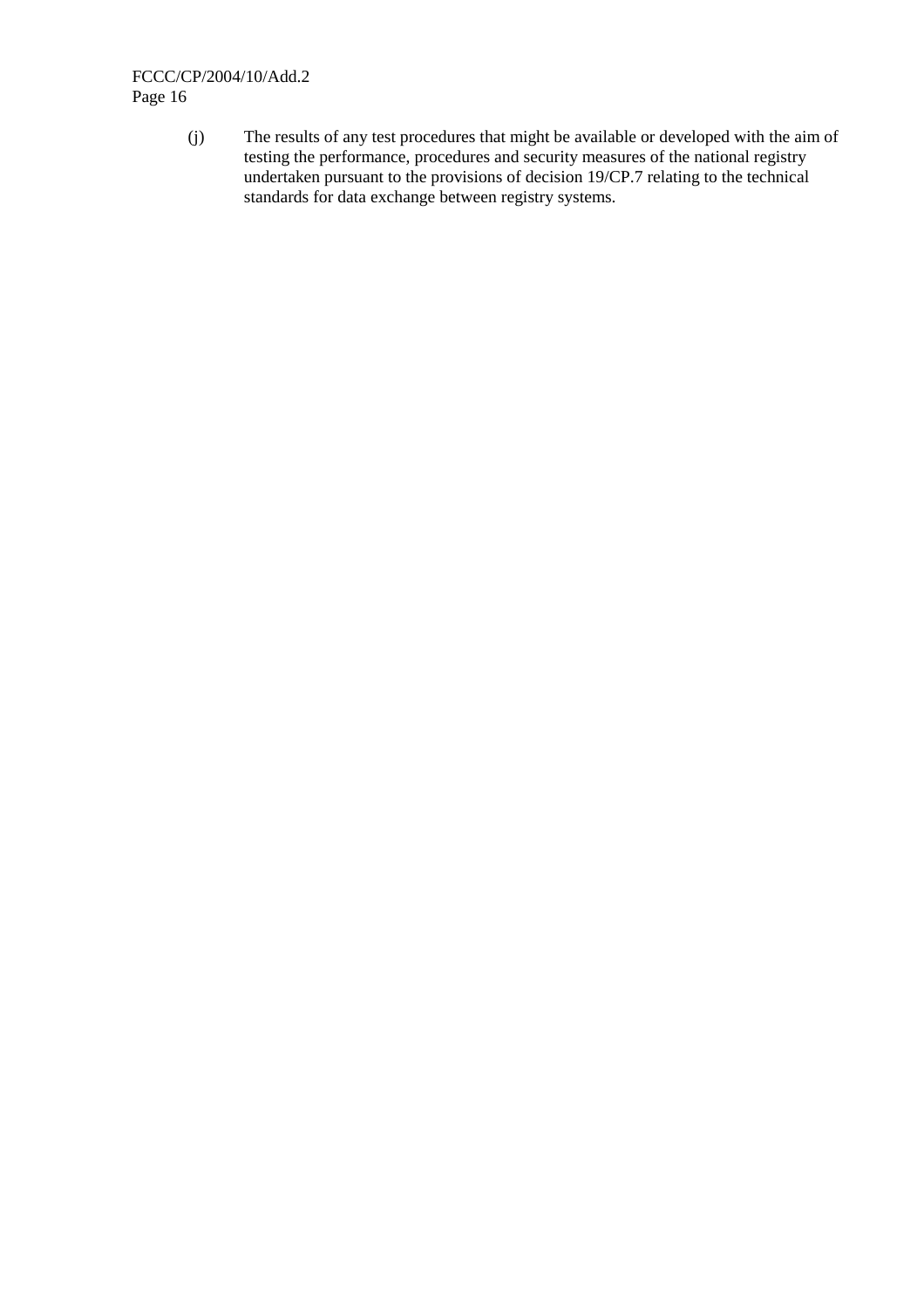### ANNEX III

# **III. Review of information on assigned amounts pursuant to Article 3, paragraphs 7 and 8, emission reduction units, certified emission reductions, temporary certified emission reductions, long-term certified emission reductions, assigned amount units and removal units**

#### **A. Purpose**

1. The purpose of this review is:

 $\overline{a}$ 

- (a) To provide an objective, consistent, transparent and comprehensive technical assessment of annual information on assigned amounts pursuant to Article 3, paragraphs 7 and 8, emission reduction units (ERUs), certified emission reductions (CERs), temporary certified emission reductions (tCERs), long-term certified emission reductions (lCERs), assigned amount units (AAUs) and removal units (RMUs) for conformity with the provisions of the annex to decision -/CMP.1 (*Modalities for the accounting of assigned amounts*) 1 and the annex to decision -/CMP.1 (*Afforestation and reforestation project activities under the CDM*), with the technical standards for data exchange between registry systems and any further guidance adopted by the COP/MOP, and with section I.E of the annex to decision -/CMP.1 (*Article 7*);
- (b) To ensure that the Conference of the Parties serving as the meeting of the Parties to the Kyoto Protocol (COP/MOP) and the Compliance Committee have reliable information on assigned amounts pursuant to Article 3, paragraphs 7 and 8, ERUs, CERs, tCERs, lCERs, AAUs and RMUs of each Party included in Annex I.

#### **B. General procedures**

2. The review of information on assigned amounts pursuant to Article 3, paragraphs 7 and 8, ERUs, CERs, tCERS, lCERs, AAUs and RMUs, shall comprise the following procedures:

- (a) A thorough review of the calculation of assigned amounts pursuant to Article 3, paragraphs 7 and 8, as reported in accordance with paragraph 6 of the annex to decision -/CMP.1 (*Modalities for the accounting of assigned amounts*) as part of the initial review of each Party included in Annex I performed in accordance with the procedures contained in part I of these guidelines
- (b) An annual review of the information on ERUs, CERs, tCERS, lCERs, AAUs and RMUs and of information on discrepancies reported in accordance with section I.E of the annex to decision -/CMP.1 (*Article 7*) for each Party included in Annex I
- (c) A desk or centralized review of the information of each Party included in Annex I to be reported upon expiration of the additional period for fulfilment of commitments in accordance with paragraph 49 of the annex to decision -/CMP.1 (*Modalities for the*

<sup>&</sup>lt;sup>1</sup> In accordance with paragraph 40 of the annex to decision 19/CP.9 (*Modalities and procedures for afforestation and reforestation project activities under the clean development mechanism in the first commitment period of the Kyoto Protocol*), unless otherwise stated in that annex, all other provisions that pertain to certified emission reductions in the guidelines under Articles 7 and 8, as well as the modalities for the accounting of assigned amount under Article 7.4, also apply to temporary certified emission reductions and long-term certified emission reductions.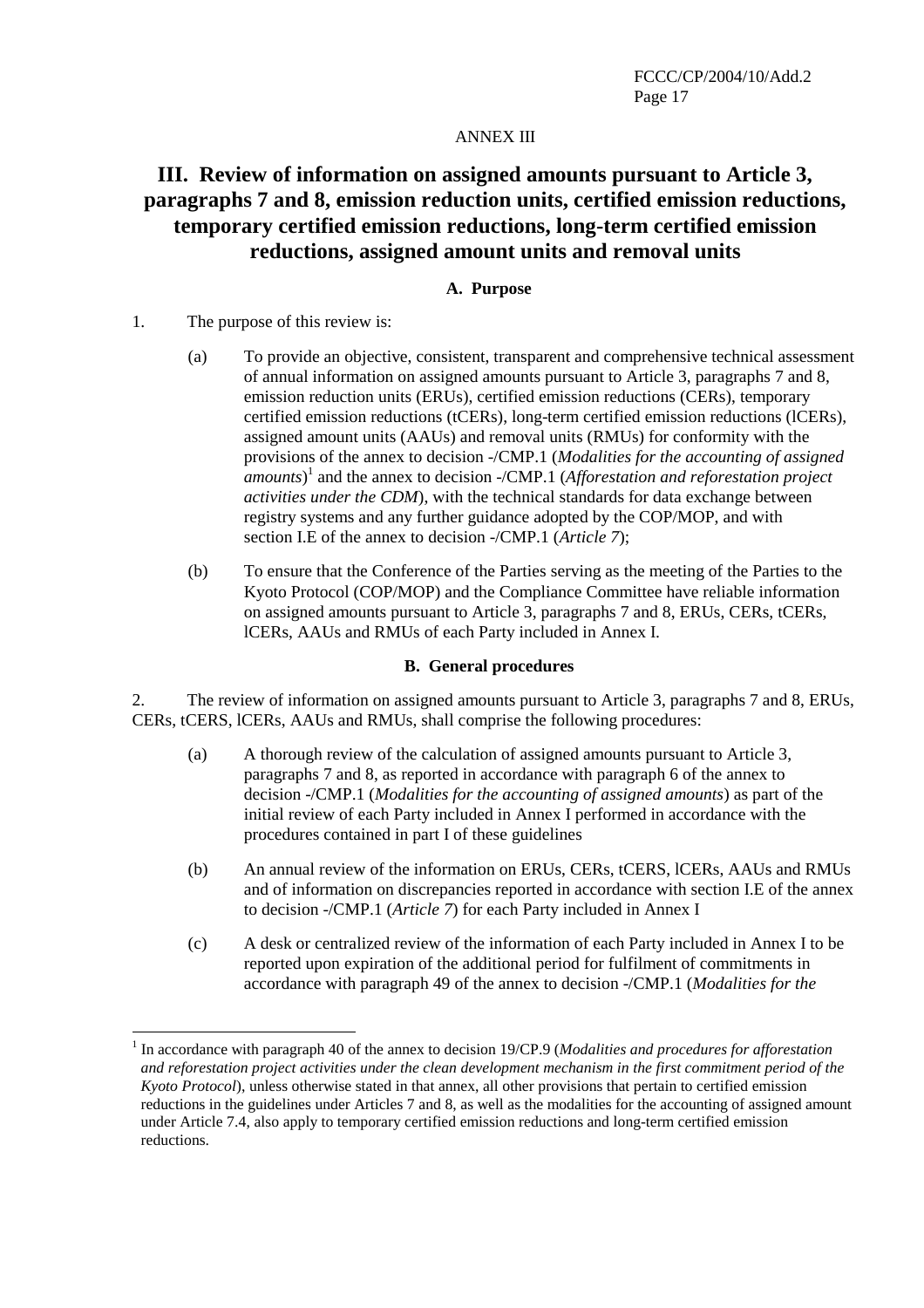*accounting of assigned amounts*) and of the information referred to in paragraph  $11<sup>2</sup>$  of the annex to decision -/CMP.1 (*Article 7*).

#### **C. Scope of the review**

3. For each Party:

 $\overline{a}$ 

- (a) The initial review shall cover the calculation of its assigned amount pursuant to Article 3, paragraphs 7 and 8, as reported in accordance with paragraph 6 of the annex to decision -/CMP.1 (*Modalities for the accounting of assigned amounts*);
- (b) The annual review shall cover:
	- (i) Information on ERUs, CERs, tCERS, lCERs, AAUs and RMUs reported in accordance with section I.E of the annex to decision -/CMP.1 (*Article 7*)
	- (ii) Transaction log records, including records of any discrepancies forwarded to the secretariat by the transaction log pursuant to paragraph 43 of the annex to decision -/CMP.1 (*Modalities for the accounting of assigned amounts*), and any records of non-replacement forwarded by the transaction log in accordance with paragraph 56 of the annex to decision -/CMP.1 (*Afforestation and reforestation project activities under the CDM*), including records of any discrepancies or non-replacement that were forwarded to the secretariat since the start of the previous review and until the start of the review
	- (iii) Information contained in the national registry that substantiates or clarifies the information reported. For this purpose Parties included in Annex I shall provide the expert review team with effective access to their national registry during the review. The relevant parts of paragraphs 9 and 10 of part I of these guidelines shall also apply to this information;
- (c) The review upon expiration of the additional period for fulfilling commitments shall cover the report upon expiration of the additional period for fulfilling commitments in accordance with paragraph 49 of the annex to decision -/CMP.1 (*Modalities for the accounting of assigned amounts*) and paragraph 59 of decision -/CMP.1 (*Afforestation and reforestation project activities under the CDM*), including the information reported under paragraph  $11<sup>3</sup>$  of the annex to decision -/CMP.1 (*Article 7*), and shall include oversight of the preparation of the final compilation and accounting report for that Party published by the secretariat.

#### 1. Identification of problems

- 4. During the initial review the expert review team shall assess whether:
	- (a) The information is complete and submitted in accordance with the relevant provisions of paragraphs 6, 7 and 8 of the annex to decision -/CMP.1 (*Modalities of accounting for assigned amounts*), section I of the annex to decision -/CMP.1 (*Article 7*), and relevant decisions of the COP/MOP;

<sup>&</sup>lt;sup>2</sup> This paragraph notation refers to paragraph 11 of annex I to this present decision. The number of this paragraph will change once annex I is incorporated into the guidelines under Article 7 of the Kyoto Protocol.

 $3$  This paragraph notation refers to paragraph 11 of annex I to this present decision. The number of this paragraph will change once annex I is incorporated into the guidelines under Article 7 of the Kyoto Protocol.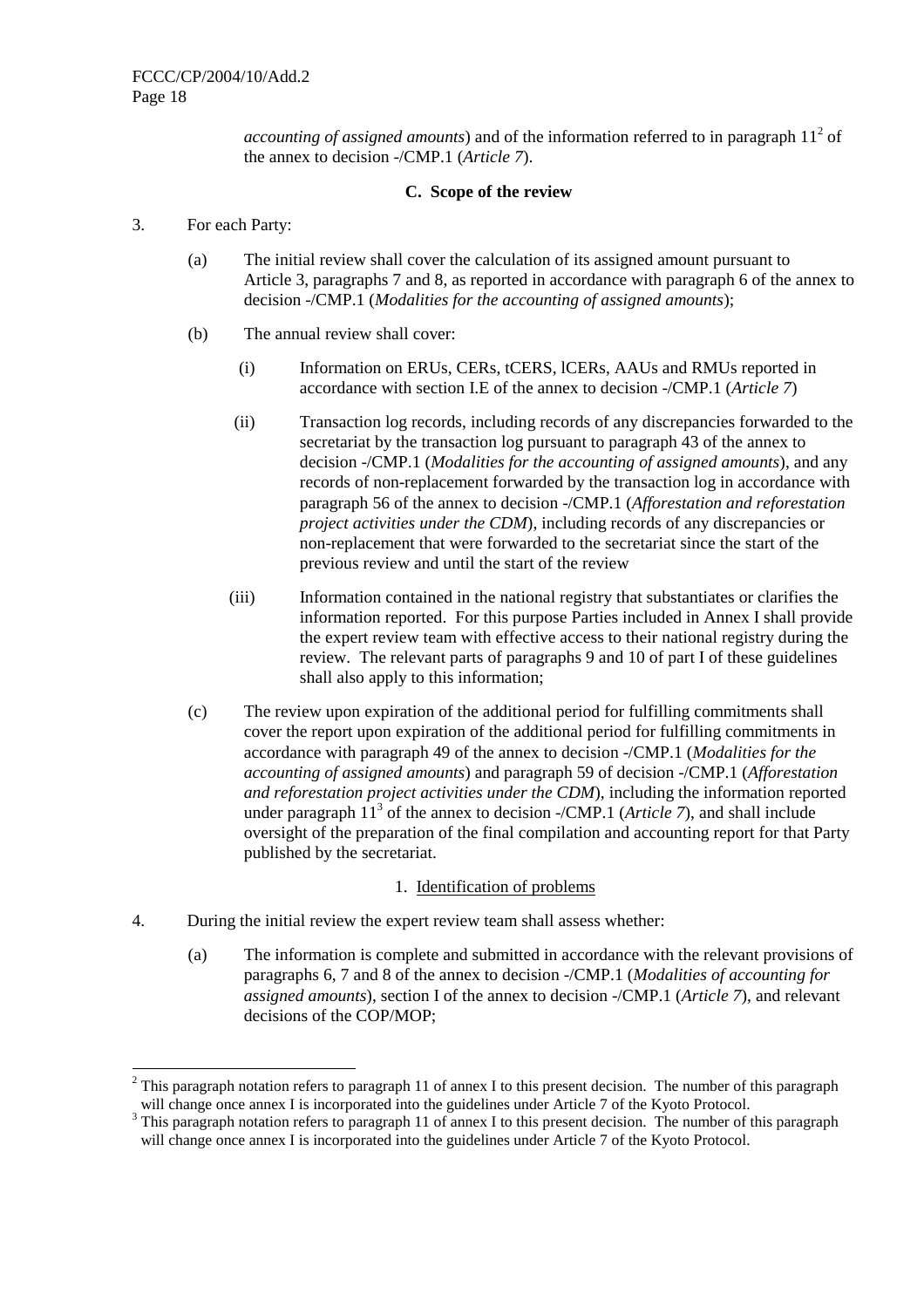- (b) The assigned amount pursuant to Article 3, paragraphs 7 and 8, is calculated in accordance with the annex to decision -/CMP.1 (*Modalities of accounting for assigned amounts*), and is consistent with reviewed and adjusted inventory estimates;
- (c) The calculation of the required level of the commitment period reserve is in accordance with paragraph 6 of the annex to decision 18/CP.7.
- 5. During the annual review the expert review team shall assess whether:
	- (a) The information is complete and submitted in accordance with section I.E of the annex to decision -/CMP.1 (*Article 7*) and relevant decisions of the COP/MOP;
	- (b) The information relating to issuance, cancellations, retirement, transfers, acquisitions**,**  replacement and carry-over is consistent with information contained in the national registry of the Party concerned and with the records of the transactions log;
	- (c) The information relating to transfers and acquisitions between national registries is consistent with the information contained in the national registry of the Party concerned and with the records of the transaction log, and with information reported by the other Parties involved in the transactions;
	- (d) The information relating to acquisitions of CERs**,** tCERs, and lCERs from the CDM registry is consistent with the information contained in the national registry of the Party concerned and with the records of the transaction log, and with the CDM registry;
	- (e) ERUs, CERs, AAUs and RMUs have been issued, acquired, transferred, cancelled, retired, or carried over to the subsequent or from the previous commitment period in accordance with the annex to decision -/CMP.1 (*Modalities for the accounting of assigned amounts*);
	- (f) tCERs and lCERs have been issued, acquired, transferred, cancelled, retired and replaced, in accordance with the annex to decision -/CMP.1 (*Modalities for the accounting of assigned amounts*) and the annex to decision -/CMP.1 (*Afforestation and reforestation project activities under the CDM*)*;*
	- (g) The information reported under paragraph 2 (a)4 of section I.E. in the annex to decision -/CMP.1 (Article 7) on the quantities of units in accounts at the beginning of the year is consistent with information submitted the previous year, taking into account any corrections made to such information, on the quantities of units in accounts at the end of the previous year;
	- (h) The required level of the commitment period reserve, as reported, is calculated in accordance with paragraph 6 of the annex to decision 18/CP.7;
	- (i) The assigned amount is calculated to avoid double accounting in accordance with paragraph 9 of the annex to decision -/CMP.1 (*Land use, land-use change and forestry*);
	- (j) Any discrepancy has been identified by the transaction log relating to transactions initiated by the Party, and if so the expert review team shall:

 $\overline{a}$ 

<sup>&</sup>lt;sup>4</sup> This paragraph notation refers to paragraph 2 (a) of annex I to this present decision. The number of this paragraph will change once annex I is incorporated into the guidelines under Article 7 of the Kyoto Protocol.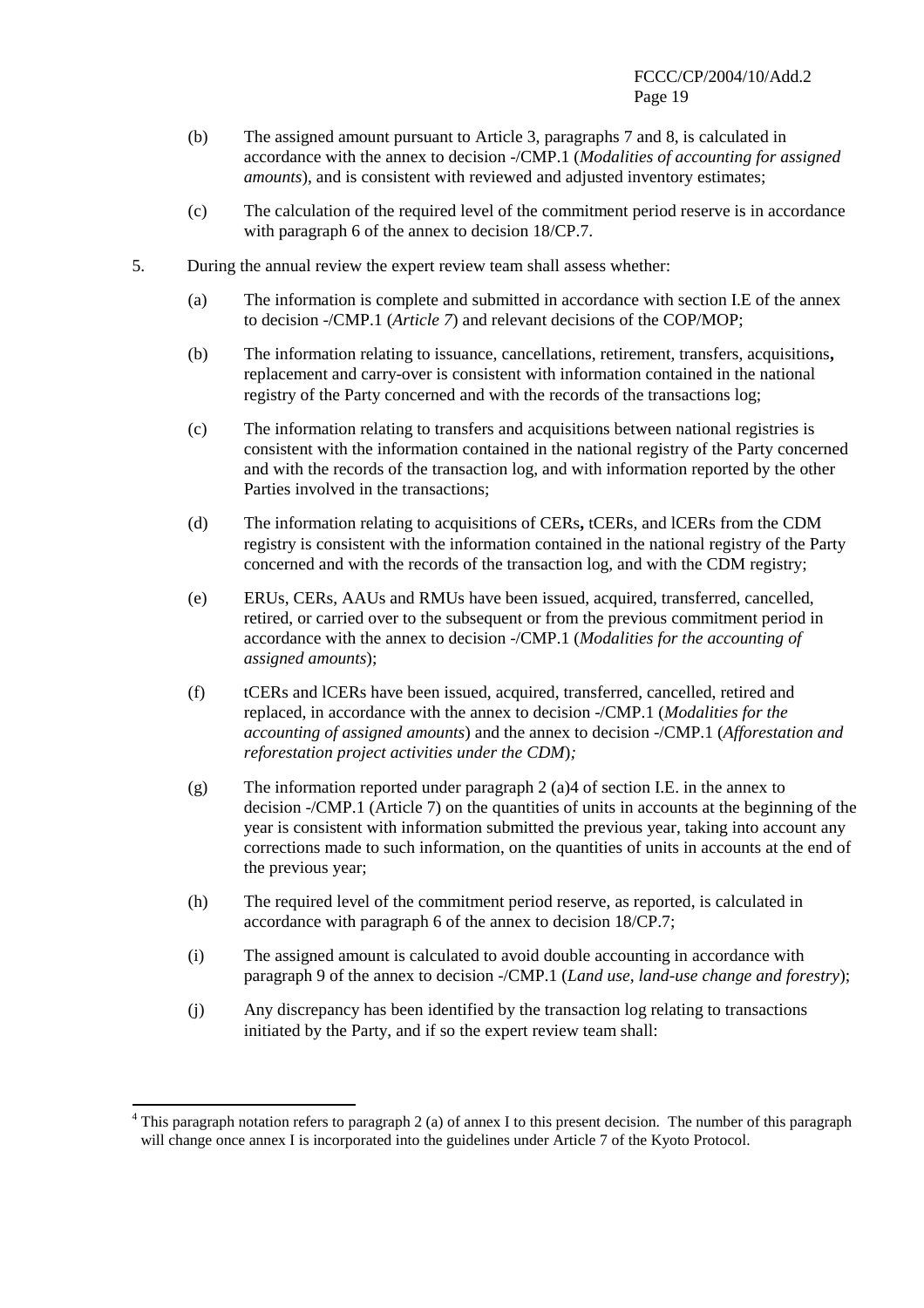- (i) Verify that the discrepancy has occurred and been correctly identified by the transaction log;
- (ii) Assess whether the same type of discrepancy has occurred previously for that Party;
- (iii) Assess whether the transaction was completed or terminated;
- (iv) Examine the cause of the discrepancy and whether the Party or Parties has or have corrected the problem that caused the discrepancy;
- (v) Assess whether the problem that caused the discrepancy relates to the capacity of the national registry to ensure the accurate accounting, issuance, holding, transfer, acquisition, cancellation and retirement of ERUs, CERs, tCERS, lCERs, AAUs and RMUs, the replacement of tCERs and lCERs, and the carry-over of ERUs, CERs and AAUs, and if so, initiate a thorough review of the registry system in accordance with part V of these guidelines.
- (k) Any record of non-replacement has been sent to the Party by the transaction log in relation to tCERs or lCERs held by the Party, and if so the expert review team shall:
	- (i) Verify that the non-replacement has occurred and been correctly identified by the transaction log;
	- (ii) Assess whether non-replacement has occurred previously for that Party;
	- (iii) Assess whether the replacement was subsequently undertaken;
	- (iv) Examine the cause of the non-replacement and whether the Party has corrected the problem that caused the non-replacement;
	- (v) Assess whether the problem that caused the non-replacement relates to the capacity of the national registry to ensure the accurate accounting, holding, transfer, acquisition, cancellation, and retirement of ERUs, CERs, tCERS, lCERs, AAUs and RMUs, and the replacement of tCERs and lCERs, and if so, initiate a thorough review of the registry system in accordance with part V of these guidelines.

6. During the review upon expiration of the additional period for fulfilling commitments, the expert review team shall review the information submitted by the Party under Article 7, paragraph 1, to assess whether:

- (a) The information is reported in accordance with paragraph 49 of the annex to decision -/CMP.1 (*Modalities for the accounting of assigned amounts*);
- (b) The information is consistent with the information contained in the compilation and accounting database maintained by the secretariat and with the information contained in the Party's registry;
- (c) There are any problems or inconsistencies in the information provided by the Party in accordance with paragraph 5 above;
- (d) The quantity of AAUs, CERs, tCERs, ERUs and RMUs transferred into the tCER replacement account for the commitment period is equal to the quantity of tCERs in the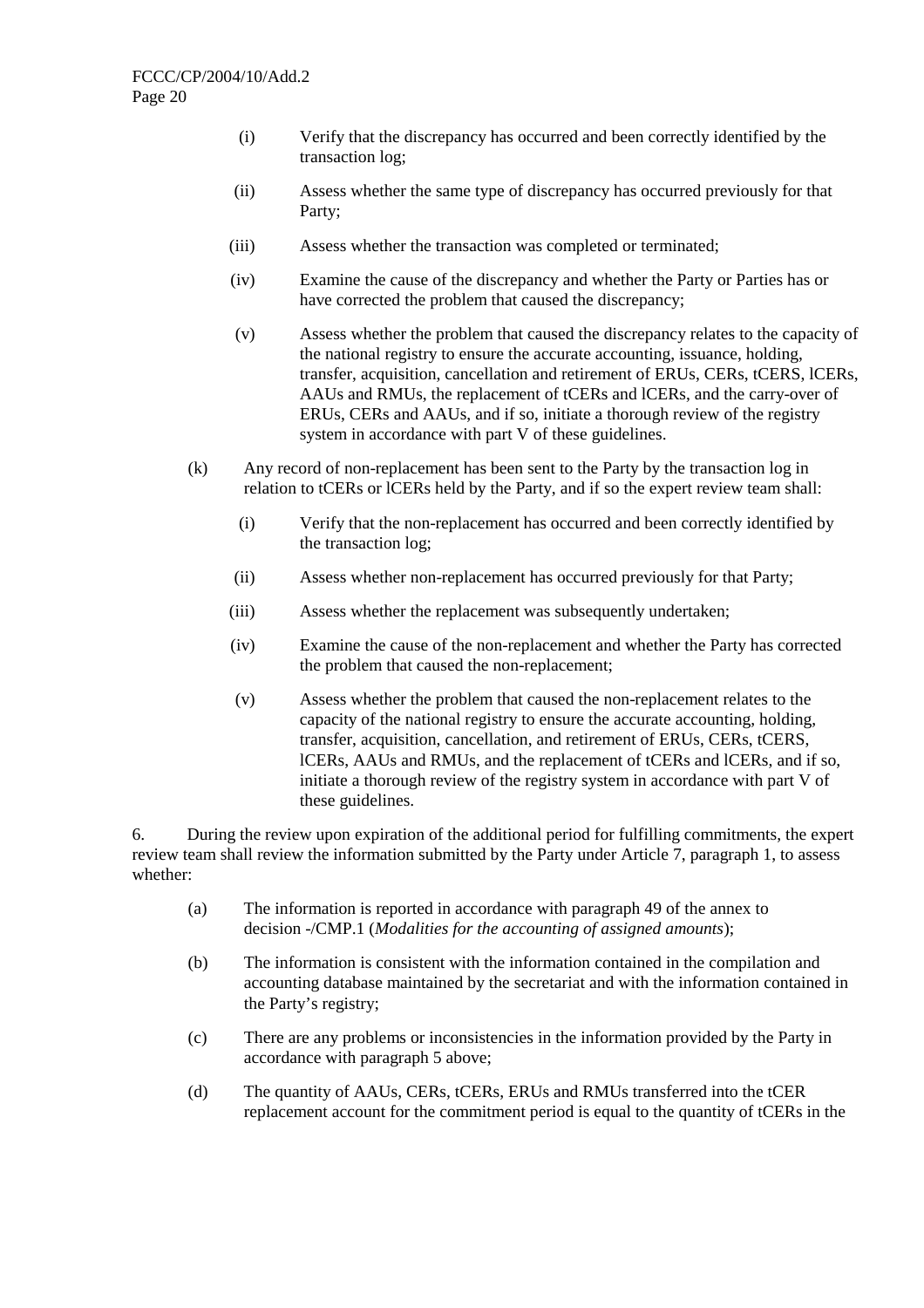retirement account, and in the tCER replacement account, that expired at the end of the commitment period;

(e) The quantity of AAUs, CERs, lCERs, ERUs and RMUs transferred into the lCER replacement account for the commitment period is equal to the sum of the quantity of lCERs in the retirement account, and the quantity of lCERs in the lCER replacement account, that expired at the end of the commitment period, and the quantity of lCERs identified by the Executive Board of the CDM as requiring replacement within the registry for the commitment period.

7. During the review upon expiration of the additional period for fulfilling commitments, the expert review team shall review the information submitted in accordance with paragraph  $11<sup>5</sup>$  of the annex to decision -/CMP.1 (*Article 7*) in accordance with paragraph 5 above.

8. Following the completion of the steps set out in paragraph 6 above and, if possible, resolution of any problems relating to the reported information, and taking account of the information contained in the compilation and accounting database maintained by the secretariat, the expert review team shall assess whether aggregate anthropogenic carbon dioxide equivalent emissions for the commitment period exceed the quantities of ERUs, CERs, tCERs, lCERs, AAUs, and RMUs in the retirement account of the Party for the commitment period.

## **D. Timing**

9. The review of the calculation of assigned amount pursuant to Article 3, paragraphs 7 and 8, as part of the initial review shall be concluded within one year of the due date for submission of the report to facilitate the calculation of the assigned amount pursuant to Article 3, paragraphs 7 and 8, referred to in paragraph 6 of the annex to decision -/CMP.1 (*Modalities for the accounting of assigned amounts*) and shall follow the time frames and procedures established in paragraph 10 below.

10. The annual review of the information on ERUs, CERs, tCERs, lCERs, AAUs and RMUs reported in accordance with section I.E of the annex to decision -/CMP.1 (*Article 7*) shall be concluded within one year of the due date for the submission of the information under Article 7, paragraph 1, and include the following steps:

- (a) The expert review team shall list all problems identified, indicating which problems would need corrections to previous accounting of AAUs, ERUs, CERs, tCERs, lCERs, or RMUs, and send this list to the Party included in Annex I no later than 25 weeks from the due date for submission of the annual inventory, if the information was submitted within six weeks after the submission due date
- (b) The Party included in Annex I shall comment on these questions within six weeks and, where requested by the review team, may provide revisions to the accounting of AAUs, ERUs, CERs, tCERs, lCERs, or RMUs. The expert review team shall prepare a draft review report within eight weeks of the receipt of the comments on the questions posed and shall send the draft report to the Party concerned for comments
- (c) The Party included in Annex I shall provide its comments on the draft review report within four weeks of receipt of the report. The expert review team shall prepare a final review report within four weeks of the receipt of the comments on the draft report.

 $\overline{a}$ 

 $<sup>5</sup>$  This paragraph notation refers to paragraph 11 of annex I to this present decision. The number of this paragraph</sup> will change once annex I is incorporated into the guidelines under Article 7 of the Kyoto Protocol.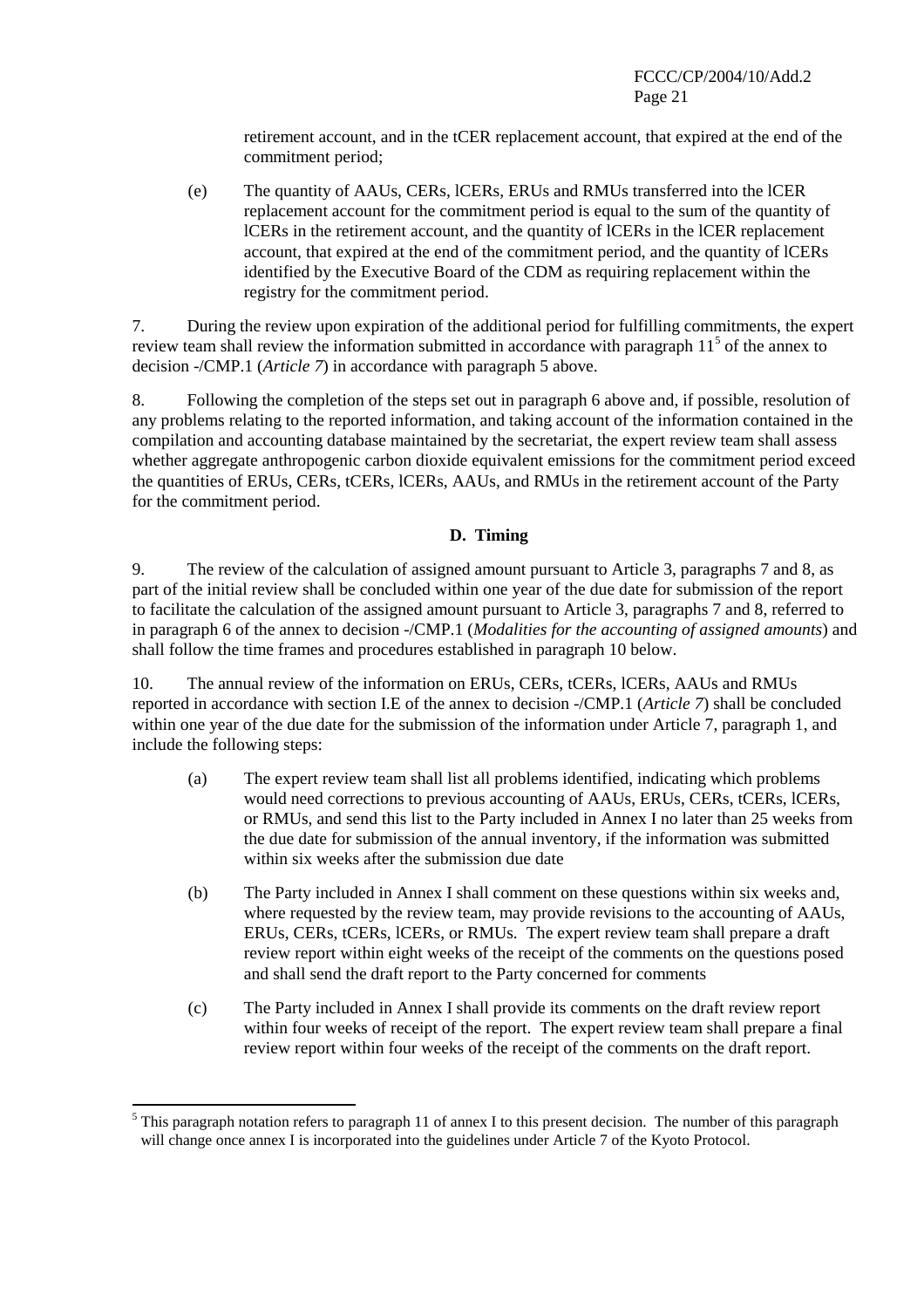$\overline{a}$ 

11. The review of the report upon expiration of the additional period for fulfilling commitments and of the information submitted in accordance with paragraph  $11<sup>6</sup>$  of the annex to decision -/CMP.1 (*Article 7*) shall be completed within 14 weeks of the due date for the submission of the information. The expert review team shall prepare a draft report within eight weeks of the due date for submission of the information. The Party concerned may comment on the draft report within four weeks of its receipt. The expert review team shall prepare a final review report within two weeks of receipt of comments on the draft report by the Party.

## **E. Reporting**

12. The final review reports referred to in paragraphs 10 and 11 above shall include an assessment of the specific problems identified in accordance with paragraphs 4 to 8 above and shall follow the format and outline contained in paragraph 48 of part I of these guidelines, as appropriate.

 $6$  This paragraph notation refers to paragraph 11 of annex I to this present decision. The number of this paragraph will change once annex I is incorporated into the guidelines under Article 7 of the Kyoto Protocol.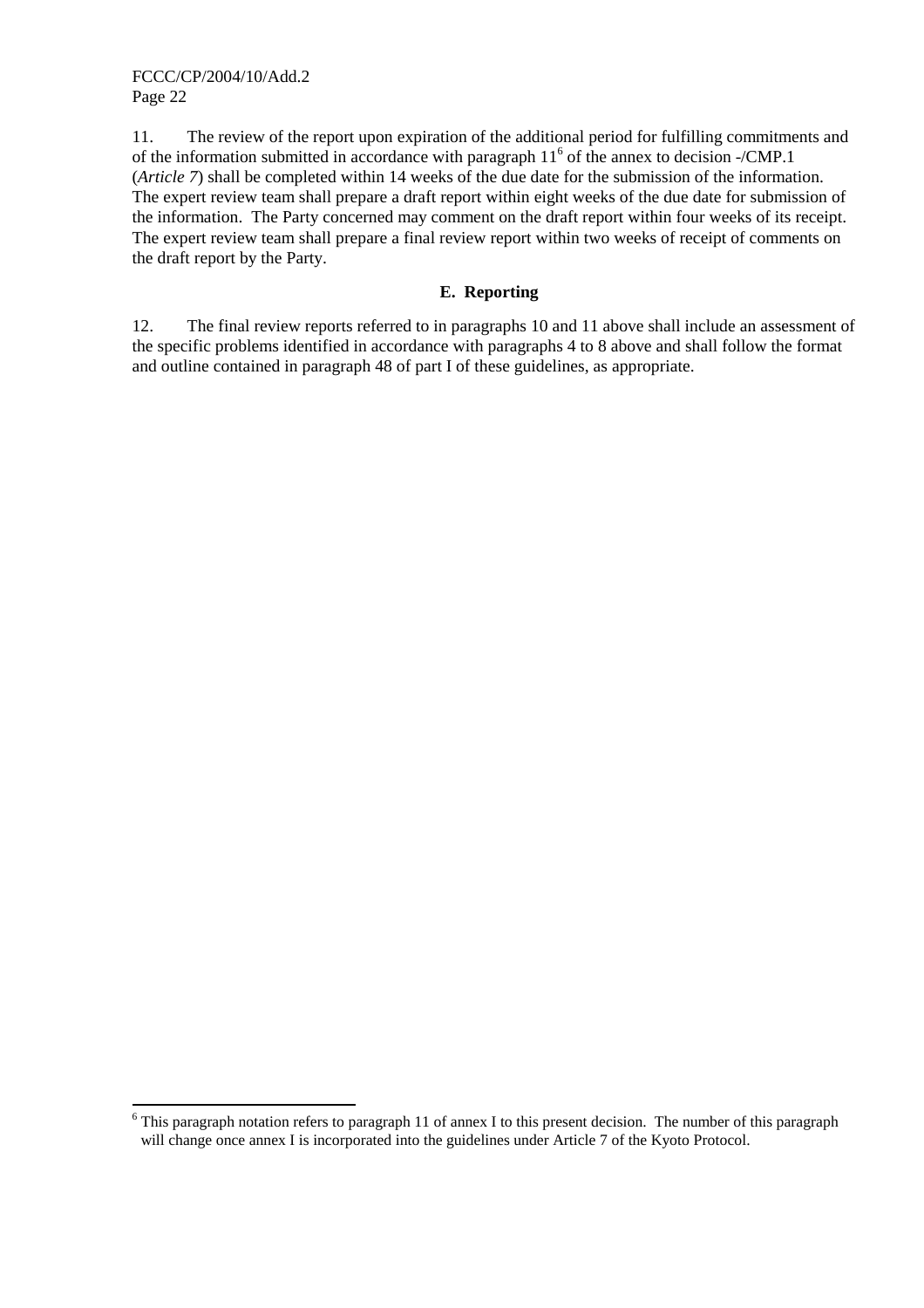#### ANNEX IV

## **PART V: Review of national registries**

#### **A. Purpose**

- 1. The purpose of the review of national registries is:
	- (a) To provide a thorough and comprehensive technical assessment of the capacity of a national registry to ensure the accurate accounting of the issuance, holding, transfer, acquisition, cancellation and retirement of ERUs, CERs, tCERs, lCERs, AAUs and RMUs, the replacement of tCERs and lCERs, and the carry-over of ERUs, CERs and AAUs;
	- (b) To assess the extent to which the registry requirements contained in the annex to decision -/CMP.1 (*Modalities for the accounting of assigned amounts*) 1 , and the annex to decision -/CMP.1 (*Afforestation and reforestation project activities under the CDM*) and any decisions by the COP/MOP have been adhered to, and to assist Parties included in Annex I in meeting their commitments;
	- (c) To assess the extent to which the national registry conforms to the technical standards for data exchange between registry systems adopted by the COP/MOP;
	- (d) To provide the COP/MOP and the Compliance Committee with reliable information on national registries.

#### **B. General procedures**

2. The review of national registries shall take place in two parts:

 $\overline{a}$ 

- (a) A thorough review of the national registry as part of the initial review in accordance with paragraphs 11 to 14 in part I of these guidelines and in conjunction with its periodic review
- (b) A desk or centralized review of any changes of the national registry reported in accordance with section I.G of the annex to decision -/CMP.1 (*Article 7*) in conjunction with the annual review.

3. A thorough review of the national registry shall also be conducted if the final review reports under paragraph 48 in part I of these guidelines recommend a thorough review of the national registry or if findings relating to reported changes in national registries considered by the expert review team lead to the recommendation of a thorough review in the final review report. The expert review team shall use the standard set of electronic tests described in paragraph 6 below for this purpose. An in-country visit shall be conducted only if standardized electronic tests are not sufficient to identify the problems.

<sup>&</sup>lt;sup>1</sup> In accordance with paragraph 40 of the annex to decision 19/CP.9 (*Modalities and procedures for afforestation and reforestation project activities under the clean development mechanism in the first commitment period of the Kyoto Protocol*), unless otherwise stated in that annex, all other provisions that pertain to certified emission reductions in the guidelines under Articles 7 and 8, as well as the modalities for the accounting of assigned amount under Article 7.4, also apply to temporary certified emission reductions and long-term certified emission reductions.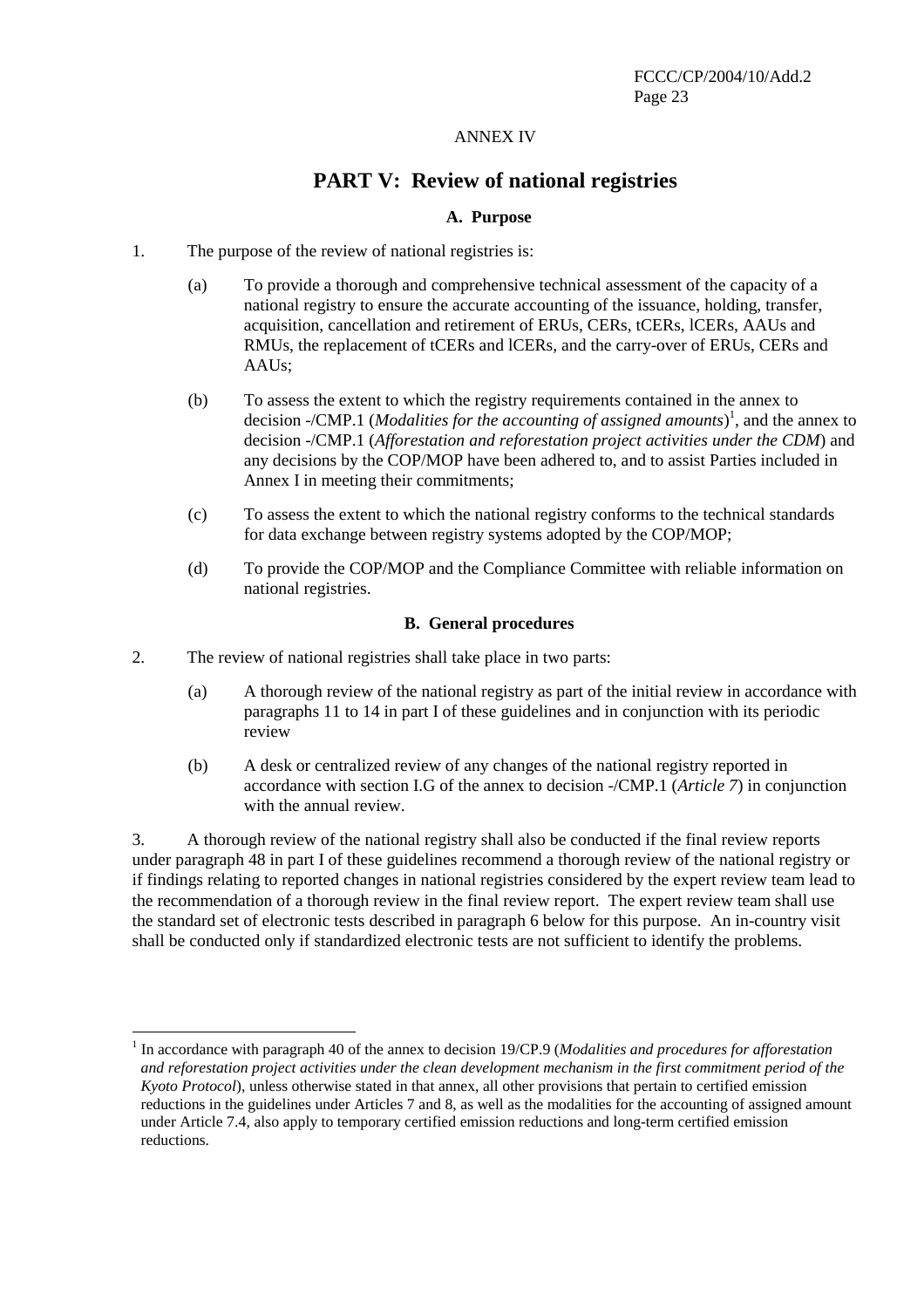### **C. Scope of the review**

4. The expert review team shall conduct a thorough and comprehensive review of the national registry of each Party included in Annex I. The review of the national registry should cover the extent to which the registry requirements contained in the annex to decision -/CMP.1 (*Modalities for the accounting of assigned amounts*), the annex to decision -/CMP.1 (*Afforestation and reforestation project activities under the* CDM) and the technical standards for data exchange between registry systems adopted by the COP/MOP have been adhered to.

### 1. Review of changes in the national registry

5. The expert review team shall review the information submitted as supplementary information under Article 7, paragraph 1, and shall identify any significant changes in the national registry reported by the Party or any problems identified by the expert review team in the course of the review of ERUs, CERs, tCERs, lCERs, AAUs and RMUs and transaction log records that may affect the performance of the functions contained in the annex to decision -/CMP.1 (*Modalities for the accounting of assigned amounts*), and the annex to decision -/CMP.1 (*Afforestation and reforestation project activities under the CDM*) and the adherence to the technical standards for data exchange between registry systems in accordance with relevant COP/MOP decisions. This review should take place in conjunction with the annual review in accordance with the relevant procedures in paragraphs 6 to 8 below.

### 2. Identification of problems

6. The expert review team shall review the national registry, including the information provided on it, to assess whether:

- (a) The information on the national registry is complete and submitted in accordance with section I of the annex to decision -/CMP.1 (*Article 7*), and with relevant decisions of the COP and the COP/MOP;
- (b) The registry conforms to the technical standards for data exchange between registry systems for the purpose of ensuring accurate, transparent and efficient exchange of data between national registries, the clean development mechanism registry and the independent transaction log;
- (c) The transaction procedures, including those relating to the transaction log, are in accordance with the modalities for the accounting of assigned amounts under Article 7, paragraph 4, contained in the annex to decision -/CMP.1 (*Modalities for the accounting of assigned amounts*) and the annex to decision -/CMP.1 (*Afforestation and reforestation project activities under the CDM*);
- (d) There are adequate procedures to minimize discrepancies in the issuance, transfer, acquisition, cancellation and retirement of ERUs, CERs, tCERs, lCERs, AAUs and RMUs, and in the replacement of tCERS and lCERs, and to take steps to terminate transactions where a discrepancy is notified, and to correct problems in the event of a failure to terminate the transactions;
- (e) There are adequate security measures to prevent and resolve unauthorized manipulations and minimize operator error, and procedures for updating them;
- (f) Information is publicly available in accordance with the annex to decision -/CMP.1 (*Modalities for the accounting of assigned amounts*);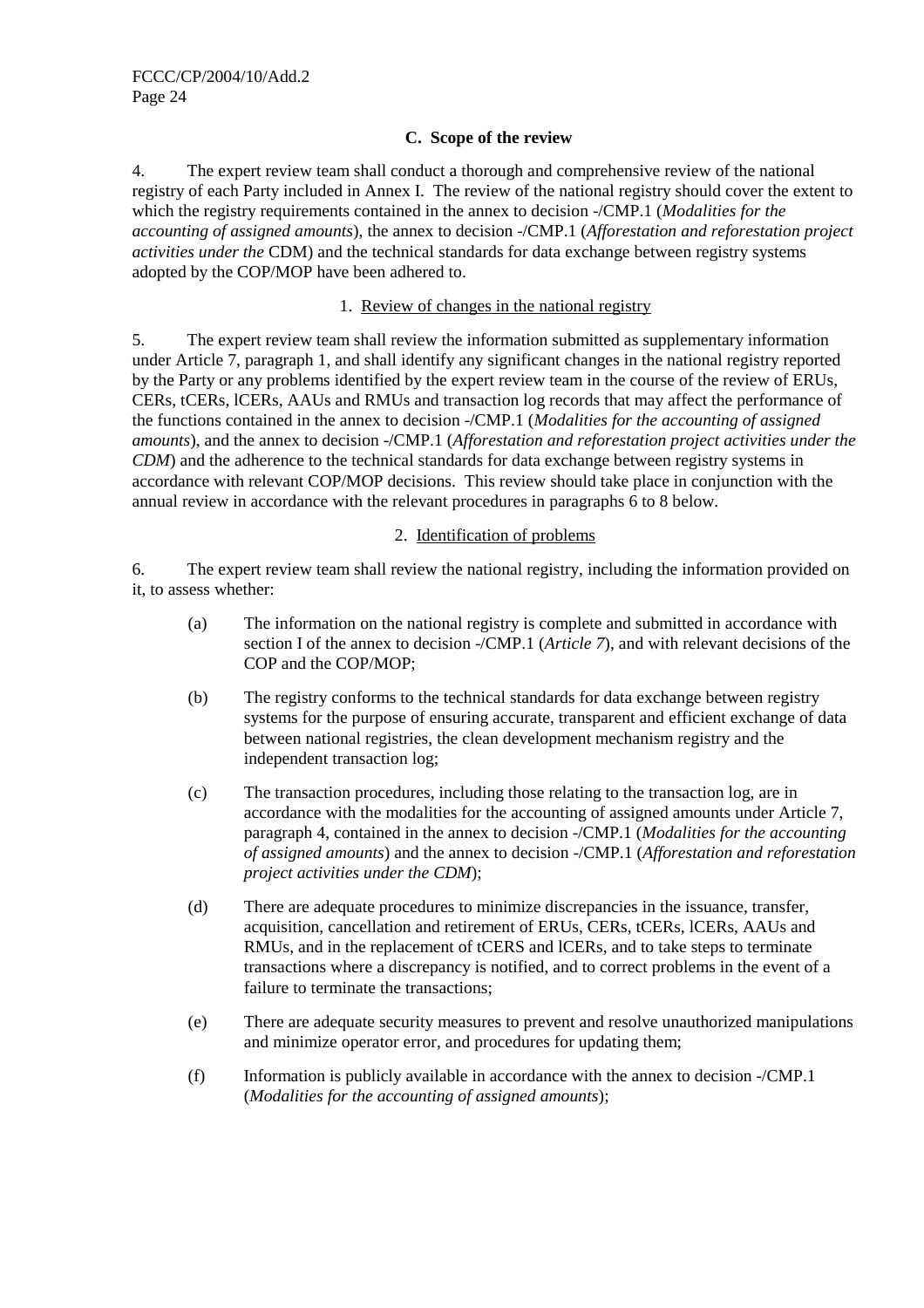(g) There are adequate measures to safeguard, maintain and recover data in order to ensure the integrity of data storage and the recovery of registry services in the event of a disaster.

7. During the thorough review, the expert review team shall use a test version of the transaction log and a standard set of electronic tests and sample data to assess the capacity of the registry to perform its functions, including all types of transactions, referred to in the annex to decision -/CMP.1 (*Modalities for the accounting of assigned amounts*) and the annex to decision -/CMP.1 (*Afforestation and reforestation project* activities *under the CDM*), and to assess the adherence to the technical standards for data exchange between registry systems adopted by the COP/MOP. The expert review team may draw upon the results of any other testing relevant to the review of the registry.

8. Based on the assessments carried out in accordance with paragraphs 6 and 7 above, expert review teams shall identify any potential problems in, and factors influencing, the fulfilment of commitments relating to the performance of the functions of the national registry and the adherence to technical standards for data exchange between registry systems. In addition, the expert review team shall recommend how problems could be addressed.

## **D. Timing**

9. During the thorough review, the expert review team shall list all the problems identified and shall notify the Party included in Annex I of the problems identified no later than six weeks after the start of the review or after the in-country visit, as appropriate. The Party included in Annex I shall comment on these problems within six weeks of the notification. The expert review team shall prepare a draft review report on the national registry within six weeks of the receipt of the comments on the questions posed. Any corrections, additional information or comments on the draft report received from the Party included in Annex I within four weeks after the report has been sent to that Party shall be subject to review and shall be included in the final inventory review report. The expert review team shall prepare a final report on the review of the national registry within four weeks of the receipt of the comments on the draft report. The review of the national registry shall be concluded within one year of the due date for submission of the information.

10. The review of changes in the national registry shall follow the time frames and procedures for the annual review of the information to be submitted in accordance with section I.E of the annex to decision -/CMP.1 (*Article 7*) established in part III of these guidelines. If either the annual review or the review of changes in the national registry recommends a thorough review of the national registry, and if a country visit is considered necessary, this thorough review should be conducted together with the subsequent in-country visit of either the annual inventory or the periodic national communication, whichever is the earlier.

#### **E. Reporting**

11. The final review reports shall include an evaluation of the overall functioning of the national registry and an assessment of the specific problems identified in accordance with paragraphs 6 to 8 above, and shall follow the format and outline in accordance with paragraph 48 of part I of these guidelines.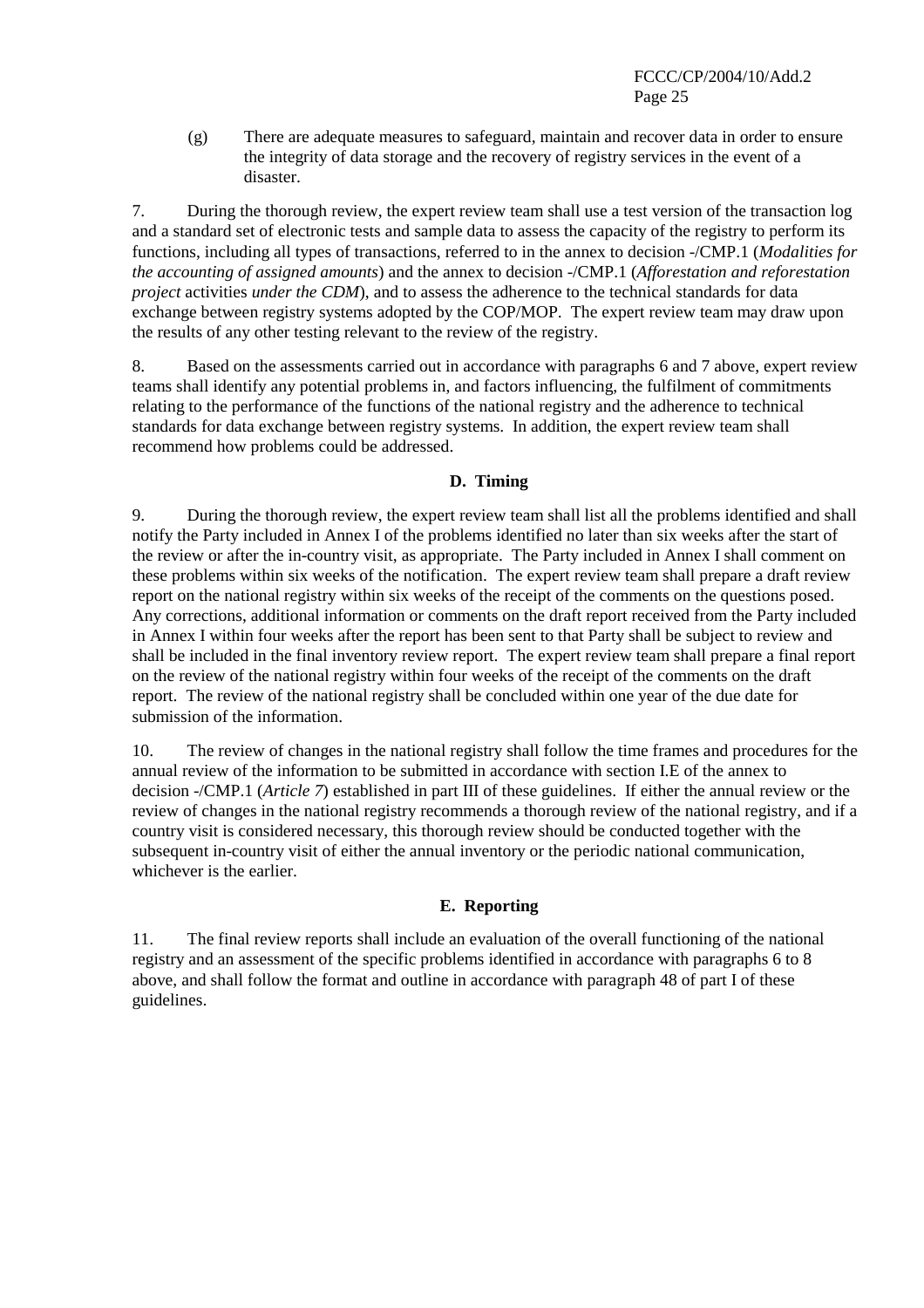# **Decision 14/CP.10**

# **Simplified modalities and procedures for small-scale afforestation and reforestation project activities under the clean development mechanism in the first commitment period of the Kyoto Protocol and measures to facilitate their implementation**

### *The Conference of the Parties,*

*Recalling* its decisions 15/CP.7, 17/CP.7 and its annex, 21/CP.8 and its annex II, 18/CP 9 and its annexes, and 19/CP.9 and its annex,

*Affirming* the principles in the preamble to draft decision -/CMP.1 (*Land use, land-use change and forestry*), recommended by decision 11/CP.7,

*Reiterating* that decision 17/CP.7 applies, mutatis mutandis, to afforestation and reforestation project activities under the clean development mechanism*,*

*Affirming* that a small-scale afforestation or reforestation project activity under the clean development mechanism should directly benefit the low-income community and individuals that are project participants,

*Emphasizing* that public funding for small-scale afforestation and reforestation project activities under the clean development mechanism from Parties included in Annex I to the Convention is not to result in the diversion of official development assistance and is to be separate from and not counted towards the financial obligations of those Parties,

- 1. *Decides:*
- (a) To adopt the simplified modalities and procedures for small-scale afforestation and reforestation project activities under the clean development mechanism in the first commitment period of the Kyoto Protocol contained in the annex to this decision;
- (b) That a small-scale afforestation or reforestation project activity under the clean development mechanism will result in net anthropogenic greenhouse gas removals by sinks of less than 8 kilotonnes of carbon dioxide per year if the average projected net anthropogenic greenhouse gas removals by sinks for each verification period do not exceed 8 kilotonnes of carbon dioxide equivalent per year;
- (c) That if a small-scale afforestation and reforestation project activity under the clean development mechanism results in net anthropogenic greenhouse gas removals by sinks greater than 8 kilotonnes of carbon dioxide equivalent per year, the excess removals will not be eligible for the issuance of temporary certified emission reductions and long-term certified emission reductions;
- (d) That small-scale afforestation and reforestation project activities under the clean development mechanism shall be exempt from the share of proceeds to be used to assist developing country Parties that are particularly vulnerable to the adverse effects of climate change to meet the costs of adaptation;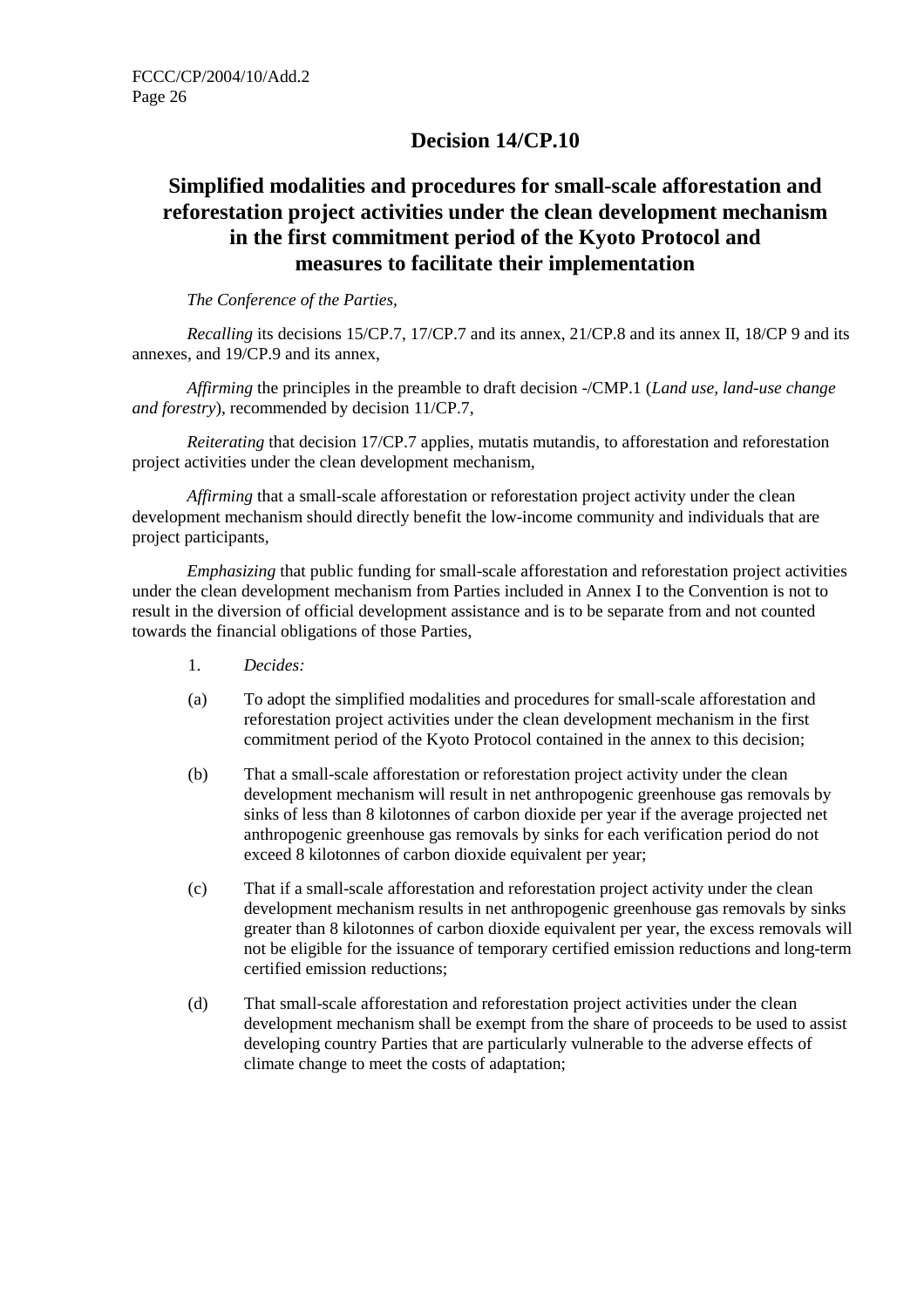- (e) That small-scale afforestation and reforestation project activities under the clean development mechanism shall be entitled to a reduced level of the non-reimbursable fee for requesting registration and a reduced rate of the share of proceeds to cover administrative expenses of the clean development mechanism;
- 2. *Requests* the Executive Board of the clean development mechanism:
- (a) To develop, for consideration by the Conference of the Parties serving as the meeting of the Parties to the Kyoto Protocol at its first session, default factors for assessing the existing carbon stocks and for simplified baseline methodologies for small-scale afforestation and reforestation project activities under the clean development mechanism, taking into account, if appropriate, types of soils, lifetime of the project and climatic conditions;
- (b) To develop, for consideration by the Conference of the Parties serving as the meeting of the Parties to the Kyoto Protocol at its first session, simplified monitoring methodologies for small-scale afforestation and reforestation project activities under the clean development mechanism, based on appropriate statistical methods, to estimate or measure the actual net greenhouse gas removals by sinks; as appropriate, the Executive Board may indicate different methods for different types of afforestation and reforestation project activities and propose default factors, if any, to facilitate the estimation or measurement of actual net greenhouse gas removals by sinks;
- (c) To develop guidelines to estimate leakage for small-scale afforestation and reforestation project activities under the clean development mechanism;

3. *Requests* the secretariat, subject to the availability of supplementary funding, to facilitate the exchange of and access to information relevant to the development of small-scale afforestation and reforestation project activities under the clean development mechanism, including information referred to in paragraph 6 (b) below;

4. *Invites* Parties to provide support for those project participants interested in coordinating the submission of several small-scale afforestation and reforestation project activities under the clean development mechanism with a view to reducing the costs of validation, verification and certification by designated operational entities;

5. *Invites* Parties included in Annex I to provide assistance to host Parties for capacity-building activities for the application and implementation of the simplified modalities and procedures contained in the annex to this decision;

6. *Invites* relevant multilateral agencies, intergovernmental organizations and nongovernmental organizations:

- (a) To formulate, develop and implement programmes to support capacity-building activities to assist low-income communities and individuals in the development and implementation of small-scale afforestation and reforestation project activities;
- (b) To develop web-based tools for small-scale afforestation and reforestation project activities to assist in project development, including small-scale forestry options and their quantified carbon sequestration potential, satellite/aerial images, carbon assessment models and market information for these project activities;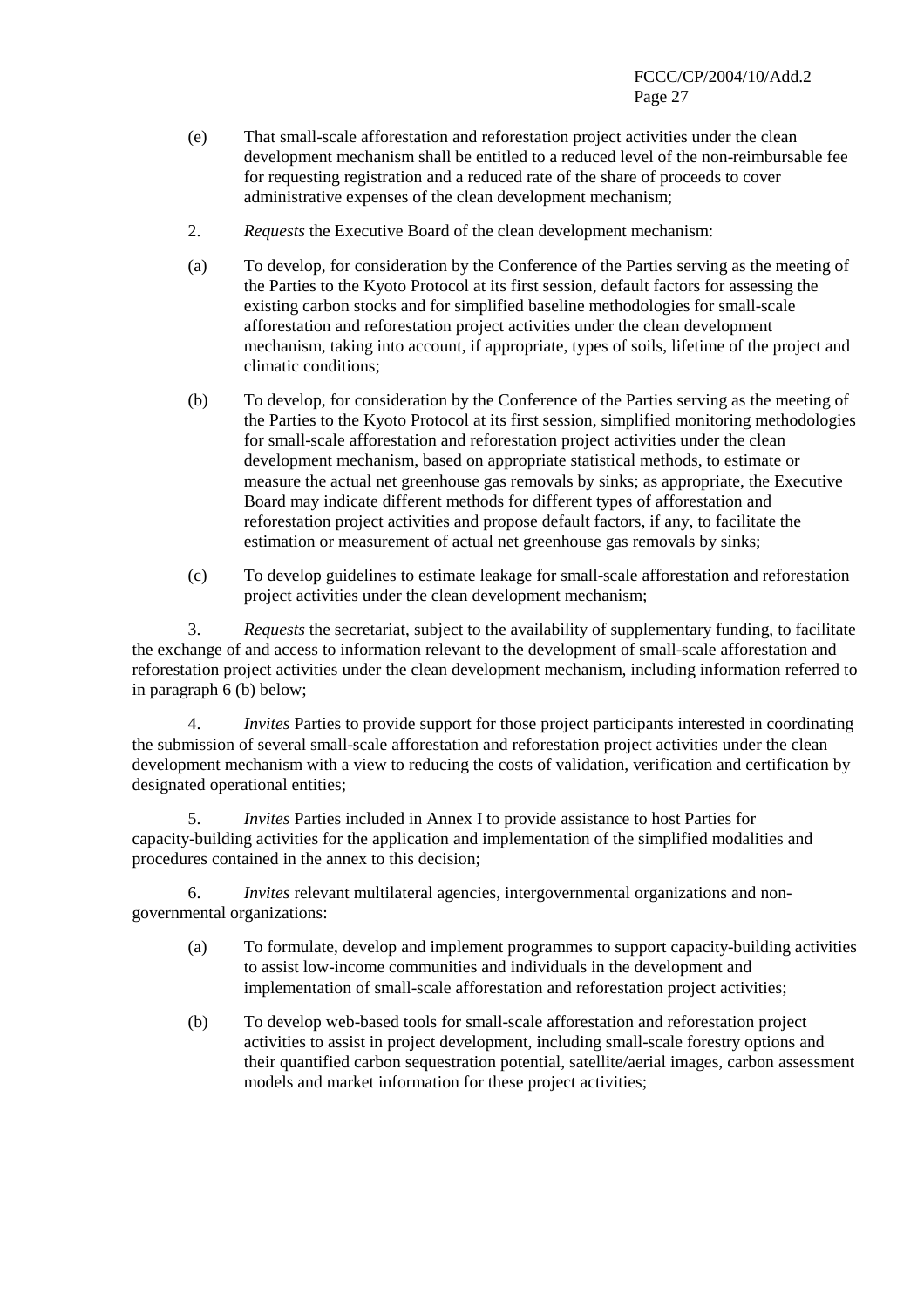(c) To organize regional workshops, in collaboration with relevant international organizations and institutions, to facilitate the development and implementation of small-scale afforestation and reforestation project activities under the clean development mechanism;

7. *Recommends* that the Conference of the Parties serving as the meeting of the Parties to the Kyoto Protocol, at its first session, adopt the draft decision below.

> *6th plenary meeting 17–18 December 2004*

# **Draft decision -/CMP.1**

# **Simplified modalities and procedures for small-scale afforestation and reforestation project activities under the clean development mechanism in the first commitment period of the Kyoto Protocol and measures to facilitate their implementation**

*The Conference of the Parties serving as the meeting of the Parties to the Kyoto Protocol,* 

*Aware* of its decisions -/CMP.1 (*Mechanisms*), -/CMP.1 (*Article 12*) and its annex, -/CMP.1 (*Land use, land-use change and forestry*) and its annex as well as -/CMP.1 (*Modalities and procedures for afforestation and reforestation project activities under the clean development mechanism in the first commitment period of the Kyoto Protocol*) and its annex,

*Cognizant* of decisions 11/CP.7 and its annex, 15/CP.7, 17/CP.7 and its annex, 21/CP.8 and its annex II, 18/CP.9 and its annexes, 19/CP.9 and its annex, 12/CP.10 and its annexes, and 14/CP.10 and its annex,

1. *Decides* to confirm and give full effect to any actions, including measures to facilitate the implementation of afforestation and reforestation project activities under the clean development mechanism, taken pursuant to decision 14/CP.10*;*

2. *Adopts* the simplified modalities and procedures for small-scale afforestation and reforestation project activities under the clean development mechanism in the first commitment period of the Kyoto Protocol as contained in the annex below;

3. *Invites* the Executive Board of the clean development mechanism to review the simplified modalities and procedures for small-scale afforestation and reforestation project activities and, if necessary, make appropriate recommendations to the Conference of the Parties serving as the meeting of the Parties to the Kyoto Protocol;

4. *Invites* the Executive Board to review the measures to facilitate the implementation of small-scale afforestation and reforestation project activities referred to in this decision and, if necessary, make appropriate recommendations to the Conference of the Parties serving as the meeting of the Parties to the Kyoto Protocol.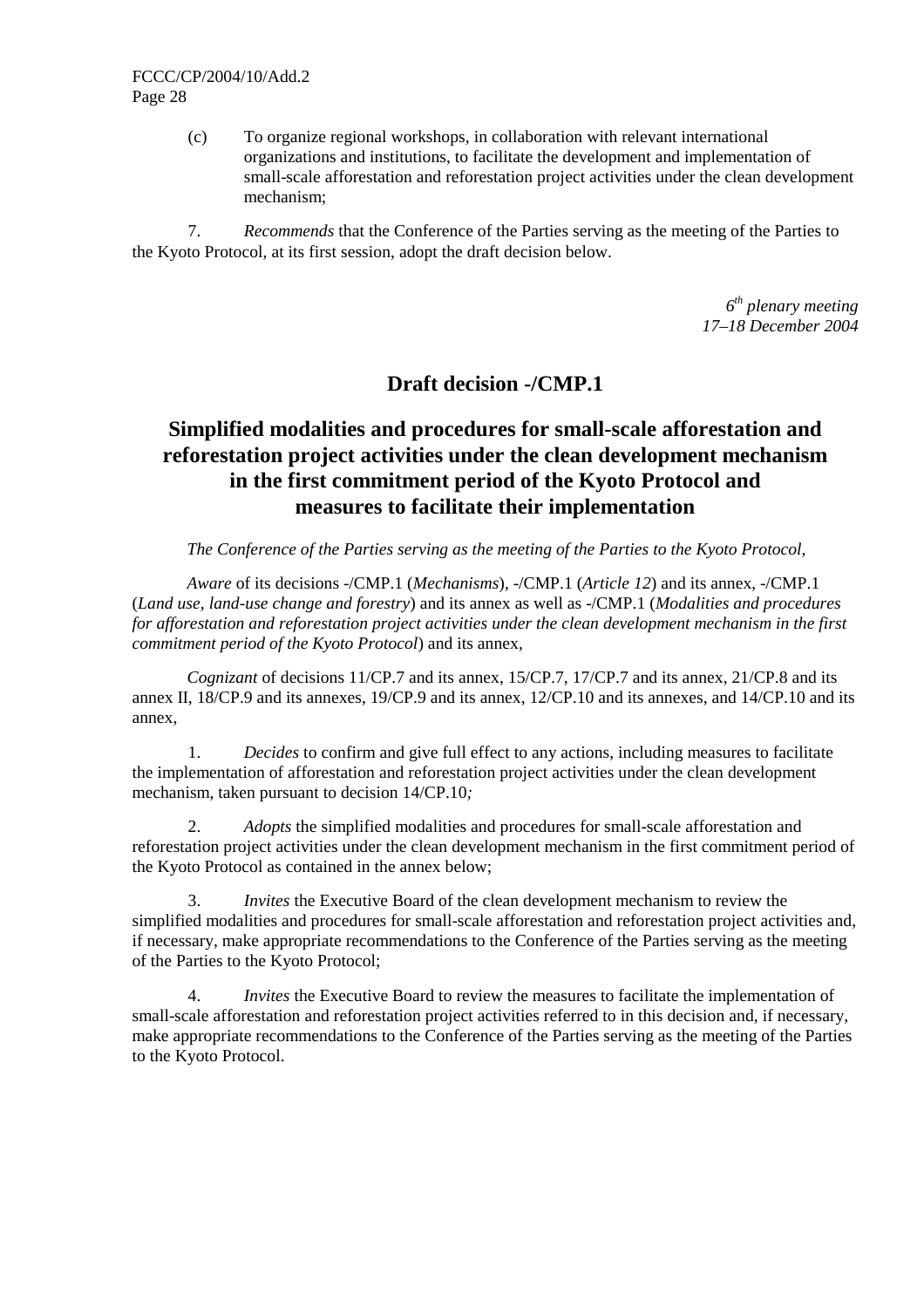#### ANNEX

# **Simplified modalities and procedures for small-scale afforestation and reforestation project activities under the clean development mechanism**

#### **A. Introduction**

1. Small-scale afforestation and reforestation project activities under the clean development mechanism (CDM) shall follow the stages of the project cycle specified in the modalities and procedures for afforestation and reforestation project activities under the CDM contained in the annex to decision 19/CP.9 (hereinafter referred to as the modalities and procedures for afforestation and reforestation project activities under the CDM). In order to reduce transaction costs, these modalities and procedures are simplified for small-scale afforestation and reforestation project activities under the CDM as follows:

- (a) Project activities may be bundled or portfolio-bundled at the following stages in the project cycle: the project design document, validation, registration, monitoring, verification and certification. The size of the total bundle should not exceed the limits stipulated in paragraph 1 (i) of the modalities and procedures for afforestation and reforestation project activities under the CDM;
- (b) The requirements for the project design document are reduced;
- (c) Baseline methodologies by project type are simplified to reduce the cost of developing a project baseline;
- (d) Monitoring plans are simplified, including simplified monitoring requirements, to reduce monitoring costs;
- (e) The same operational entity may undertake validation as well as verification and certification.

2. Simplified baseline and monitoring methodologies may be developed for types of small-scale afforestation and reforestation project activities under the CDM, as presented in the list in appendix B. This list shall not preclude other types of small-scale afforestation and reforestation project activities under the CDM. If a proposed small-scale afforestation or reforestation project activity under the CDM does not fall into any of the types in appendix B, the project participants may submit a request to the Executive Board of the CDM (hereinafter referred to as the Executive Board) for approval of a proposed simplified baseline and/or monitoring plan, bearing in mind the provisions in paragraph 8 below.

3. The modalities and procedures for afforestation and reforestation project activities under the CDM shall apply to small-scale afforestation and reforestation project activities under the CDM except for paragraphs 12–30. The following paragraphs 4–29 apply instead. Appendix A should replace, as appropriate, the provisions in appendix B of the modalities and procedures for afforestation and reforestation project activities under the CDM.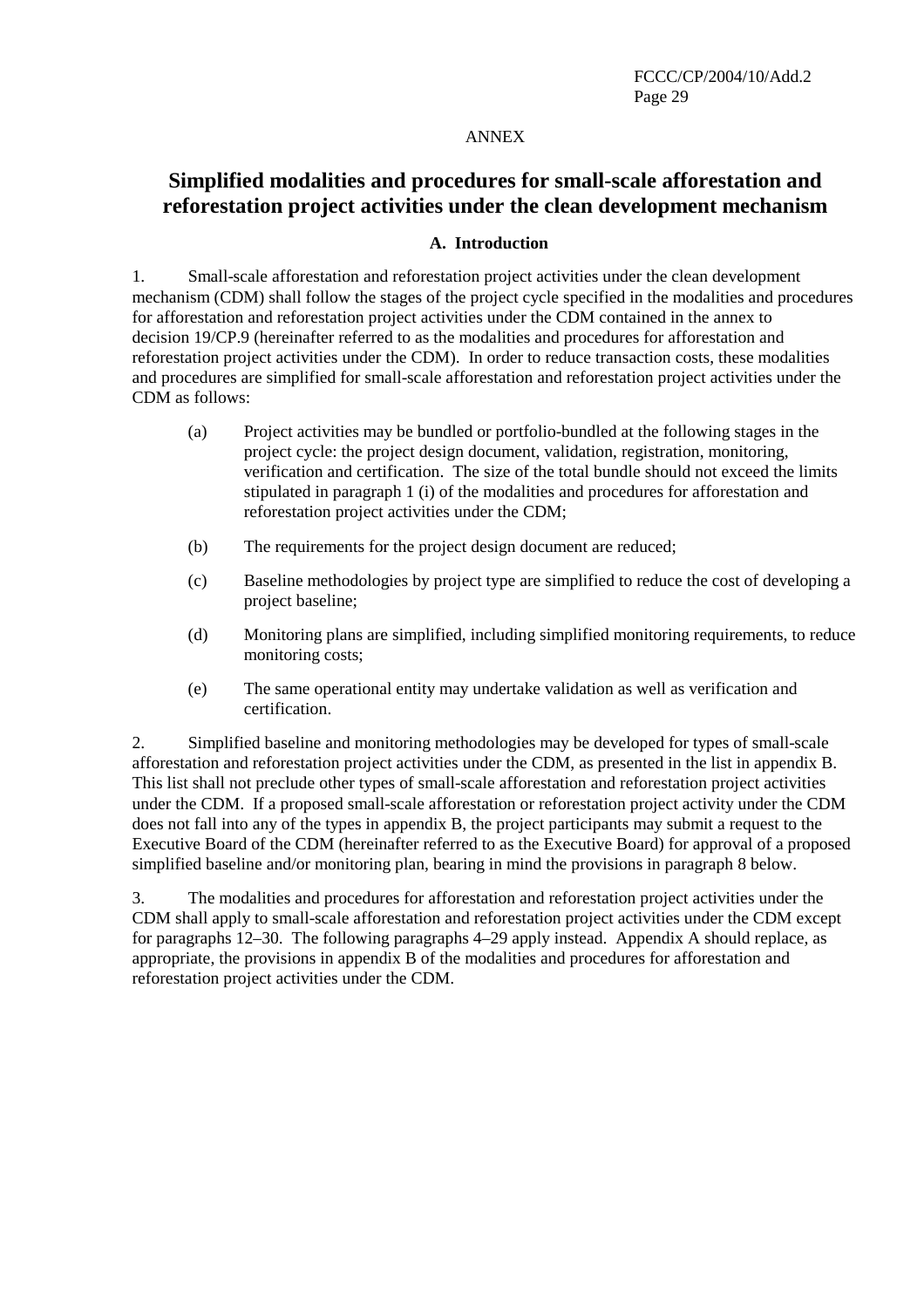### **B. Simplified modalities and procedures for small-scale afforestation and reforestation project activities under the clean development mechanism**

4. To use simplified modalities and procedures for small-scale afforestation and reforestation CDM project activities, a proposed project activity shall:

- (a) Meet the eligibility criteria for small-scale afforestation and reforestation project activities under the CDM set out in paragraph 1 (i) of the modalities and procedures for afforestation and reforestation project activities under the CDM;
- (b) Conform to one of the project types in appendix B;
- (c) Not be a debundled component of a larger project activity, as determined through appendix C.

5. Project participants shall prepare a project design document in accordance with the format specified in appendix A.

6. Project participants may use the simplified baseline and monitoring methodologies specified in appendix B.

7. Project participants involved in small-scale afforestation and reforestation project activities under the CDM may propose changes to the simplified baseline and monitoring methodologies specified in appendix B or propose additional project types for consideration by the Executive Board.

8. Project participants willing to submit a new type of small-scale afforestation or reforestation project activity under the CDM or revisions to a methodology shall make a request in writing to the Executive Board providing information about the activity and proposals on how a simplified baseline and monitoring methodology would be applied to this type. The Board may draw on expertise, as appropriate, in considering new project types and/or revisions of and amendments to simplified methodologies. The Executive Board shall expeditiously, if possible at its next meeting, review the proposed methodology. Once it is approved, the Executive Board shall amend appendix B.

9. The Executive Board shall review and amend, as necessary, appendix B at least once a year.

10. Any amendments to appendix B shall apply only to small-scale afforestation and reforestation project activities under the CDM which are registered subsequent to the date of amendment and shall not affect already registered small-scale afforestation and reforestation project activities under the CDM during the crediting periods for which they are registered.

11. Several small-scale afforestation or reforestation project activities under the CDM may be bundled for the purpose of validation. An overall monitoring plan that monitors performance of the constituent project activities on a sample basis may be proposed for bundled project activities. If bundled project activities are registered with an overall monitoring plan, this monitoring plan shall be implemented and each verification/certification of the net anthropogenic removals by sinks achieved shall cover all of the bundled project activities.

12. A single designated operational entity (DOE) may perform validation as well as verification and certification for a small-scale afforestation or reforestation project activity under the CDM or for bundled small-scale afforestation and reforestation project activities under the CDM.

13. The Executive Board shall stipulate a reduced level of the non-reimbursable fee for requesting registration and, when recommending to the Conference of the Parties serving as the meeting of the Parties to the Kyoto Protocol (COP/MOP) the share of proceeds to cover administrative expenses as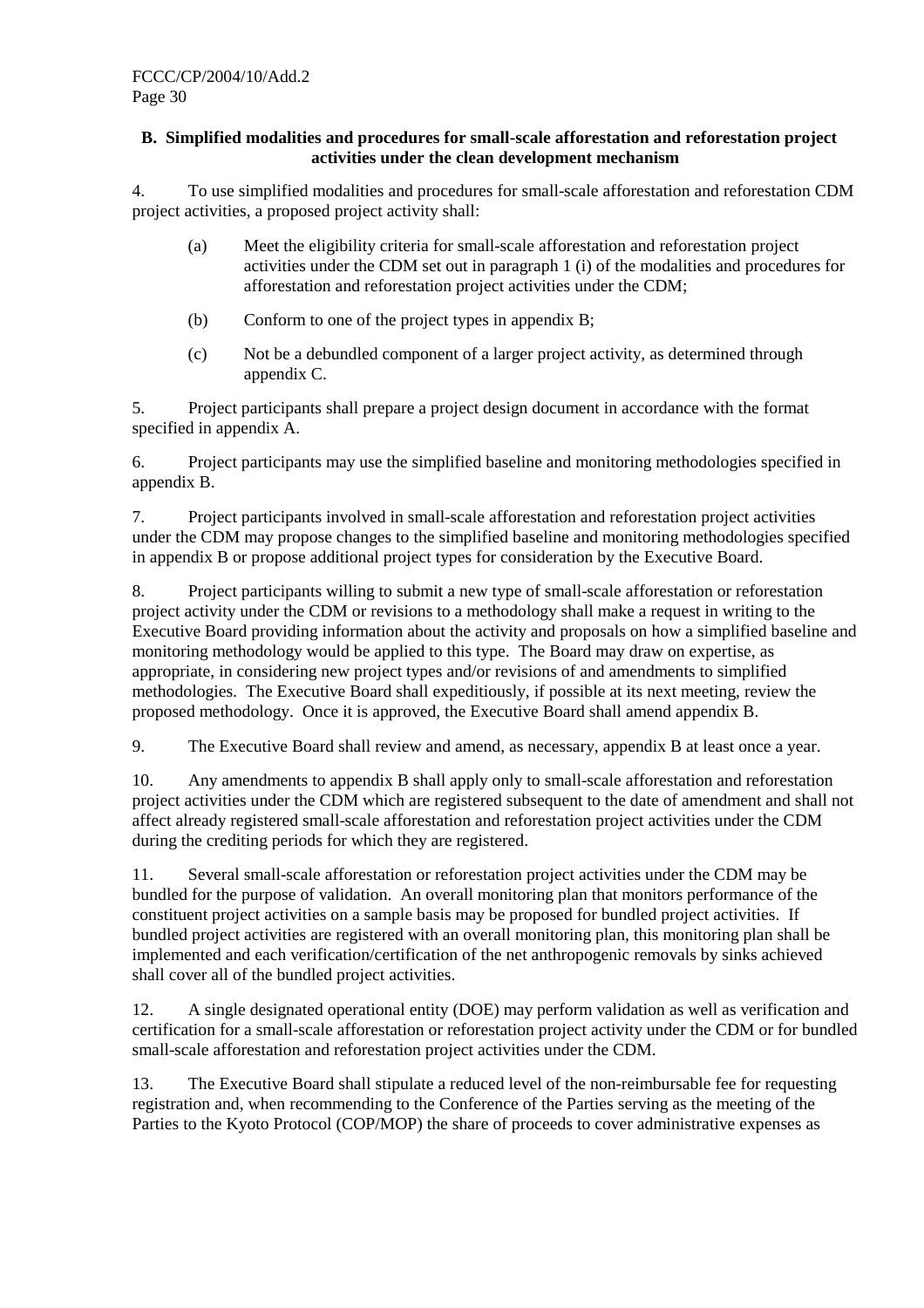required by decision 17/CP.7, propose a reduced rate of the share of proceeds to cover administrative expenses for small-scale afforestation and reforestation project activities under the CDM.

### **C. Validation and registration**

14. The DOE selected by project participants to validate a proposed small-scale afforestation or reforestation project activity under the CDM, being under a contractual arrangement with them, shall review the project design document and any supporting documentation to confirm that the following requirements have been met:

- (a) The participation requirements set out in paragraphs 28–30 of the annex to decision 17/CP.7 and paragraphs 8 and 9 of the modalities and procedures for afforestation and reforestation project activities under the CDM are satisfied
- (b) Comments by local stakeholders have been invited, a summary of the comments received has been provided, and a report to the DOE on how due account was taken of any comments has been received
- (c) Project participants have submitted to the DOE documentation on the analysis of the socio-economic and environmental impacts, including impacts on biodiversity and natural ecosystems, and impacts outside the project boundary, of the proposed small-scale afforestation or reforestation project activity under the CDM. If any negative impact is considered significant by the project participants or the host Party, project participants have undertaken a socio-economic impact assessment and/or an environmental impact assessment in accordance with the procedures required by the host Party. Project participants shall submit a statement that confirms that they have undertaken such an assessment in accordance with the procedures required by the host Party and include a description of the planned monitoring and remedial measures to address them
- (d) The proposed small-scale afforestation and reforestation project activity under the CDM is additional if the actual net greenhouse gas removals by sinks are increased above the sum of the changes in carbon stocks in the carbon pools within the project boundary that would have occurred in the absence of the registered small-scale afforestation or reforestation project activity under the CDM, in accordance with paragraphs 18–19 below
- (e) Project participants have specified the approach proposed to address non-permanence in accordance with paragraph 38 of the modalities and procedures for afforestation and reforestation project activities under the CDM
- (f) The proposed small-scale afforestation or reforestation project activity under the CDM conforms to one of the types in appendix B and uses one of the simplified baseline and monitoring methodologies specified in appendix B, and the estimation of the existing carbon stock is conducted in an appropriate manner
- (g) A bundle of small-scale afforestation and reforestation project activities satisfies the conditions for bundling and the overall monitoring plan for the bundled small-scale afforestation and reforestation project activities is appropriate
- (h) Project participants provide information regarding leakage in accordance with appendix B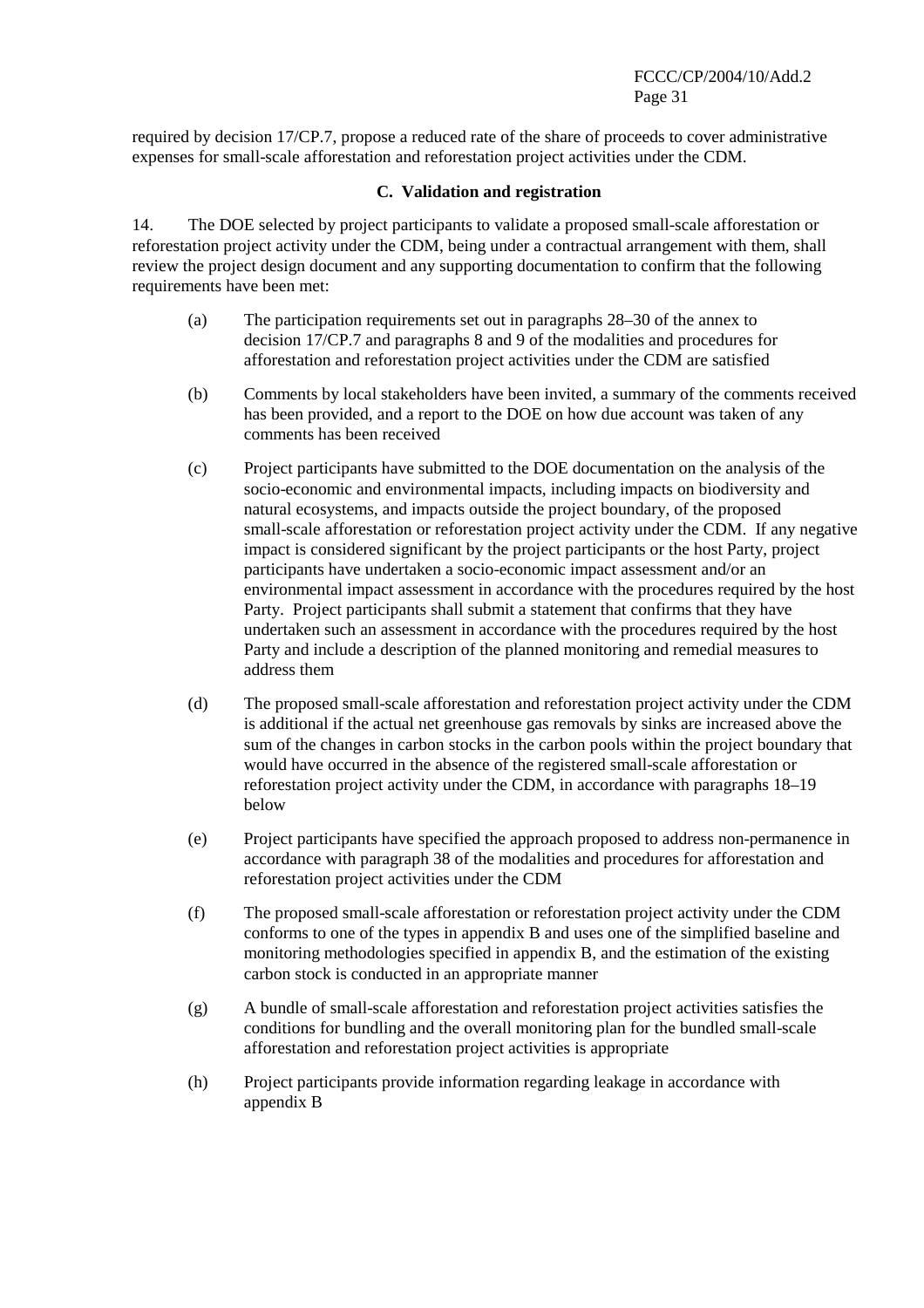- (i) The proposed project activity conforms to all requirements, including monitoring, verification and reporting, for afforestation and reforestation project activities under the CDM in decision 19/CP.9, its annex on modalities and procedures for afforestation and reforestation project activities under the CDM that are not replaced by these simplified modalities and procedures, and relevant decisions by the COP/MOP and the Executive Board.
- 15. The DOE shall:
	- (a) Prior to the submission of the validation report to the Executive Board, have received from the project participants written approval of voluntary participation from the designated national authority of each Party involved, including confirmation by the host Party that the proposed small-scale afforestation or reforestation project activity under the CDM assists it in achieving sustainable development;
	- (b) Prior to the submission of the validation report to the Executive Board, have received from the project participants a written declaration that the proposed small-scale afforestation or reforestation project activity under the CDM is developed or implemented by low-income communities and individuals as determined by the host Party;
	- (c) In accordance with the provisions on confidentiality contained in paragraph 27 (h) of the annex to decision 17/CP.7, make the project design document publicly available;
	- (d) Receive, within 30 days, comments on the validation requirements from Parties, stakeholders and UNFCCC-accredited non-governmental organizations, and make them publicly available;
	- (e) After the deadline for receipt of comments, make a determination as to whether, on the basis of the information provided and taking into account the comments received, the proposed small-scale afforestation or reforestation project activity under the CDM should be validated;
	- (f) Inform project participants of its determination on the validation of the small-scale afforestation or reforestation project activity under the CDM. The notification to the project participants will include a confirmation of validation and the date of submission of the validation report to the Executive Board, or an explanation of reasons for non-acceptance if the proposed small-scale afforestation or reforestation project activity under the CDM, as documented, is judged not to fulfil the requirements for validation;
	- (g) Submit to the Executive Board, if it determines the proposed small-scale afforestation or reforestation project activity under the CDM to be valid, a request for registration in the form of a validation report including the project design document, the written approval of voluntary participation from the designated national authority of each Party involved, as referred to in paragraph 15 (a) above, and an explanation of how it has taken due account of comments received;
	- (h) Make this validation report publicly available upon transmission to the Executive Board.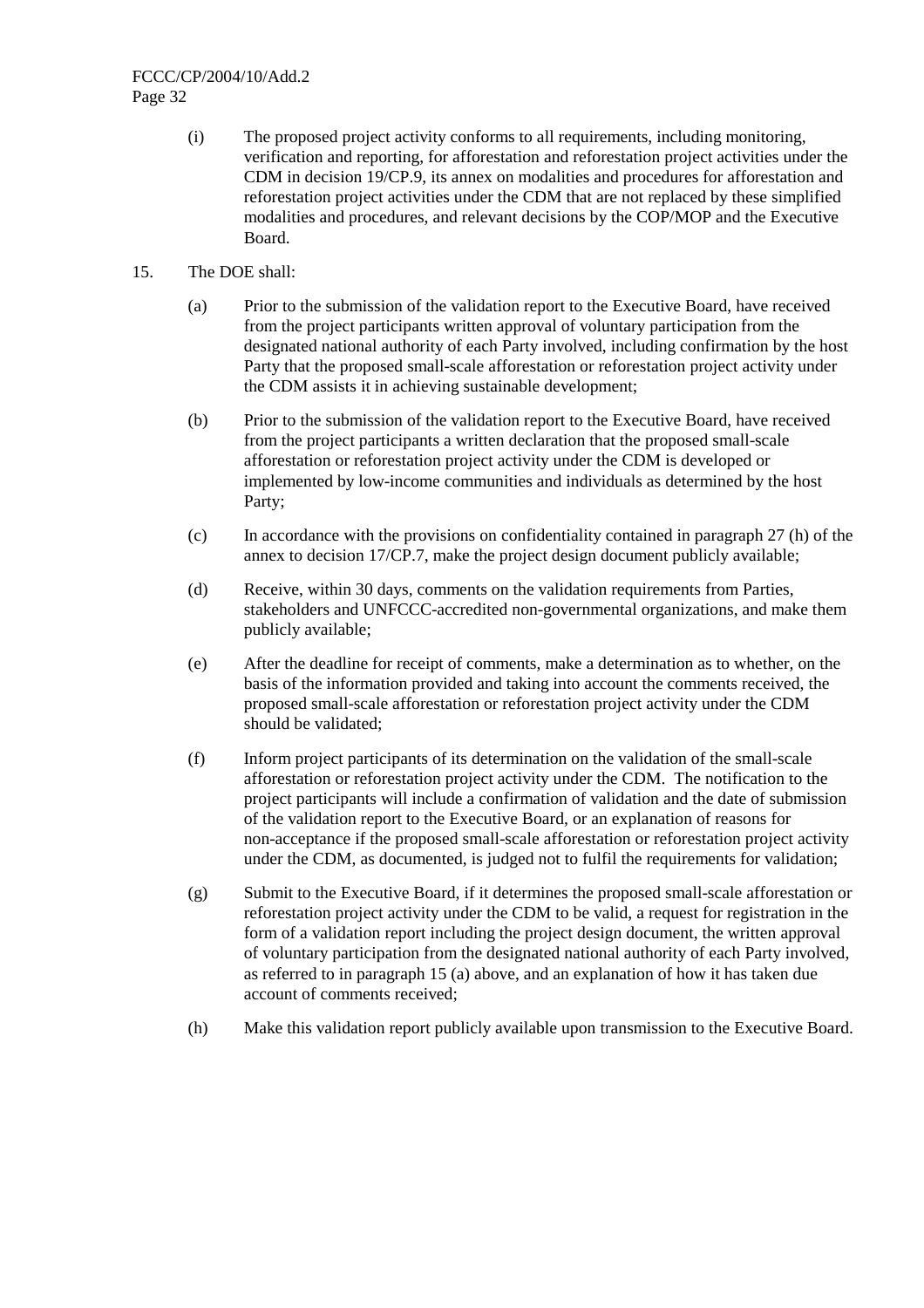16. The registration by the Executive Board shall be deemed final four weeks after the date of receipt by the Executive Board of the request for registration, unless a Party involved in the proposed small-scale afforestation or reforestation project activity under the CDM, or at least three members of the Executive Board, request a review of the proposed small-scale afforestation or reforestation project activity under the CDM. The review by the Executive Board shall be made in accordance with the following provisions:

- (a) It shall be related to issues associated with the validation requirements
- (b) It shall be finalized no later than at the second meeting following the request for review, with the decision and the reasons for it being communicated to the project participants and the public.

17. A proposed small-scale afforestation or reforestation project activity under the CDM that is not accepted may be reconsidered for validation and subsequent registration after appropriate revisions, provided that this project activity follows the procedures and meets the requirements for validation and registration, including those relating to public comments.

18. A small-scale afforestation or reforestation project activity under the CDM is additional if the actual net greenhouse gas removals by sinks are increased above the sum of the changes in carbon stocks in the carbon pools within the project boundary that would have occurred in the absence of the registered small-scale afforestation or reforestation project activity under the CDM.

19. The baseline for a proposed small-scale afforestation or reforestation project activity under the CDM is the scenario that reasonably represents the sum of the changes in carbon stocks in the carbon pools within the project boundary that would have occurred in the absence of the proposed project activity. A baseline shall be deemed to reasonably represent the sum of the changes in carbon stocks in the carbon pools within the project boundary that would occur in the absence of the proposed small-scale afforestation or reforestation project activity under the CDM if it is derived using a baseline methodology referred to in appendix B.

20. A simplified baseline and monitoring methodology listed in appendix B may be used for a smallscale afforestation or reforestation project activity under the CDM if the project participants are able to demonstrate to a DOE that the project activity would otherwise not be implemented due to the existence of one or more of the barriers listed in attachment A to appendix B. Where specified in appendix B for a project type, quantitative evidence that the project activity would otherwise not be implemented may be provided instead of a demonstration based on the barriers listed in attachment A to appendix B.

21. The crediting period shall begin at the start of the small-scale afforestation or reforestation project activity under the CDM. The crediting period for a proposed small-scale afforestation or reforestation project activity under the CDM shall be either of the following:

- (a) A maximum of 20 years which may be renewed at most two times, provided that, for each renewal, a DOE determines and informs the Executive Board that the original project baseline is still valid or has been updated taking account of new data where applicable
- (b) A maximum of 30 years.

22. A small-scale afforestation or reforestation project activity under the CDM shall be designed in such a manner as to minimize leakage.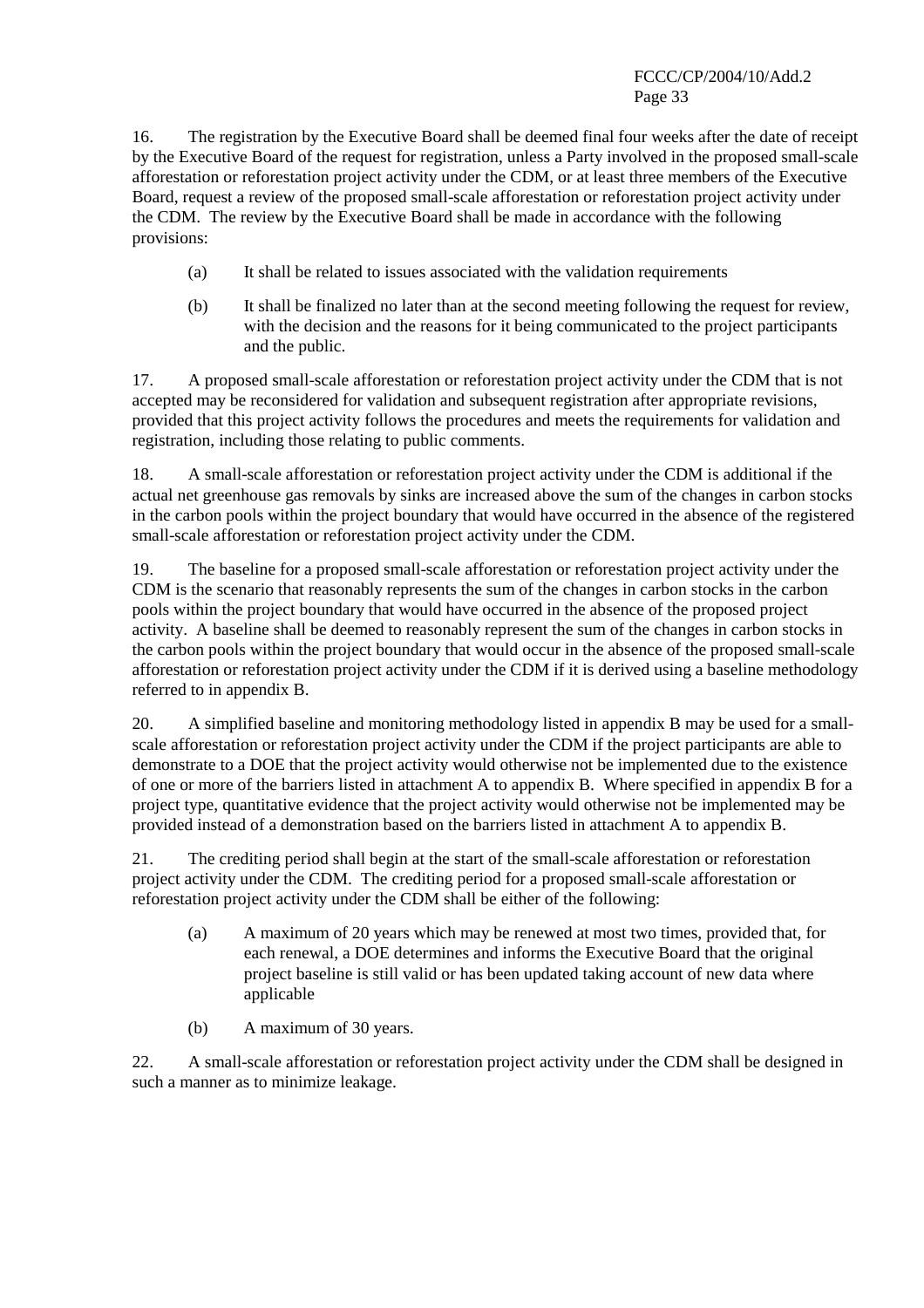## **D. Monitoring**

23. Project participants shall include, as part of the project design document for a small-scale afforestation or reforestation project activity under the CDM or a bundle of small-scale afforestation or reforestation project activities under the CDM, a monitoring plan that provides for:

- (a) The collection and archiving of all relevant data necessary for estimating or measuring the actual net greenhouse gas removals by sinks during the crediting period as specified in appendix B
- (b) The collection and archiving of all relevant data necessary for determining the baseline net greenhouse gas removals by sinks during the crediting period as specified in appendix B
- (c) Unless project participants have successfully shown to the DOE that significant leakage is not expected to occur, as specified in appendix B, the identification of potential sources of, and the collection and archiving of data on, leakage during the crediting period
- (d) Changes in circumstances within the project boundary that affect legal title to the land or rights of access to the carbon pools
- (e) Quality assurance and quality control procedures for the monitoring process in accordance with appendix B
- (f) Procedures for the periodic calculation of the net anthropogenic greenhouse gas removals by sinks due to the small-scale afforestation or reforestation project activity under the CDM, and documentation of the steps involved in those calculations
- (g) Procedures for the review of implementation of relevant measures to minimize leakage where the circumstances of the project activity have changed in a manner that may result in, or increase, leakage.

24. The monitoring plan for a proposed small-scale afforestation or reforestation project activity under the CDM may use the monitoring methodology specified in appendix B for the relevant project activity if the DOE determines at validation that the monitoring methodology reflects good monitoring practice appropriate to the circumstances of the project activity.

25. If small-scale afforestation or reforestation project activities under the CDM are bundled, a separate monitoring plan shall apply for each of the constituent project activities in accordance with paragraphs 23 and 24 above, or an overall monitoring plan shall apply for the bundled projects, as determined by the DOE at validation to reflect good monitoring practice appropriate to the bundled project activities and to provide for the collection and archiving of the data needed to calculate the net anthropogenic greenhouse gas removals by sinks achieved by the bundled project activities. Good practice may include monitoring of a sample of projects in a bundle.

26. Project participants shall implement the monitoring plan contained in the registered project design document, archive the relevant monitored data and report the relevant monitoring data to a DOE contracted to verify the net anthropogenic greenhouse gas removals by sinks achieved during the crediting period specified by the project participants.

27. Revisions, if any, to the monitoring plan to improve the accuracy and/or completeness of information shall be justified by project participants and shall be submitted for validation to a DOE.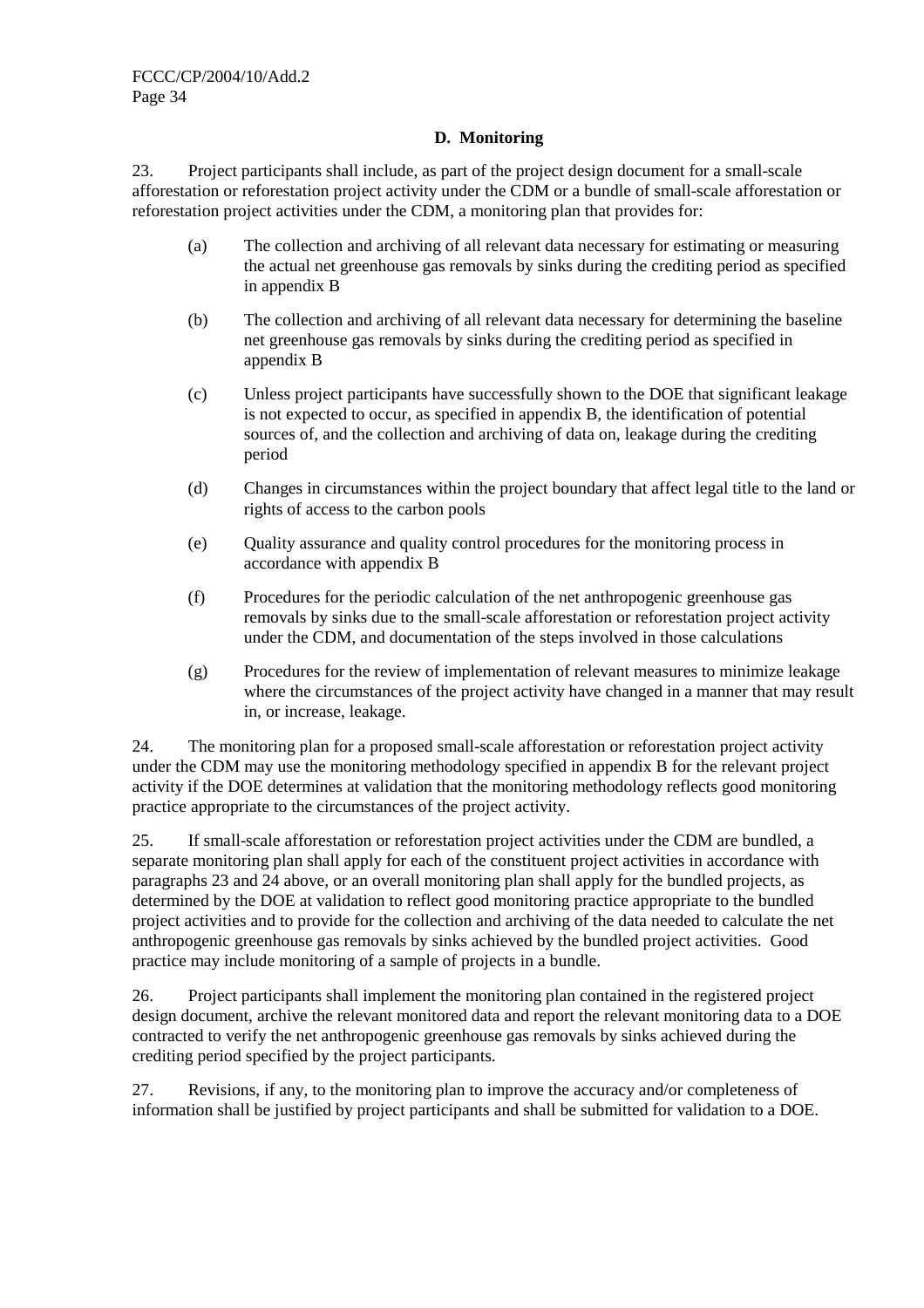28. The implementation of the registered monitoring plan and its revisions, as applicable, shall be a condition for verification, certification and the issuance of temporary certified emission reductions (tCERs) or long-term certified emission reductions (lCERs).

29. The project participants shall provide to the DOE contracted by the project participants to perform the verification a monitoring report in accordance with the registered monitoring plan set out in paragraph 23 above for the purpose of verification and certification.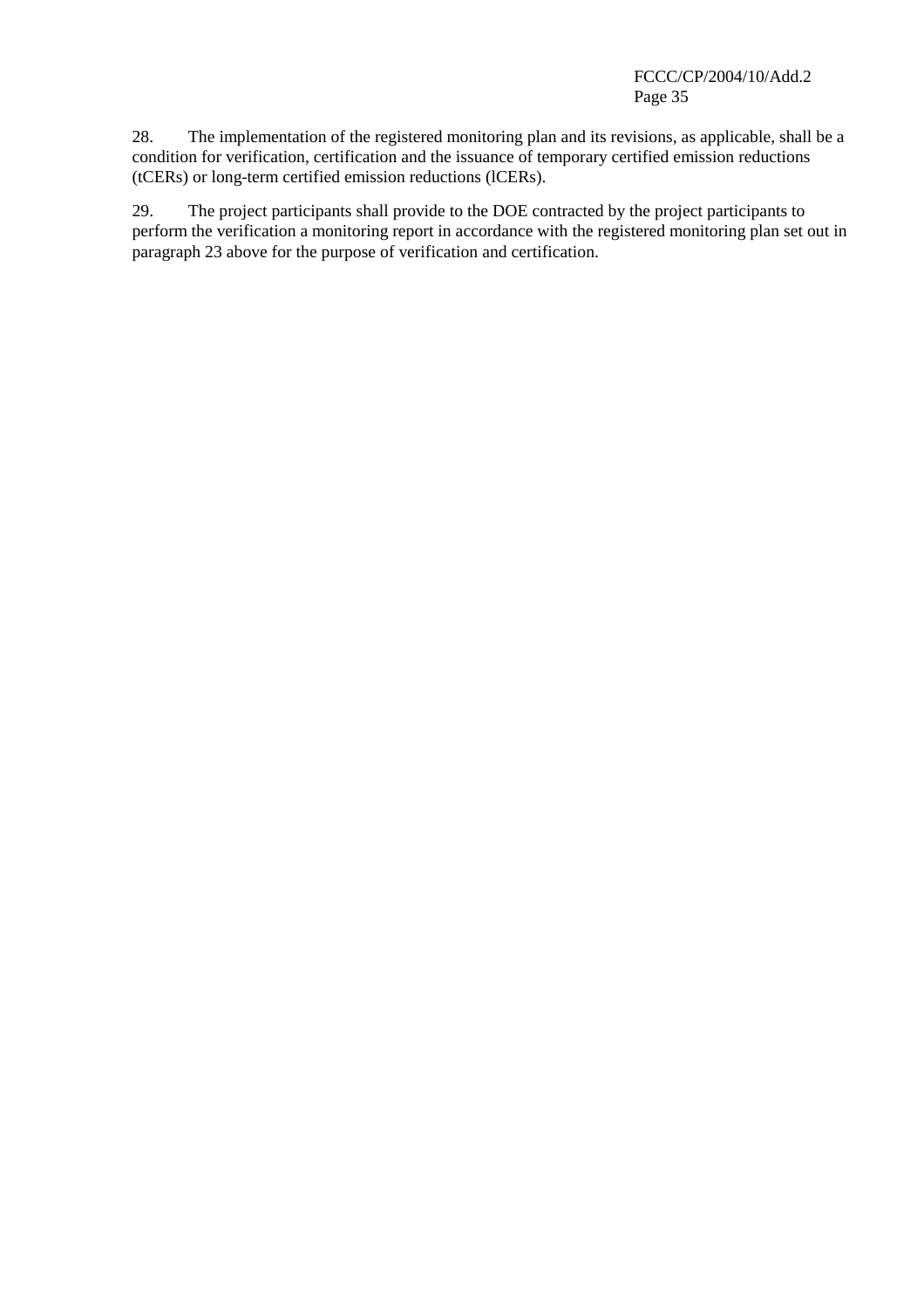## Appendix A

# **Project design document for small-scale afforestation and reforestation project activities under the clean development mechanism**

1. The purpose of this appendix is to outline the information required in the project design document for small-scale afforestation and reforestation project activities under the clean development mechanism (CDM). A project activity shall be described in detail in a project design document, taking into account the provisions for small-scale afforestation and reforestation project activities under the CDM as set out in the present annex, in particular in its section C on validation and registration and in its section D on monitoring. The description shall include the following:

- (a) A description of the small-scale afforestation or reforestation project activity under the CDM comprising the project purpose; a technical description of the project activity, including species and varieties selected and how technology and know-how will be transferred, if appropriate; a description of the physical location and boundaries of the project activity; and a specification of the gases whose emissions will be part of the project activity
- (b) A description of the present environmental conditions of the area including a description of climate, hydrology, soils, ecosystems, and the possible presence of rare or endangered species and their habitats
- (c) A description of legal title to the land, rights of access to the sequestered carbon, and current land tenure and land use
- (d) Carbon pools selected, as well as transparent and verifiable information, in accordance with paragraph 21 of the modalities and procedures for afforestation and reforestation project activities under the CDM
- (e) A statement of which baseline and monitoring methodologies in appendix B have been selected
- (f) A description of how the simplified baseline methodology in appendix B will be applied in the context of the small-scale afforestation or reforestation project activity
- (g) Measures to be implemented to minimize potential leakage, as applicable
- (h) The start date for the project activity, with justification, and the choice of crediting periods during which the project activity is expected to result in net anthropogenic greenhouse gas removals by sinks
- (i) A statement of which approach for addressing non-permanence was selected in accordance with paragraph 38 of the modalities and procedures for afforestation and reforestation project activities under the CDM
- (j) A description of how the actual net greenhouse gas removals by sinks are increased above the sum of the changes in carbon stocks in the carbon pools within the project boundary that would have occurred in the absence of the registered small-scale afforestation or reforestation project activity under the CDM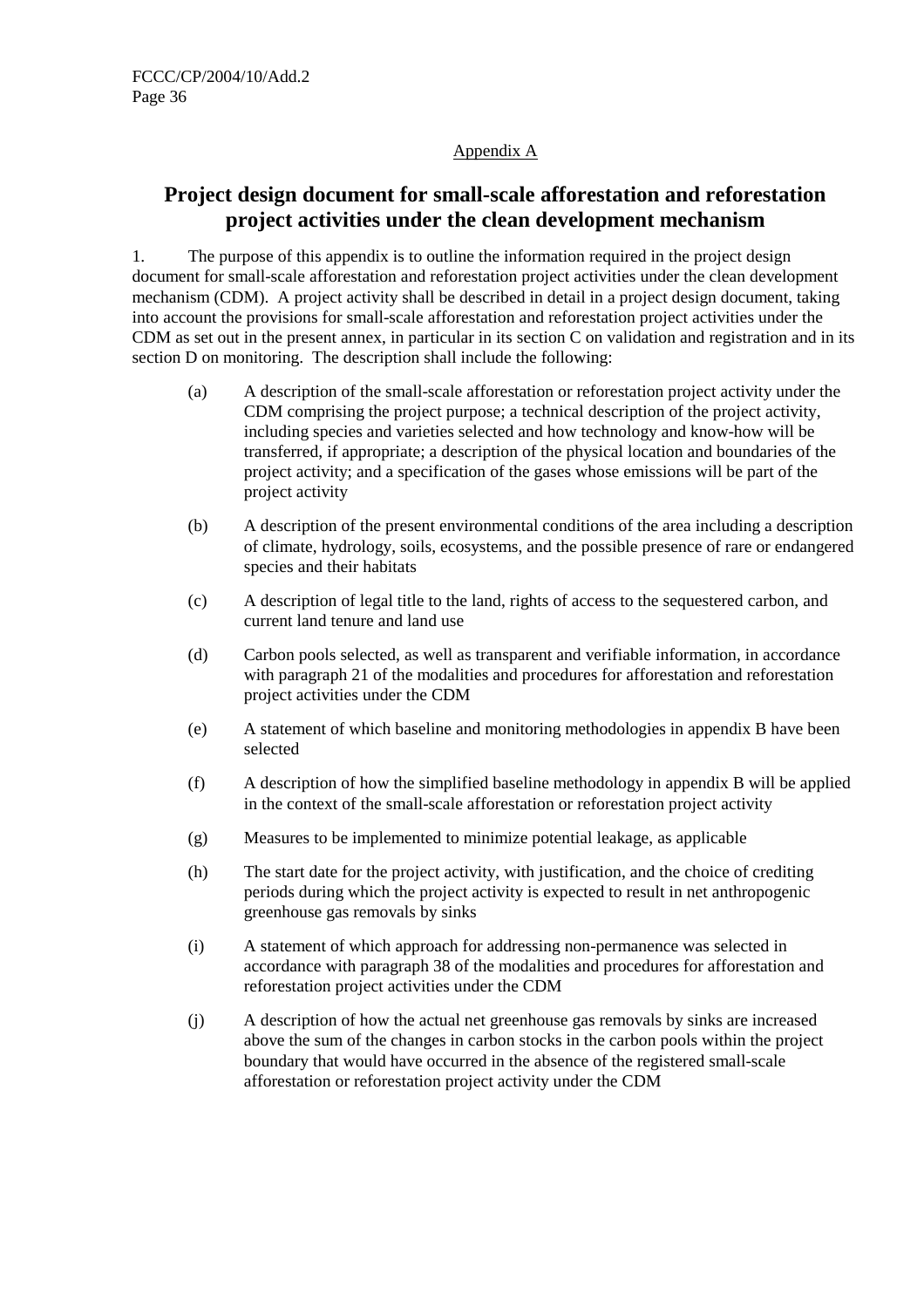- (k) Environmental impacts of the project activity:
	- (i) Documentation on the analysis of the environmental impacts, including impacts on biodiversity and natural ecosystems, and impacts outside the project boundary, of the proposed small-scale afforestation or reforestation project activity under the CDM. This analysis should include, where applicable, information on, inter alia, hydrology, soils, risk of fires, pests and diseases
	- (ii) If any negative impact is considered significant by the project participants or the host Party, a statement that project participants have undertaken an environmental impact assessment adequate to scale, in accordance with the procedures required by the host Party, including conclusions and all references to support documentation
- (l) Socio-economic impacts of the project activity:
	- (i) Documentation on the analysis of the socio-economic impacts, including impacts outside the project boundary, of the proposed small-scale afforestation or reforestation project activity under the CDM. This analysis should include, where applicable, information on, inter alia, local communities, indigenous peoples, land tenure, local employment, food production, cultural and religious sites, and access to fuelwood and other forest products
	- (ii) If any negative impact is considered significant by the project participants or the host Party, a statement that project participants have undertaken a socioeconomic impact assessment adequate to scale, in accordance with the procedures required by the host Party, including conclusions and all references to support documentation
- (m) A description of planned monitoring and remedial measures to address significant impacts referred to in paragraph  $1$  (k) (ii) and (l) (ii) above
- (n) Information on sources of public funding for the project activity from Annex I Parties which shall provide an affirmation that such funding does not result in a diversion of official development assistance and is separate from and is not counted towards the financial obligations of those Parties
- (o) Stakeholder comments, including a brief description of the process, a summary of the comments received, and a report on how due account was taken of any comments received
- (p) A description of how the simplified monitoring methodology of appendix B will be applied in the context of the small-scale afforestation or reforestation project activity under the CDM.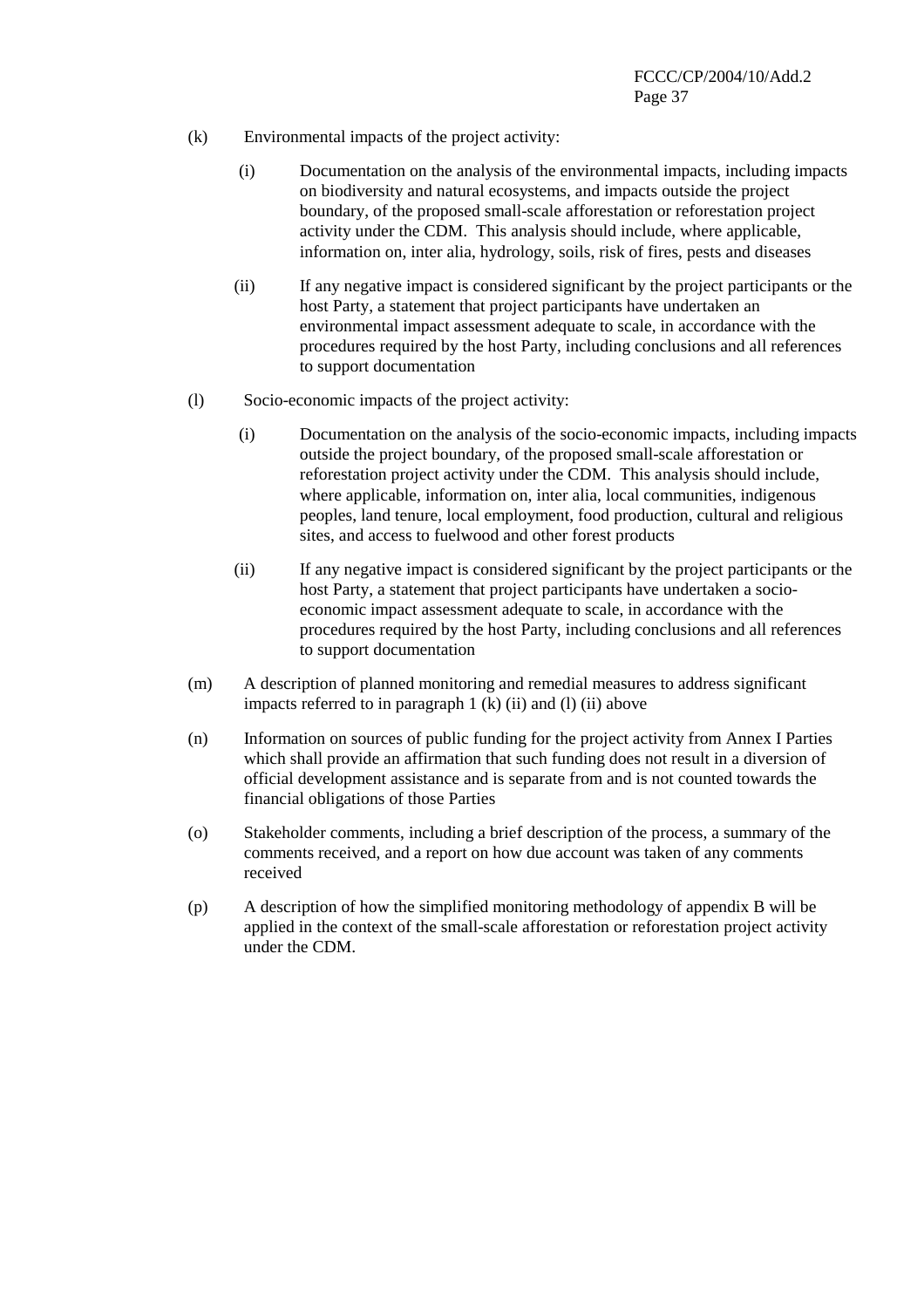## Appendix B

# **Indicative simplified baseline and monitoring methodologies for selected types of small-scale afforestation and reforestation project activities under the clean development mechanism**

1. The Executive Board shall develop an indicative list of simplified methodologies for selected types of small-scale afforestation and reforestation project activities under the clean development mechanism (CDM), in accordance with the following guidance:

## *Baseline methodology*

2. If project participants can provide relevant information that indicates that, in the absence of the small-scale afforestation or reforestation project activity under the CDM, no significant changes in the carbon stocks within the project boundary would have occurred, they shall assess the existing carbon stocks prior to the implementation of the project activity. The existing carbon stocks shall be considered as the baseline and shall be assumed to be constant throughout the crediting period.

3. If significant changes in the carbon stocks within the project boundary would be expected to occur in the absence of the small-scale afforestation or reforestation project activity, project participants shall use simplified baseline methodologies to be developed by the Executive Board.

4. The Executive Board shall develop simplified baseline methodologies for the following types of small-scale afforestation or reforestation project activities:<sup>1</sup>

- (a) Grassland to forested land
- (b) Cropland to forested land
- (c) Wetland to forested land
- (d) Settlement to forested land.

5. The Executive Board shall consider the types referred to in paragraph 4 above and develop, for consideration by the Conference of the Parties serving as the meeting of the Parties to the Kyoto Protocol (COP/MOP) at its first session, default factors for assessing the existing carbon stocks and for simplified baseline methodologies, taking into account, if appropriate, types of soils, lifetime of the project and climatic conditions. Project participants may use either the default factors or project-specific methods, provided they reflect good practice appropriate to the type of the project activity.

## *Monitoring methodology*

 $\overline{a}$ 

6. No monitoring of the baseline is requested.

7. The Executive Board shall develop, for consideration by the COP/MOP at its first session, simplified monitoring methodologies based on appropriate statistical methods to estimate or measure the actual net greenhouse gas removals by sinks. As appropriate, the Executive Board may indicate different methods for different types of afforestation and reforestation project activities under the CDM and propose default factors, if any, to facilitate the estimation or measurement of actual net greenhouse gas removals by sinks.

 $1$  The land categories shall be consistent with those defined in chapter 2 (Basis for consistent representation of land areas) of the *IPCC Good Practice Guidance for Land Use, Land-Use Change and Forestry*.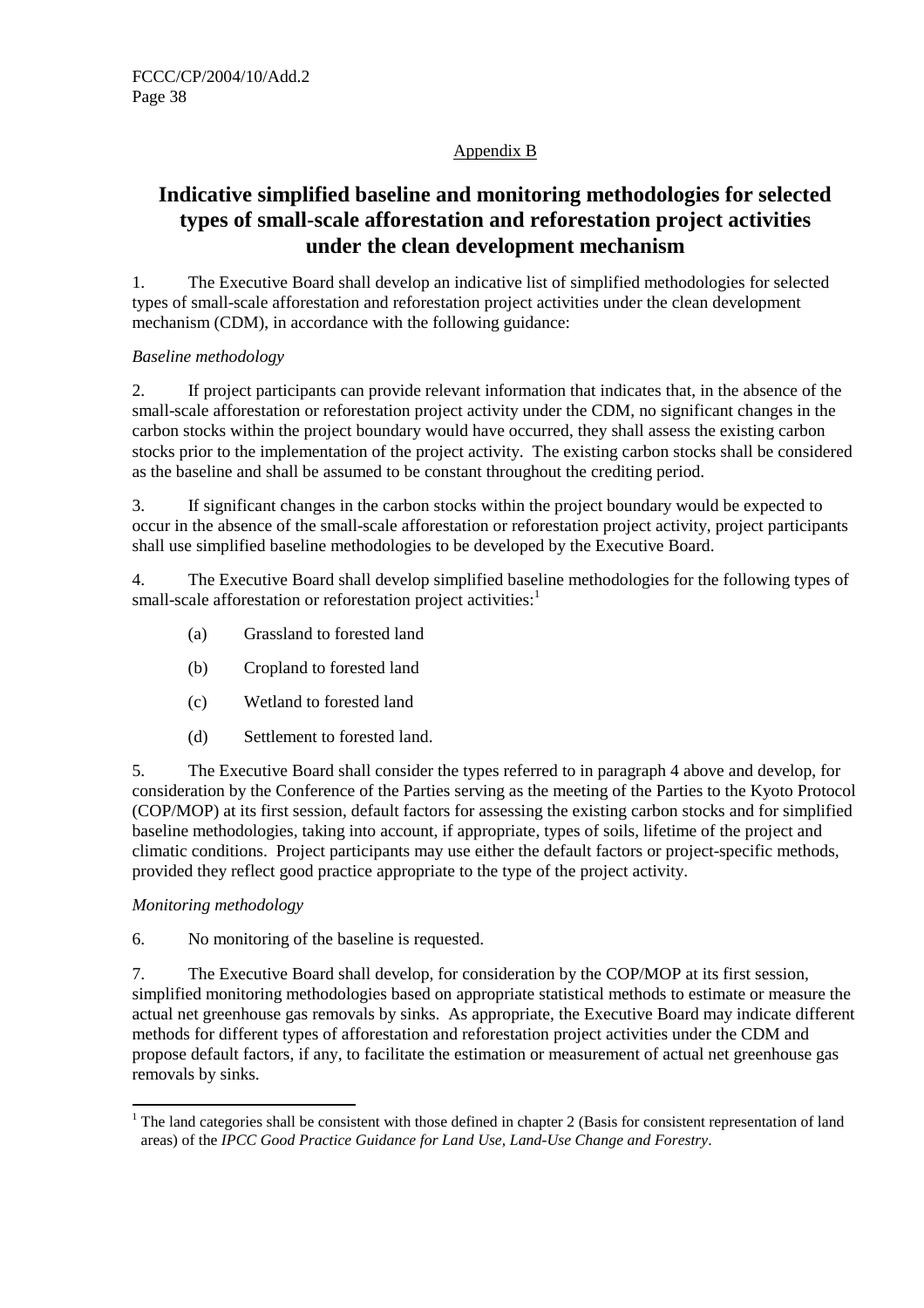FCCC/CP/2004/10/Add.2 Page 39

8. The Executive Board shall consider ways to simplify the information requirements needed to determine that one or more carbon pools and/or greenhouse gas emissions can be excluded from the estimation of the baseline net greenhouse gas removals by sinks and/or the actual net greenhouse gas removals by sinks.

#### *Leakage*

9. If project participants demonstrate that the small-scale afforestation or reforestation project activity under the CDM does not result in the displacement of activities or people, or does not trigger activities outside the project boundary, that would be attributable to the small-scale afforestation or reforestation project activity under the CDM, such that an increase in greenhouse gas emissions by sources occurs, a leakage estimation is not required. In all other cases leakage estimation is required. The Executive Board shall develop guidelines to estimate leakage.

#### Attachment A to Appendix B

(The attachment A to appendix B, referred to in paragraph 20 of the simplified modalities and procedures for small-scale afforestation and reforestation project activities under the CDM, shall be developed by the Executive Board, taking into consideration the existing list of barriers for non-afforestation and reforestation CDM project activities, as contained in attachment A to appendix B of annex II to decision 21/CP.8.)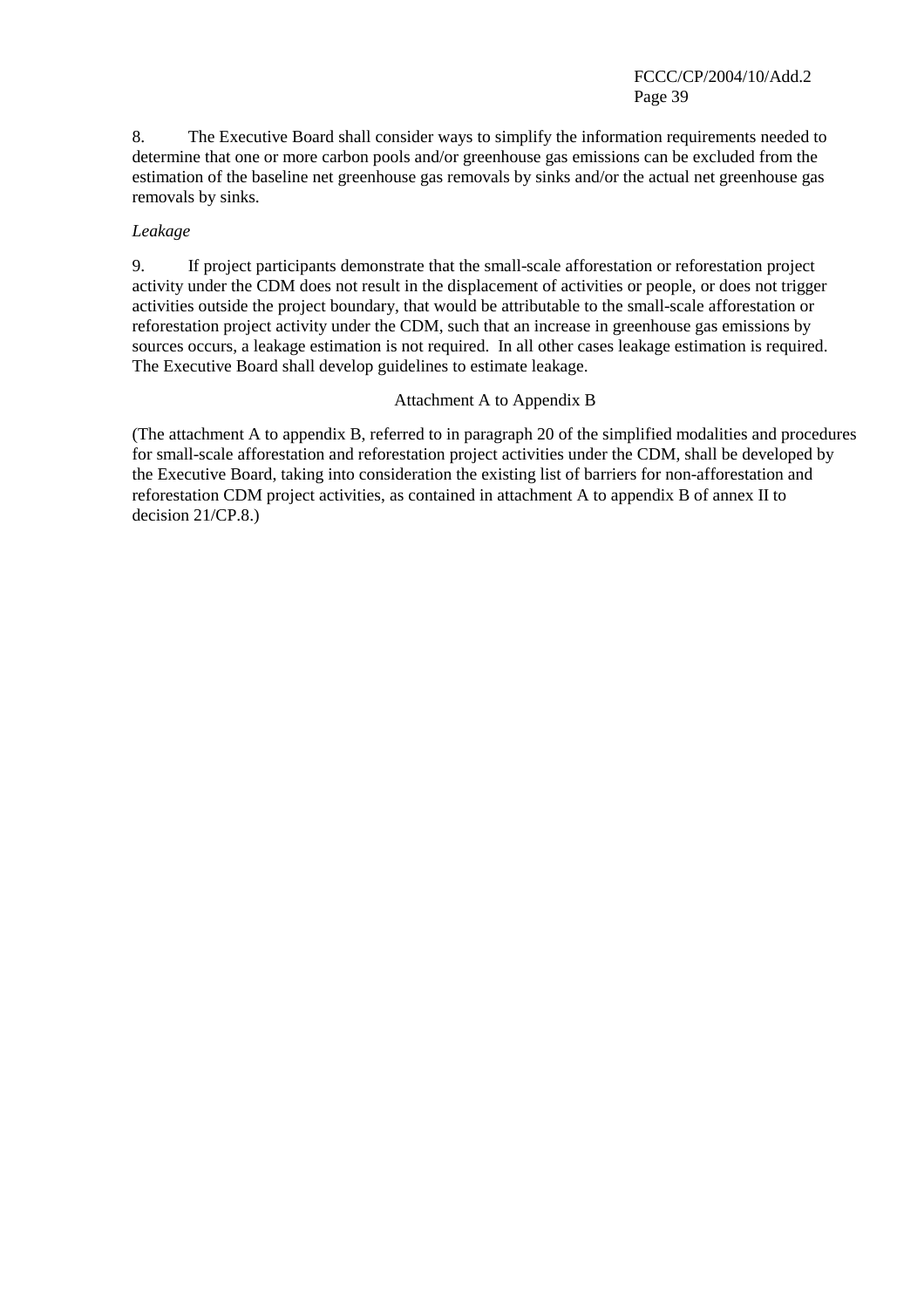# Appendix C

# **Criteria for determining the occurrence of debundling**

1. Debundling is defined as the fragmentation of a large project activity into smaller parts. A smallscale project activity that is part of a large project activity is not eligible to use the simplified modalities and procedures for small-scale afforestation and reforestation project activities under the clean development mechanism (CDM). A large project activity or any of its components shall follow the regular modalities and procedures for afforestation and reforestation project activities under the CDM.

2. A proposed small-scale afforestation or reforestation project activity under the CDM shall be deemed to be a debundled component of a large project activity if there is a registered small-scale afforestation or reforestation project activity under the CDM or an application to register another afforestation or reforestation small-scale project activity under the CDM:

- (a) With the same project participants
- (b) Registered within the previous two years
- (c) Whose project boundary is within 1 km of the project boundary of the proposed small-scale afforestation or reforestation activity under the CDM at the closest point.

3. If a proposed small-scale afforestation or reforestation project activity under the CDM is deemed to be a debundled component in accordance with paragraph 2 above, but the total size of such an activity combined with the previously registered small-scale afforestation or reforestation project activity under the CDM does not exceed the limits for small-scale afforestation or reforestation project activities under the CDM as set out in paragraph 1 (i) of the annex to decision 19/CP.9, the project activity can qualify to use simplified modalities and procedures for small-scale afforestation and reforestation project activities under the CDM.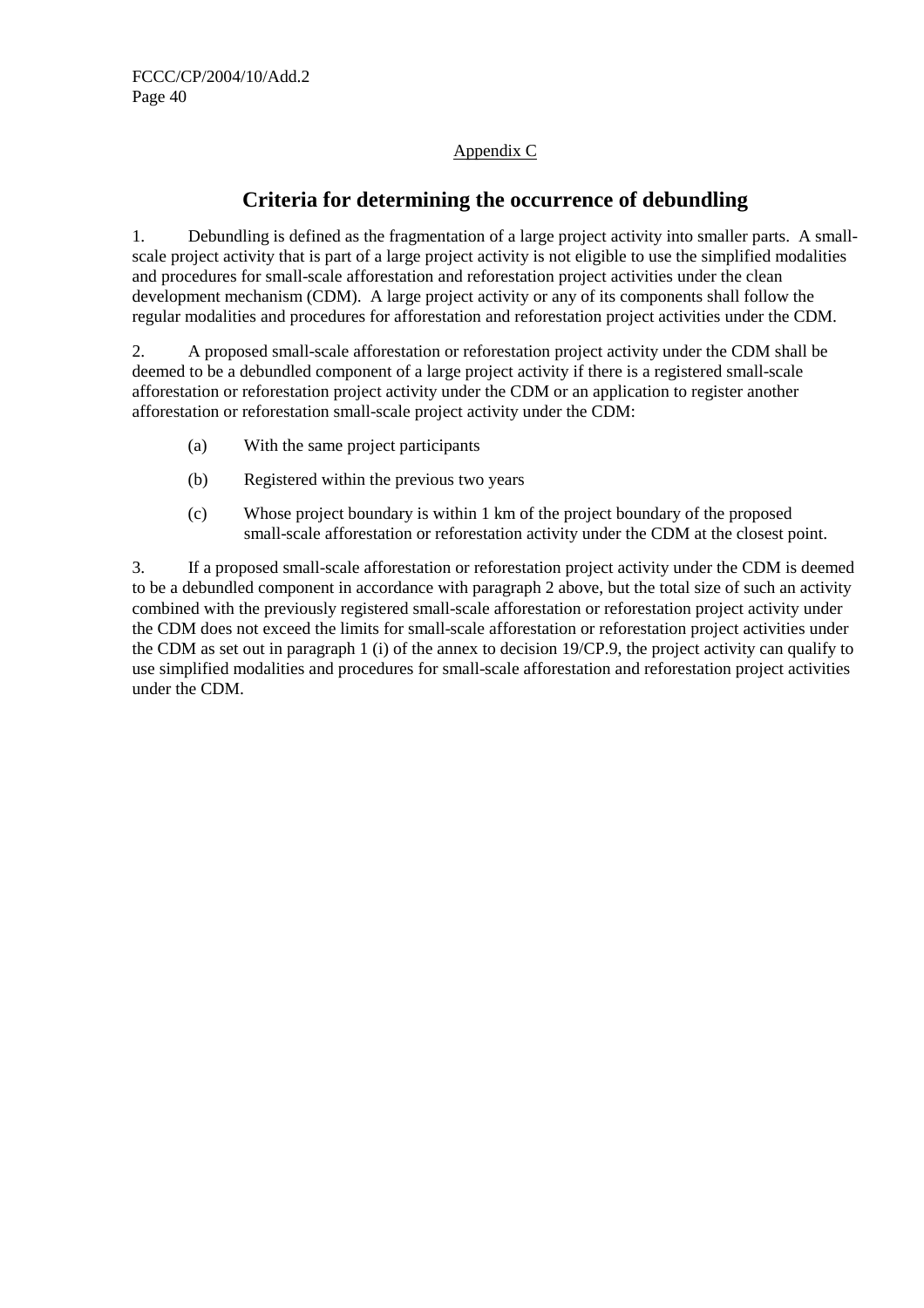# **Decision 15/CP.10**

# **Good practice guidance for land use, land-use change and forestry activities under Article 3, paragraphs 3 and 4, of the Kyoto Protocol**

*The Conference of the Parties*,

 $\overline{a}$ 

*Recalling* decisions 11/CP.7, 19/CP.7, 21/CP.7, 22/CP.7 and 13/CP.9,

1. *Recommends* that the Conference of the Parties serving as the meeting of the Parties to the Kyoto Protocol adopt draft decision -/CMP.1 (*Good practice guidance for land use, land-use change and forestry activities under Article 3, paragraphs 3 and 4, of the Kyoto Protocol*) below;

2. *Encourages* Parties included in Annex I to the Convention that have ratified the Kyoto Protocol to submit, on a voluntary basis, with their submission due on 15 April 2007: estimates of greenhouse gas emissions by sources and removals by sinks resulting from activities under Article 3, paragraphs  $3$  and  $4$ , of the Kyoto Protocol, using the tables of the common reporting format<sup>1</sup> contained in annex II to this decision; and supplementary information to be included in an annex to the national inventory report, in accordance with the guidance contained in annex I to this decision;

3. *Invites* Parties to submit to the secretariat, by 30 June 2007, their views on the tables of the common reporting format referred to in paragraph 2 above and accounts of their experiences on the use of these tables;

4. *Requests* the secretariat to synthesize the views of Parties submitted in accordance with paragraph 3 above, for consideration by the Subsidiary Body for Scientific and Technological Advice at its twenty-seventh session (November 2007);

5. *Requests* the Subsidiary Body for Scientific and Technological Advice, following the consideration of experiences gained in using the tables referred to in paragraph 2 above, to update those tables and to prepare a draft decision for adoption by the Conference of the Parties serving as the meeting of the Parties to the Kyoto Protocol to incorporate the updated tables in an annex to the decision referred to in paragraph 1 above;

6. *Requests* the secretariat, subject to the availability of supplementary funding, to develop a provisional module for the tables referred to in paragraph 2 above, in order to facilitate their submission.

> *6th plenary meeting 17–18 December 2004*

<sup>&</sup>lt;sup>1</sup> The common reporting format is a standardized format to be used by Parties for electronic reporting of estimates of greenhouse gas emissions and removals and any other relevant information. For technical reasons (for example, size of tables and fonts), the layout of the printed version of the tables of the common reporting format for land use, land-use change and forestry activities in this document cannot be standardized.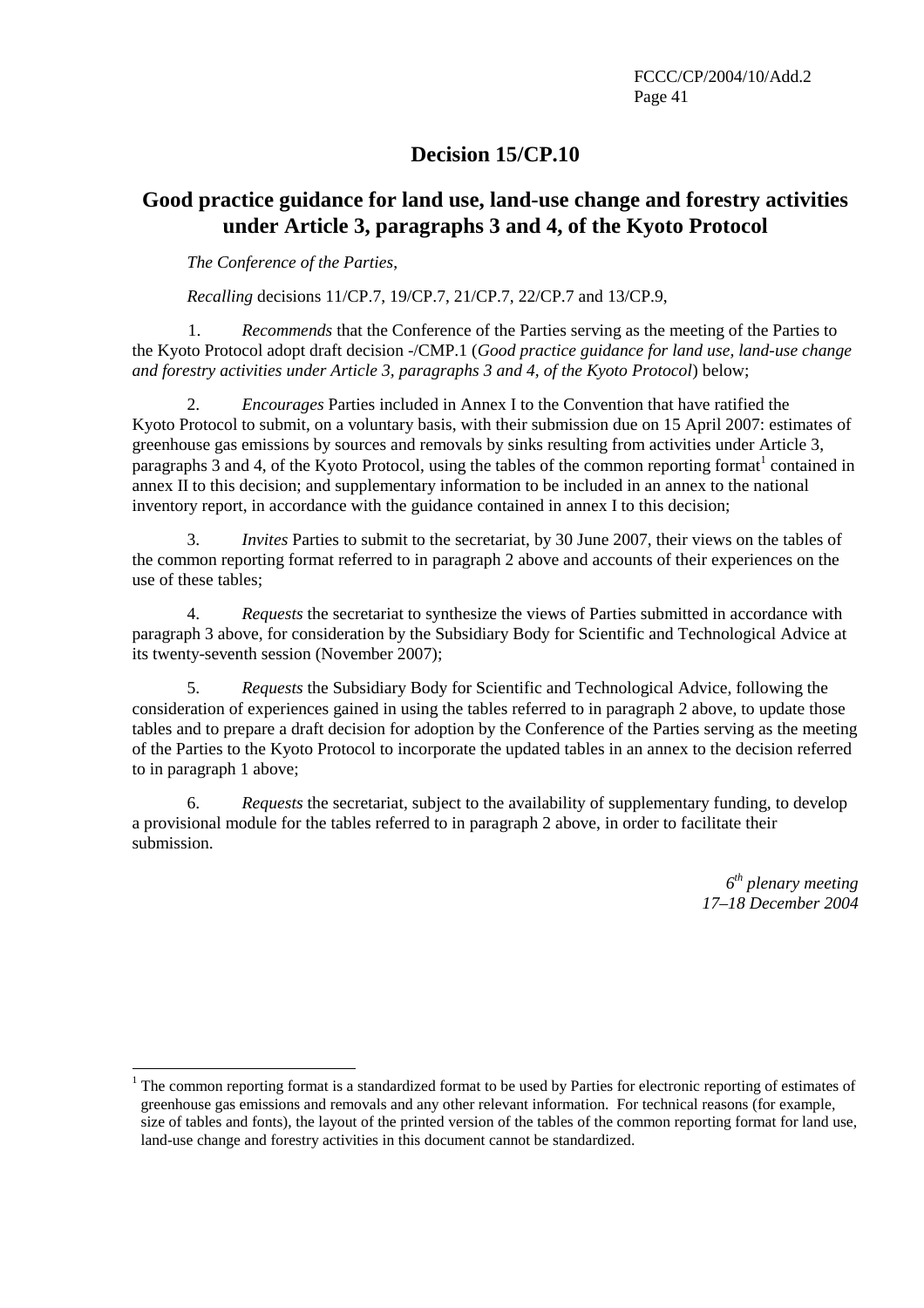## ANNEX I

# **Guidance on reporting of supplementary information on land use, land-use change and forestry (LULUCF) activities under Article 3.3 and 3.4 to be included in an annex to the national inventory report**

1. This annex provides guidance on reporting supplementary information on land use, land-use change and forestry (LULUCF) activities under Article 3.3 and 3.4 to be included in the national inventory report<sup>1</sup> (NIR). This guidance is provided to help Parties fulfil the requirements of decision 22/CP.7 and is based, where appropriate, on the *IPCC Good Practice Guidance for Land Use, Land-Use Change and Forestry* (hereinafter referred to as the IPCC good practice guidance for LULUCF). Additional information may be included in the NIR, depending on the Party's national approach for estimating greenhouse gas (GHG) emissions and removals from LULUCF under the Kyoto Protocol.

- 2. Consistent with the guidance below, Parties should report:
	- (a) General information
	- (b) Land-related information
	- (c) Activity-specific information
	- (d) Other information
	- (e) Information relating to Article 6.

3. The activity-specific information should be reported for each activity under Article 3.3 and each elected activity under Article 3.4. As Afforestation and Reforestation are subject to the same provisions specified in the annex to draft decision -/CMP.1 (*Land use, land-use change and forestry*), attached to decision 11/CP.7, they can be reported together.

### **1. General information**

- 1.1. Definition of forest (as in table NIR 1.1) and any other criteria (e.g., minimum width)
- 1.2. Elected activities under Article 3.4 (as in table NIR 1)
- 1.3. Description of how the definitions of each activity under Article 3.3 and each elected activity under Article 3.4 have been implemented and applied consistently over time
- 1.4. Description of precedence conditions and/or hierarchy among Article 3.4 activities, and how they have been consistently applied in determining how land was classified.

## **2. Land-related information**

- 2.1. Spatial assessment unit used for determining the area of the units of land under Article 3.3 (in accordance with paragraph 3 of the annex to draft decision -/CMP.1 (*Land use, land-use change and forestry*), attached to decision 11/CP.7)
- 2.2. Methodology used to develop the land transition matrix in table NIR 2
- 2.3. Maps and/or database to identify the geographical locations, and the system of identification codes for the geographical locations, all of which can be provided electronically.

## **3. Activity-specific information**

### **3.1.** *Methods for carbon stock change and GHG emission and removal estimates*

3.1.1. Description of the methodologies and the underlying assumptions used

<sup>&</sup>lt;sup>1</sup> The national inventory report is submitted in accordance with decision 18/CP.8, as modified by decision 13/CP.9.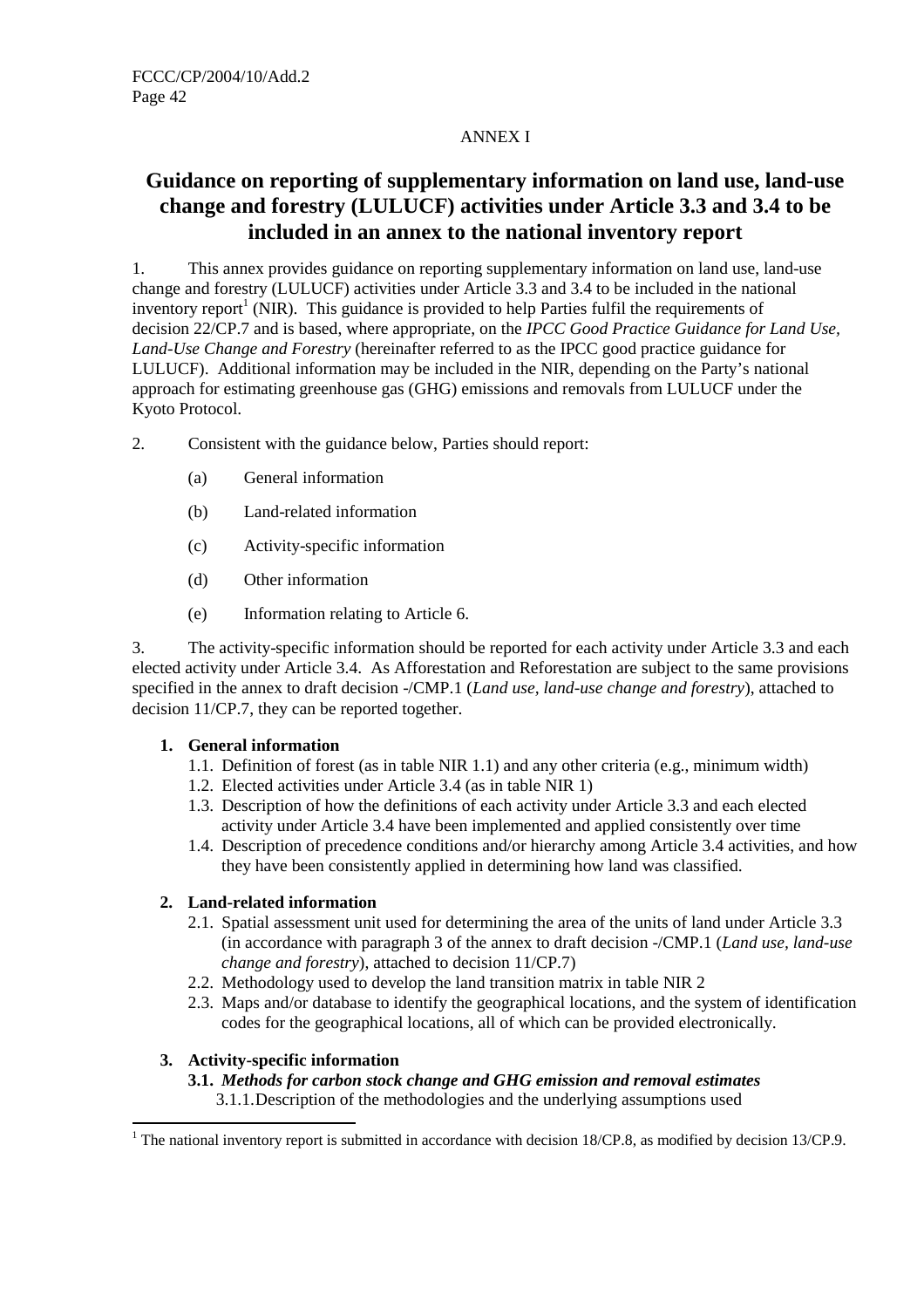- 3.1.2. Justification when omitting any carbon pool or GHG emissions/removals from activities under Article 3.3 and elected activities under Article 3.4 (table NIR 1 should be accompanied by such information in all cases where NR is entered)
- 3.1.3. Information on whether or not indirect and natural GHG emissions and removals have been factored out
- 3.1.4. Changes in data and methods since the previous submission (recalculations) (see, inter alia, section 4.2.4.1 of the IPCC good practice guidance for LULUCF)
- 3.1.5. Uncertainty estimates (see, inter alia, section 5.2 of the IPCC good practice guidance for LULUCF)
- 3.1.6. Information on other methodological issues (e.g., measurement intervals, interannual variability) (see, inter alia, section 4.2.3 of the IPCC good practice guidance for LULUCF)
- 3.1.7. For the purpose of accounting as required in paragraph 18 of the annex to draft decision -/CMP.1 (*Land use, land-use change and forestry*) attached to decision 11/CP.7, an indication of the year of the onset of an activity, if after 2008.

### **3.2.** *Article 3.3*

- 3.2.1. Information that demonstrates that activities under Article 3.3 began on or after 1 January 1990 and before 31 December 2012 and are direct human-induced
- 3.2.2. Information on how harvesting or forest disturbance that is followed by the re-establishment of forest is distinguished from deforestation
- 3.2.3. Information on the size and geographical location of forest areas that have lost forest cover but which are not yet classified as deforested.

### **3.3.** *Article 3.4*

- 3.3.1. Information that demonstrates that activities under Article 3.4 have occurred since 1 January 1990 and are human-induced
- 3.3.2. Information relating to Cropland Management, Grazing Land Management and Revegetation, if elected, for the base year
- 3.3.3. Information relating to Forest Management:
	- (a) That the definition of forest for this category conforms with the definition in item 1.1 above
	- (b) That forest management is a system of practices for stewardship and use of forest land aimed at fulfilling relevant ecological (including biological diversity), economic and social functions of the forest in a sustainable manner (paragraph 1 (f) of the annex to

draft decision -/CMP.1 (*Land use, land-use change and forestry*), attached to decision 11/CP.7).

### **4. Other information**

4.1. Key category analysis for Article 3.3 activities and any elected activities under Article 3.4 (as in, inter alia, table NIR 3, section 5.4 of the IPCC good practice guidance for LULUCF).

### **5. Information relating to Article 6**

5.1. The identification code in the relevant tables of the common reporting format for activities under Article 3, paragraphs 3 and 4, of the Kyoto Protocol, contained in annex II to decision - /CMP.1 (*Good practice guidance for land use, land-use change and forestry activities under Article 3, paragraphs 3 and 4, of the Kyoto Protocol*) should include a specific indication of whether the boundary of the geographical location encompasses land subject to a project under Article 6 of the Kyoto Protocol.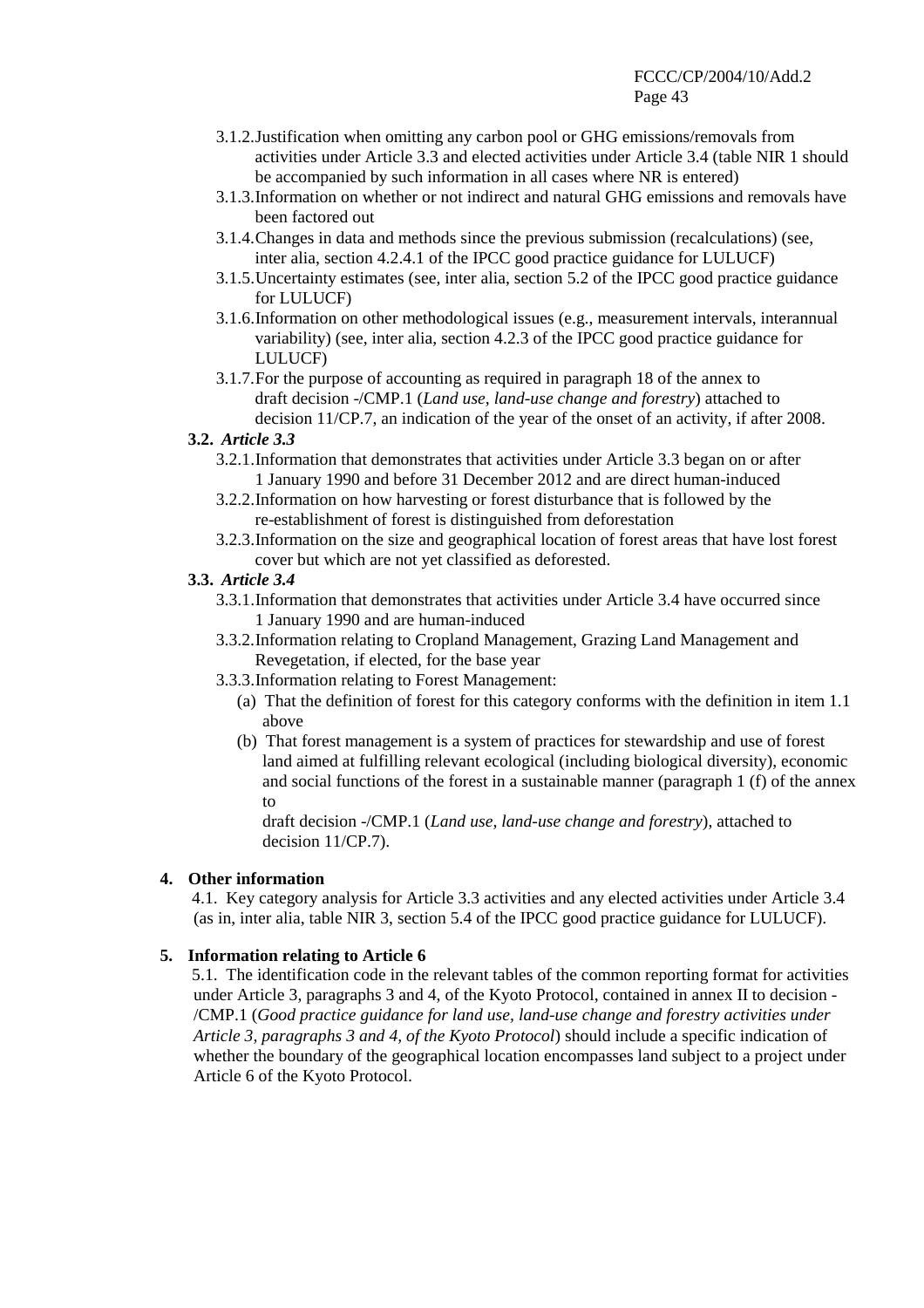|                           |                                                       |                                    | Change in carbon pool reported <sup>(1)</sup> |        |                     |      |                              |                                                           | Greenhouse gas sources reported $^{(2)}$                              |                 |                                          |  |
|---------------------------|-------------------------------------------------------|------------------------------------|-----------------------------------------------|--------|---------------------|------|------------------------------|-----------------------------------------------------------|-----------------------------------------------------------------------|-----------------|------------------------------------------|--|
|                           | <b>Activity</b>                                       | Above-<br>ground<br><b>biomass</b> | <b>Below-</b><br>ground<br>biomass            | Litter | <b>Dead</b><br>wood | Soil | Fertilization <sup>(3)</sup> | <b>Drainage of</b><br>soils under<br>forest<br>management | Disturbance associated<br>with land-use<br>conversion to<br>croplands | Liming          | <b>Biomass</b><br>burning <sup>(4)</sup> |  |
|                           |                                                       |                                    |                                               |        |                     |      | $N_2O$                       | $N_2O$                                                    | $N_2O$                                                                | CO <sub>2</sub> | $ CO_2 CH_4 N_2O$                        |  |
| activities                | <b>Afforestation and</b><br>Article 3.3 Reforestation |                                    |                                               |        |                     |      |                              |                                                           |                                                                       |                 |                                          |  |
|                           | <b>Deforestation</b>                                  |                                    |                                               |        |                     |      |                              |                                                           |                                                                       |                 |                                          |  |
|                           | Forest<br><b>Management</b>                           |                                    |                                               |        |                     |      |                              |                                                           |                                                                       |                 |                                          |  |
| Article 3.4<br>activities | <b>Cropland</b><br><b>Management</b>                  |                                    |                                               |        |                     |      |                              |                                                           |                                                                       |                 |                                          |  |
|                           | <b>Grazing Land</b><br><b>Management</b>              |                                    |                                               |        |                     |      |                              |                                                           |                                                                       |                 |                                          |  |
|                           | <b>Revegetation</b>                                   |                                    |                                               |        |                     |      |                              |                                                           |                                                                       |                 |                                          |  |

(1) Indicate R (reported), NR (not reported), IE (included elsewhere) or NO (not occurring), for each relevant activity under Article 3.3 or elected activity under Article 3.4. If changes in a carbon pool are not reported, it must be demonstrated in the NIR that this pool is not a net source of greenhouse gases. Indicate NA (not applicable) for each activity that is not elected under Article 3.4. Explanation about the use of notation keys should be provided in the text.

 $(2)$  Indicate R (reported), NE (not estimated), IE (included elsewhere) or NO (not occurring) for greenhouse gas sources reported, for each relevant activity under Article 3.3 or elected activity under Article 3.4. Indicate NA (not applicable) for each activity that is not elected under Article 3.4. Explanation about the use of notation keys should be provided in the text.

 $^{(3)}$  N<sub>2</sub>O emissions from fertilization for Cropland Management, Grazing Land Management and Revegetation should be reported in the Agriculture sector. If a Party is not able to separate fertilizer applied to Forest Land from Agriculture, it may report all  $N_2O$  emissions from fertilization in the Agriculture sector.

(4) If CO<sub>2</sub> emissions from biomass burning are not already included under changes in carbon stocks, they should be reported under biomass burning; this also includes the carbon component of  $CH_4$ . Parties that include  $CO_2$  emissions from biomass burning in their carbon stock change estimates should report IE (included elsewhere).

#### **Table NIR 1.1 Additional information**

**Selection of parameters for defining "Forest" under the Kyoto Protocol** 

| <b>Parameter</b>           | Range         | <b>Selected value</b> |
|----------------------------|---------------|-----------------------|
| <b>Minimum</b> land area   | $0.05 - 1$ ha |                       |
| <b>Minimum crown cover</b> | $10 - 30 \%$  |                       |
| <b>Minimum height</b>      | $2 - 5m$      |                       |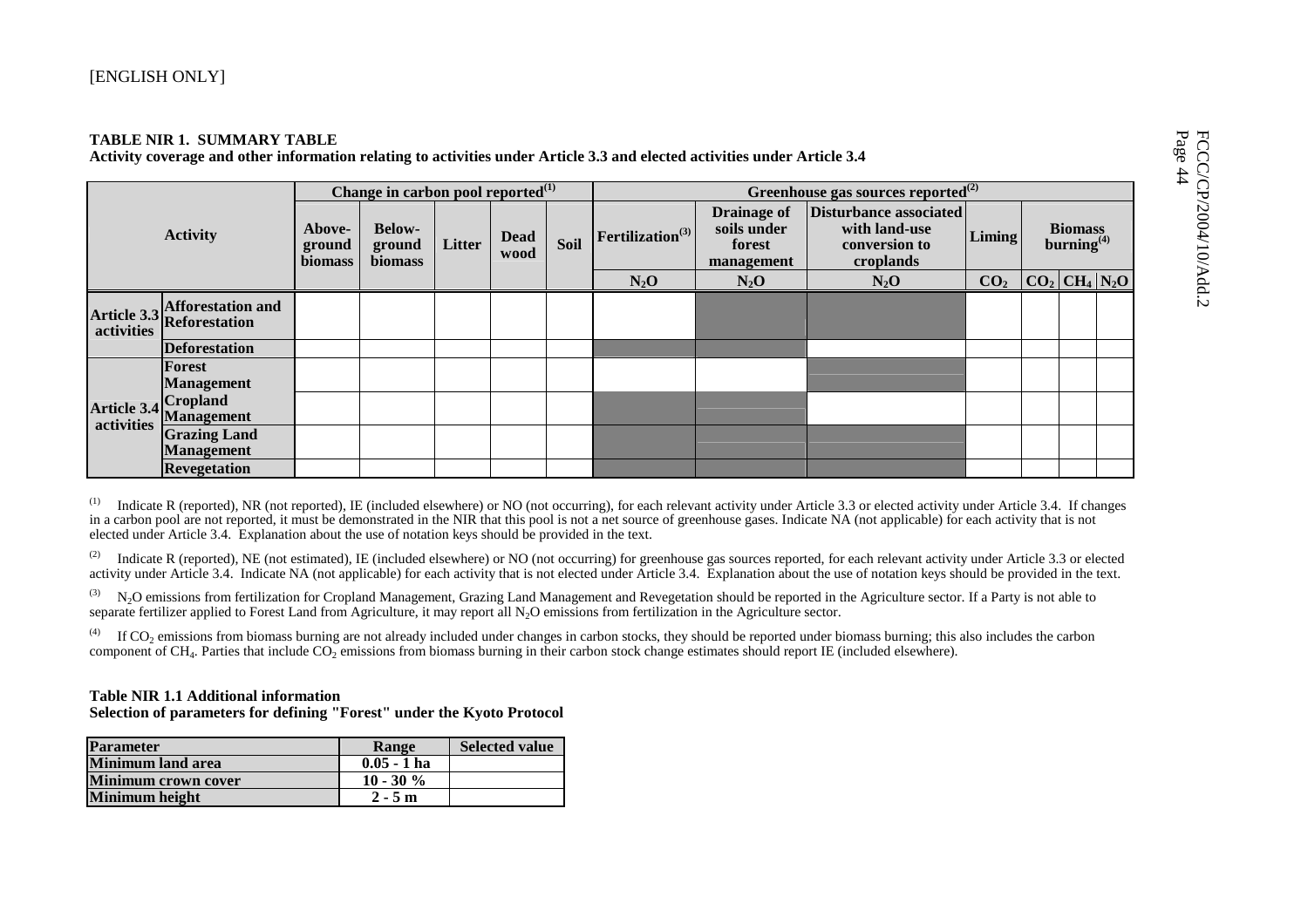#### **Table NIR 2. LAND TRANSITION MATRIX**

**Area change between the previous and the current inventory year(1), (2), (3)**

|                   |                                                                          | <b>Article 3.3 activities</b>                       |                      |                                             | <b>Article 3.4 activities</b>                        |                                                      |                                                 |  |
|-------------------|--------------------------------------------------------------------------|-----------------------------------------------------|----------------------|---------------------------------------------|------------------------------------------------------|------------------------------------------------------|-------------------------------------------------|--|
|                   | <b>TO</b>                                                                | <b>Afforestation</b><br>and<br><b>Reforestation</b> | <b>Deforestation</b> | Forest<br><b>Management</b><br>(if elected) | <b>Cropland</b><br><b>Management</b><br>(if elected) | <b>Grazing</b><br>Land<br>Management<br>(if elected) | <b>Revegetation Other Total</b><br>(if elected) |  |
| FROM              |                                                                          |                                                     |                      |                                             | (kha)                                                |                                                      |                                                 |  |
|                   | <b>Article 3.3 Afforestation and Reforestation</b>                       |                                                     |                      |                                             |                                                      |                                                      |                                                 |  |
|                   | activities Deforestation                                                 |                                                     |                      |                                             |                                                      |                                                      |                                                 |  |
|                   | <b>Forest Management (if elected)</b>                                    |                                                     |                      |                                             |                                                      |                                                      |                                                 |  |
|                   | Article 3.4 Cropland Management <sup><math>(4)</math></sup> (if elected) |                                                     |                      |                                             |                                                      |                                                      |                                                 |  |
|                   | activities $Grazing$ Land Management <sup>(4)</sup> (if elected)         |                                                     |                      |                                             |                                                      |                                                      |                                                 |  |
|                   | $\kappa$ Revegetation <sup>(4)</sup> (if elected)                        |                                                     |                      |                                             |                                                      |                                                      |                                                 |  |
| <b>Other</b>      |                                                                          |                                                     |                      |                                             |                                                      |                                                      |                                                 |  |
| <b>Total area</b> |                                                                          |                                                     |                      |                                             |                                                      |                                                      |                                                 |  |

 $(1)$  This table should be used to report land area and changes in land area subject to the various activities in the inventory year. For each activity it should be used to report area change between the previous year and the current inventory year. For example, the total area of land subject to Forest Management in the year preceeding the inventory year, and which was deforested in the inventory year, should be reported in the cell in column of Deforestation and in the row of Forest Management.

(2) Some of the transitions in the matrix are not possible and the cells concerned have been shaded.

 $^{(3)}$  In accordance with section 4.2.3.2 of the IPCC good practice guidance for LULUCF, the value of the reported area subject to the various activities under Article 3.3 and 3.4 for the inventory year should be that on 31 December of that year.

(4) Lands subject to Cropland Management, Grazing Land Management or Revegetation which, after 2008, are subject to activities other than those under Article 3.3 and 3.4, should still be tracked and reported under Cropland Management, Grazing Land Management or Revegetation, respectively.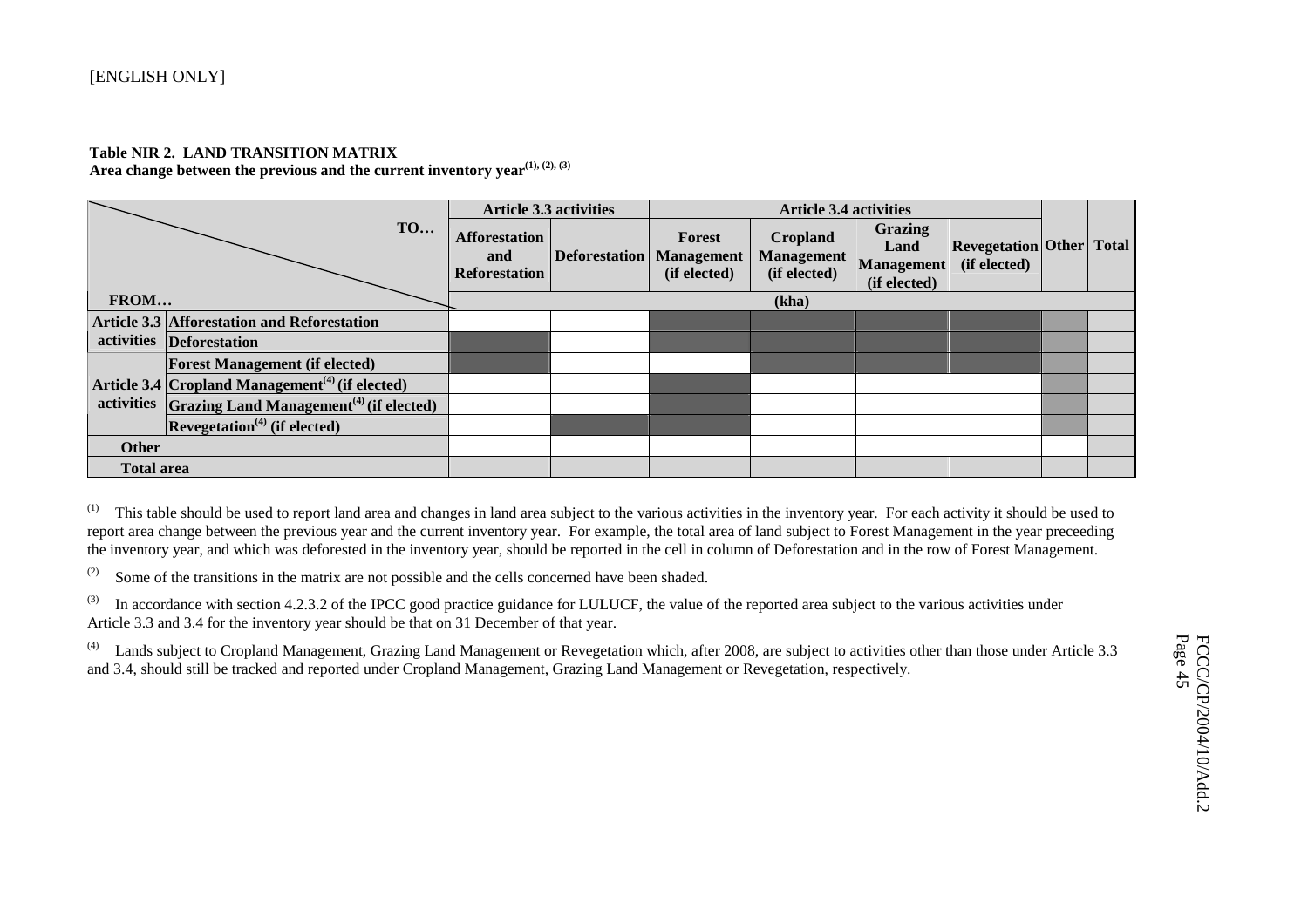| <b>ACTIVITIES UNDER THE KYOTO PROTOCOL</b>                                                |                 |                                                                                            |                                                                                                                                            |                | Country<br>Year<br>Submission |
|-------------------------------------------------------------------------------------------|-----------------|--------------------------------------------------------------------------------------------|--------------------------------------------------------------------------------------------------------------------------------------------|----------------|-------------------------------|
|                                                                                           | <b>GAS</b>      |                                                                                            | CRITERIA USED FOR KEY CATEGORY IDENTIFICATION                                                                                              |                | COMMENTS <sup>(3)</sup>       |
| <b>KEY CATEGORIES OF EMISSIONS AND</b><br><b>REMOVALS</b>                                 |                 | Associated category in<br>UNFCCC inventory $^{(1)}$ is<br>key (indicate which<br>category) | Category contribution is<br>greater than the smallest<br>category considered key in<br>the UNFCCC inventory $^{(1)}$<br>(including LULUCF) | Other $^{(2)}$ |                               |
| Specify key categories according to the national level<br>of disaggregation used $^{(1)}$ |                 |                                                                                            |                                                                                                                                            |                |                               |
| For example: Cropland Management                                                          | CO <sub>2</sub> | X (Cropland remaining<br>Cropland)                                                         |                                                                                                                                            |                |                               |
|                                                                                           |                 |                                                                                            |                                                                                                                                            |                |                               |
|                                                                                           |                 |                                                                                            |                                                                                                                                            |                |                               |
|                                                                                           |                 |                                                                                            |                                                                                                                                            |                |                               |

 $^{(1)}$  See section 5.4 of the IPCC good practice guidance for LULUCF.

<sup>(2)</sup> This should include qualitative consideration as per section 5.4.3 of the IPCC good practice guidance for LULUCF or any other criteria.

 $^{(3)}$  Describe the criteria identifying the category as key.

#### **Documentation box:**

Parties should provide in the NIR the full information on methodologies used for identifying key categories (according to section 5.4 of the IPCC good practice guidance for LULUCF).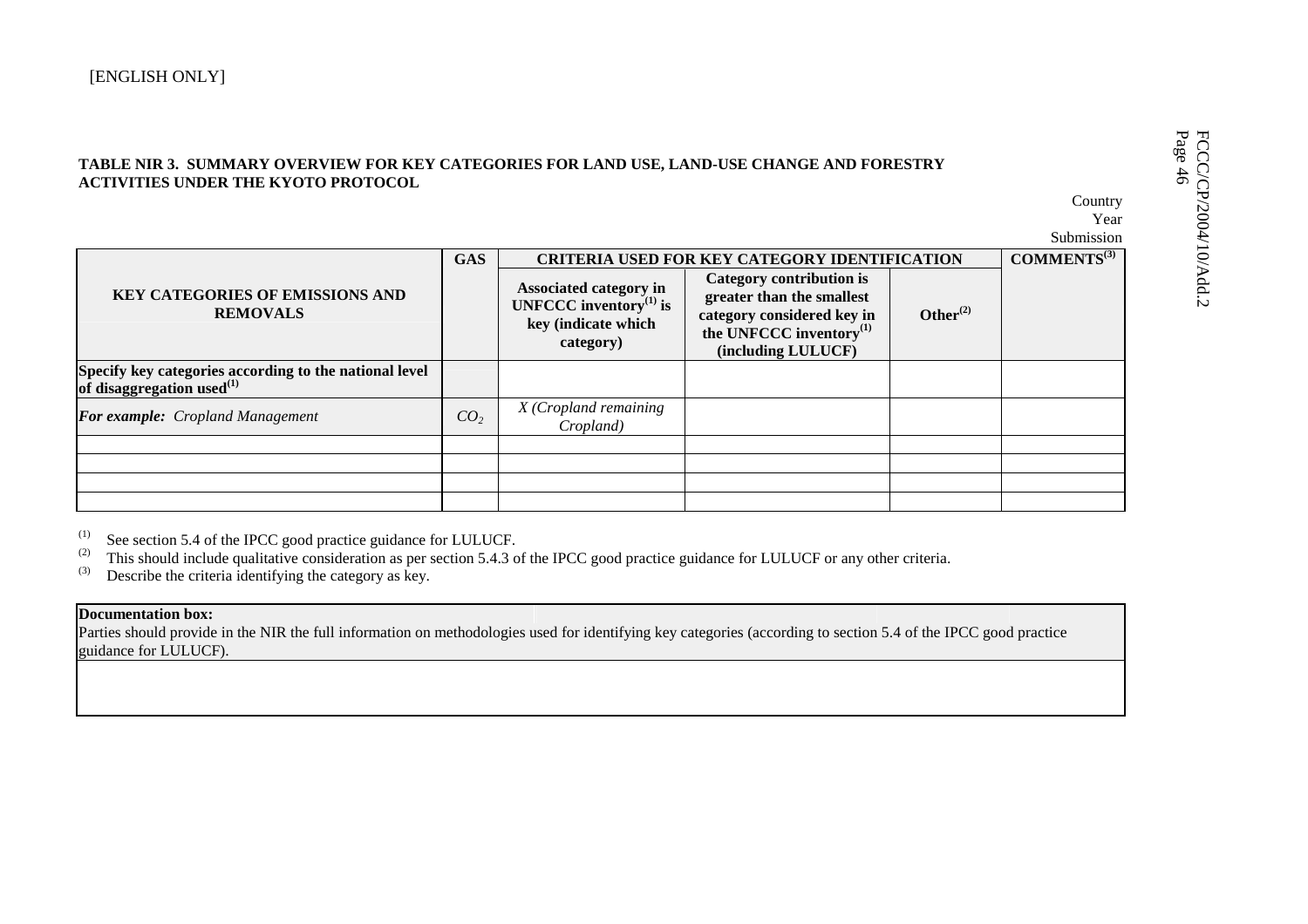### ANNEX II

# **Tables of the common reporting format for land use, land-use change and forestry under the Kyoto Protocol**\*

**TABLE 5(KP). REPORT OF SUPPLEMENTARY INFORMATION FOR LAND USE, LAND-USE CHANGE AND FORESTRY ACTIVITIES** Country **UNDER THE KYOTO PROTOCOL**<sup>(1), (2)</sup> Year Submission

| <b>GREENHOUSE GAS SOURCE AND SINK ACTIVITIES</b>                                | Net CO <sub>2</sub> emissions/<br>removals $(3)$ , $(4)$ | CH <sub>4</sub> <sup>(5)</sup> | $N_2O^{(6)}$ |
|---------------------------------------------------------------------------------|----------------------------------------------------------|--------------------------------|--------------|
|                                                                                 |                                                          | (Gg)                           |              |
| A. Article 3.3 activities                                                       |                                                          |                                |              |
| A.1. Afforestation and Reforestation <sup>(7)</sup>                             |                                                          |                                |              |
| A.1.1. Units of land not harvested since the beginning of the commitment period |                                                          |                                |              |
| A.1.2. Units of land harvested since the beginning of the commitment period     |                                                          |                                |              |
| A.2. Deforestation                                                              |                                                          |                                |              |
| <b>B.</b> Article 3.4 activities                                                |                                                          |                                |              |
| B.1. Forest Management (if elected)                                             |                                                          |                                |              |
| B.2. Cropland Management (if elected)                                           |                                                          |                                |              |
| B.3. Grazing Land Management (if elected)                                       |                                                          |                                |              |
| B.4. Revegetation (if elected)                                                  |                                                          |                                |              |

#### **Documentation box:**

Parties should provide detailed explanation on the land use, land-use change and forestry sector in the relevant annex of the NIR: Supplementary information on LULUCF activities under the Kyoto Protocol. Use this documentation box to provide references to relevant sections of the NIR if any additional details are needed to understand the content of this table.

(1) All estimates in this table include emissions and removals from projects under Article 6 hosted by the reporting Party.

 $^{(4)}$  CO<sub>2</sub> emissions from liming, biomass burning and drained organic soils, where applicable, are included in this column.

<sup>(5)</sup> CH<sub>4</sub> emissions reported here for Cropland Management, Grazing Land Management and Revegetation, if elected, include only emissions from biomass burning (with the exception of savannah burning and agricultural residue burning which are reported in the Agriculture sector). Any other CH<sub>4</sub> emissions from Agriculture should be reported in the Agriculture sector.  $^{(6)}$  N<sub>2</sub>O emissions reported here for Cropland Management, if elected, include only emissions from biomass burning (with the exception of savannah burning and agricultural residue burning which are reported in the Agriculture sector) and N<sub>2</sub>O from conversion to Cropland of lands other than Forest Land (Table 5(KP-II)3). Any other N<sub>2</sub>O emissions from

Agriculture should be reported in the Agriculture sector.

(7) As both Afforestation and Reforestation under Article 3.3 are subject to the same provisions specified in the annex to draft decision -/CMP.1 (*Land use, land-use change and forestry*), attached to decision 11/CP.7, they can be reported together.

*\* On all CRF tables, please use, as applicable, the notation keys as specified in the annex to decision 18/CP.8.* 

<sup>&</sup>lt;sup>(2)</sup> If Cropland Management, Grazing Land Management and/or Revegetation are elected, this table and all relevant tables should also be reported for the base year for these activities. (3) According to the Revised 1996 IPCC Guidelines, for the purposes of reporting, the signs for removals are always negative (-) and for emissions positive (+). Net changes in carbon stocks are converted to CO<sub>2</sub> by multiplying C by 44/12 and by changing the sign for net CO<sub>2</sub> removals to be negative (-) and net CO<sub>2</sub> emissions to be positive (+).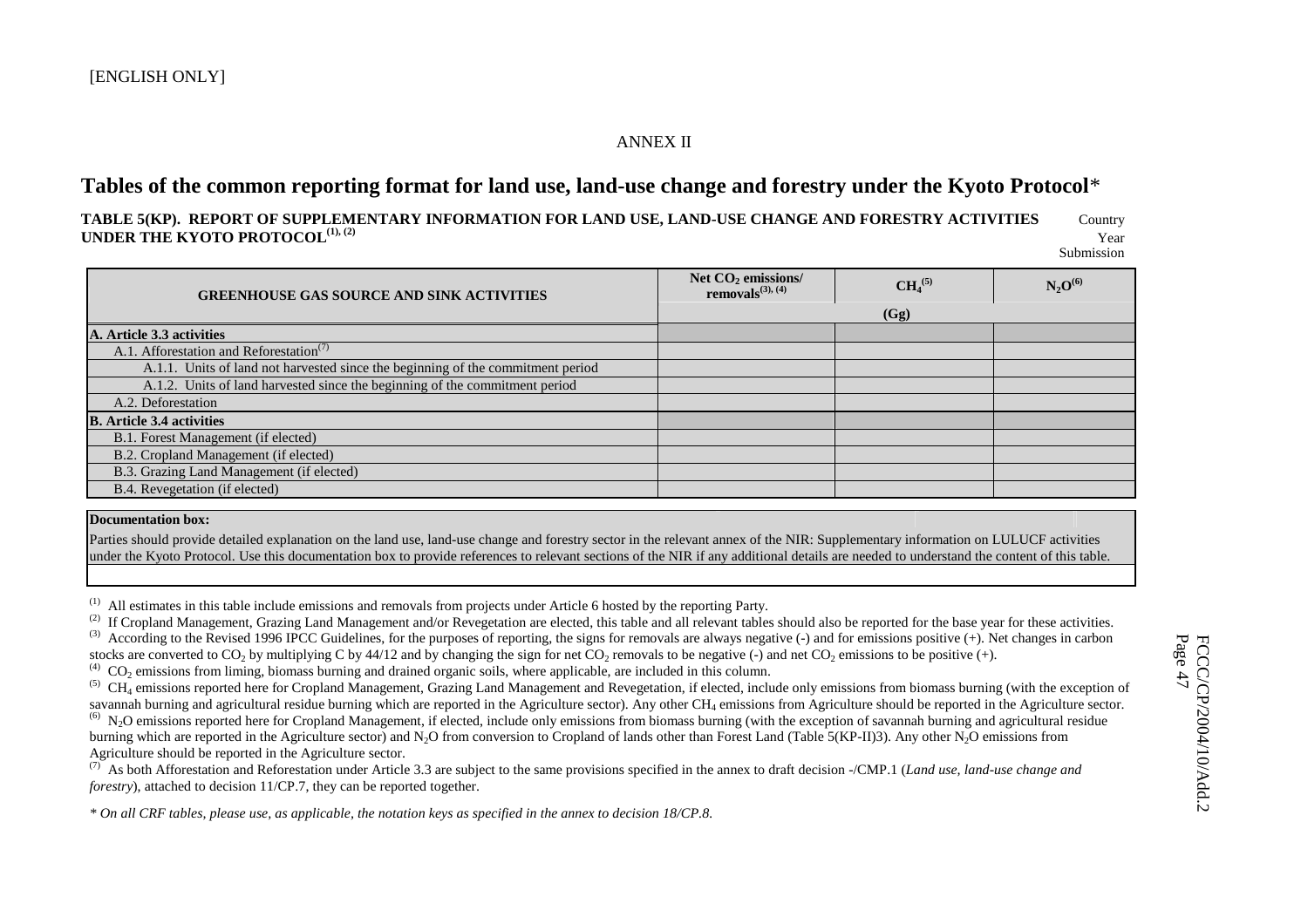|                                                            | REMOVALS FOR LAND USE, LAND-USE CHANGE AND FORESTRY ACTIVITIES UNDER THE KYOTO PROTOCOL<br>Article 3.3 activities: Afforestation and Reforestation <sup>(1), (2)</sup><br>Units of land not harvested since the beginning of the commitment period |                                                                                                                                                                                                                                                                      |  |  |                                                                                                                            |  |  |                            |                     |                                                                     |                     |                                                      |  |                                                             |                            |  |                                                             |                                       |                     |                                             |                        | Country<br>Year<br>Submission                            |
|------------------------------------------------------------|----------------------------------------------------------------------------------------------------------------------------------------------------------------------------------------------------------------------------------------------------|----------------------------------------------------------------------------------------------------------------------------------------------------------------------------------------------------------------------------------------------------------------------|--|--|----------------------------------------------------------------------------------------------------------------------------|--|--|----------------------------|---------------------|---------------------------------------------------------------------|---------------------|------------------------------------------------------|--|-------------------------------------------------------------|----------------------------|--|-------------------------------------------------------------|---------------------------------------|---------------------|---------------------------------------------|------------------------|----------------------------------------------------------|
| <b>GEOGRA-</b><br><b>PHICAL</b><br>LOCATION <sup>(3)</sup> | <b>ACTIVITY DATA</b>                                                                                                                                                                                                                               |                                                                                                                                                                                                                                                                      |  |  | <b>IMPLIED CARBON STOCK CHANGE FACTORS</b> <sup>(7)</sup>                                                                  |  |  |                            |                     |                                                                     |                     |                                                      |  |                                                             |                            |  |                                                             | CHANGE IN CARBON STOCK <sup>(7)</sup> |                     |                                             |                        |                                                          |
|                                                            |                                                                                                                                                                                                                                                    | Area<br>subject                                                                                                                                                                                                                                                      |  |  | <b>Carbon stock change</b><br>in above-ground<br>biomass per area <sup>(5), (6)</sup> biomass per area <sup>(5), (6)</sup> |  |  | <b>Carbon stock change</b> | <b>Net</b><br>stock | <b>Net</b><br>carbon carbon carbon<br>stock<br>change change change | <b>Net</b><br>stock | <b>Implied</b><br>emission/<br>removal<br>factor per |  | in above-ground<br>biomass <sup><math>(5), (6)</math></sup> | <b>Carbon stock change</b> |  | in below-ground<br>biomass <sup><math>(5), (6)</math></sup> | <b>Carbon stock change</b>            | <b>Net</b><br>stock | <b>Net</b><br>carbon carbon<br>stock        | <b>Net</b><br>  carbon | Net $CO2$<br>emissions/<br>stock removals <sup>(8)</sup> |
| <b>Identification</b><br>code                              | Subdivision $(4)$                                                                                                                                                                                                                                  | to the                                                                                                                                                                                                                                                               |  |  | <b>Net</b><br>change                                                                                                       |  |  | <b>Net</b>                 | in<br>litter<br>per | in dead in soils<br>wood<br>per                                     | per<br>$area^{(5)}$ | $area^{(8)}$                                         |  |                                                             | <b>Net</b><br>change       |  |                                                             | <b>Net</b>                            | in                  | change change change<br>wood <sup>(5)</sup> | in<br>$soids^{(5)}$    |                                                          |
|                                                            |                                                                                                                                                                                                                                                    | in dead<br>activity Gains Losses<br><b>Gains Losses</b><br><b>Gains Losses</b><br><b>Gains Losses</b><br>change litter <sup>(5)</sup><br>change<br>$area^{(5)}$<br>$area^{(5)}$<br>(Mg C/ha)<br>(Mg CO <sub>2</sub> /ha)<br>(kha)<br>(Gg C)<br>(Gg CO <sub>2</sub> ) |  |  |                                                                                                                            |  |  |                            |                     |                                                                     |                     |                                                      |  |                                                             |                            |  |                                                             |                                       |                     |                                             |                        |                                                          |
| <b>Total for</b><br>activity A.1.1                         |                                                                                                                                                                                                                                                    |                                                                                                                                                                                                                                                                      |  |  |                                                                                                                            |  |  |                            |                     |                                                                     |                     |                                                      |  |                                                             |                            |  |                                                             |                                       |                     |                                             |                        |                                                          |
| [specify<br>identification<br>code]                        |                                                                                                                                                                                                                                                    |                                                                                                                                                                                                                                                                      |  |  |                                                                                                                            |  |  |                            |                     |                                                                     |                     |                                                      |  |                                                             |                            |  |                                                             |                                       |                     |                                             |                        |                                                          |
|                                                            | $I$ specify<br>subdivision1                                                                                                                                                                                                                        |                                                                                                                                                                                                                                                                      |  |  |                                                                                                                            |  |  |                            |                     |                                                                     |                     |                                                      |  |                                                             |                            |  |                                                             |                                       |                     |                                             |                        |                                                          |
|                                                            | $I$ specify<br>subdivision]                                                                                                                                                                                                                        |                                                                                                                                                                                                                                                                      |  |  |                                                                                                                            |  |  |                            |                     |                                                                     |                     |                                                      |  |                                                             |                            |  |                                                             |                                       |                     |                                             |                        |                                                          |
| [specify<br>identification<br>code]                        |                                                                                                                                                                                                                                                    |                                                                                                                                                                                                                                                                      |  |  |                                                                                                                            |  |  |                            |                     |                                                                     |                     |                                                      |  |                                                             |                            |  |                                                             |                                       |                     |                                             |                        |                                                          |
|                                                            | [specify]<br>subdivision]                                                                                                                                                                                                                          |                                                                                                                                                                                                                                                                      |  |  |                                                                                                                            |  |  |                            |                     |                                                                     |                     |                                                      |  |                                                             |                            |  |                                                             |                                       |                     |                                             |                        |                                                          |
| $\cdots$                                                   | $\cdots$                                                                                                                                                                                                                                           |                                                                                                                                                                                                                                                                      |  |  |                                                                                                                            |  |  |                            |                     |                                                                     |                     |                                                      |  |                                                             |                            |  |                                                             |                                       |                     |                                             |                        |                                                          |

Parties should provide detailed explanation on the land use, land-use change and forestry sector in the relevant annex of the NIR: Supplementary information on LULUCF activities under the Kyoto Protocol. Use this documentation box to provide references to relevant sections of the NIR if any additional details are needed to understand the content of this table.

Report here information on anthropogenic change in carbon stock for the inventory year for all geographical locations that encompass units of land subject to Afforestation and Reforestation under Article 3.3 not harvested since the beginning of the commitment period.

<sup>(2)</sup> As both Afforestation and Reforestation under Article 3.3 are subject to the same provisions specified in the annex to draft decision -/CMP.1 (*Land use, land-use change and forestry*), attached to decision 11/CP.7, they can be reported together.

 $<sup>(3)</sup>$  Geographical location refers to the boundaries of the areas that encompass units of land subject to Afforestation and Reforestation.</sup>

(4) Activity data may be further subdivided according to climate zone, management system, soil type, vegetation type, tree species, ecological zone, national land classification or other criteria. Complete one row for each subdivision.

<sup>(5)</sup> The signs for estimates of gains in carbon stocks are positive (+) and of losses in carbon stocks are negative (-).

<sup>(6)</sup> In all cases where the good practice guidance methods used give separate estimates of gains and losses, these estimates should be reported.<br><sup>(7)</sup> Note that net change corresponds to increase/decrease of carbon stock

(7) Note that net change corresponds to increase/decrease of carbon stock (see table 4.2.6a of the IPCC good practice guidance for LULUCF).<br>(8) According to the Revised 1996 IPCC Guidelines for the purposes of reporting t

According to the Revised 1996 IPCC Guidelines, for the purposes of reporting, the signs for removals are always negative (-) and for emissions positive (+). Net changes in carbon stocks are converted to CO<sub>2</sub> by multiplying C by 44/12 and changing the sign for net CO<sub>2</sub> removals to be negative (-) and for net CO<sub>2</sub> emissions to be positive (+).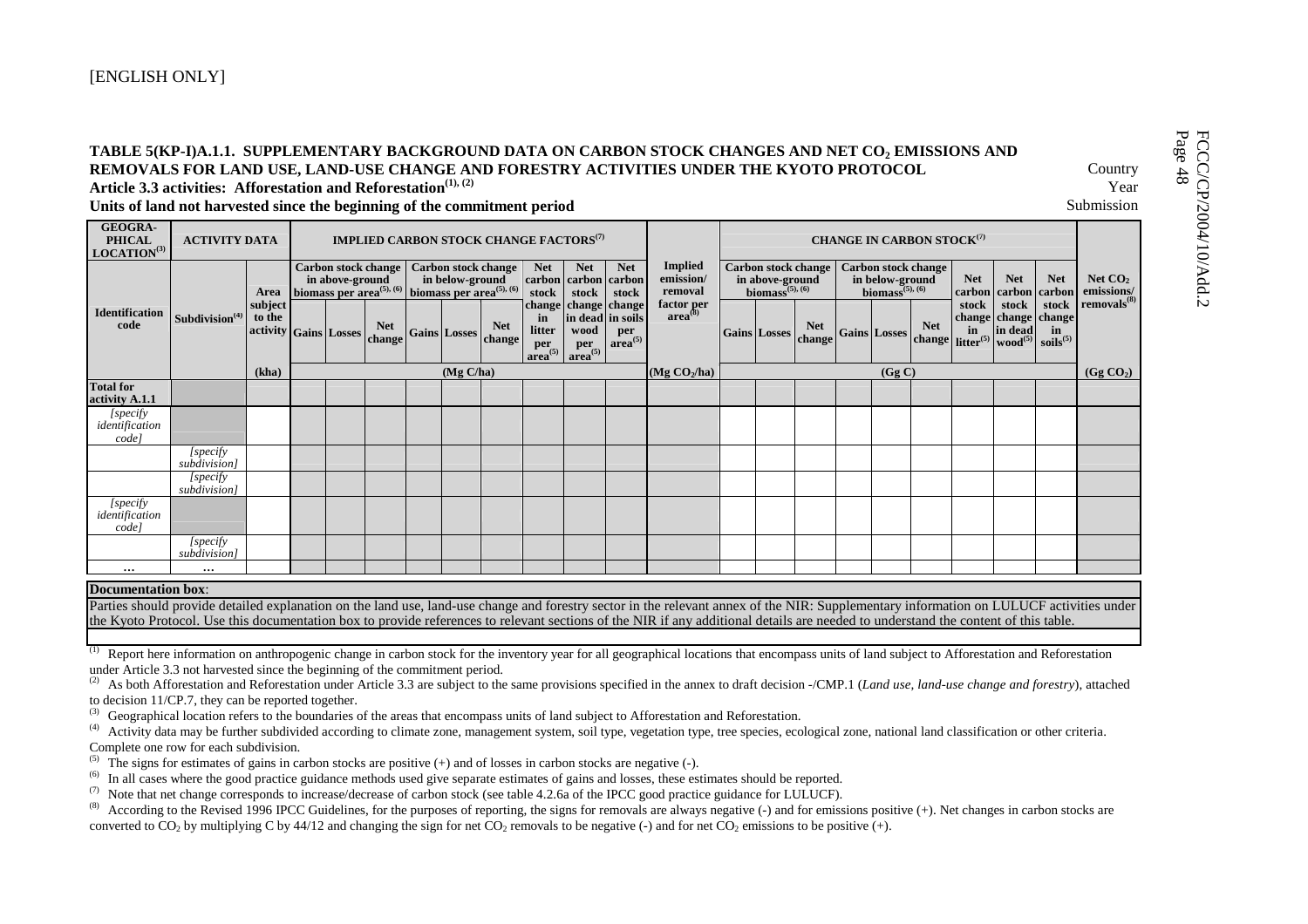#### TABLE 5(KP-I)A.1.2. SUPPLEMENTARY BACKGROUND DATA ON CARBON STOCK CHANGES AND NET CO<sub>2</sub> EMISSIONS AND **REMOVALS FOR LAND USE, LAND-USE CHANGE AND FORESTRY ACTIVITIES UNDER THE KYOTO PROTOCOL** Country Article 3.3 activities: Afforestation and Reforestation<sup>(1), (2)</sup> Year

#### **Units of land harvested since the beginning of the commitment period** Submission

| <b>GEOGRA-</b><br><b>PHICAL</b><br>LOGATION <sup>(3)</sup> | <b>ACTIVITY DATA</b>       |                               |                              | <b>IMPLIED CARBON STOCK CHANGE FACTORS</b> <sup>(7)</sup>                                    |                              |                      |                                      |                                                                     |                                 |                                        |                                                          |                        |       | <b>CHANGE IN CARBON STOCK(7)</b>                                                   |                      |                                       |                                                   |                                          |                         |
|------------------------------------------------------------|----------------------------|-------------------------------|------------------------------|----------------------------------------------------------------------------------------------|------------------------------|----------------------|--------------------------------------|---------------------------------------------------------------------|---------------------------------|----------------------------------------|----------------------------------------------------------|------------------------|-------|------------------------------------------------------------------------------------|----------------------|---------------------------------------|---------------------------------------------------|------------------------------------------|-------------------------|
|                                                            |                            | Area                          | per area <sup>(5), (6)</sup> | Carbon stock change in Carbon stock change in<br>above-ground biomass   below-ground biomass | per area <sup>(5), (6)</sup> |                      | <b>Net</b><br>carbon<br>stock        | <b>Net</b><br>carbon<br>stock                                       | <b>Net</b><br>  carbon<br>stock | <b>Implied</b><br>emission/<br>removal | above-ground<br>biomass <sup><math>(5), (6)</math></sup> | Carbon stock change in |       | Carbon stock change in<br>below-ground biomass <sup><math>(5)</math></sup> , $(6)$ |                      | <b>Net</b><br>carbon                  | <b>Net</b><br>carbon                              | <b>Net</b><br>carbon                     | Net $CO2$<br>emissions/ |
| <b>Identification</b><br>code                              | Subdivision <sup>(4)</sup> | subject<br>to the<br>activity | Gains Losses                 | <b>Net</b><br>change                                                                         | Gains Losses                 | <b>Net</b><br>change | <b>change</b><br>per<br>$area^{(5)}$ | change<br>in litter in dead in soils<br>wood<br>per<br>$area^{(5)}$ | change<br>per<br>$area^{(5)}$   | factor per<br>area <sup>(8)</sup>      | Gains Losses                                             | <b>Net</b><br>change   | Gains | <b>Losses</b>                                                                      | <b>Net</b><br>change | stock<br>change<br>in<br>litter $(5)$ | stock<br>change<br>in dead<br>wood <sup>(5)</sup> | stock<br>change '<br>in<br>$soids^{(5)}$ | removals <sup>(8)</sup> |
|                                                            |                            | (kha)                         |                              |                                                                                              | (Mg C/ha)                    |                      |                                      |                                                                     |                                 | (Mg $CO2/ha$ )                         |                                                          |                        |       | (Gg C)                                                                             |                      |                                       |                                                   |                                          | (Gg CO <sub>2</sub> )   |
| <b>Total for</b><br>activity A.1.2                         |                            |                               |                              |                                                                                              |                              |                      |                                      |                                                                     |                                 |                                        |                                                          |                        |       |                                                                                    |                      |                                       |                                                   |                                          |                         |
| [specify<br>identification<br>code                         |                            |                               |                              |                                                                                              |                              |                      |                                      |                                                                     |                                 |                                        |                                                          |                        |       |                                                                                    |                      |                                       |                                                   |                                          |                         |
|                                                            | [specify]<br>subdivision]  |                               |                              |                                                                                              |                              |                      |                                      |                                                                     |                                 |                                        |                                                          |                        |       |                                                                                    |                      |                                       |                                                   |                                          |                         |
|                                                            | [specify]<br>subdivision]  |                               |                              |                                                                                              |                              |                      |                                      |                                                                     |                                 |                                        |                                                          |                        |       |                                                                                    |                      |                                       |                                                   |                                          |                         |
| [specify<br>identification<br>code]                        |                            |                               |                              |                                                                                              |                              |                      |                                      |                                                                     |                                 |                                        |                                                          |                        |       |                                                                                    |                      |                                       |                                                   |                                          |                         |
|                                                            | [specify<br>subdivision)   |                               |                              |                                                                                              |                              |                      |                                      |                                                                     |                                 |                                        |                                                          |                        |       |                                                                                    |                      |                                       |                                                   |                                          |                         |
| $\cdots$                                                   | $\cdots$                   |                               |                              |                                                                                              |                              |                      |                                      |                                                                     |                                 |                                        |                                                          |                        |       |                                                                                    |                      |                                       |                                                   |                                          |                         |

#### **Documentation box:**

 Parties should provide detailed explanation on the land use, land-use change and forestry sector in the relevant annex of the NIR: Supplementary information on LULUCF activities under the Kyoto Protocol. Use this documentation box to provide references to relevant sections of the NIR if any additional details are needed to understand the content of this table.

<sup>(1)</sup> Report here information on anthropogenic change in carbon stock for the inventory year for all geographical locations that encompass units of land subject to Afforestation and Reforestation under Article 3.3 harvested since the beginning of the commitment period.

<sup>(2)</sup> As both Afforestation and Reforestation under Article 3.3 are subject to the same provisions specified in the annex to draft decision -/CMP.1 (*Land use, land-use change and forestry*), attached to decision 11/CP.7, they can be reported together.

(3) Geographical location refers to the boundaries of the areas that encompass units of land subject to Afforestation and Reforestation.<br>(4) Activity data may be further subdivided according to climate zone, management sy

Activity data may be further subdivided according to climate zone, management system, soil type, vegetation type, tree species, ecological zone, national land classification or other criteria. Complete one row for each subdivision.

<sup>(5)</sup> The signs for estimates of gains in carbon stocks are positive  $(+)$  and of losses in carbon stocks are negative  $(-)$ .

(6) In all cases where the good practice guidance methods used give separate estimates of gains and losses, these estimates should be reported.

(7) Note that net change corresponds to increase/decrease of carbon stock (see table 4.2.6a of the IPCC good practice guidance for LULUCF).<br>(8) According to the Revised 1996 IPCC Guidelines for the purposes of reporting t

According to the Revised 1996 IPCC Guidelines, for the purposes of reporting, the signs for removals are always negative (-) and for emissions positive (+). Net changes in carbon stocks are converted to CO<sub>2</sub> by multiplying C by 44/12 and changing the sign for net CO<sub>2</sub> removals to be negative (-) and for net CO<sub>2</sub> emissions to be positive (+).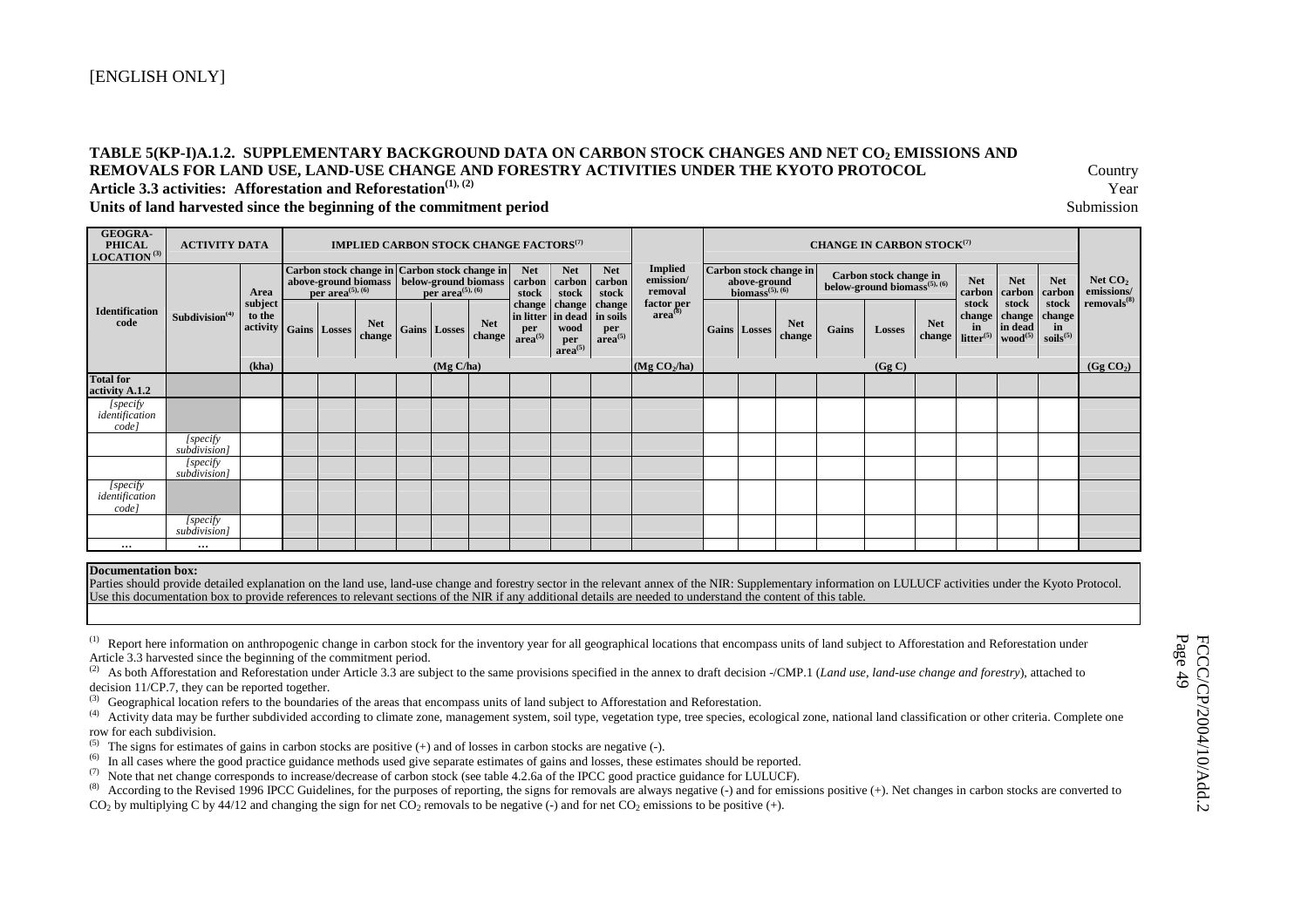| TABLE 5(KP-I)A.1.3. SUPPLEMENTARY BACKGROUND FOR LAND USE, LAND-USE CHANGE AND FORESTRY<br><b>ACTIVITIES UNDER THE KYOTO PROTOCOL</b><br>Article 3.3 activities: Afforestation and Reforestation <sup>(1), (2)</sup><br>Units of land otherwise subject to elected activities under Article 3.4 (information item) |                       | Country<br>Year<br>Submission | FCCC/C<br>Page 50<br>P/2004 |
|--------------------------------------------------------------------------------------------------------------------------------------------------------------------------------------------------------------------------------------------------------------------------------------------------------------------|-----------------------|-------------------------------|-----------------------------|
| <b>GEOGRAPHICAL LOCATION</b> (3)                                                                                                                                                                                                                                                                                   |                       | <b>ACTIVITY DATA</b>          |                             |
| <b>Identification code</b>                                                                                                                                                                                                                                                                                         | Subdivision $(4)$     | Area subject to the activity  | id.2                        |
|                                                                                                                                                                                                                                                                                                                    |                       | (kha)                         |                             |
| <b>Total for activity A.1.3</b>                                                                                                                                                                                                                                                                                    |                       |                               |                             |
| [specify identification code]                                                                                                                                                                                                                                                                                      |                       |                               |                             |
| $\bullet\bullet\bullet$                                                                                                                                                                                                                                                                                            | [specify subdivision] |                               |                             |
|                                                                                                                                                                                                                                                                                                                    | [specify subdivision] |                               |                             |
| [specify identification code]                                                                                                                                                                                                                                                                                      |                       |                               |                             |
| $\bullet\bullet\bullet$                                                                                                                                                                                                                                                                                            | $\cdots$              |                               |                             |

#### **Documentation box:**

Parties should provide detailed explanation on the land use, land-use change and forestry sector in the relevant annex of the NIR: Supplementary information on LULUCF activities under the Kyoto Protocol. Use this documentation box to provide references to relevant sections of the NIR if any additional details are needed to understand the content of this table.

<sup>(1)</sup> Units of land subject to Afforestation or Reforestation under Article 3.3 otherwise subject to elected activities under Article 3.4 are implicitly included under A.1.1 or A.1.2. They are reported here for transparency and to fulfill the requirement of paragraph 6 (b) (ii) of the annex to draft decision -/CMP.1 (*Article 7*), attached to decision 22/CP.7.

(2) As both Afforestation and Reforestation under Article 3.3 are subject to the same provisions specified in the annex to draft decision -/CMP.1 (Land use, land-use change and forestry), attached to decision  $11/CP$ .7, they can be reported together.<br><sup>(3)</sup> Geographical location refers to the boundaries of the areas that encompass un

(3) Geographical location refers to the boundaries of the areas that encompass units of land subject to Afforestation and Reforestation, which would otherwise be included in land subject to elected activities under Article 3.4.

Activity data may be further subdivided according to climate zone, management system, soil type, vegetation type, tree species, ecological zone, national land classification or other criteria. Complete one row for each subdivision.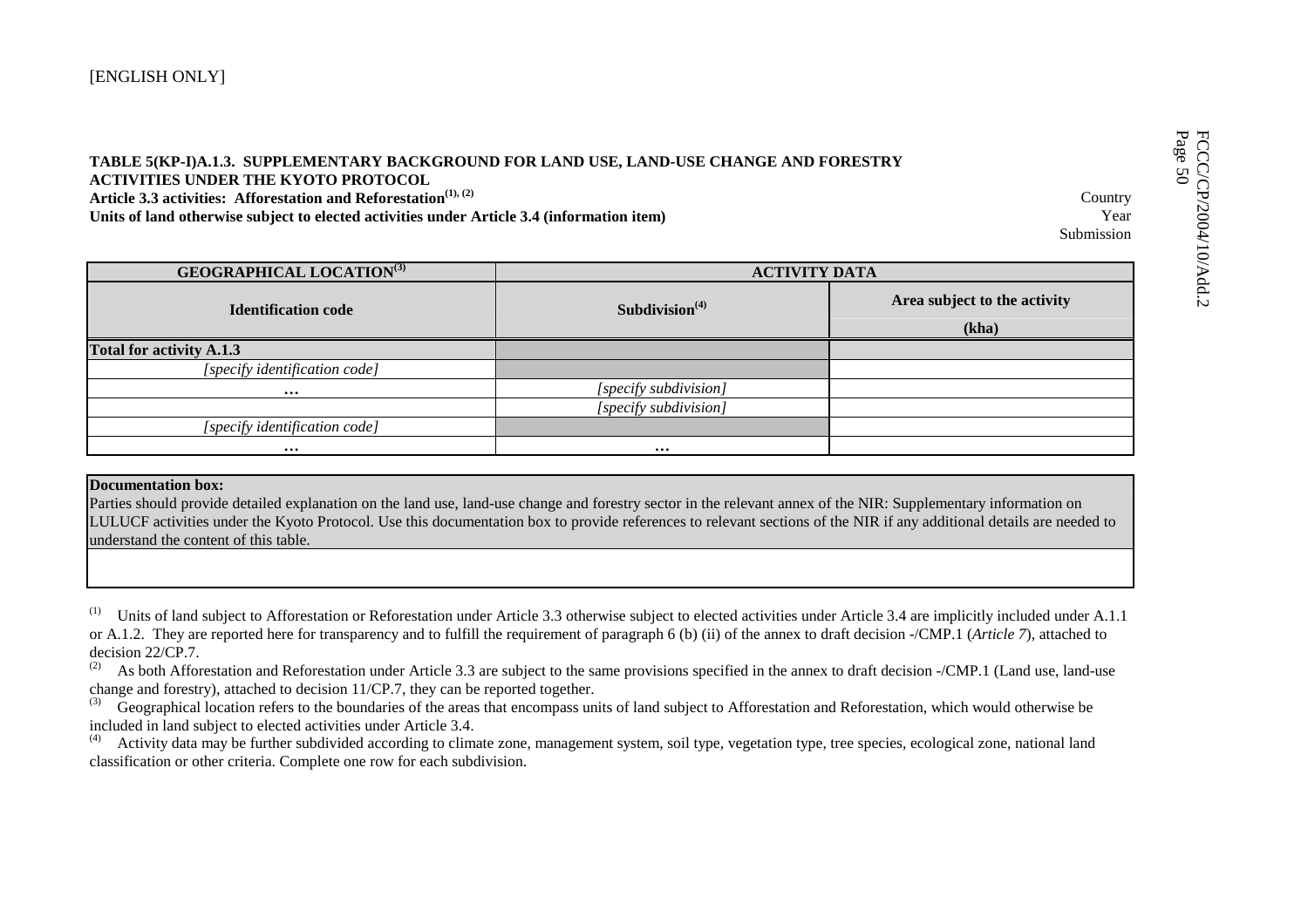#### TABLE 5(KP-I)A.2. SUPPLEMENTARY BACKGROUND DATA ON CARBON STOCK CHANGES AND NET CO<sub>2</sub> EMISSIONS AND **REMOVALS FOR LAND USE, LAND-USE CHANGE AND FORESTRY ACTIVITIES UNDER THE KYOTO PROTOCOL** Country **Article 3.3 activities: Deforestation(1)** Year

Submission

| <b>GEOGRA-</b><br><b>PHICAL</b><br>LOGATION <sup>(2)</sup>                                                                                                                                                                                                                                                                                                                                                                                                                                                                                                                                                                                                                                   | <b>ACTIVITY DATA</b>       |                                            |  |                                                                                                                     |                     |                      |                                            | <b>IMPLIED CARBON STOCK CHANGE FACTORS<sup>(6)</sup></b>                       |                            |                                        |                                                                              |                      | <b>CHANGE IN CARBON STOCK<sup>(6)</sup></b>                                  |                                            |             |                                                          |                                               |                                              |
|----------------------------------------------------------------------------------------------------------------------------------------------------------------------------------------------------------------------------------------------------------------------------------------------------------------------------------------------------------------------------------------------------------------------------------------------------------------------------------------------------------------------------------------------------------------------------------------------------------------------------------------------------------------------------------------------|----------------------------|--------------------------------------------|--|---------------------------------------------------------------------------------------------------------------------|---------------------|----------------------|--------------------------------------------|--------------------------------------------------------------------------------|----------------------------|----------------------------------------|------------------------------------------------------------------------------|----------------------|------------------------------------------------------------------------------|--------------------------------------------|-------------|----------------------------------------------------------|-----------------------------------------------|----------------------------------------------|
|                                                                                                                                                                                                                                                                                                                                                                                                                                                                                                                                                                                                                                                                                              |                            | Area                                       |  | Carbon stock change<br>in above-ground<br>biomass per area <sup>(4), (5)</sup> biomass per area <sup>(4), (5)</sup> |                     | Carbon stock change  | <b>Net</b><br>stock                        | <b>Net</b><br>carbon carbon carbon<br>stock                                    | <b>Net</b><br>stock        | <b>Implied</b><br>emission/<br>removal | <b>Carbon stock change</b><br>in above-ground<br>biomass <sup>(4), (5)</sup> |                      | <b>Carbon stock change</b><br>in below-ground<br>biomass <sup>(4), (5)</sup> |                                            | <b>Net</b>  | <b>Net</b><br>carbon carbon                              | <b>Net</b><br>carbon                          | Net $CO2$<br>emissions/<br>removals $^{(7)}$ |
| <b>Identification</b><br>code                                                                                                                                                                                                                                                                                                                                                                                                                                                                                                                                                                                                                                                                | Subdivision <sup>(3)</sup> | subject<br>to the<br>activity Gains Losses |  | <b>Net</b><br>change                                                                                                | <b>Gains Losses</b> | <b>Net</b><br>change | in<br>litter<br>per<br>area <sup>(4)</sup> | change change change<br>in dead in soils<br>wood<br>per<br>area <sup>(4)</sup> | per<br>area <sup>(4)</sup> | factor per $area^{(7)}$                | <b>Gains</b> Losses                                                          | <b>Net</b><br>change | <b>Gains</b> Losses                                                          | <b>Net</b><br>change litter <sup>(4)</sup> | stock<br>in | stock<br>change change<br>in dead<br>wood <sup>(4)</sup> | stock<br>change<br>in<br>soids <sup>(4)</sup> |                                              |
|                                                                                                                                                                                                                                                                                                                                                                                                                                                                                                                                                                                                                                                                                              |                            | (kha)                                      |  |                                                                                                                     | (Mg C/ha)           |                      |                                            |                                                                                |                            | (Mg)<br>CO <sub>2</sub> /ha            |                                                                              |                      | (Gg C)                                                                       |                                            |             |                                                          |                                               | (Gg CO <sub>2</sub> )                        |
| <b>Total for</b><br>activity A.2.                                                                                                                                                                                                                                                                                                                                                                                                                                                                                                                                                                                                                                                            |                            |                                            |  |                                                                                                                     |                     |                      |                                            |                                                                                |                            |                                        |                                                                              |                      |                                                                              |                                            |             |                                                          |                                               |                                              |
| $[{\it specify}\label{ex-qie:1}$ identification<br>code]                                                                                                                                                                                                                                                                                                                                                                                                                                                                                                                                                                                                                                     |                            |                                            |  |                                                                                                                     |                     |                      |                                            |                                                                                |                            |                                        |                                                                              |                      |                                                                              |                                            |             |                                                          |                                               |                                              |
|                                                                                                                                                                                                                                                                                                                                                                                                                                                                                                                                                                                                                                                                                              | [specify<br>subdivision]   |                                            |  |                                                                                                                     |                     |                      |                                            |                                                                                |                            |                                        |                                                                              |                      |                                                                              |                                            |             |                                                          |                                               |                                              |
|                                                                                                                                                                                                                                                                                                                                                                                                                                                                                                                                                                                                                                                                                              | [specify]<br>subdivision]  |                                            |  |                                                                                                                     |                     |                      |                                            |                                                                                |                            |                                        |                                                                              |                      |                                                                              |                                            |             |                                                          |                                               |                                              |
| $[{\it specify}]\label{def:specify}% Let $\rho^{AB}$ be the function $\rho^{AB}$ and $\rho^{AB}$ be the function of $\rho^{AB}$, where $\rho^{AB}$ is the function of $\rho^{AB}$, and $\rho^{AB}$ is the function of $\rho^{AB}$, and $\rho^{AB}$ is the function of $\rho^{AB}$, and $\rho^{AB}$ is the function of $\rho^{AB}$, and $\rho^{AB}$ is the function of $\rho^{AB}$, and $\rho^{AB}$ is the function of $\rho^{AB}$, and $\rho^{AB}$ is the function of $\rho^{AB}$, and $\rho^{AB}$ is the function of $\rho^{AB}$, and $\rho^{AB}$ is the function of $\rho^{AB}$, and $\rho^{AB}$ is the function of $\rho^{AB}$, and $\rho^{AB}$ is the function of $\rho^{AB}$,$<br>code] |                            |                                            |  |                                                                                                                     |                     |                      |                                            |                                                                                |                            |                                        |                                                                              |                      |                                                                              |                                            |             |                                                          |                                               |                                              |
|                                                                                                                                                                                                                                                                                                                                                                                                                                                                                                                                                                                                                                                                                              | [specify]<br>subdivision]  |                                            |  |                                                                                                                     |                     |                      |                                            |                                                                                |                            |                                        |                                                                              |                      |                                                                              |                                            |             |                                                          |                                               |                                              |
| $\cdots$                                                                                                                                                                                                                                                                                                                                                                                                                                                                                                                                                                                                                                                                                     | $\cdots$                   |                                            |  |                                                                                                                     |                     |                      |                                            |                                                                                |                            |                                        |                                                                              |                      |                                                                              |                                            |             |                                                          |                                               |                                              |
| <b>Documentation box:</b>                                                                                                                                                                                                                                                                                                                                                                                                                                                                                                                                                                                                                                                                    |                            |                                            |  |                                                                                                                     |                     |                      |                                            |                                                                                |                            |                                        |                                                                              |                      |                                                                              |                                            |             |                                                          |                                               |                                              |

 Parties should provide detailed explanation on the land use, land-use change and forestry sector in the relevant annex of the NIR: Supplementary information on LULUCF activities under the Kyoto Protocol. Use this documentation box to provide references to relevant sections of the NIR if any additional details are needed to understand the content of this table.

<sup>(1)</sup> Report here information on anthropogenic change in carbon stock for the inventory year for all geographical locations that encompass units of land subject to Deforestation under Article 3.3.<br><sup>(2)</sup> Geographical locat

row for each subdivision.

(4) The signs for estimates of gains in carbon stocks are positive (+) and of losses in carbon stocks are negative (-).<br>
(5) In all cases where the good practice guidance methods used give separate estimates of gains and  $CO<sub>2</sub>$  by multiplying C by 44/12 and changing the sign for net  $CO<sub>2</sub>$  removals to be negative (-) and for net  $CO<sub>2</sub>$  emissions to be positive (+).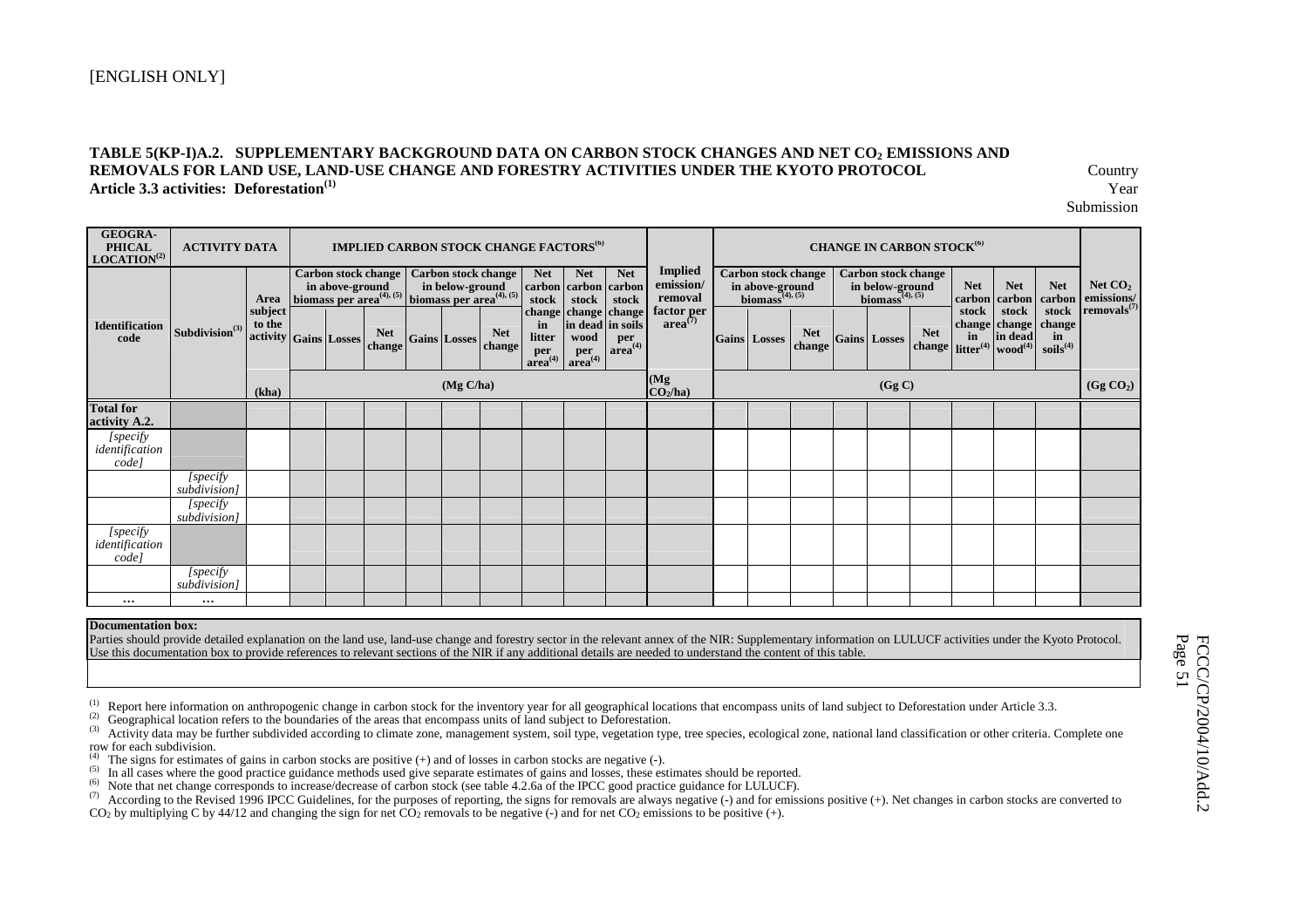| FORESTRY ACTIVITIES UNDER THE KYOTO PROTOCOL<br>Article 3.3 activities: Deforestation <sup>(1)</sup><br>Units of land otherwise subject to elected activities under Article 3.4 (information item) | TABLE 5(KP-I)A.2.1. SUPPLEMENTARY BACKGROUND DATA FOR LAND USE, LAND-USE CHANGE AND | Country<br>Year<br>Submission | FCCC/CP/2004/<br>Page 52 |
|----------------------------------------------------------------------------------------------------------------------------------------------------------------------------------------------------|-------------------------------------------------------------------------------------|-------------------------------|--------------------------|
| <b>GEOGRAPHICAL LOCATION</b> <sup>(2)</sup>                                                                                                                                                        |                                                                                     | <b>ACTIVITY DATA</b>          | 10/Add.2                 |
| <b>Identification code</b>                                                                                                                                                                         | Subdivision $(3)$                                                                   | Area subject to the activity  |                          |
|                                                                                                                                                                                                    |                                                                                     | (kha)                         |                          |
| Total for activity A.2.1.                                                                                                                                                                          |                                                                                     |                               |                          |
| [specify identification code]                                                                                                                                                                      |                                                                                     |                               |                          |
| $\cdots$                                                                                                                                                                                           | [specify subdivision]                                                               |                               |                          |
| $\cdots$                                                                                                                                                                                           | [specify subdivision]                                                               |                               |                          |
| [specify identification code]                                                                                                                                                                      |                                                                                     |                               |                          |
| $\cdots$                                                                                                                                                                                           | $\cdots$                                                                            |                               |                          |

## **Documentation box:**

Parties should provide detailed explanation on the land use, land-use change and forestry sector in the relevant annex of the NIR: Supplementary information on LULUCF activities under the Kyoto Protocol. Use this documentation box to provide references to relevant sections of the NIR if any additional details are needed to understand the content of this table.

 $^{(1)}$  Units of lands subject to Deforestation under Article 3.3 otherwise subject to elected activities under Article 3.4 are implicitly included under A.2. They are reported here for transparency and to fulfill the requirement of paragraph 6 (b) (ii) of the annex to draft decision -/CMP.1 (*Article* 7), attached to decision 22/CP.7.

<sup>(2)</sup> Geographical location refers to the boundaries of the areas that encompass units of land subject to Deforestation which would otherwise be included in land subject to elected activities under Article 3.4.

<sup>(3)</sup> Activity data may be further subdivided according to climate zone, management system, soil type, vegetation type, tree species, ecological zone, national land classification or other criteria. Complete one row for each subdivision.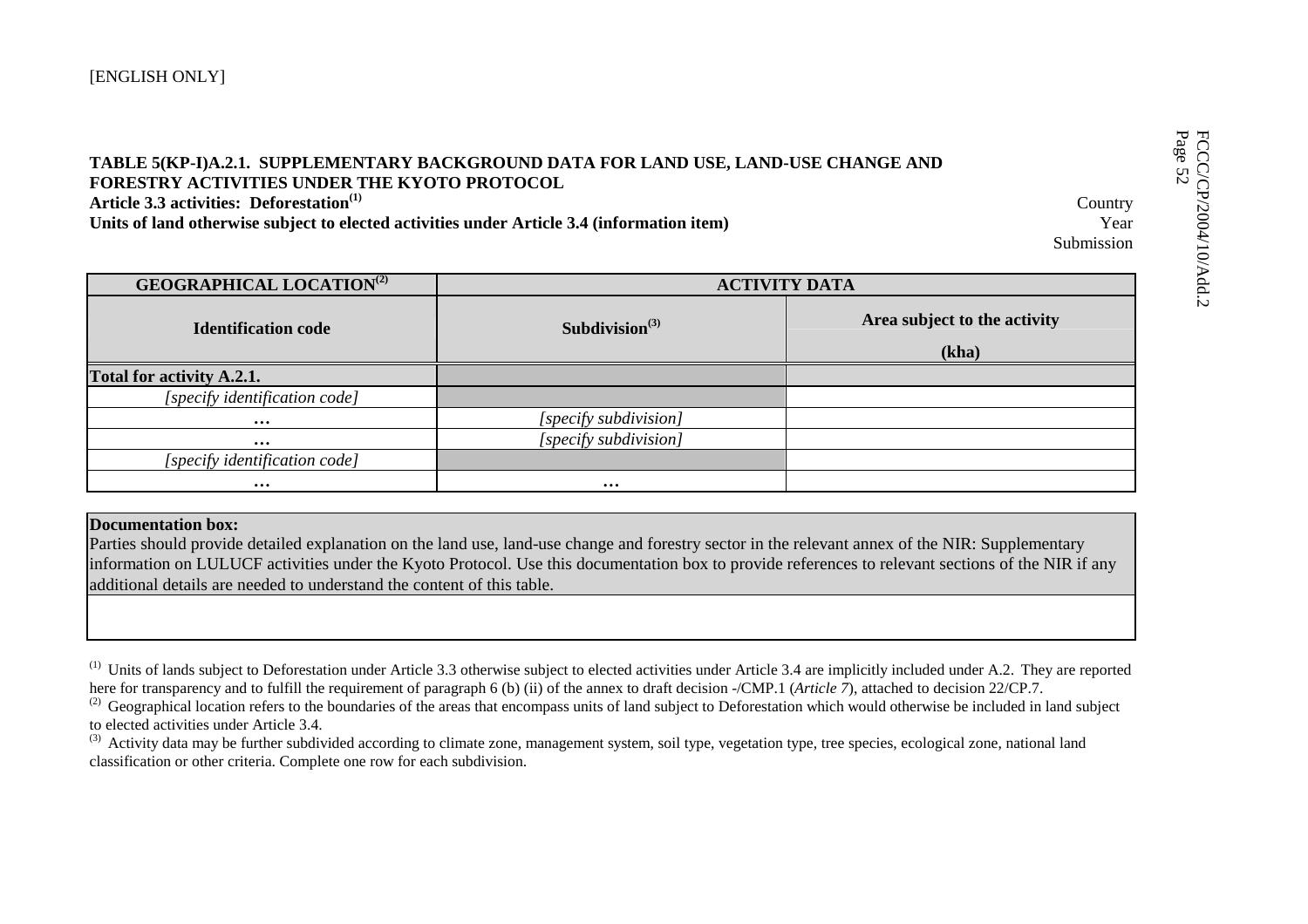#### TABLE 5(KP-I)B.1. SUPPLEMENTARY BACKGROUND DATA ON CARBON STOCK CHANGES AND NET CO<sub>2</sub> EMISSIONS AND **Country REMOVALS FOR LAND USE, LAND-USE CHANGE AND FORESTRY ACTIVITIES UNDER THE KYOTO PROTOCOL** Year **Elected Article 3.4 activities: Forest Management(1)** Submission

**GEOGRA-PHICAL LOCATION(2) ACTIVITY DATA IMPLIED CARBON STOCK CHANGE FACTORS<sup>(6)</sup> CHANGE IN CARBON STOCK<sup>(6)</sup> Carbon stock change in above-ground**  Area biomass per area<sup>(4), (5)</sup> **biomass** per area<sup>(4), (5)</sup> **stock** | stock | stock | removal | **biomass**<sup>(4), (5) | **biomass**<sup>(4), (5)</sup></sup> **Carbon stock change in below-ground biomass per area(4), (5) Carbon stock change in above-ground biomass(4), (5) Carbon stock change**  in below-ground<br>biomass<sup>(4), (5)</sup> **subject to the activity** Gains **Losses hange Gains Losses Ret** change **Net carbon stock change in litter per area(4) Net carbon carbon stock change in dead wood per area(4) Net stock change in soils per area(4) Implied emission/ removal factor per area(7) Gains Losses** $\left|\frac{\text{Net}}{\text{change}}\right|$  Gains Losses  $\left|\frac{\text{Net}}{\text{change}}\right|$ **Net carbon carbon stock change change in litter(4) Net stock in dead wood(4) Net carbon stock change in soils(4)** Net CO<sub>2</sub> **emissions/ removals(7) Identification code Subdivision(3) (kha) (Mg C/ha) (Mg CO2/ha) (Gg C) (Gg CO2) Total for activity B.1**  *[specify identification code] [specify subdivision] [specify subdivision] [specify identification code] [specify subdivision]*  **… …** 

**Documentation box:**

Parties should provide detailed explanation on the land use, land-use change and forestry sector in the relevant annex of the NIR: Supplementary information on LULUCF activities under the Kyoto Protocol. Use this documentation box to provide references to relevant sections of the NIR if any additional details are needed to understand the content of this table.

<sup>(1)</sup> If Forest Management has been elected, report here information on anthropogenic carbon stock change for the inventory year for all geographical locations that encompass land subject to Forest Management under Article 3.4.

 $^{(2)}$  Geographical location refers to the boundaries of the areas that encompass land subject to Forest Management (if elected).

<sup>(3)</sup> Activity data may be further subdivided according to climate zone, management system, soil type, vegetation type, tree species, ecological zone, national land classification or other criteria. Complete one row for each subdivision.

<sup>(4)</sup> The signs for estimates of gains in carbon stocks are positive  $(+)$  and of losses in carbon stocks are negative  $(-)$ .

<sup>(5)</sup> In all cases where the good practice guidance methods used give separate estimates of gains and losses, these estimates should be reported.<br><sup>(6)</sup> Note that net change corresponds to increase/decrease of carbon stock

(6) Note that net change corresponds to increase/decrease of carbon stock (see table 4.2.6a of the IPCC good practice guidance for LULUCF).

(7) According to the Revised 1996 IPCC Guidelines, for the purposes of reporting, the signs for removals are always negative (-) and for emissions positive (+). Net changes in carbon stocks are converted to  $CO<sub>2</sub>$  by multiplying C by 44/12 and changing the sign for net CO<sub>2</sub> removals to be negative (-) and for net CO<sub>2</sub> emissions to be positive (+).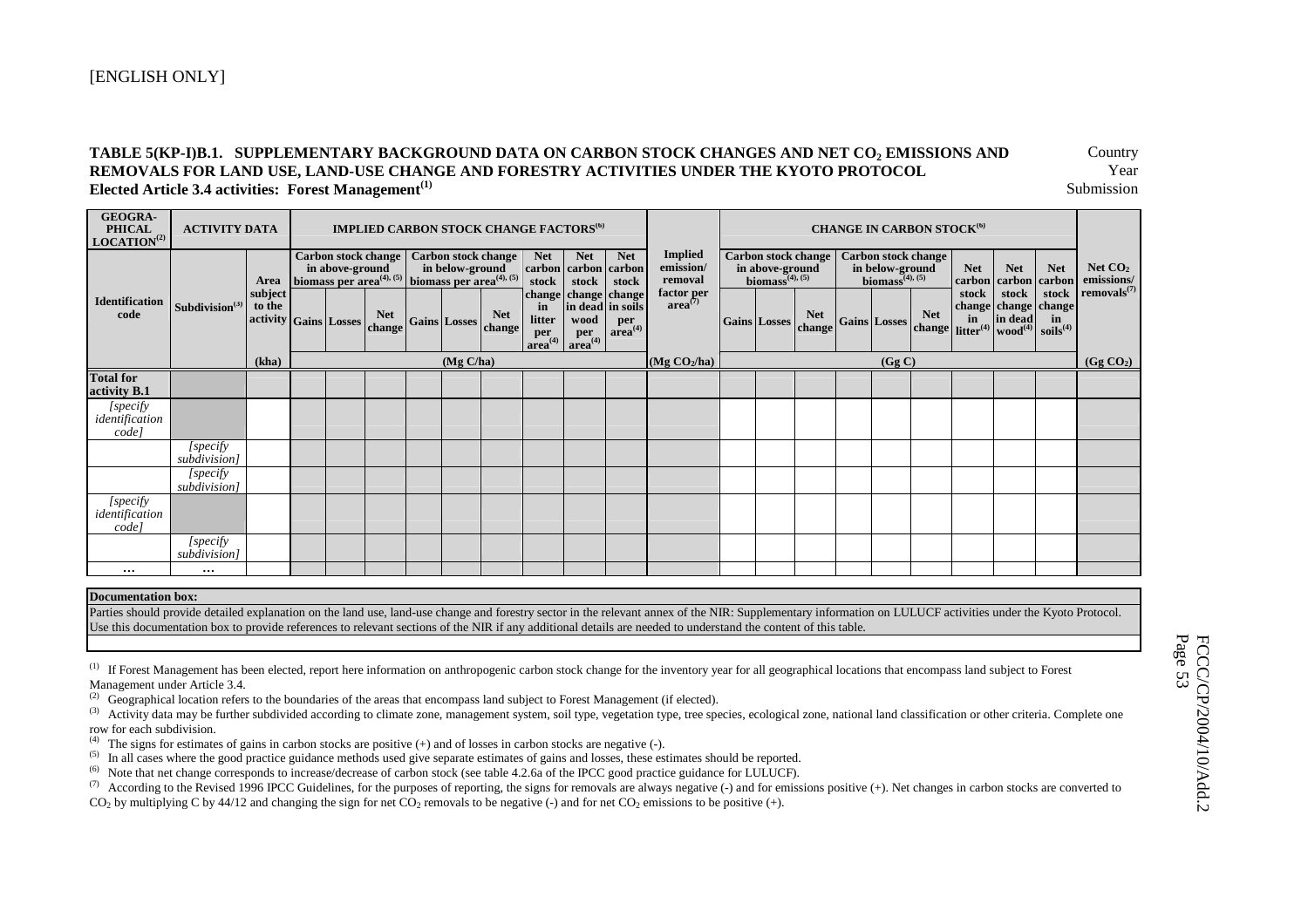### [ENGLISH ONLY]

| TABLE 5(KP-I)B.2 SUPPLEMENTARY BACKGROUND DATA ON CARBON STOCK CHANGES AND NET CO <sub>2</sub> EMISSIONS AND REMOVALS FOR LAND USE,<br>LAND-USE CHANGE AND FORESTRY ACTIVITIES UNDER THE KYOTO PROTOCOL<br>Elected Article 3.4 activities: Cropland Management <sup>(1), (2)</sup> |                             |                               |                                             |                                              |                                                                           |                                                |                                                           |                                                        |                                                                   |       |                                                         |                                        |                                                                                           |                      |                                                                                           |                      |                                             |                                                   |                                              | Country<br>Year<br>Submission                       |
|------------------------------------------------------------------------------------------------------------------------------------------------------------------------------------------------------------------------------------------------------------------------------------|-----------------------------|-------------------------------|---------------------------------------------|----------------------------------------------|---------------------------------------------------------------------------|------------------------------------------------|-----------------------------------------------------------|--------------------------------------------------------|-------------------------------------------------------------------|-------|---------------------------------------------------------|----------------------------------------|-------------------------------------------------------------------------------------------|----------------------|-------------------------------------------------------------------------------------------|----------------------|---------------------------------------------|---------------------------------------------------|----------------------------------------------|-----------------------------------------------------|
| GEOGRA-<br><b>PHICAL</b><br>LOGATION <sup>(3)</sup>                                                                                                                                                                                                                                |                             | <b>ACTIVITY DATA</b>          |                                             |                                              |                                                                           |                                                | <b>IMPLIED CARBON STOCK CHANGE FACTORS</b> <sup>(7)</sup> |                                                        |                                                                   |       |                                                         |                                        |                                                                                           |                      |                                                                                           |                      | <b>CHANGE IN CARBON STOCK<sup>(7)</sup></b> |                                                   |                                              |                                                     |
|                                                                                                                                                                                                                                                                                    |                             | Area                          | Area of                                     | per area <sup><math>(5)</math></sup> , $(6)$ | Carbon stock change in   Carbon stock change in  <br>above-ground biomass | below-ground biomass<br>per area $^{(5), (6)}$ |                                                           | <b>Net</b><br>carbon<br>stock                          | <b>Net</b><br>carbon<br>stock                                     |       | Net carbon stock<br>change in soils per<br>$area^{(5)}$ | <b>Implied</b><br>emission/<br>removal | <b>Carbon stock change</b><br>in above-ground<br>biomass <sup><math>(5), (6)</math></sup> |                      | <b>Carbon stock change</b><br>in below-ground<br>biomass <sup><math>(5), (6)</math></sup> |                      | Net C<br>stock                              | <b>Net</b><br>carbon                              | Net carbon stock<br>change in soils $^{(5)}$ | Net $CO2$<br>emissions/<br>removals <sup>(10)</sup> |
| <b>Identification</b><br>code                                                                                                                                                                                                                                                      | Subdivision <sup>(4</sup>   | subject<br>to the<br>activity | $\frac{\text{organic}}{\text{soils}^{(9)}}$ | Gains Losses                                 | <b>Net</b><br>change                                                      | Gains Losses                                   | <b>Net</b><br>change                                      | change<br>in litter<br>per<br>(5)<br>area <sup>\</sup> | change<br>in dead<br>wood<br>$per$ <sub>area</sub> <sup>(5)</sup> | soils | Mineral Organic<br>soils                                | $frac{factor per}{area^{(10)}}$        | Gains Losses                                                                              | <b>Net</b><br>change | Gains Losses                                                                              | <b>Net</b><br>change | change<br>in<br>$litter$ <sup>(5)</sup>     | stock<br>change<br>in dead<br>wood <sup>(5)</sup> | Mineral Organic<br>soils soils (8)           |                                                     |
|                                                                                                                                                                                                                                                                                    |                             | (kha)                         | (kha)                                       |                                              |                                                                           |                                                | (Mg C/ha)                                                 |                                                        |                                                                   |       |                                                         | (Mg CO <sub>2</sub> /ha)               |                                                                                           |                      |                                                                                           | (Gg C)               |                                             |                                                   |                                              | (Gg CO <sub>2</sub> )                               |
| <b>Total for</b><br>activity B.2                                                                                                                                                                                                                                                   |                             |                               |                                             |                                              |                                                                           |                                                |                                                           |                                                        |                                                                   |       |                                                         |                                        |                                                                                           |                      |                                                                                           |                      |                                             |                                                   |                                              |                                                     |
| [specify]<br>identification<br>code                                                                                                                                                                                                                                                |                             |                               |                                             |                                              |                                                                           |                                                |                                                           |                                                        |                                                                   |       |                                                         |                                        |                                                                                           |                      |                                                                                           |                      |                                             |                                                   |                                              |                                                     |
|                                                                                                                                                                                                                                                                                    | $I$ specify<br>subdivision] |                               |                                             |                                              |                                                                           |                                                |                                                           |                                                        |                                                                   |       |                                                         |                                        |                                                                                           |                      |                                                                                           |                      |                                             |                                                   |                                              |                                                     |
|                                                                                                                                                                                                                                                                                    | $I$ specify<br>subdivision1 |                               |                                             |                                              |                                                                           |                                                |                                                           |                                                        |                                                                   |       |                                                         |                                        |                                                                                           |                      |                                                                                           |                      |                                             |                                                   |                                              |                                                     |
| [specify]<br>identification<br>code]                                                                                                                                                                                                                                               |                             |                               |                                             |                                              |                                                                           |                                                |                                                           |                                                        |                                                                   |       |                                                         |                                        |                                                                                           |                      |                                                                                           |                      |                                             |                                                   |                                              |                                                     |
|                                                                                                                                                                                                                                                                                    | $I$ specify<br>subdivision  |                               |                                             |                                              |                                                                           |                                                |                                                           |                                                        |                                                                   |       |                                                         |                                        |                                                                                           |                      |                                                                                           |                      |                                             |                                                   |                                              |                                                     |
| $\cdots$                                                                                                                                                                                                                                                                           | $\cdots$                    |                               |                                             |                                              |                                                                           |                                                |                                                           |                                                        |                                                                   |       |                                                         |                                        |                                                                                           |                      |                                                                                           |                      |                                             |                                                   |                                              |                                                     |

#### **Documentation box:**

Parties should provide detailed explanation on the land use, land-use change and forestry sector in the relevant annex of the NIR: Supplementary information on LULUCF activities under the Kyoto Protocol. Use this documentation box to provide references to relevant sections of the NIR if any additional details are needed to understand the content of this table.

(1) If Cropland Management has been elected, report here information on anthropogenic carbon stock change for the inventory year for all geographical locations that encompass land subject to Cropland Management under Article 3.4.

 $^{(2)}$  If Cropland Management has been elected, this table and all relevant CRF tables should also be reported for the base year for Cropland Management.

<sup>(3)</sup> Geographical location refers to the boundaries of the areas that encompass land subject to Cropland Management (if elected).

<sup>(4)</sup> Activity data may be further subdivided according to climate zone, management system, soil type, vegetation type, tree species, ecological zone, national land classification or other criteria. Complete one row for each subdivision.

<sup>(5)</sup> The signs for estimates of gains in carbon stocks are positive  $(+)$  and of losses in carbon stocks are negative  $(-)$ .

(6) In all cases where the good practice guidance methods used give separate estimates of gains and losses, these estimates should be reported.

(7) Note that net change corresponds to increase/decrease of carbon stock (see table 4.2.6b of the IPCC good practice guidance for LULUCF).<br>(8) The value reported here is an emission and not a carbon stock change.

The value reported here is an emission and not a carbon stock change.

 $(9)$  This information is needed for the calculation of the net carbon stock changes in soils per area.

<sup>(10)</sup> According to the Revised 1996 IPCC Guidelines, for the purposes of reporting, the signs for removals are always negative (-) and for emissions positive (+). Net changes in carbon stocks are converted to

CO<sub>2</sub> by multiplying C by 44/12 and changing the sign for net CO<sub>2</sub> removals to be negative (-) and for net CO<sub>2</sub> emissions to be positive (+).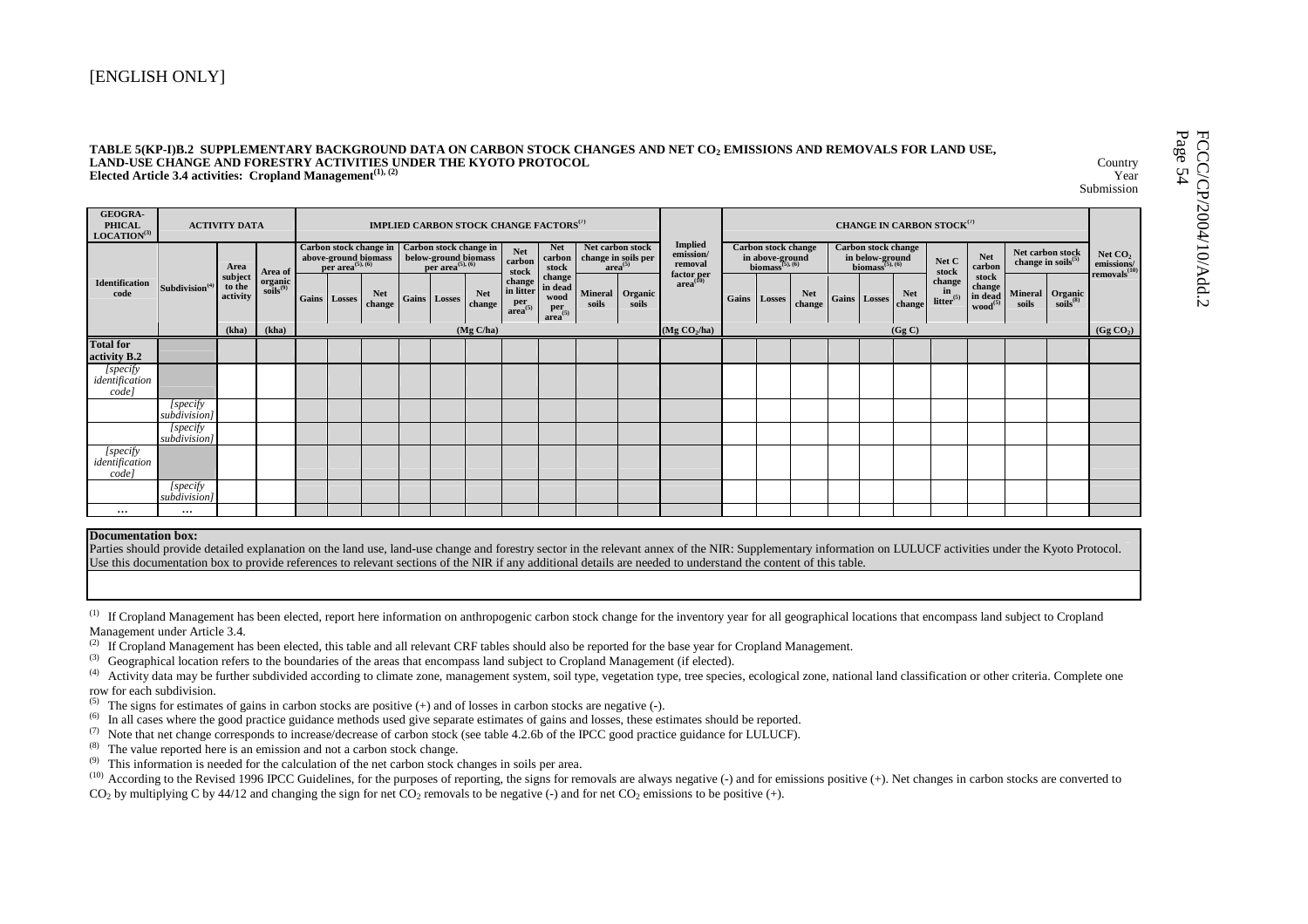#### TABLE 5(KP-I)B.3 SUPPLEMENTARY BACKGROUND DATA ON CARBON STOCK CHANGES AND NET CO<sub>2</sub> EMISSIONS AND REMOVALS FOR LAND USE, Country **LAND-USE CHANGE AND FORESTRY ACTIVITIES UNDER THE KYOTO PROTOCOLL** Year **Elected Article 3.4 activities: Grazing Land Management<sup>(1), (2)</sup> Submission Submission**

| <b>GEOGRAPHICAL</b><br>LOGATION <sup>(3)</sup> |                            | <b>ACTIVITY DATA</b>          |                                             |                                                                                |            |       | <b>IMPLIED CARBON STOCK CHANGE FACTORS</b> <sup>(7)</sup>                                                                                                |                      |                                            |                                                                       |       |                                                                           |                                      |                                                                             |                      |                                          |                            | <b>CHANGE IN CARBON STOCK<sup>(7)</sup></b>          |                                          |                                                                                                                                            |                          |
|------------------------------------------------|----------------------------|-------------------------------|---------------------------------------------|--------------------------------------------------------------------------------|------------|-------|----------------------------------------------------------------------------------------------------------------------------------------------------------|----------------------|--------------------------------------------|-----------------------------------------------------------------------|-------|---------------------------------------------------------------------------|--------------------------------------|-----------------------------------------------------------------------------|----------------------|------------------------------------------|----------------------------|------------------------------------------------------|------------------------------------------|--------------------------------------------------------------------------------------------------------------------------------------------|--------------------------|
|                                                |                            | Area                          | Area of                                     | Carbon stock change<br>in above-ground<br>biomass per area <sup>(5), (6)</sup> |            |       | Carbon stock change in<br>below-ground biomass per $\left[\begin{array}{c} 1 \text{ etc.} \\ \text{carbon} \\ \text{area}^{(5), (6)} \end{array}\right]$ |                      | <b>Net</b><br>stock                        | <b>Net</b><br>stock                                                   |       | Net carbon stock<br>carbon change in soils per<br>$arctan$ <sup>(5)</sup> | <b>Implied</b><br>emission/          | <b>Carbon stock change</b><br>in above-ground biomass $\mathbf{^{(5),(6)}}$ |                      | in below-ground<br>biomass $(5)$ , $(6)$ | <b>Carbon stock change</b> | Net C<br>stock                                       | Net<br>carbon                            | Net carbon stock<br>change in soils $^{(5)}$                                                                                               | Net $CO2$<br>emissions/  |
| <b>Identification code</b>                     | Subdivision <sup>(4)</sup> | subject<br>to the<br>activity | $\frac{\text{organic}}{\text{soils}^{(9)}}$ | Gains Losses change                                                            | <b>Net</b> | Gains | Losses                                                                                                                                                   | <b>Net</b><br>change | change<br>in litter<br>per<br>$area^{(5)}$ | change<br>in dead<br>wood<br>$\operatorname{per}_{\text{area}^{(5)}}$ | soils | Mineral Organic<br>soils                                                  | removal factor<br>per area $^{(10)}$ | <b>Gains Losses</b>                                                         | <b>Net</b><br>change | <b>Gains Losses</b>                      | <b>Net</b>                 | change<br>in<br>change litter <sup>(5)</sup> in dead | stock<br>change  <br>wood <sup>(5)</sup> | $\begin{tabular}{ c c } \hline \textbf{Mineral} & \textbf{Organic} \\ \hline\textbf{soils} & \textbf{soils}^{(8)} \\ \hline \end{tabular}$ | removals <sup>(10)</sup> |
|                                                |                            | (kha)                         | (kha)                                       |                                                                                |            |       |                                                                                                                                                          | (Mg C/ha)            |                                            |                                                                       |       |                                                                           | (Mg CO <sub>2</sub> /ha)             |                                                                             |                      |                                          | (Gg C)                     |                                                      |                                          |                                                                                                                                            | (Gg CO <sub>2</sub> )    |
| <b>Total for activity B.3</b>                  |                            |                               |                                             |                                                                                |            |       |                                                                                                                                                          |                      |                                            |                                                                       |       |                                                                           |                                      |                                                                             |                      |                                          |                            |                                                      |                                          |                                                                                                                                            |                          |
| [specify identification<br>code]               |                            |                               |                                             |                                                                                |            |       |                                                                                                                                                          |                      |                                            |                                                                       |       |                                                                           |                                      |                                                                             |                      |                                          |                            |                                                      |                                          |                                                                                                                                            |                          |
|                                                | [specify]<br>subdivision]  |                               |                                             |                                                                                |            |       |                                                                                                                                                          |                      |                                            |                                                                       |       |                                                                           |                                      |                                                                             |                      |                                          |                            |                                                      |                                          |                                                                                                                                            |                          |
|                                                | [specify]<br>subdivision]  |                               |                                             |                                                                                |            |       |                                                                                                                                                          |                      |                                            |                                                                       |       |                                                                           |                                      |                                                                             |                      |                                          |                            |                                                      |                                          |                                                                                                                                            |                          |
| [specify identification<br>code]               |                            |                               |                                             |                                                                                |            |       |                                                                                                                                                          |                      |                                            |                                                                       |       |                                                                           |                                      |                                                                             |                      |                                          |                            |                                                      |                                          |                                                                                                                                            |                          |
|                                                | [specify]<br>subdivision]  |                               |                                             |                                                                                |            |       |                                                                                                                                                          |                      |                                            |                                                                       |       |                                                                           |                                      |                                                                             |                      |                                          |                            |                                                      |                                          |                                                                                                                                            |                          |
| $\cdots$                                       | $\cdots$                   |                               |                                             |                                                                                |            |       |                                                                                                                                                          |                      |                                            |                                                                       |       |                                                                           |                                      |                                                                             |                      |                                          |                            |                                                      |                                          |                                                                                                                                            |                          |

#### **Documentation box:**

Parties should provide detailed explanation on the land use, land-use change and forestry sector in the relevant annex of the NIR: Supplementary information on LULUCF activities under the Kyoto Protocol. Use this documentation box to provide references to relevant sections of the NIR if any additional details are needed to understand the content of this table.

<sup>(1)</sup> If Grazing Land Management has been elected, report here information on anthropogenic carbon stock change for the inventory year for all geographical locations that encompass land subject to Grazing Land Management under Article 3.4.

- <sup>(2)</sup> If Grazing Land Management has been elected, this table and all relevant CRF tables should also be reported for the base year for Cropland Management.
- (3) Geographical location refers to the boundaries of the areas that encompass land subject to Grazing Land Management (if elected).
- <sup>(4)</sup> Activity data may be further subdivided according to climate zone, management system, soil type, vegetation type, tree species, ecological zone, national land classification or other criteria. Complete one row for each subdivision.
- (5) The signs for estimates of gains in carbon stocks are positive  $(+)$  and of losses in carbon stocks are negative  $(-)$ .
- (6) In all cases where the good practice guidance methods used give separate estimates of gains and losses, these estimates should be reported.
- (7) Note that net change corresponds to increase/decrease of carbon stock (see table 4.2.6b of the IPCC good practice guidance for LULUCF).
- (8) The value reported here is an emission and not a carbon stock change.
- $(9)$  This information is needed for the calculation of the net carbon stock changes in soils per area.
- <sup>(10)</sup> According to the Revised 1996 IPCC Guidelines, for the purposes of reporting, the signs for removals are always negative (-) and for emissions positive (+). Net changes in carbon stocks are converted to CO<sub>2</sub> by multiplying C by 44/12 and changing the sign for net CO<sub>2</sub> removals to be negative (-) and for net CO<sub>2</sub> emissions to be positive (+).

 FCCC/CP/2004/10/Add.2 FCCC/CP/2004/10/Add.2<br>Page 55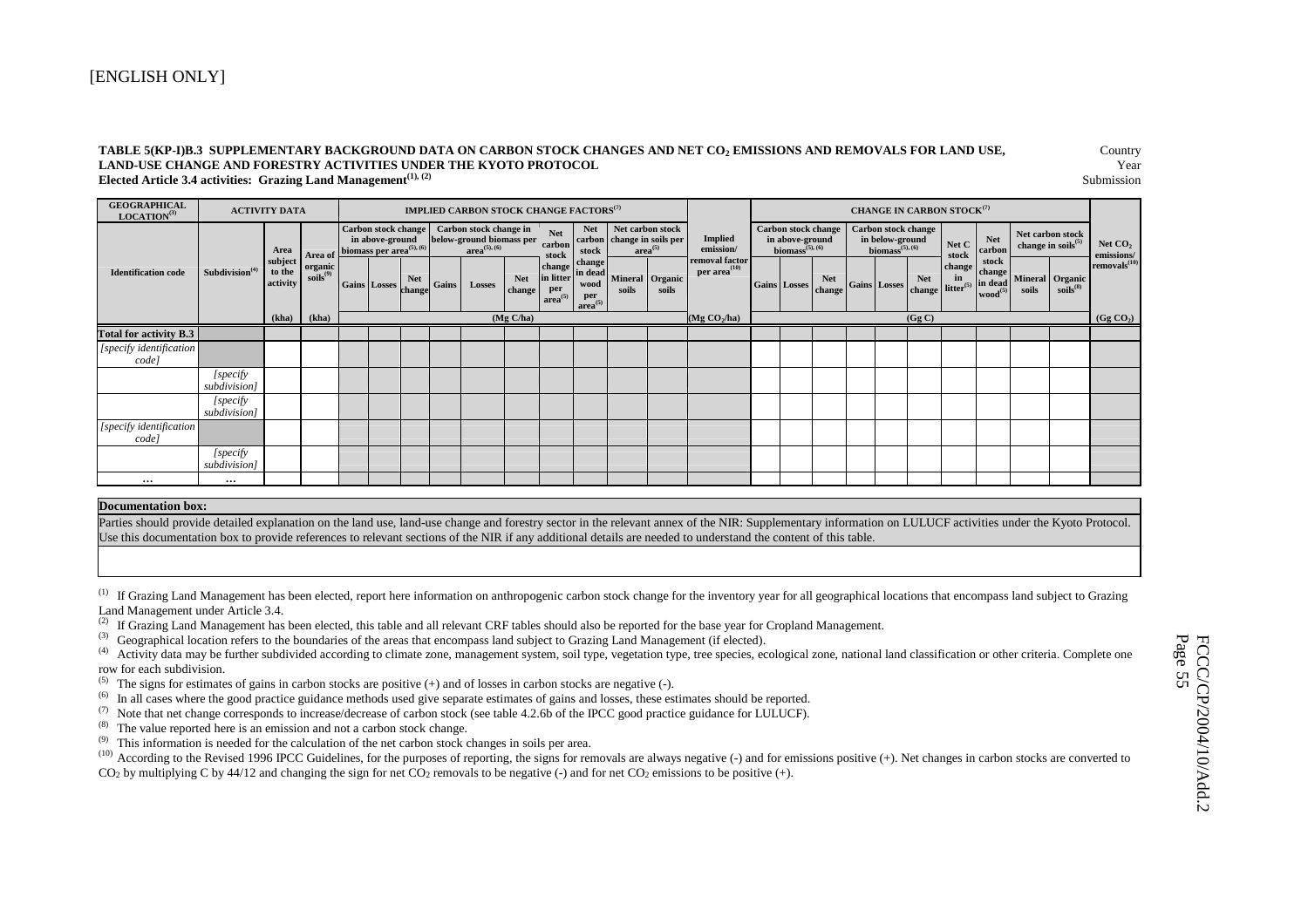| TABLE 5(KP-I)B.4 SUPPLEMENTARY BACKGROUND DATA ON CARBON STOCK CHANGES AND NET CO2 EMISSIONS AND REMOVALS FOR LAND USE, LAND-USE CHANGE AND<br><b>FORESTRY ACTIVITIES UNDER THE KYOTO PROTOCOL</b><br>Country<br>Elected Article 3.4 activities: Revegetation $(1), (2)$<br>Year<br>Submission |                                                                                   |                               |                                                                           |                                                                                                                                                                 |                     |                      |              |  |                               |                                                 |                                                                     |       | Page<br>FCCC<br>Page 5<br>$\sigma$     |                                                                                                                                                                       |  |              |                      |                      |                                              |                                            |                         |                                                   |       |                                  |                          |  |
|------------------------------------------------------------------------------------------------------------------------------------------------------------------------------------------------------------------------------------------------------------------------------------------------|-----------------------------------------------------------------------------------|-------------------------------|---------------------------------------------------------------------------|-----------------------------------------------------------------------------------------------------------------------------------------------------------------|---------------------|----------------------|--------------|--|-------------------------------|-------------------------------------------------|---------------------------------------------------------------------|-------|----------------------------------------|-----------------------------------------------------------------------------------------------------------------------------------------------------------------------|--|--------------|----------------------|----------------------|----------------------------------------------|--------------------------------------------|-------------------------|---------------------------------------------------|-------|----------------------------------|--------------------------|--|
| <b>GEOGRAPHICAL</b><br>LOGATION <sup>(3)</sup>                                                                                                                                                                                                                                                 | <b>IMPLIED CARBON STOCK CHANGE FACTORS</b> <sup>(7)</sup><br><b>ACTIVITY DATA</b> |                               |                                                                           |                                                                                                                                                                 |                     |                      |              |  |                               | <b>CHANGE IN CARBON STOCK<sup>(7)</sup></b>     |                                                                     |       |                                        |                                                                                                                                                                       |  |              |                      |                      |                                              |                                            |                         |                                                   |       |                                  |                          |  |
| <b>Identification code</b>                                                                                                                                                                                                                                                                     | Subdivision <sup>(4)</sup>                                                        | Area                          | Area of<br>$\begin{bmatrix} \text{organic} \\ \text{soils} \end{bmatrix}$ | Carbon stock change in Carbon stock change in<br>above-ground biomass<br>per area <sup>(5), (6)</sup> per area <sup>(5), (6)</sup> per area <sup>(5), (6)</sup> |                     |                      |              |  | <b>Net</b><br>carbon<br>stock | Net<br>carbon<br>stock                          | Net carbon stock<br>change in soils per $\operatorname{area}^{(5)}$ |       | <b>Implied</b><br>emission/<br>removal | Carbon stock change in Carbon stock change in<br>below-ground<br>biomass <sup><math>(5), (6)</math></sup><br>above-ground<br>biomass <sup><math>(5), (6)</math></sup> |  |              | Net C<br>stock       | <b>Net</b><br>carbon | Net carbon stock<br>change in soils $^{(5)}$ |                                            | Net $CO2$<br>emissions/ |                                                   |       |                                  |                          |  |
|                                                                                                                                                                                                                                                                                                |                                                                                   | subject<br>to the<br>activity |                                                                           |                                                                                                                                                                 | <b>Gains</b> Losses | <b>Net</b><br>change | Gains Losses |  | <b>Net</b><br>change          | change<br>in litter<br>per<br>area <sup>\</sup> | change<br>in dead<br>wood<br>$per$ <sub>area</sub> <sup>(5)</sup>   | soils | Mineral Organic<br>soils               | $frac{factor per}{area^{(10)}}$                                                                                                                                       |  | Gains Losses | <b>Net</b><br>change |                      | <b>Gains</b> Losses                          | <b>Net</b><br>change litter <sup>(5)</sup> | change<br>in            | stock<br>change<br>in dead<br>wood <sup>(5)</sup> | soils | Mineral Organic<br>$soils^{(8)}$ | removals <sup>(10)</sup> |  |
|                                                                                                                                                                                                                                                                                                |                                                                                   | (kha)                         | (kha)                                                                     |                                                                                                                                                                 |                     |                      |              |  | (Mg C/ha)                     |                                                 |                                                                     |       |                                        | (Mg CO <sub>2</sub> /ha)                                                                                                                                              |  |              |                      |                      |                                              | (Gg C)                                     |                         |                                                   |       |                                  | (Gg CO <sub>2</sub> )    |  |
| <b>Total for activity B.4</b>                                                                                                                                                                                                                                                                  |                                                                                   |                               |                                                                           |                                                                                                                                                                 |                     |                      |              |  |                               |                                                 |                                                                     |       |                                        |                                                                                                                                                                       |  |              |                      |                      |                                              |                                            |                         |                                                   |       |                                  |                          |  |
| [specify identification]<br>code                                                                                                                                                                                                                                                               |                                                                                   |                               |                                                                           |                                                                                                                                                                 |                     |                      |              |  |                               |                                                 |                                                                     |       |                                        |                                                                                                                                                                       |  |              |                      |                      |                                              |                                            |                         |                                                   |       |                                  |                          |  |
|                                                                                                                                                                                                                                                                                                | [specify<br>subdivision]                                                          |                               |                                                                           |                                                                                                                                                                 |                     |                      |              |  |                               |                                                 |                                                                     |       |                                        |                                                                                                                                                                       |  |              |                      |                      |                                              |                                            |                         |                                                   |       |                                  |                          |  |
|                                                                                                                                                                                                                                                                                                | [specify<br>subdivision]                                                          |                               |                                                                           |                                                                                                                                                                 |                     |                      |              |  |                               |                                                 |                                                                     |       |                                        |                                                                                                                                                                       |  |              |                      |                      |                                              |                                            |                         |                                                   |       |                                  |                          |  |
| [specify identification]<br>code                                                                                                                                                                                                                                                               |                                                                                   |                               |                                                                           |                                                                                                                                                                 |                     |                      |              |  |                               |                                                 |                                                                     |       |                                        |                                                                                                                                                                       |  |              |                      |                      |                                              |                                            |                         |                                                   |       |                                  |                          |  |
|                                                                                                                                                                                                                                                                                                | [specify<br>subdivision]                                                          |                               |                                                                           |                                                                                                                                                                 |                     |                      |              |  |                               |                                                 |                                                                     |       |                                        |                                                                                                                                                                       |  |              |                      |                      |                                              |                                            |                         |                                                   |       |                                  |                          |  |
|                                                                                                                                                                                                                                                                                                |                                                                                   |                               |                                                                           |                                                                                                                                                                 |                     |                      |              |  |                               |                                                 |                                                                     |       |                                        |                                                                                                                                                                       |  |              |                      |                      |                                              |                                            |                         |                                                   |       |                                  |                          |  |

#### **Documentation box:**

Parties should provide detailed explanation on the land use, land-use change and forestry sector in the relevant annex of the NIR: Supplementary information on LULUCF activities under the Kyoto Protocol. Use this documentation box to provide references to relevant sections of the NIR if any additional details are needed to understand the content of this table.

<sup>(1)</sup> If Revegetation has been elected, report here information on anthropogenic carbon stock change for the inventory year for all geographical locations that encompass land subject to Revegetation under Article 3.4.

 $^{(2)}$  If Revegetation has been elected, this table and all relevant CRF tables should also be reported for the base year for Revegetation.

(3) Geographical location refers to the boundaries of the areas that encompass land subject to Revegetation (if elected).

(4) Activity data may be further subdivided according to climate zone, management system, soil type, vegetation type, tree species, ecological zone, national land classification or other criteria. Complete one row for each subdivision.

<sup>(5)</sup> The signs for estimates of gains in carbon stocks are positive (+) and of losses in carbon stocks are negative (-).<br><sup>(6)</sup> In all cases where the good practice guidance methods used give separate estimates of gains a

In all cases where the good practice guidance methods used give separate estimates of gains and losses, these estimates should be reported.

(7) Note that net change corresponds to increase/decrease of carbon stock (see table 4.2.6b of the IPCC good practice guidance for LULUCF).<br>(8) The value reported here is an emission and not a carbon stock change.

The value reported here is an emission and not a carbon stock change.

 $(9)$  This information is needed for the calculation of the net carbon stock changes in soils per area.

<sup>(10)</sup> According to the Revised 1996 IPCC Guidelines, for the purposes of reporting, the signs for removals are always negative (-) and for emissions positive (+). Net changes in carbon stocks are converted to CO<sub>2</sub> by multiplying C by 44/12 and changing the sign for net CO<sub>2</sub> removals to be negative (-) and for net CO<sub>2</sub> emissions to be positive (+).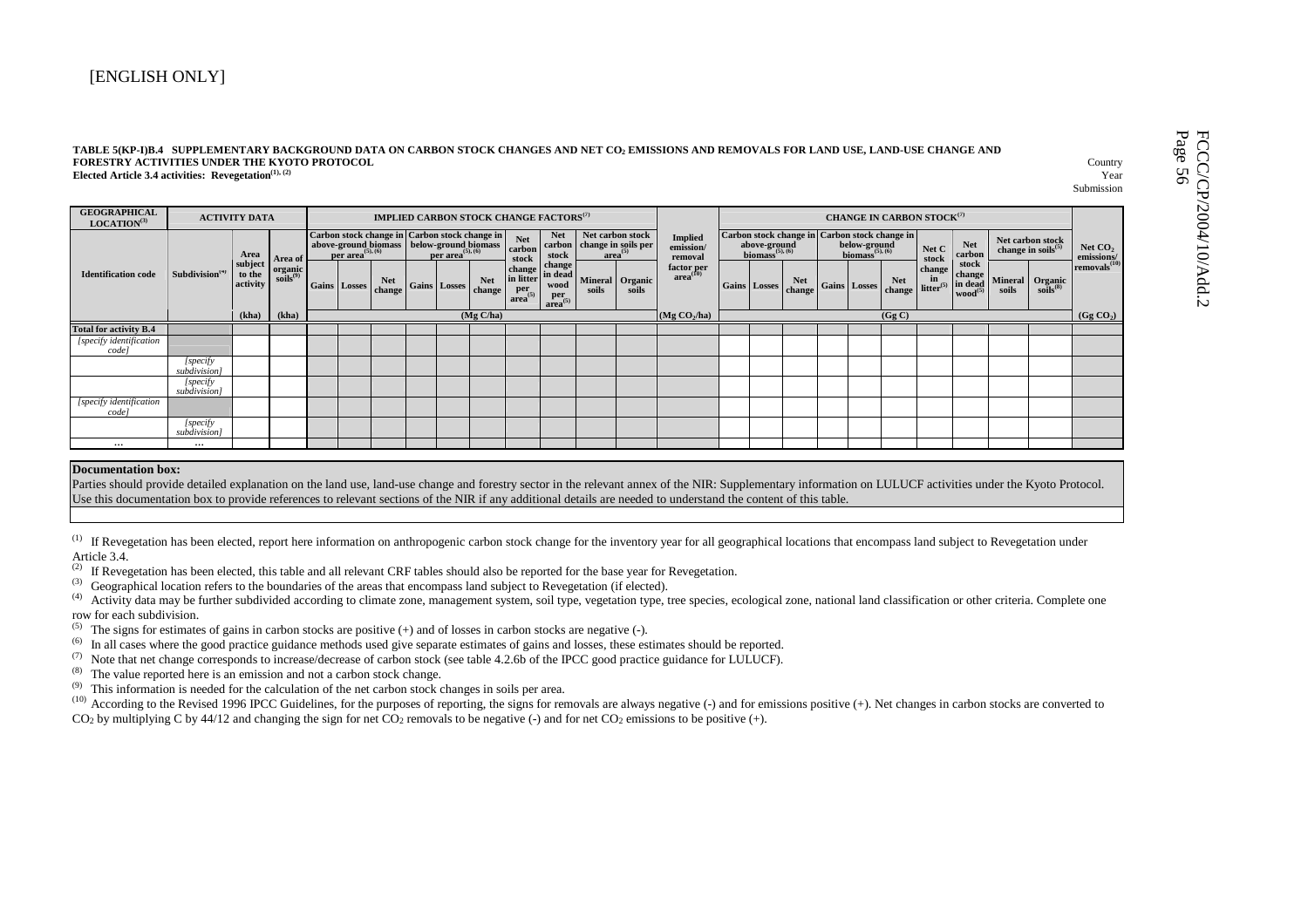#### **TABLE 5(KP-II)1 SUPPLEMENTARY BACKGROUND DATA FOR LAND USE, LAND-USE CHANGE AND FORESTRY ACTIVITIES UNDER THE KYOTO PROTOCOL** Country **Direct N<sub>2</sub>O emissions from N fertilization**<sup>(1), (2)</sup> Year

Submission

|                                                                       | <b>ACTIVITY DATA</b>              | <b>IMPLIED EMISSION</b><br><b>FACTOR</b> | <b>EMISSIONS</b> |
|-----------------------------------------------------------------------|-----------------------------------|------------------------------------------|------------------|
| <b>Identification code of geographical location</b>                   | <b>Total amount of fertilizer</b> | $N2$ O-N emissions per unit              |                  |
|                                                                       | applied                           | of fertilizer                            | $N_2O$           |
|                                                                       | (Gg N/year)                       | $(kg N_2O-N/kg N)^{(3)}$                 | (Gg)             |
| A.1.1. Afforestation/Reforestation: units of land not harvested since |                                   |                                          |                  |
| the beginning of the commitment period $^{(4)}$                       |                                   |                                          |                  |
| [specify identification code]                                         |                                   |                                          |                  |
| $\cdots$                                                              |                                   |                                          |                  |
| A.1.2. Afforestation/Reforestation: units of land harvested since the |                                   |                                          |                  |
| beginning of the commitment period $(4)$                              |                                   |                                          |                  |
| [specify identification code]                                         |                                   |                                          |                  |
| $\cdots$                                                              |                                   |                                          |                  |
| <b>B.1. Forest Management (if elected)</b> <sup>(5)</sup>             |                                   |                                          |                  |
| [specify identification code]                                         |                                   |                                          |                  |
| $\cdots$                                                              |                                   |                                          |                  |

#### **Documentation box:**

 Parties should provide detailed explanation on the land use, land-use change and forestry sector in the relevant annex of the NIR: Supplementary information on LULUCF activities under the Kyoto Protocol. Use this documentation box to provide references to relevant sections of the NIR if any additional details are needed to understand the content of this table.

<sup>(1)</sup> N<sub>2</sub>O emissions from fertilization for Cropland Management, Grazing Land Management and Revegetation should be reported in the Agriculture sector. If a Party is not able to separate fertilizer applied to Forest Land from Agriculture, it may report all  $N_2O$  emissions from fertilization in the Agriculture sector. This should be explicitly indicated in the documentation box.

<sup>&</sup>lt;sup>(2)</sup> Direct N<sub>2</sub>O emissions from fertilization are estimated following section 3.2.1.4.1 of the IPCC good practice guidance for LULUCF based on the amount of fertilizer applied to land under Forest Management. The indirect N<sub>2</sub>O emissions from Afforestation and Reforestation and land under Forest Management are estimated as part of the total indirect emissions in the Agriculture sector based on the total amount of fertilizer used in the country. Parties should show that double counting of  $N_2O$  emissions from fertilization with Agriculture secto

<sup>&</sup>lt;sup>(3)</sup> In the calculation of the implied emission factor, N<sub>2</sub>O emissions are converted to N<sub>2</sub>O-N by multiplying by 28/44.<br><sup>(4)</sup> Geographical location refers to the boundaries of the areas that encompass units of land sub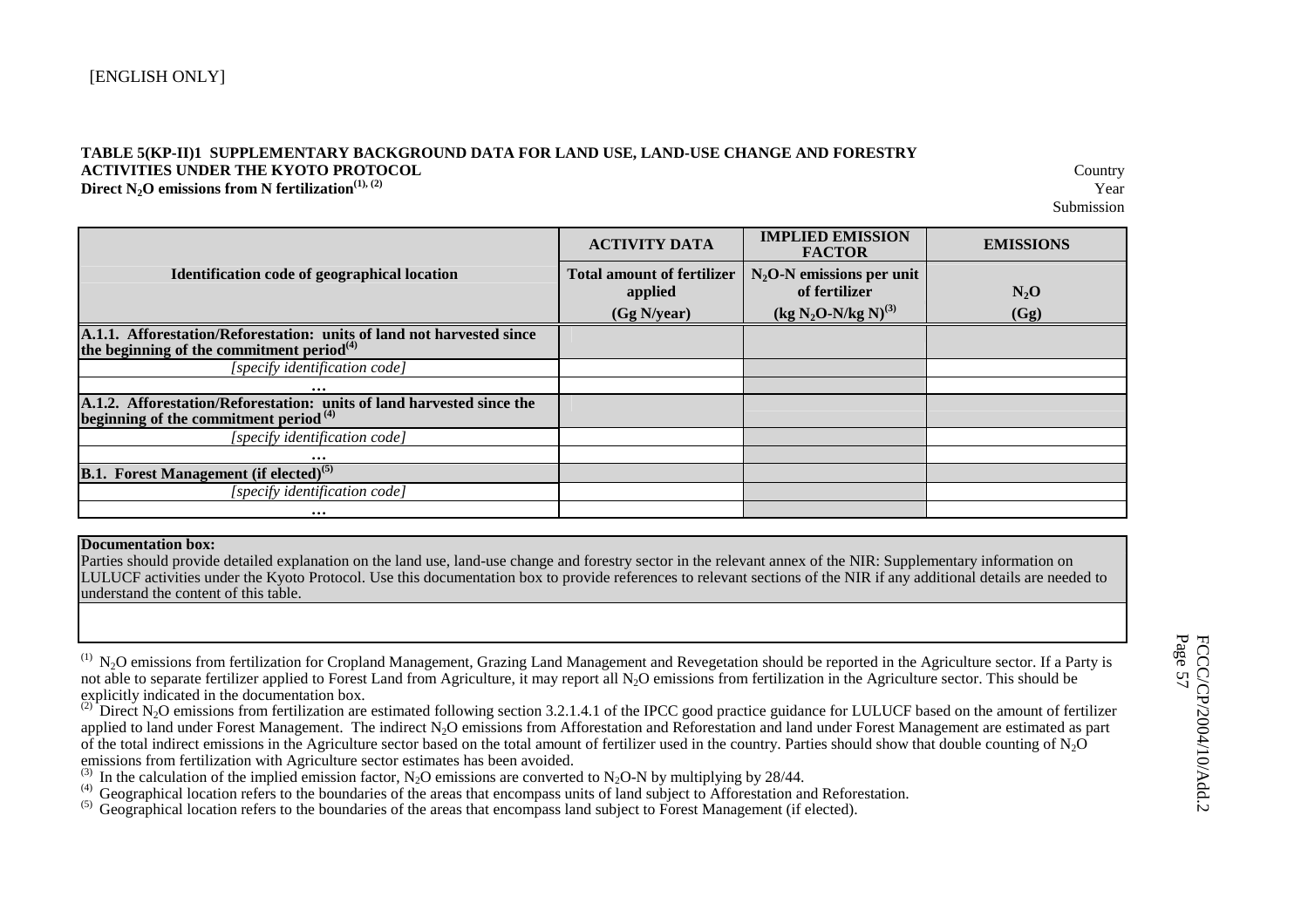| TABLE 5(KP-II)2 SUPPLEMENTARY BACKGROUND DATA FOR LAND USE, LAND-USE CHANGE AND FORESTRY ACTIVITIES<br>UNDER THE KYOTO PROTOCOL<br>Country<br>$N_2O$ emissions from drainage of soils <sup>(1), (2)</sup><br>Year<br>Submission |                       |                                |                  |  |  |  |  |  |  |  |  |
|---------------------------------------------------------------------------------------------------------------------------------------------------------------------------------------------------------------------------------|-----------------------|--------------------------------|------------------|--|--|--|--|--|--|--|--|
|                                                                                                                                                                                                                                 | <b>ACTIVITY DATA</b>  | <b>IMPLIED EMISSION FACTOR</b> | <b>EMISSIONS</b> |  |  |  |  |  |  |  |  |
| Identification code of geographical location <sup>(3)</sup>                                                                                                                                                                     | Area of drained soils | $N_2O-N$ per area drained      | $N_2O$           |  |  |  |  |  |  |  |  |
|                                                                                                                                                                                                                                 | (kha)                 | $(kg N_2O-N/ha)^{(4)}$         | (Gg)             |  |  |  |  |  |  |  |  |
| <b>B.1. Forest Management (if elected)</b>                                                                                                                                                                                      |                       |                                |                  |  |  |  |  |  |  |  |  |
| <b>Total for organic soils</b>                                                                                                                                                                                                  |                       |                                |                  |  |  |  |  |  |  |  |  |
| <b>Total for mineral soils</b>                                                                                                                                                                                                  |                       |                                |                  |  |  |  |  |  |  |  |  |
| [specify identification code]                                                                                                                                                                                                   |                       |                                |                  |  |  |  |  |  |  |  |  |
| Organic soils                                                                                                                                                                                                                   |                       |                                |                  |  |  |  |  |  |  |  |  |
| Mineral soils                                                                                                                                                                                                                   |                       |                                |                  |  |  |  |  |  |  |  |  |
| $\cdots$                                                                                                                                                                                                                        |                       |                                |                  |  |  |  |  |  |  |  |  |

#### **Documentation box:**

Parties should provide detailed explanation on the land use, land-use change and forestry sector in the relevant annex of the NIR: Supplementary information on LULUCF activities under the Kyoto Protocol. Use this documentation box to provide references to relevant sections of the NIR if any additional details are needed to understand the content of this table.

 $(1)$  Methodologies for estimating N<sub>2</sub>O emissions from drainage of soils are not addressed in the Revised 1996 IPCC Guidelines, but Appendix 3a.2 of the IPCC good practice guidance for LULUCF provides methodologies for consideration.

 $(2)$  N<sub>2</sub>O emissions from drainage of soils include those resulting from Forest Management. N<sub>2</sub>O emissions from drained Cropland and Grassland soils are covered in the Agriculture sector under Cultivation of Histosols.

 $^{(3)}$  Geographical location refers to the boundaries of the areas that encompass land subject to Forest Management (if elected).

<sup>(4)</sup> In the calculation of the implied emission factor, N<sub>2</sub>O emissions are converted to N<sub>2</sub>O-N by multiplying by 28/44.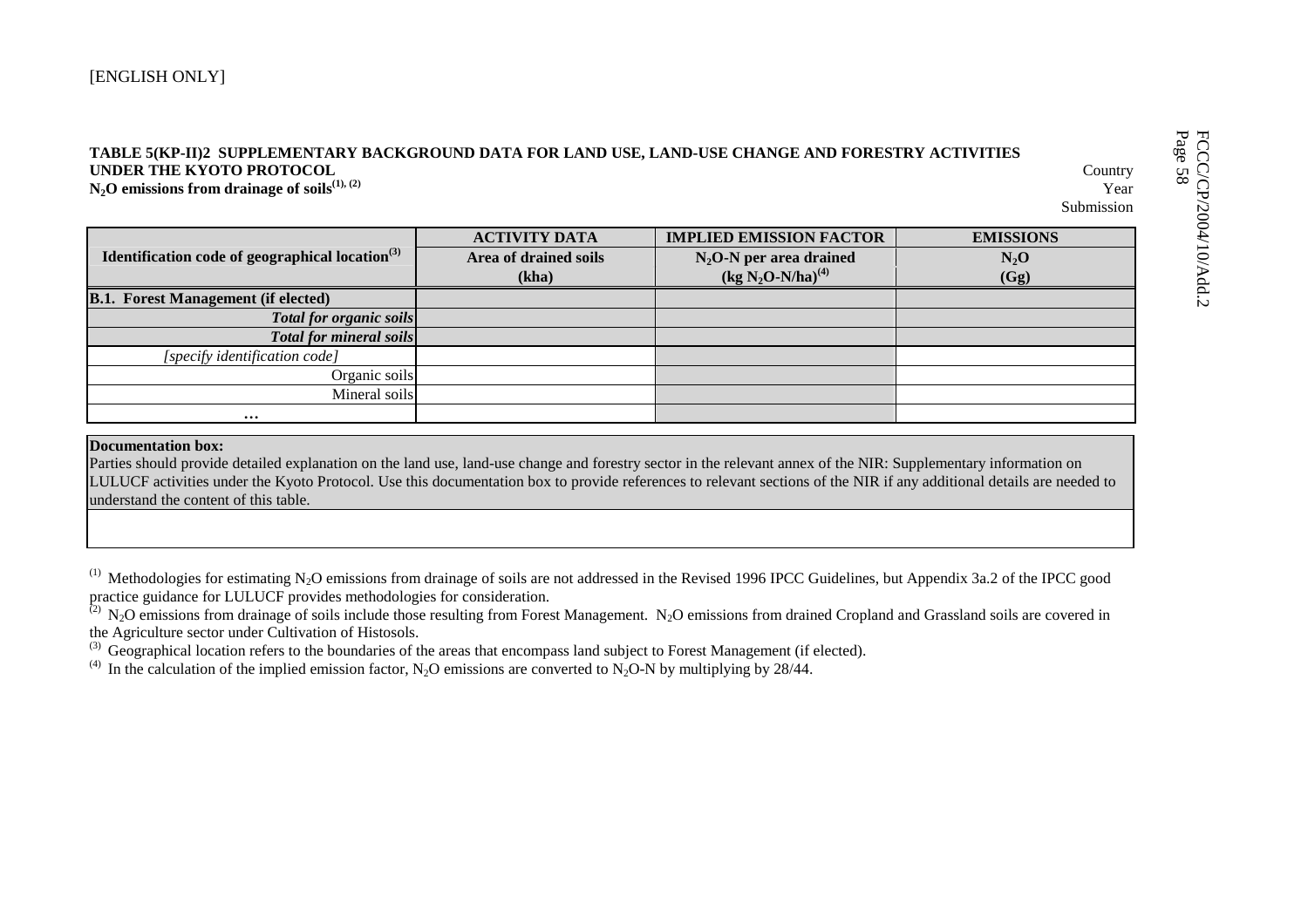## **TABLE 5(KP-II)3 SUPPLEMENTARY BACKGROUND DATA FOR LAND USE, LAND-USE CHANGE AND FORESTRY ACTIVITIES UNDER THE KYOTO PROTOCOL** Country **N2O emissions from disturbance associated with land-use conversion to cropland(1), (2)** Year

**Submission** 

|                                                             | <b>ACTIVITY DATA</b>       | <b>IMPLIED EMISSION</b><br><b>FACTOR</b>      | <b>EMISSIONS</b> |
|-------------------------------------------------------------|----------------------------|-----------------------------------------------|------------------|
| Identification code of geographical location                | <b>Land area converted</b> | $N_2O-N$ per area<br>converted <sup>(5)</sup> | $N_2O$           |
|                                                             | (kha)                      | $(kg N2O-N/ha)$                               | (Gg)             |
| A.2. Deforestation <sup>(3), (6)</sup>                      |                            |                                               |                  |
| <b>Total organic soils</b>                                  |                            |                                               |                  |
| <b>Total mineral soils</b>                                  |                            |                                               |                  |
| [specify identification code]                               |                            |                                               |                  |
| Organic soils <sup>(7)</sup>                                |                            |                                               |                  |
| Mineral soils <sup>(7)</sup>                                |                            |                                               |                  |
|                                                             |                            |                                               |                  |
| Cropland Management (if elected) $(4)$ , $(8)$<br>B.2.      |                            |                                               |                  |
| <b>Total organic soils</b>                                  |                            |                                               |                  |
| <b>Total mineral soils</b>                                  |                            |                                               |                  |
| [specify identification code]                               |                            |                                               |                  |
| Organic soils $(7)$                                         |                            |                                               |                  |
| Mineral soils <sup><math>(7)</math></sup>                   |                            |                                               |                  |
| $\ddotsc$                                                   |                            |                                               |                  |
| Information items <sup>(9)</sup>                            |                            |                                               |                  |
| A.2.1. Deforestation: units of land otherwise subject       |                            |                                               |                  |
| to elected activities under Article 3.4 <sup>(6)</sup>      |                            |                                               |                  |
| <b>Total organic soils</b>                                  |                            |                                               |                  |
| <b>Total mineral soils</b><br>[specify identification code] |                            |                                               |                  |
| Organic soils <sup><math>(7)</math></sup>                   |                            |                                               |                  |
| Mineral soils $(7)$                                         |                            |                                               |                  |
|                                                             |                            |                                               |                  |
| $\ddotsc$                                                   |                            |                                               |                  |

#### **Documentation box:**

Parties should provide detailed explanation on the land use, land-use change and forestry sector in the relevant annex of the NIR: Supplementary information on LULUCF activities under the Kyoto Protocol. Use this documentation box to provide references to relevant sections of the NIR if any additional details are needed to understand the content of this table.

 $^{(1)}$  Methodologies for N<sub>2</sub>O emissions from disturbance associated with land-use conversion to Croplands are found in section 3.3.2.3.1.1 of the IPCC good practice guidance for LULUCF. N<sub>2</sub>O emissions from fertilization in the preceding land use and new land use should not be reported here. Parties should avoid double counting with N2O emissions from drainage and from cultivation of organic soils reported in Agriculture under Cultivation of Histosols.

(2) According to the IPCC good practice guidance for LULUCF N<sub>2</sub>O emissions from disturbance of soils are relevant only for land conversions to Cropland. N<sub>2</sub>O emissions from Cropland Management when Cropland is remaining Cropland are included in the Agriculture sector.

<sup>(3)</sup> Geographical location refers to the boundaries of the areas that encompass units of land subject to Deforestation.

(4) Geographical location refers to the boundaries of the areas that encompass land subject to Cropland Management, if elected.

<sup>(5)</sup> In the calculation of the implied emission factor, N<sub>2</sub>O emissions are converted to N<sub>2</sub>O-N by multiplying by 28/44.

 $^{(6)}$  N<sub>2</sub>O emissions associated with Deforestation followed by the establishment of Cropland should be reported under Deforestation even if Cropland Management is not elected under Article 3.4.

 $(7)$  Parties may separate data for organic and mineral soils, if they have data available.

 $(8)$  This includes N<sub>2</sub>O emissions in land subject to Cropland Management from disturbance of soils due to the conversion to Cropland of lands other than Forest Lands.

 $^{(9)}$  Units of land subject to Deforestation under Article 3.3 otherwise subject to elected activities under Article 3.4 are implicitly included under A.2. They are reported here for transparency and to fulfil the requirement of paragraph 6 (b) (ii) of the annex to draft decision -/CMP.1 (*Article 7*), attached to decision 22/CP.7.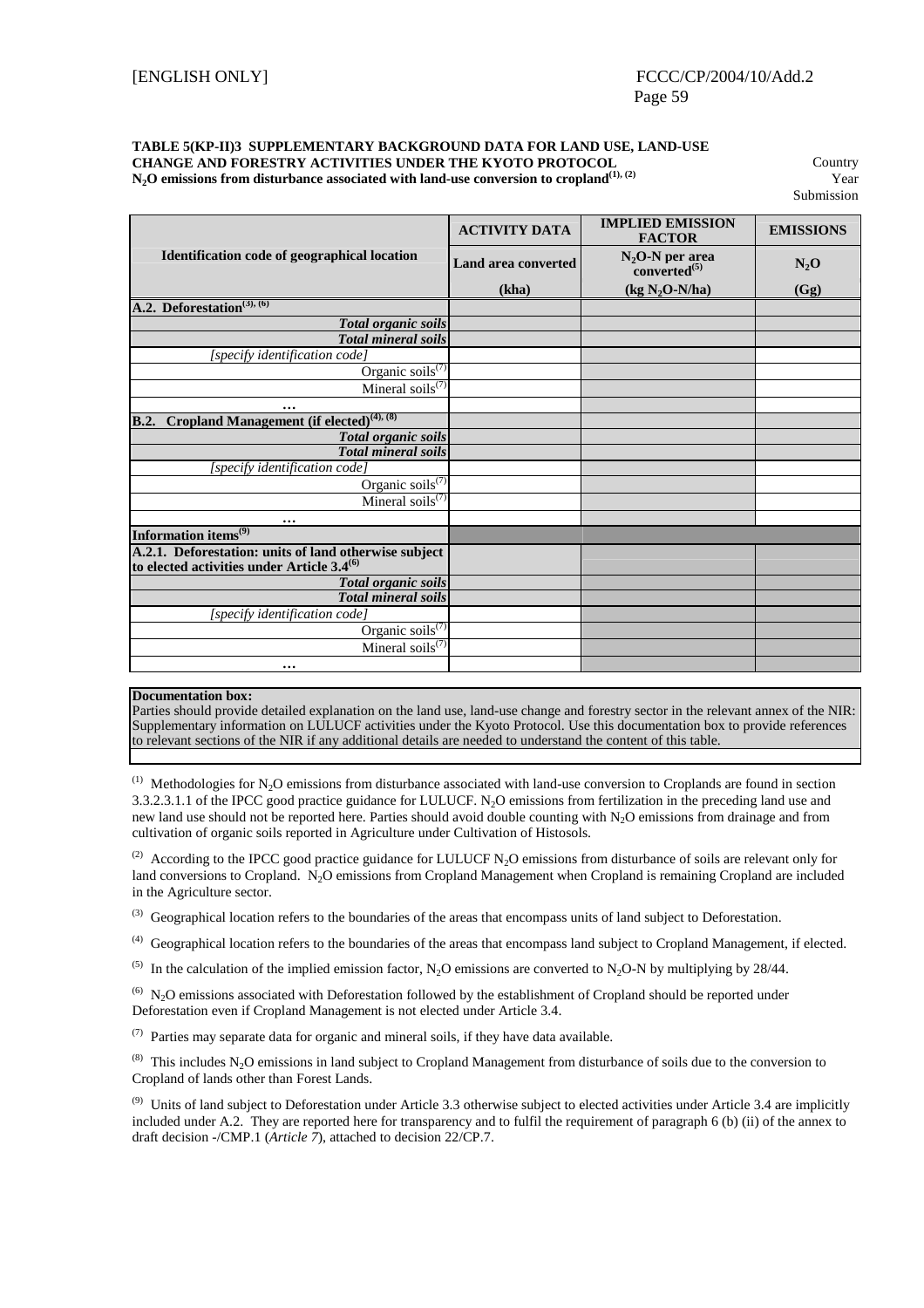#### **TABLE 5(KP-II)4 SUPPLEMENTARY BACKGROUND DATA FOR LAND USE, LAND-USE CHANGE AND FORESTRY ACTIVITIES UNDER THE KYOTO PROTOCOL** Country **Carbon emissions from lime application**<sup>(1)</sup> Year

Submission

|                                                                                                                                                      | <b>ACTIVITY DATA</b>        | <b>IMPLIED EMISSION FACTOR</b>   | <b>EMISSIONS</b> |
|------------------------------------------------------------------------------------------------------------------------------------------------------|-----------------------------|----------------------------------|------------------|
| Identification code of geographical location $(2)$                                                                                                   | <b>Total amount of lime</b> | Carbon emission per unit of lime | Carbon           |
|                                                                                                                                                      | applied                     |                                  |                  |
|                                                                                                                                                      | (Mg/year)                   | (Mg C/Mg)                        | (Gg)             |
| A.1.1. Afforestation/Reforestation: units of land not<br>harvested since the beginning of the commitment period $^{(2),(8),(9)}$                     |                             |                                  |                  |
| <b>Total for limestone</b>                                                                                                                           |                             |                                  |                  |
| <b>Total for dolomite</b>                                                                                                                            |                             |                                  |                  |
| [specify identification code]                                                                                                                        |                             |                                  |                  |
| Limestone (CaCO <sub>3</sub> )                                                                                                                       |                             |                                  |                  |
| Dolomite $(CaMg(CO3)2)$                                                                                                                              |                             |                                  |                  |
| $\ddotsc$<br>A.1.2. Afforestation/Reforestation: units of land<br>harvested since the beginning of the commitment<br>period <sup>(2), (8), (9)</sup> |                             |                                  |                  |
| <b>Total for limestone</b>                                                                                                                           |                             |                                  |                  |
| <b>Total</b> for dolomite                                                                                                                            |                             |                                  |                  |
| [specify identification code]                                                                                                                        |                             |                                  |                  |
| Limestone $(CaCO3)$                                                                                                                                  |                             |                                  |                  |
| Dolomite $(CaMg(CO_3)_2)$                                                                                                                            |                             |                                  |                  |
| A.2. Deforestation <sup>(3), (8), (9)</sup>                                                                                                          |                             |                                  |                  |
| <b>Total for limestone</b>                                                                                                                           |                             |                                  |                  |
| <b>Total for dolomite</b>                                                                                                                            |                             |                                  |                  |
| [specify identification code]                                                                                                                        |                             |                                  |                  |
| Limestone $(CaCO3)$                                                                                                                                  |                             |                                  |                  |
| Dolomite $(CaMg(CO_3)_2)$                                                                                                                            |                             |                                  |                  |
|                                                                                                                                                      |                             |                                  |                  |
| B.1. Forest Management (if elected) <sup>(4), (8), (9)</sup>                                                                                         |                             |                                  |                  |
| <b>Total for limestone</b>                                                                                                                           |                             |                                  |                  |
| <b>Total for dolomite</b><br>[specify identification code]                                                                                           |                             |                                  |                  |
| Limestone $(CaCO3)$                                                                                                                                  |                             |                                  |                  |
| Dolomite $(CaMg(CO3)2)$                                                                                                                              |                             |                                  |                  |
|                                                                                                                                                      |                             |                                  |                  |
| B.2. Cropland Management (if elected) <sup>(5), (8), (9)</sup>                                                                                       |                             |                                  |                  |
| <b>Total for limestone</b>                                                                                                                           |                             |                                  |                  |
| <b>Total for dolomite</b>                                                                                                                            |                             |                                  |                  |
| [specify identification code]                                                                                                                        |                             |                                  |                  |
| Limestone $(CaCO3)$<br>Dolomite $(CaMg(CO3)2)$                                                                                                       |                             |                                  |                  |
|                                                                                                                                                      |                             |                                  |                  |
| B.3. Grazing Land Management (if elected) <sup>(6), (8), (9)</sup>                                                                                   |                             |                                  |                  |
| <b>Total for limestone</b>                                                                                                                           |                             |                                  |                  |
| <b>Total for dolomite</b>                                                                                                                            |                             |                                  |                  |
| [specify identification code]                                                                                                                        |                             |                                  |                  |
| Limestone $(CaCO3)$                                                                                                                                  |                             |                                  |                  |
| Dolomite $(CaMg(CO_3)_2)$                                                                                                                            |                             |                                  |                  |
| $\cdots$<br><b>B.4.</b> Revegetation (if elected) <sup>(7), (8), (9)</sup>                                                                           |                             |                                  |                  |
|                                                                                                                                                      |                             |                                  |                  |
| <b>Total for limestone</b><br><b>Total for dolomite</b>                                                                                              |                             |                                  |                  |
| [specify identification code]                                                                                                                        |                             |                                  |                  |
| Limestone $(CaCO3)$                                                                                                                                  |                             |                                  |                  |
| Dolomite $(CaMg(CO3)2)$                                                                                                                              |                             |                                  |                  |
| $\cdots$                                                                                                                                             |                             |                                  |                  |

#### **Documentation box:**

Parties should provide detailed explanation on the land use, land-use change and forestry sector in the relevant annex of the NIR: Supplementary information on LULUCF activities under the Kyoto Protocol. Use this documentation box to provide references to relevant sections of the NIR if any additional details are needed to understand the content of this table.

(1) Carbon emissions from agricultural lime application are addressed in sections 3.3.1.2.1.1 and 3.3.2.1.1.1 of the IPCC good practice guidance for LULUCF.<br>
(2) Geographical location refers to the boundaries of the areas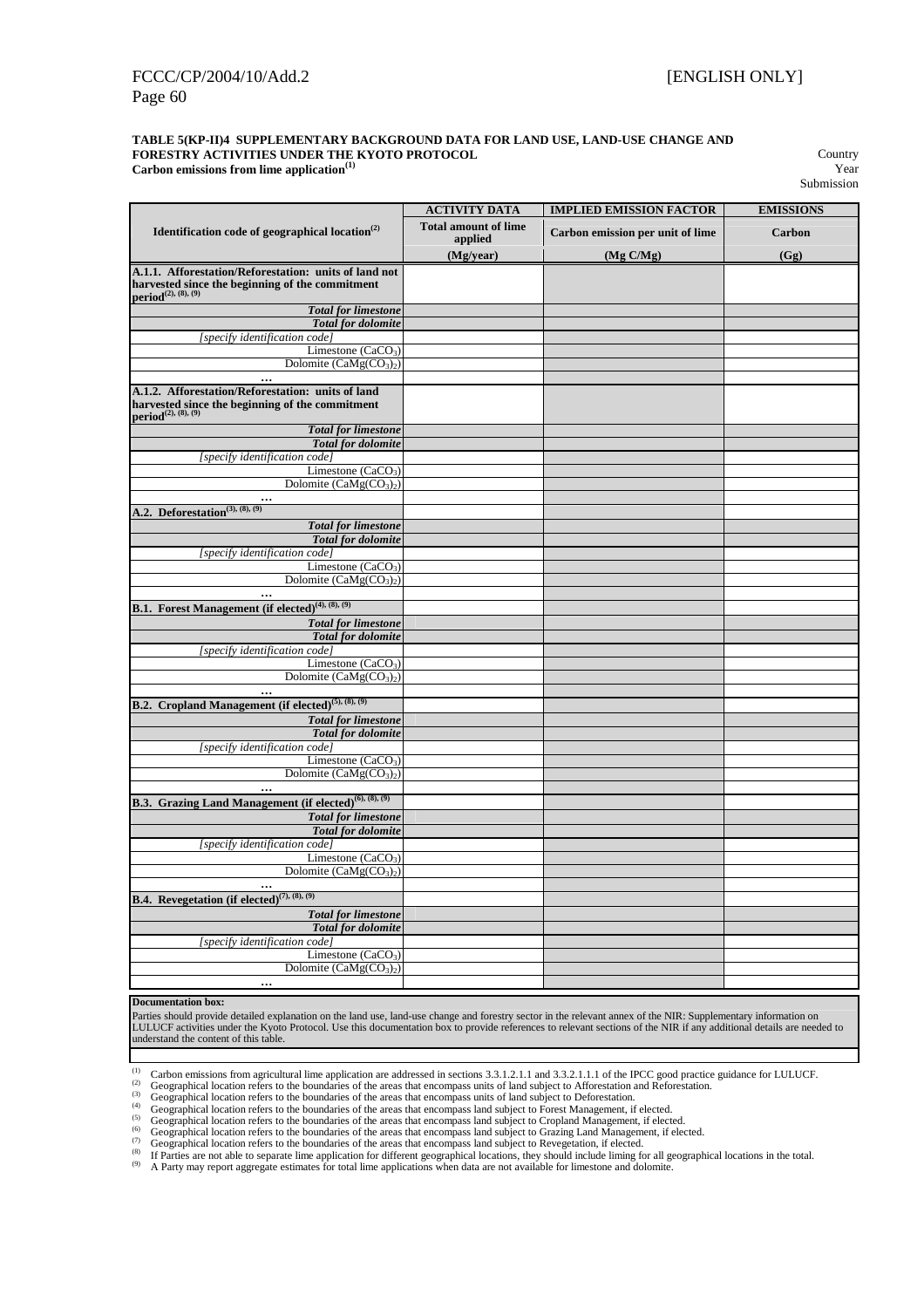#### [ENGLISH ONLY] FCCC/CP/2004/10/Add.2 Page 61

#### **TABLE 5(KP-II)5 SUPPLEMENTARY BACKGROUND DATA FOR LAND USE, LAND-USE CHANGE AND FORESTRY ACTIVITIES UNDER THE KYOTO PROTOCOL Country GHG** emissions from biomass burning

|                                                                                                                                    |                                                             | <b>ACTIVITY DATA</b>   |               |                                                                         | <b>IMPLIED EMISSION</b> |  | Submission<br><b>EMISSIONS</b> |        |  |  |
|------------------------------------------------------------------------------------------------------------------------------------|-------------------------------------------------------------|------------------------|---------------|-------------------------------------------------------------------------|-------------------------|--|--------------------------------|--------|--|--|
|                                                                                                                                    |                                                             |                        |               |                                                                         | <b>FACTOR</b>           |  |                                |        |  |  |
| <b>Identification code of geographical location</b>                                                                                | Description $(7)$<br>Area (AB) or<br>biomass<br>burned (BB) | Unit<br>ha or<br>kg dm | <b>Values</b> | CO <sub>2</sub><br>CH <sub>4</sub><br>$N_2O$<br>(Mg/activity data unit) |                         |  | CO <sub>2</sub> <sup>(8)</sup> | $N_2O$ |  |  |
| A.1.1. Afforestation/Reforestation: units of land not<br>harvested since the beginning of the commitment<br>period $^{(1), (9)}$   |                                                             |                        |               |                                                                         |                         |  |                                |        |  |  |
| <b>Total for controlled burning</b>                                                                                                |                                                             |                        |               |                                                                         |                         |  |                                |        |  |  |
| <b>Total for wildfires</b>                                                                                                         |                                                             |                        |               |                                                                         |                         |  |                                |        |  |  |
| [specify identification code]                                                                                                      |                                                             |                        |               |                                                                         |                         |  |                                |        |  |  |
| Controlled burning<br>Wildfires                                                                                                    |                                                             |                        |               |                                                                         |                         |  |                                |        |  |  |
|                                                                                                                                    |                                                             |                        |               |                                                                         |                         |  |                                |        |  |  |
| A.1.2. Afforestation/Reforestation: units of land harvested<br>since the beginning of the commitment<br>period <sup>(1), (9)</sup> |                                                             |                        |               |                                                                         |                         |  |                                |        |  |  |
| <b>Total for controlled burning</b>                                                                                                |                                                             |                        |               |                                                                         |                         |  |                                |        |  |  |
| <b>Total for wildfires</b>                                                                                                         |                                                             |                        |               |                                                                         |                         |  |                                |        |  |  |
| [specify identification code]                                                                                                      |                                                             |                        |               |                                                                         |                         |  |                                |        |  |  |
| Controlled burning                                                                                                                 |                                                             |                        |               |                                                                         |                         |  |                                |        |  |  |
| Wildfires                                                                                                                          |                                                             |                        |               |                                                                         |                         |  |                                |        |  |  |
| $\cdots$                                                                                                                           |                                                             |                        |               |                                                                         |                         |  |                                |        |  |  |
| A.2. Deforestation <sup>(2), (9)</sup>                                                                                             |                                                             |                        |               |                                                                         |                         |  |                                |        |  |  |
| <b>Total for controlled burning</b><br><b>Total for wildfires</b>                                                                  |                                                             |                        |               |                                                                         |                         |  |                                |        |  |  |
| [specify identification code]                                                                                                      |                                                             |                        |               |                                                                         |                         |  |                                |        |  |  |
| Controlled burning                                                                                                                 |                                                             |                        |               |                                                                         |                         |  |                                |        |  |  |
| Wildfires                                                                                                                          |                                                             |                        |               |                                                                         |                         |  |                                |        |  |  |
|                                                                                                                                    |                                                             |                        |               |                                                                         |                         |  |                                |        |  |  |
| B.1. Forest Management (if elected) <sup>(3), (9)</sup>                                                                            |                                                             |                        |               |                                                                         |                         |  |                                |        |  |  |
| <b>Total for controlled burning</b>                                                                                                |                                                             |                        |               |                                                                         |                         |  |                                |        |  |  |
| <b>Total for wildfires</b>                                                                                                         |                                                             |                        |               |                                                                         |                         |  |                                |        |  |  |
| [specify identification code]                                                                                                      |                                                             |                        |               |                                                                         |                         |  |                                |        |  |  |
| Controlled burning                                                                                                                 |                                                             |                        |               |                                                                         |                         |  |                                |        |  |  |
| Wildfires                                                                                                                          |                                                             |                        |               |                                                                         |                         |  |                                |        |  |  |
|                                                                                                                                    |                                                             |                        |               |                                                                         |                         |  |                                |        |  |  |
| B.2. Cropland Management (if elected) <sup>(4), (9), (10)</sup>                                                                    |                                                             |                        |               |                                                                         |                         |  |                                |        |  |  |
| <b>Total for controlled burning</b>                                                                                                |                                                             |                        |               |                                                                         |                         |  |                                |        |  |  |
| <b>Total for wildfires</b>                                                                                                         |                                                             |                        |               |                                                                         |                         |  |                                |        |  |  |
| [specify identification code]<br>Controlled burning                                                                                |                                                             |                        |               |                                                                         |                         |  |                                |        |  |  |
| Wildfires                                                                                                                          |                                                             |                        |               |                                                                         |                         |  |                                |        |  |  |
| $\cdots$                                                                                                                           |                                                             |                        |               |                                                                         |                         |  |                                |        |  |  |
| B.3. Grazing Land Management (if elected) <sup>(5), (9), (11)</sup>                                                                |                                                             |                        |               |                                                                         |                         |  |                                |        |  |  |
| <b>Total for controlled burning</b>                                                                                                |                                                             |                        |               |                                                                         |                         |  |                                |        |  |  |
| <b>Total for wildfires</b>                                                                                                         |                                                             |                        |               |                                                                         |                         |  |                                |        |  |  |
| [specify identification code]                                                                                                      |                                                             |                        |               |                                                                         |                         |  |                                |        |  |  |
| Controlled burning                                                                                                                 |                                                             |                        |               |                                                                         |                         |  |                                |        |  |  |
| Wildfires                                                                                                                          |                                                             |                        |               |                                                                         |                         |  |                                |        |  |  |
|                                                                                                                                    |                                                             |                        |               |                                                                         |                         |  |                                |        |  |  |
| B.4. Revegetation (if elected) <sup>(6), (9)</sup>                                                                                 |                                                             |                        |               |                                                                         |                         |  |                                |        |  |  |
| <b>Total for controlled burning</b>                                                                                                |                                                             |                        |               |                                                                         |                         |  |                                |        |  |  |
| <b>Total for wildfires</b>                                                                                                         |                                                             |                        |               |                                                                         |                         |  |                                |        |  |  |
| [specify identification code                                                                                                       |                                                             |                        |               |                                                                         |                         |  |                                |        |  |  |
| Controlled burning                                                                                                                 |                                                             |                        |               |                                                                         |                         |  |                                |        |  |  |
| Wildfires                                                                                                                          |                                                             |                        |               |                                                                         |                         |  |                                |        |  |  |
| $\cdots$                                                                                                                           |                                                             |                        |               |                                                                         |                         |  |                                |        |  |  |

#### **Documentation box:**

Parties should provide detailed explanation on the land use, land-use change and forestry sector in the relevant annex of the NIR: Supplementary information on LULUCF activities under the Kyoto Protocol. Use this documentation box to provide references to relevant sections of the NIR if any additional details are needed to understand the content of this table.

<sup>(1)</sup> Geographical location refers to the boundaries of the areas that encompass units of land subject to Afforestation and Reforestation.<br>
(2) Geographical location refers to the boundaries of the areas that encompass un

burned. The implied emission factor will refer to the selected activity data with an automatic change in the units.<br><sup>(8)</sup> If CO<sub>2</sub> emissions from biomass burning are not already included in Tables 5(KP-I)A.1.1 to 5(KP-I)B. component of CH<sub>4</sub>. This should be clearly documented in the documentation box and in the NIR. Parties that include all carbon stock changes in the carbon stock tables (5) (SKP-I)A.1.1 to 5(KP-I)B.4) should report IE (inc

 $\frac{my}{\text{Year}}$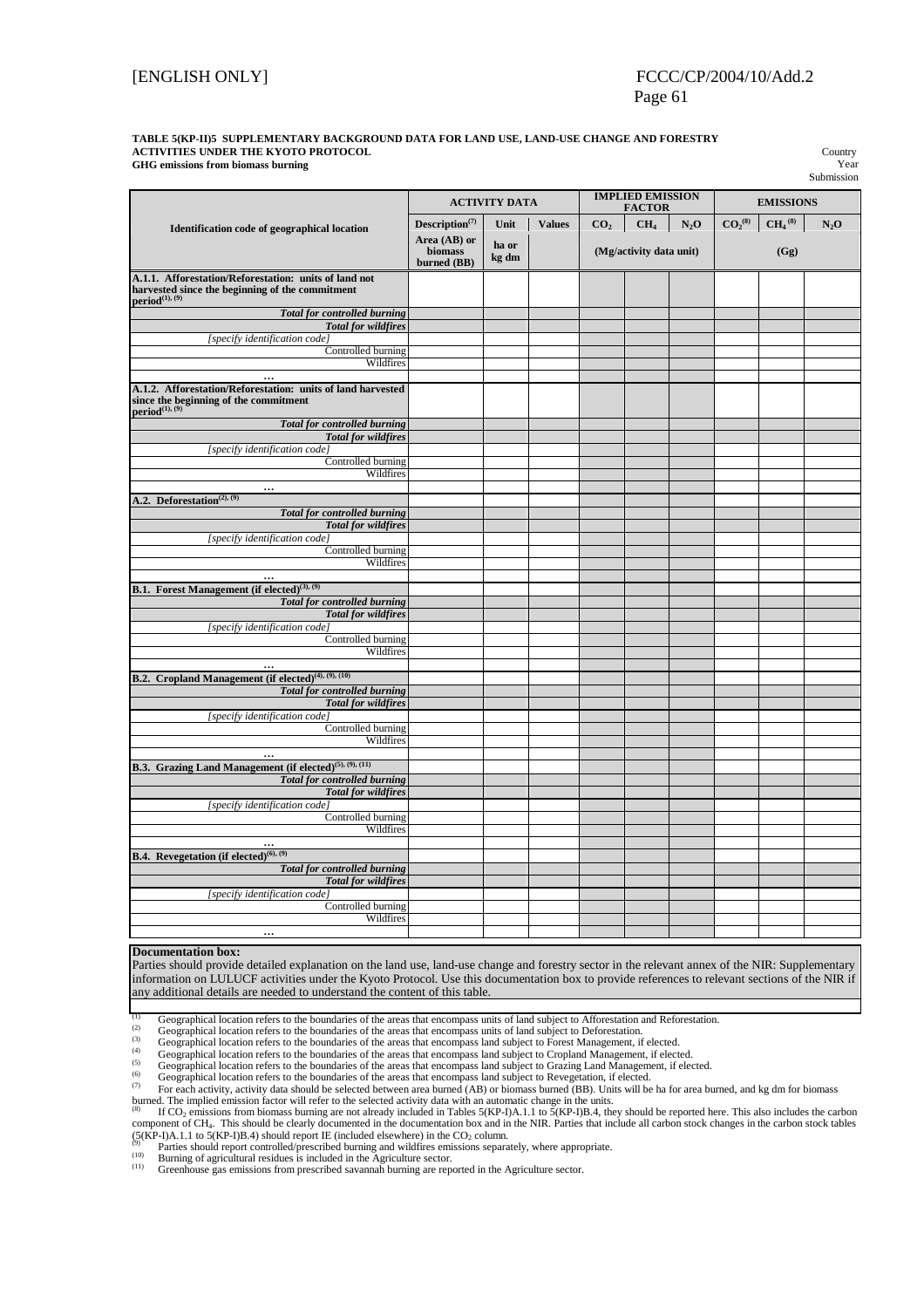# **Draft decision -/CMP.1**

# **Good practice guidance for land use, land-use change and forestry activities under Article 3, paragraphs 3 and 4, of the Kyoto Protocol**

*The Conference of the Parties serving as the meeting of the Parties to the Kyoto Protocol,* 

*Recalling*, in particular, Article 3, paragraphs 3 and 4, Article 5, paragraph 2, and Article 7, paragraph 1, of the Kyoto Protocol,

*Recalling also* decisions 11/CP.7, 19/CP.7, 21/CP.7, 22/CP.7 and 13/CP.9,

*Reaffirming* that anthropogenic emissions by sources and removals by sinks of greenhouse gases not controlled by the Montreal Protocol should be reported in a transparent, consistent, comparable, complete and accurate way,

*Having considered* the relevant recommendations of the Subsidiary Body for Scientific and Technological Advice,

1. *Decides* that for the first commitment period Parties included in Annex I to the Convention that have ratified the Kyoto Protocol shall apply the good practice guidance for land use, land-use change and forestry, as developed by the Intergovernmental Panel on Climate Change, in a manner consistent with the Kyoto Protocol and draft decision -/CMP.1 (*Land use, land-use change and forestry*) and the annex to this draft decision, $<sup>1</sup>$  for the purpose of providing information on anthropogenic greenhouse gas</sup> emissions by sources and removals by sinks from land use, land-use change and forestry activities under Article 3, paragraph 3, and, if any, elected activities under Article 3, paragraph 4, in accordance with Article 5, paragraph 2 of the Kyoto Protocol;

2. *Decides* to use, for reporting information supplementary to annual greenhouse gas inventory information in the first commitment period, in addition to the elements specified in paragraphs 5–9 of the annex to draft decision -/CMP.1 (*Article 7*), attached to decision 22/CP.7, supplementary information to be included in an annex to the national inventory report, contained in annex I to this decision, as well as the tables of the common reporting format<sup>2</sup> for activities under Article 3, paragraphs 3 and 4, of the Kyoto Protocol, contained in annex II to this decision;

3. *Requests* the secretariat to develop reporting software for the tables referred to in paragraph 2 above.

 $\overline{a}$ <sup>1</sup> Noting that reporting methods contained in chapter 4 of the Intergovernmental Panel on Climate Change *Good Practice Guidance for Land Use, Land-use Change and Forestry*, should ensure that areas of land subject to land use, land-use change and forestry activities under Article 3, paragraphs 3 and 4, are identifiable.

 $2$  The common reporting format is a standardized format to be used by Parties for electronic reporting of estimates of greenhouse gas emissions and removals and any other relevant information. For technical reasons (for example, size of tables and fonts), the layout of the printed version of the tables of the common reporting format for land use, land-use change and forestry activities in this document cannot be standardized.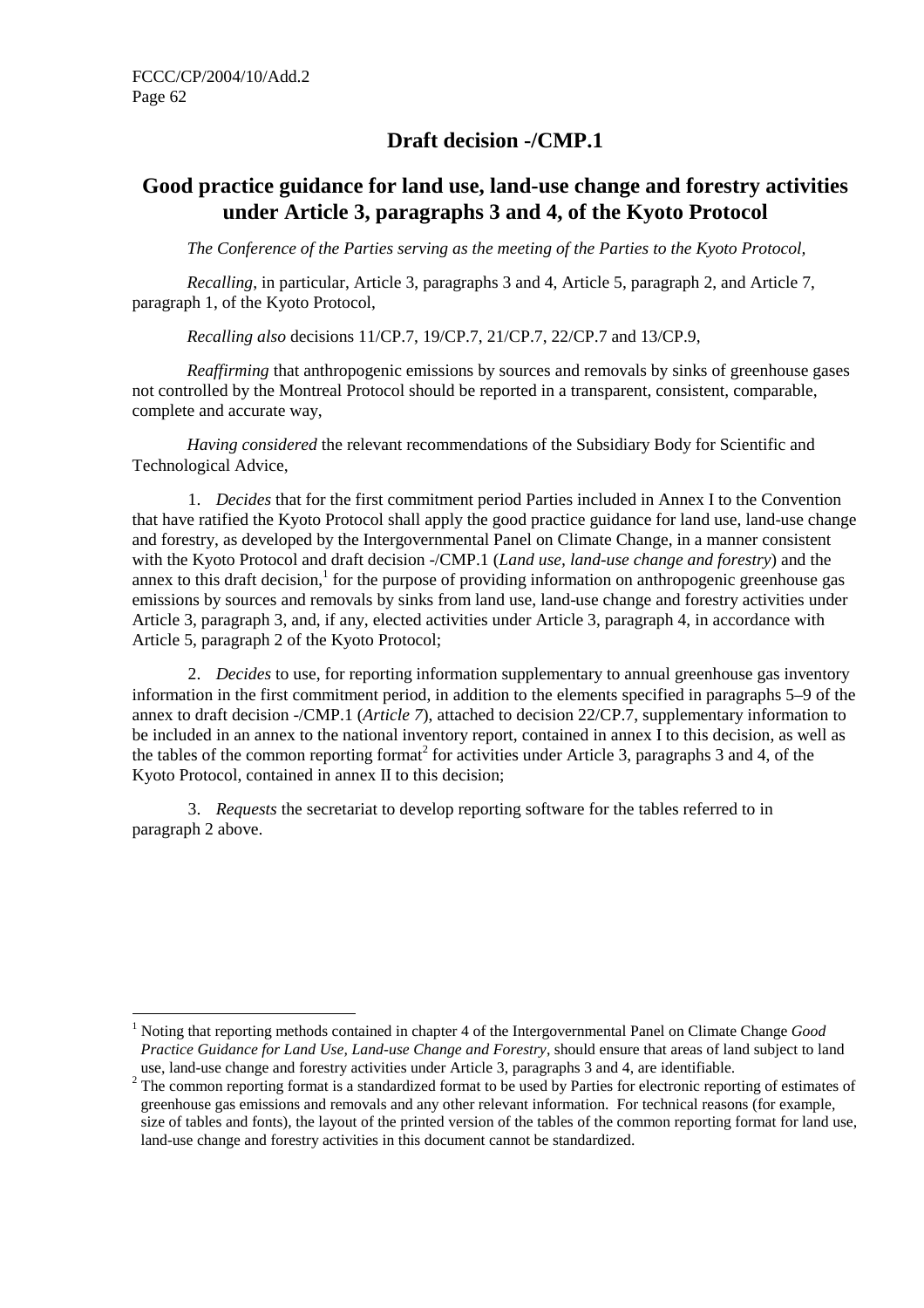## ANNEXES

*[to be incorporated in accordance with decision 15/CP.10, paragraph 5]*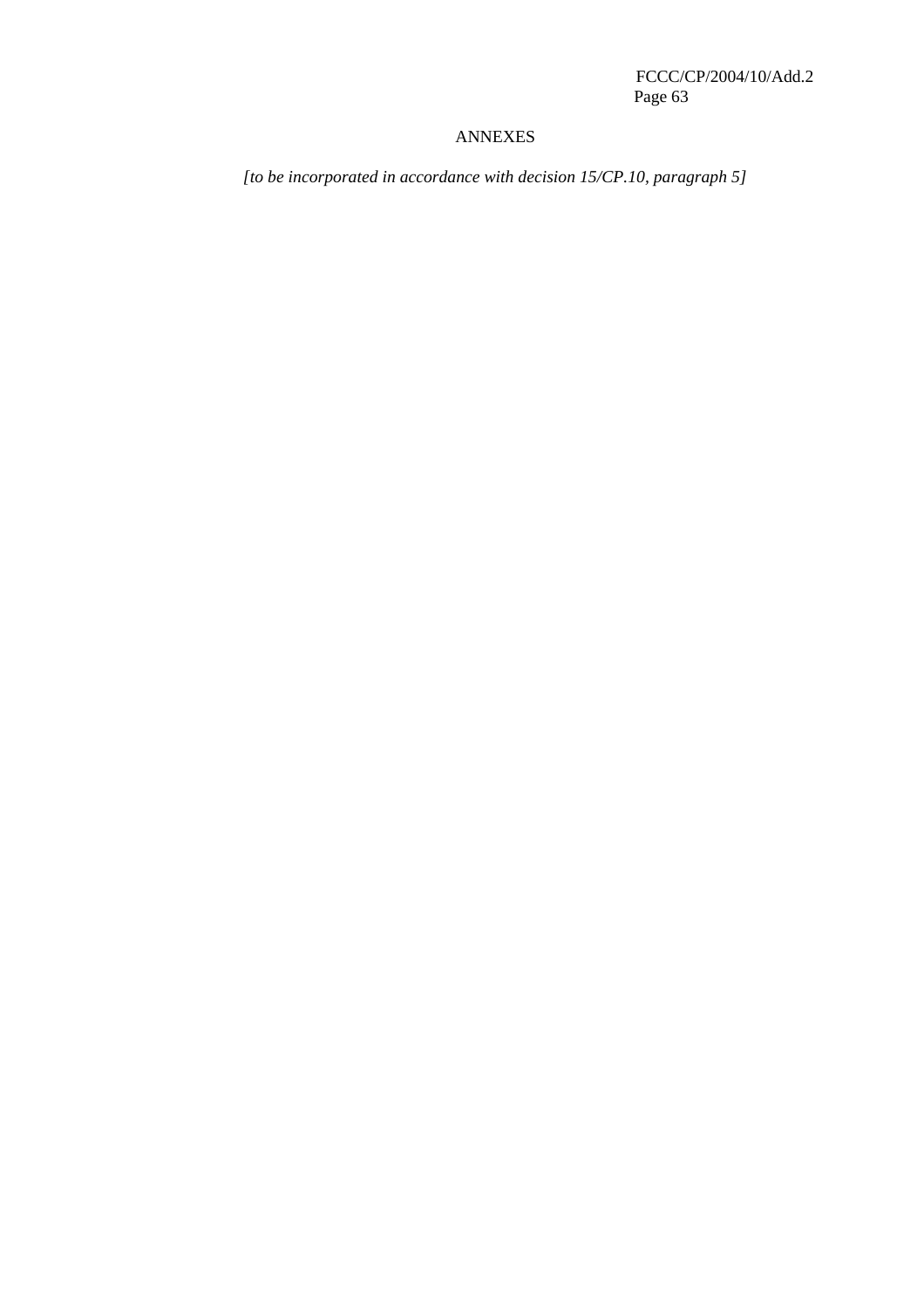# **Decision 16/CP.10**

# **Issues relating to registry systems under Article 7, paragraph 4, of the Kyoto Protocol**

*The Conference of the Parties,* 

*Recalling* its decisions 11/CP.7, 15/CP.7, 16/CP.7, 17/CP.7, 18/CP.7, 19/CP.7, 24/CP.7, 24/CP.8 and 19/CP.9,

*Welcoming* the considerable progress that has been made by many Parties included in Annex I to the Convention in developing their national registries and by the secretariat in developing the specifications of the data exchange standards, the clean development mechanism registry and the international transaction  $log<sub>1</sub><sup>1</sup>$ 

*Recognizing* that, in order to facilitate regional greenhouse gas emissions trading schemes, Parties may establish registry systems which are additional to those referred to in decision 19/CP.7 and consistent with the modalities for the accounting of assigned amounts under Article 7, paragraph 4, of the Kyoto Protocol, hereinafter referred to as supplementary transaction logs,

*Recognizing* that the early establishment of registry systems is essential for the prompt start of the clean development mechanism under Article 12 of the Kyoto Protocol,

*Recognizing* the role of the compilation and accounting database under Article 7, paragraph 4, of the Kyoto Protocol in facilitating the automated checks of the international transaction log,

*Noting* the role of the secretariat, as the administrator of the international transaction log, in establishing and maintaining the international transaction log,

*Noting* the importance of effective, long-term cooperation among administrators of registry systems, namely of national registries, the clean development mechanism registry, the international transaction log and supplementary transaction logs,

1. *Requests* Parties to the Kyoto Protocol with a commitment inscribed in Annex B to inform the secretariat, prior to the twenty-second sessions of the subsidiary bodies (May 2005), of the organizations designated as national registry administrators, and where appropriate supplementary transaction log administrators, including organizations designated to perform this role on an interim basis;

2. *Takes note* that the general design requirements of the technical standards for data exchange between registry systems have been elaborated, in accordance with decision 24/CP.8, through the development of detailed functional and technical specifications;

3. *Reiterates* that national registries, the clean development mechanism registry and the international transaction  $\log^2$  shall implement the functional and technical specifications of these data exchange standards, including periodic updates developed through cooperation among administrators of registry systems, made available by the administrator of the international transaction log;

4. *Requests* the administrator of the international transaction log, in cooperation with administrators of other registry systems, to develop common operational procedures for implementation in all registry systems, as well as recommended practices and information-sharing measures for registry

 $\overline{a}$ 

<sup>&</sup>lt;sup>1</sup> Referred to in decision 19/CP.7 as the independent transaction log.

<sup>&</sup>lt;sup>2</sup> Referred to in decision 19/CP.7 as the independent transaction log.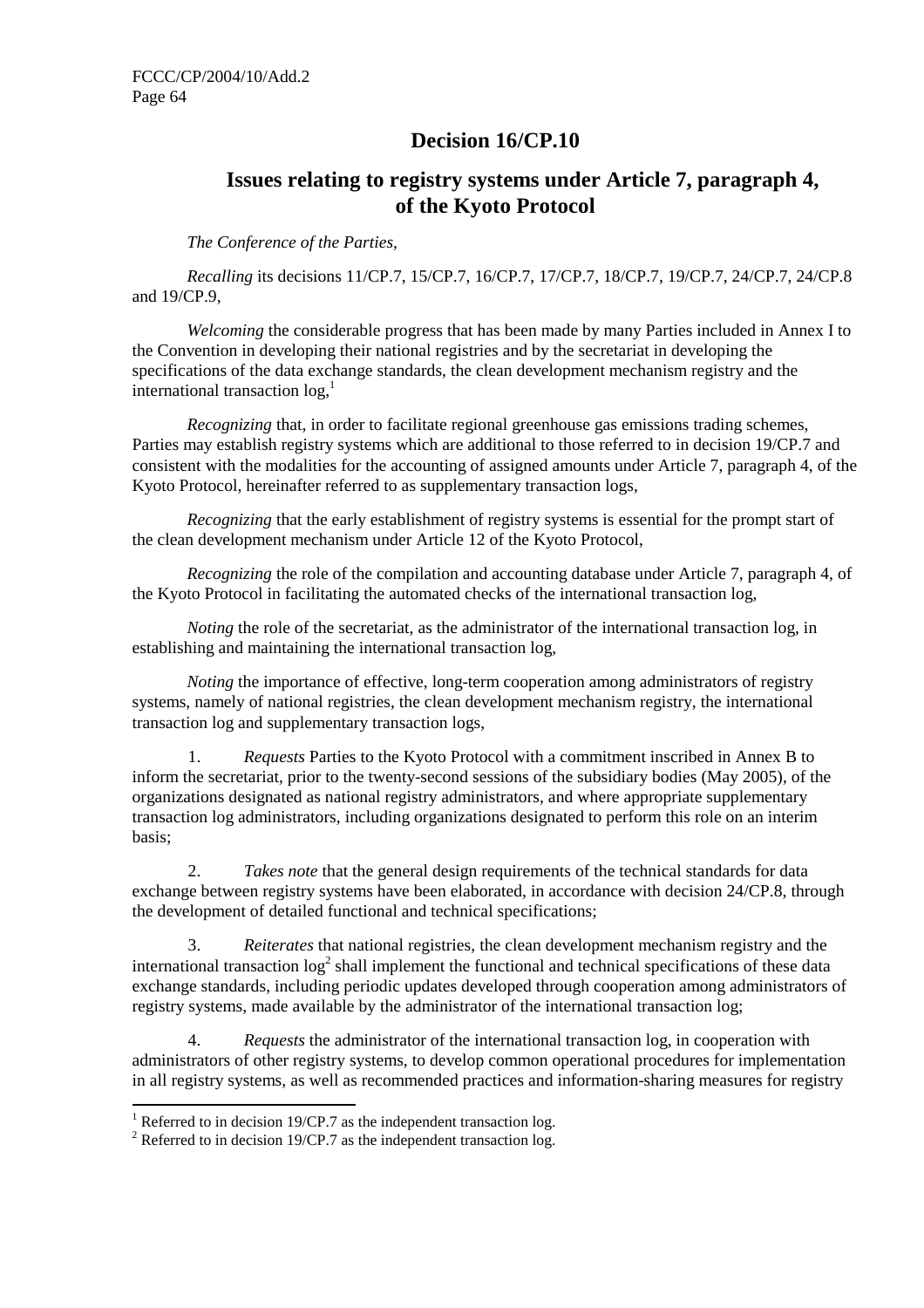systems, in order to facilitate and promote compatibility, accuracy, efficiency and transparency in the operation of registry systems;

5. *Requests* the administrator of the international transaction log to include the following common operational procedures among those referred to in paragraph 4 above:

- (a) Standardized testing and independent assessment reporting for registry systems and measures to ensure their implementation of the data exchange standards, which include the automated checks to be performed by the international transaction log
- (b) Coordinated reconciliation of data between registry systems, on the basis of the reconciliation processes defined in the data exchange standards
- (c) Coordinated change management in the specifications of the data exchange standards, including the development, implementation and monitoring of changes
- (d) Initialization and maintenance of secure electronic communications, including in relation to the obligations and responsibilities of each registry system
- (e) Prevention and resolution of technical and operational problems;
- 6. *Requests* the administrator of the international transaction log:
- (a) To make publicly available the versions of the functional and technical specifications of the data exchange standards to be implemented by registry systems;
- (b) To make publicly available information on the functions of the international transaction log, including the automated checks to be performed;
- (c) To facilitate the cooperation among administrators of registry systems referred to in paragraphs 4 and 5 above and the involvement of appropriate experts from Parties to the Kyoto Protocol not included in Annex I to the Convention, in particular in relation to the preparation of standardized testing and independent assessment reporting for the international transaction log, as referred to in paragraph 5 (a) above;
- (d) To explore appropriate ways to exchange technical information with administrators of similar types of registry systems;
- (e) To initialize and maintain secure electronic communications with registries and supplementary transaction logs, on the basis of their fulfilment of technical requirements defined by the data exchange standards and the common operational procedures referred to in paragraphs 4 and 5 above;
- (f) To send notifications, as defined in the specifications of the data exchange standards, of actions to be carried out by registries and, where a registry has not undertaken an action within the specified time frame, to forward the relevant information to the Party concerned and make it available for the review of the Party under Article 8 of the Kyoto Protocol;
- (g) To access data maintained in the compilation and accounting database referred to in decision 19/CP.7 and other information systems to facilitate the automated checks of the international transaction log;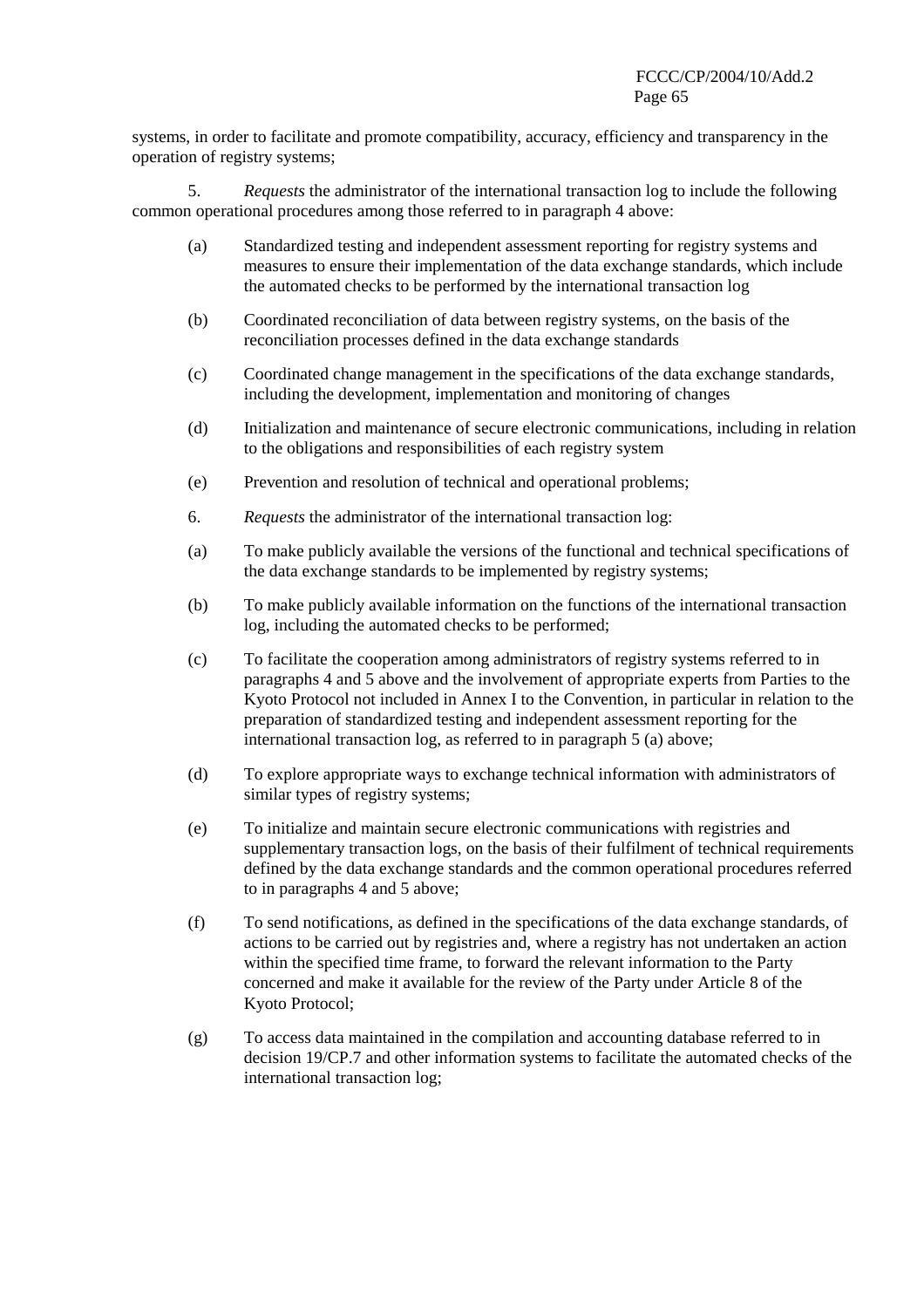- (h) To forward to supplementary transaction logs data relating to Parties participating in regional greenhouse gas emissions trading schemes, for the technical implementation of such schemes;
- (i) To establish arrangements, including possible legal arrangements, with the administrators of registries and supplementary transaction logs, as necessary, on the basis of the common operational procedures referred to in paragraphs 4 and 5 above;
- (j) To elaborate standard electronic formats for the reporting of the information referred to in paragraph 7 (b) and (c) below;
- (k) To forward independent assessment reports of national registries, as referred to in paragraph 5 (a) above, including the results of standardized testing, for consideration as part of the review of national registries under Article 8 of the Kyoto Protocol;
- (l) To provide information to review teams under Article 8 of the Kyoto Protocol, upon their request, in order to facilitate their work;
- (m) To report annually to the Conference of the Parties serving as the meeting of the Parties to the Kyoto Protocol on organizational arrangements, activities and resource requirements and to make any necessary recommendations to enhance the operation of registry systems;

7. *Requests* the administrator of the international transaction log to make the following upto-date information publicly available:

- (a) Information on the operational status of each registry system
- (b) Information on units for which a discrepancy or inconsistency has been identified by the international transaction log and units for which a discrepancy or inconsistency has not been resolved
- (c) Information on required actions specified in notifications sent by the international transaction log that have not been completed within the specified time frame
- (d) By 15 April each year, aggregated information on unit holdings in each registry at the end of the previous calendar year (based on Universal Time), by the unit and account types defined in the data exchange standards and at a level of detail consistent with that reported by Parties to the Kyoto Protocol included in Annex I to the Convention under Article 7, paragraph 1, of the Kyoto Protocol;

8. *Requests* the Chair of the Subsidiary Body for Scientific and Technological Advice, in accordance with decision 19/CP.7, to convene consultations, prior to the twenty-second session of the Subsidiary Body for Scientific and Technological Advice, with Parties to the Kyoto Protocol included and not included in Annex I to the Convention on the checks to be performed by the international transaction log and their conformity with the relevant provisions of decisions by the Conference of the Parties, and report the results of the consultations to the Subsidiary Body for Scientific and Technological Advice for consideration at its twenty-second session;

9. *Requests* the secretariat, as the administrator of the international transaction log, to report to the Subsidiary Body for Scientific and Technological Advice at its twenty-second session on progress regarding the implementation of the international transaction log, in particular in relation to the content and timing of the testing and initialization of registry systems, with a view to concluding the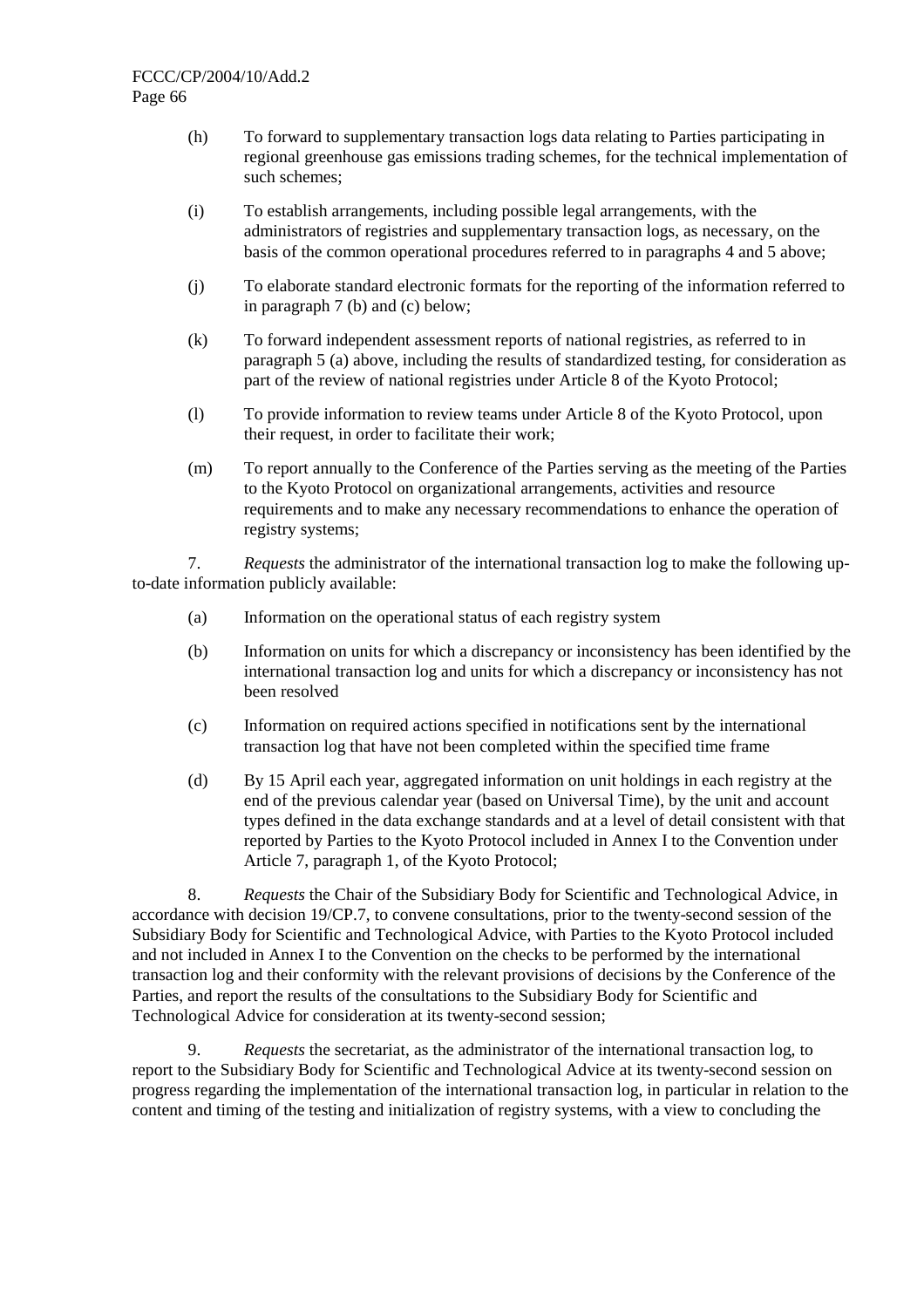testing of available registry systems prior to the first session of the Conference of the Parties serving as the meeting of the Parties to the Kyoto Protocol;

10. *Further requests* the secretariat, as the administrator of the international transaction log, to conduct its standardized testing and independent assessment, and to report the results to the Subsidiary Body for Scientific and Technological Advice for consideration at its twenty-third session (November 2005);

11. Expresses concern about the current estimated USD 1.6 million<sup>3</sup> shortfall in resources for the work relating to registry systems in the biennium 2004–2005 vis-à-vis the resource requirements referred to in decision 16/CP.9 and additional needs arising from increased activity levels;

12. *Urges* Parties included in Annex II to the Convention that are Parties to the Kyoto Protocol to make contributions, in an expeditious manner, to the UNFCCC Trust Fund for Supplementary Activities in order to enable the full development, establishment and operation of the international transaction log during 2005, including the implementation of the additional activities requested in this decision;

13. *Requests* the secretariat to further specify the resource requirements for the operational activities of the administrator of the international transaction log during the biennium 2006–2007 and explore options in the draft programme budget for the biennium, to be considered by the Subsidiary Body for Implementation at its twenty-second session, for the predictable and sufficient provision of these resources;

14. *Recommends* that the Conference of the Parties serving as the meeting of the Parties to the Kyoto Protocol, at its first session, adopt a decision on the role and functions of the administrator of the international transaction log, in particular with respect to the data exchange standards and the cooperation among administrators of registry systems.

> *6th plenary meeting 17–18 December 2004*

<sup>&</sup>lt;sup>3</sup> This figure is based on salary costs as estimated in 2003 for the 2004–2005 biennium. It may be revised to reflect the effect of currency fluctuations.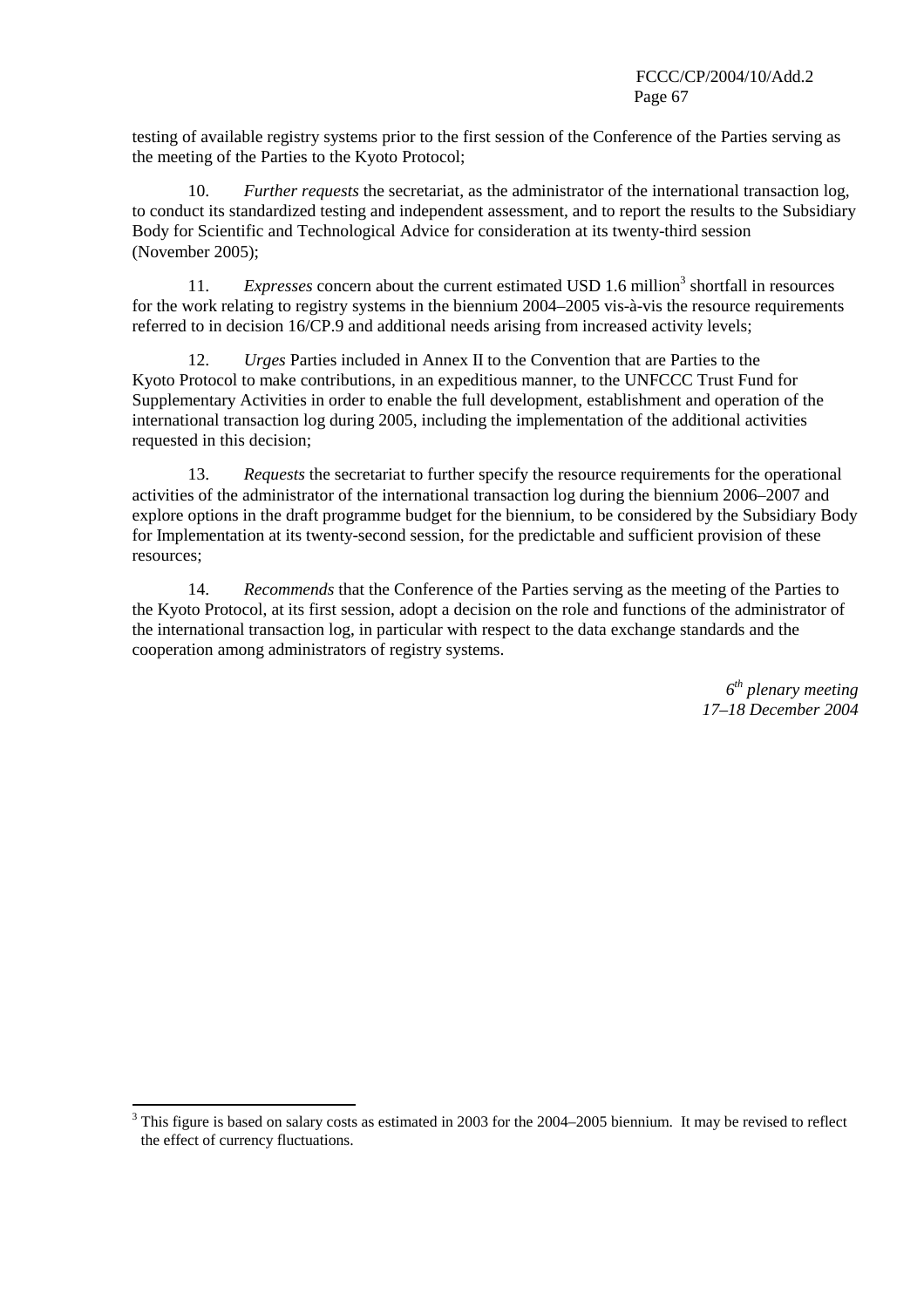$\overline{a}$ 

# **Decision 17/CP.10**

# **Standard electronic format for reporting Kyoto Protocol units<sup>1</sup>**

*The Conference of the Parties,* 

*Recalling* its decisions 11/CP.7, 16/CP.7, 17/CP.7, 18/CP.7, 19/CP.7, 22/CP.8 and 19/CP.9, and the relevant provisions of the Kyoto Protocol to the United Nations Framework Convention on Climate Change, in particular its Article 7,

*Being aware* of its decision 13/CP.10,

*Having considered* the relevant recommendations of the Subsidiary Body for Scientific and Technological Advice,

1. *Recommends* that the Conference of the Parties serving as the meeting of the Parties to the Kyoto Protocol, at its first session, adopt draft decision -/CMP.1 (*Standard electronic format for reporting Kyoto Protocol units*) below;

2. *Notes* the importance of the compilation and accounting database and that additional resources will be required for its establishment;

3. *Encourages* Parties included in Annex II to the Convention which are Parties to the Kyoto Protocol to make contributions to the UNFCCC Trust Fund For Supplementary Activities for the work on the compilation and accounting database in 2005;

4. *Requests* the secretariat to develop the compilation and accounting database in coordination with the development of the international transaction log and to report on progress to the Subsidiary Body for Scientific and Technological Advice;

5. *Further requests* the secretariat to consult with administrators of registry systems to facilitate the review of national registries and assigned amount information under Article 8 of the Kyoto Protocol.

> *6th plenary meeting 17–18 December 2004*

<sup>1</sup> Emission reduction units, certified emission reductions, including temporary certified emission reductions and long-term certified emission reductions, assigned amount units and removal units.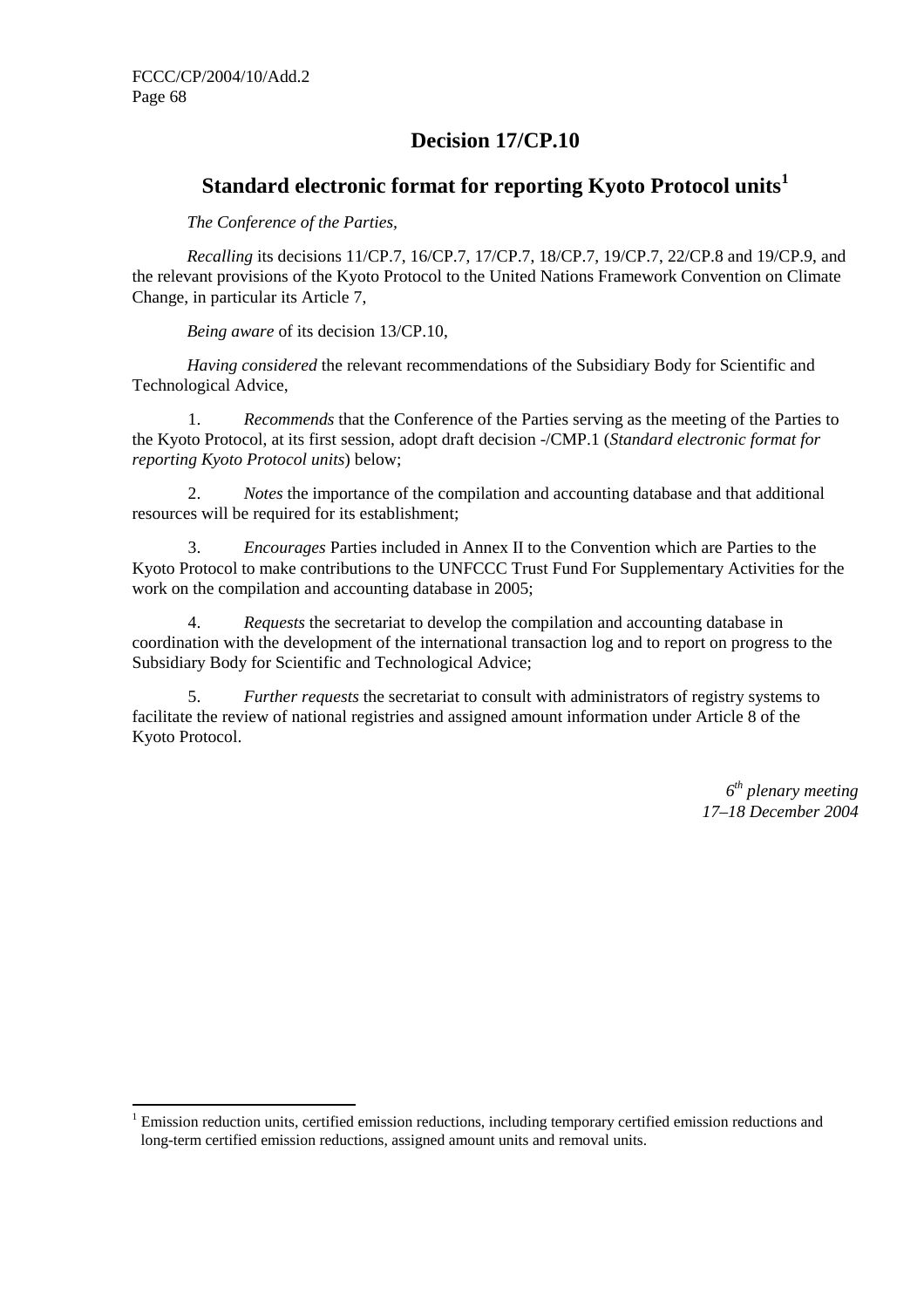# **Draft decision -/CMP.1**

# **Standard electronic format for reporting Kyoto Protocol units<sup>1</sup>**

*The Conference of the Parties serving as the meeting of the Parties to the Kyoto Protocol,* 

*Recalling* the relevant provisions of the Kyoto Protocol to the United Nations Framework Convention on Climate Change, in particular its Article 7 and decisions 11/CP.7, 16/CP.7, 17/CP.7, 18/CP.7, 19/CP.7, 19/CP.9 and 13/CP.10,

*Being aware* of the time frames for submission of information under Article 7 of the Kyoto Protocol established under decision -/CMP.1 (*Article 7*),

*Having considered* decision 17/CP.10,

 $\overline{a}$ 

1. *Adopts* the standard electronic format for reporting Kyoto Protocol units and the reporting instructions as contained in the annex to this decision, in accordance with paragraph 2 of section E of the guidelines for the preparation of the information required under Article 7 of the Kyoto Protocol (annex to draft decision -/CMP.1 (*Article 7*));

2. *Decides* that Parties included in Annex I to the Convention may use the formats elaborated by the administrator of the international transaction log in accordance with paragraph 6 (j) of decision 16/CP.10 to report information required under paragraphs 3 to 7 of section E of the guidelines for the preparation of the information required under Article 7 of the Kyoto Protocol (annex to draft decision -/CMP.1 (*Article 7*));

3. *Decides* that, where a Party included in Annex I to the Convention undertakes a corrective transaction to reflect a correction to the compilation and accounting database applied by the Compliance Committee, pursuant to chapter V, paragraph 5 (b), of the annex to decision -/CMP.1 *(Procedures and mechanisms relating to compliance under the Kyoto Protocol)*, the information in the compilation and accounting database shall be appropriately amended to avoid double counting, following the review of the corrective transaction in accordance with Article 8 of the Kyoto Protocol and the resolution of any questions of implementation;

4. *Decides* to extend the code of practice for the treatment of confidential information for the reviews of inventories under Article 8 of the Kyoto Protocol<sup>2</sup> to the review of assigned amount information under Article 8 of the Kyoto Protocol.

<sup>&</sup>lt;sup>1</sup> Emission reduction units, certified emission reductions, including temporary certified emission reductions and long-term certified emission reductions, assigned amount units and removal units.

<sup>2</sup> Adopted by decisions 12/CP.9 and -/CMP.1 (*Issues relating to the implementation of Article 8 of the Kyoto Protocol*).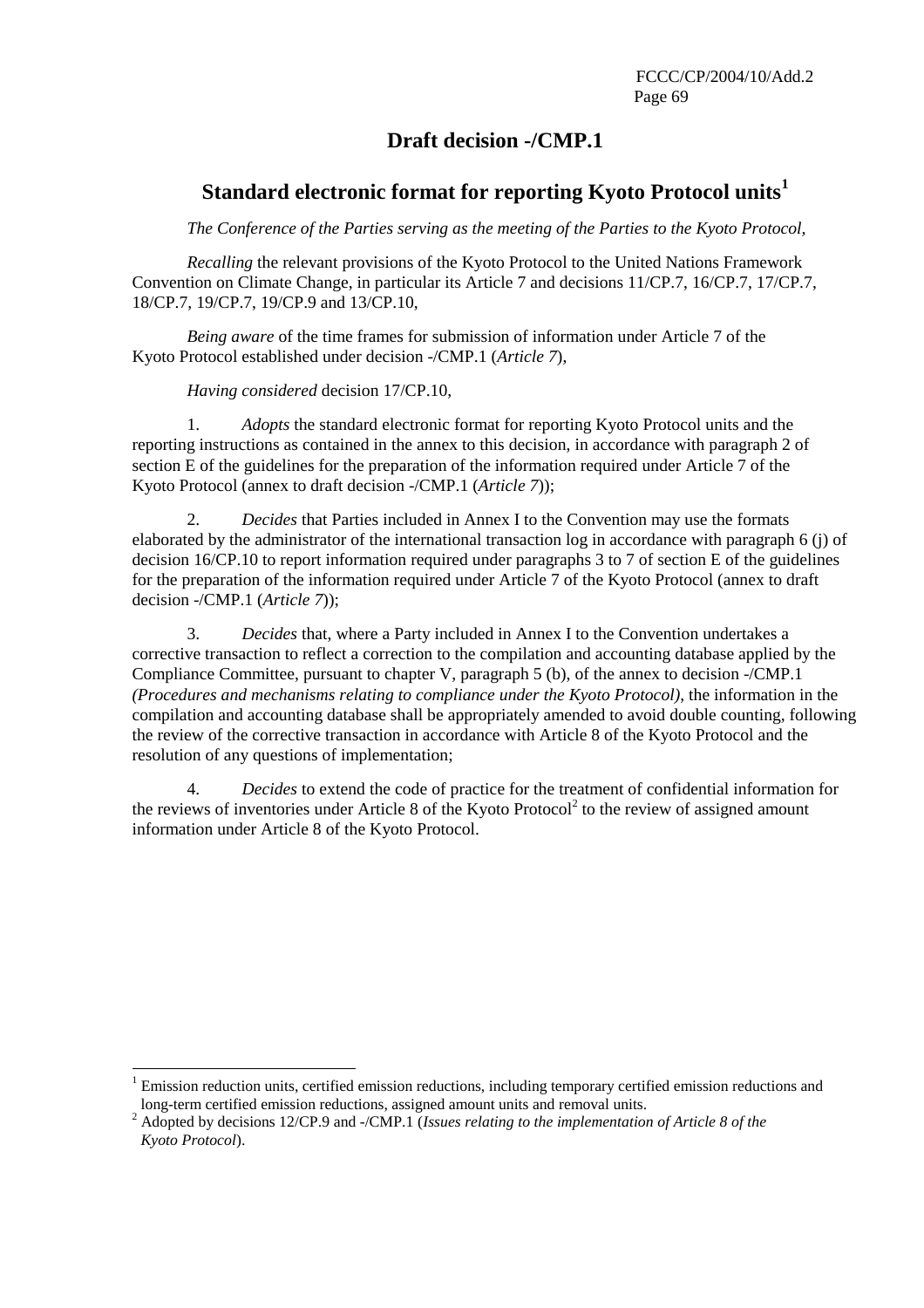## ANNEX

# **Standard electronic format for reporting of information on Kyoto Protocol units<sup>1</sup>**

# **I. General reporting instructions**

1. The standard electronic format (SEF) is an essential part of submission under Article 7.1 of the Kyoto Protocol. It is designed to facilitate reporting of Kyoto Protocol units by Parties included in Annex I to the Convention (Annex I Parties) and review of Kyoto Protocol units.

2. Each Annex I Party shall annually report the SEF to the secretariat electronically. Any related information of a non-quantitative character shall be submitted separately. Unless otherwise indicated, Parties shall submit information for the previous calendar year (based on Universal Time). This is referred to as the 'reported year' (for example, in the 2010 SEF submission, the 'reported year' will be the 2009 calendar year).

3. For each commitment period, each Annex I Party shall submit the SEF in the year following the calendar year in which the Party first transferred or acquired Kyoto Protocol units. The first calendar year for which a Party reports this information shall in addition include any CERs that were forwarded by the clean development mechanism (CDM) registry to the registry accounts of project participants and Parties involved, under the prompt start of the CDM. Each Annex I Party shall submit the SEF annually thereafter until the expiration of the additional period for fulfilment of commitments for that commitment period.<sup>2</sup>

4. If an Annex I Party is undertaking transactions for two or more commitment periods simultaneously, then the Party shall provide a separate, complete report for each commitment period. Each report shall contain information only on those Kyoto Protocol units valid for that commitment period.<sup>3</sup>

5. The SEF consists of six tables. All values shall be recorded in the tables as positive, whole units. Negative values shall not be entered.

6. In accordance with the relevant provisions of the Kyoto Protocol, not all unit types are relevant for each account or transaction type. Where a cell is shaded in a table, the information or transaction does not apply for that particular unit type.

7. All tables shall be filled in completely. If no units of a particular type occurred for a transaction in the previous year, the Party shall enter NO in the cell for 'not occurring'.

8. In the interest of readability, descriptive titles are used in the SEF to refer to specific account and transaction types. Explanations of these descriptive titles and references to the pertinent provisions under the Kyoto Protocol are provided under the relevant table below.

 $\overline{a}$ <sup>1</sup> Assigned amount units (AAUs), emission reduction units (ERUs), removal units (RMUs), certified emission reductions (CERs), including temporary certified emission reductions (tCERs) and long-term certified emission reductions (lCERs).

 $2^2$  For the first commitment period, the reported years will probably be 2007–2015. These years are illustrative in the SEF, and should be changed as appropriate by the Annex I Party.

<sup>&</sup>lt;sup>3</sup> With the exception of table 3, which requires information on tCERs and ICERs that were valid in previous commitment periods.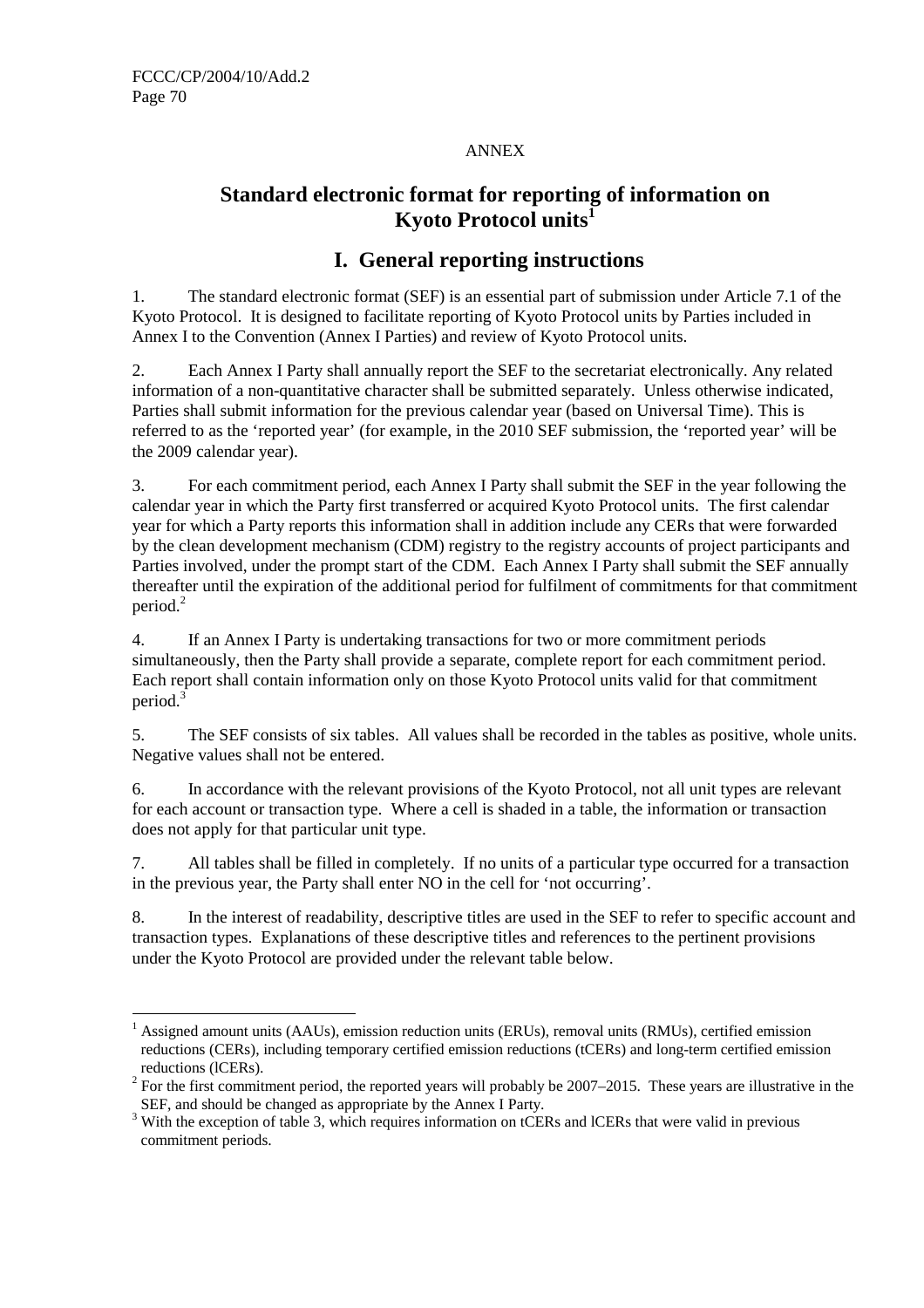# **II. Instructions on individual tables**

## **A. Table 1. Total quantities of Kyoto Protocol units by account type at beginning of reported year**

9. In table 1, Annex I Parties shall provide information on the total quantities of Kyoto Protocol units in each account type, by unit type, in the national registry as of 1 January of the reported year.

10. Each Annex I Party shall report on the total quantities of Kyoto Protocol units, by unit type, held in each of the account types specified in the following paragraphs of the annex to decision -/CMP.1 *(Modalities for the accounting of assigned amounts*) as described below:

- (a) 'Party holding accounts' (paragraph 21 (a))
- (b) 'Entity holding accounts' (paragraph 21 (b))
- (c) 'Article 3.3/3.4 net source cancellation accounts' for cancellation of Kyoto Protocol units as a result of emissions from activities under Article 3.3 and 3.4 of the Kyoto Protocol (paragraph 21 (c))
- (d) 'Non-compliance cancellation account' for cancellation of Kyoto Protocol units following a determination by the compliance committee that the Party is not in compliance with its commitment under Article 3.1 (paragraph 21 (d))
- (e) 'Other cancellation accounts' for other cancellations (paragraph 21 (e)). Parties shall not include the quantities of any Kyoto Protocol units in the registry's mandatory cancellation accounts as defined in the data exchange standards
- (f) 'Retirement accounts' (paragraph 21 (f)).

 $\overline{a}$ 

11. In addition, each Annex I Party shall report on the total quantities of Kyoto Protocol units, by type, held in each of the account types specified in the following paragraphs of the annex to decision -CMP.1 (*Afforestation and reforestation project activities under the CDM)*:

- (a) 'tCER replacement account for expiry' to cancel AAUs, CERs, ERUs, RMUs and/or tCERs for the purpose of replacing tCERs before expiry (paragraph 43)
- (b) 'lCER replacement account for expiry' to cancel AAUs, CERs, ERUs and/or RMUs for the purpose of replacing lCERs before expiry (paragraph 47  $(a)$ )<sup>4</sup>
- (c) 'lCER replacement account for reversal in storage' to cancel AAUs, CERs, ERUs, RMUs and/or lCERs from the same project activity for the purpose of replacing lCERs where there has been a reversal of removals by sinks (paragraph 47 (b))
- (d) 'lCER replacement account for non-submission of certification report', to cancel AAUs, CERs, ERUs, RMUs and/or lCERs from the same project activity for the purpose of replacing lCERs where a certification report has not been provided (paragraph 47 (c)).

<sup>&</sup>lt;sup>4</sup> The technical standards for data exchange between registries use separate account types to distinguish between different causes for replacement and to facilitate tracking of lCERs.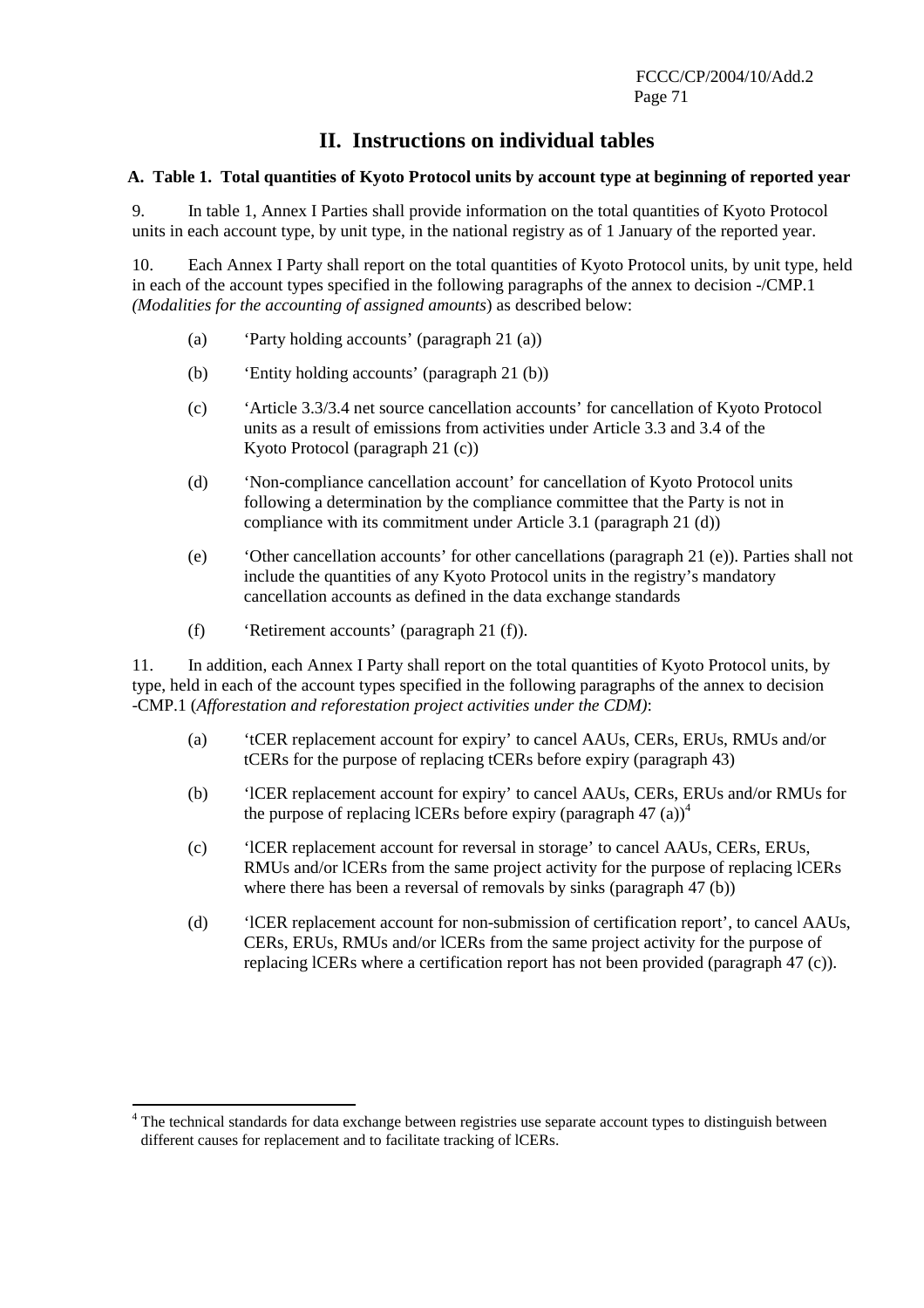## **B. Table 2 (a). Annual internal transactions**

12. In table 2 (a), Annex I Parties shall report information on the total quantities of Kyoto Protocol units involved in internal transactions (those that did not involve another registry) that occurred between 1 January and 31 December of the reported year, as described below, including any corrective transactions (see paragraph 42 below).

13. Under the Article 6 section, Annex I Parties shall report information relating to joint implementation projects under the Kyoto Protocol in accordance with the following paragraphs of the annex to decision -/CMP.1 (*Article 6*):

- (a) For 'Party-verified projects' (also referred to as 'track one' projects) Annex I Parties shall report information pertaining to projects where emission reductions or enhancement of removals have been verified by the host Party in accordance with paragraph 23 of the annex to decision -/CMP.1 (*Article 6)*:
	- (i) Each Annex I Party shall report under 'Additions' the total quantity of ERUs issued pursuant to paragraph 29 of the annex to decision -/CMP.1 *(Modalities for the accounting of assigned amounts*)
	- (ii) The Party shall report under 'Subtractions' the corresponding quantity of AAUs converted, or, in the case of land use, land-use change and forestry (LULUCF) projects, the corresponding quantity of RMUs converted, pursuant to paragraph 29 of the annex to decision -/CMP.1 *(Modalities for the accounting of assigned amounts*)
- (b) For 'independently verified projects' (also referred to as 'track two' projects), Annex I Parties shall report information pertaining to projects where emission reductions or enhancement of removals have been verified through the procedure under the Article 6 supervisory committee in accordance with paragraphs 30–45 of the annex to decision -/CMP.1 (*Article 6)*:
	- (i) Each Annex I Party shall report under 'Additions' the total quantity of ERUs issued pursuant to paragraph 29 of the annex to decision -/CMP 1 *(Modalities for the accounting of assigned amounts*)
	- (ii) The Party shall report under 'Subtractions' the corresponding quantity of AAUs converted, or, in the case of LULUCF projects, the corresponding quantity of RMUs converted, pursuant to paragraph 29 of the annex to decision -/CMP.1 *(Modalities for the accounting of assigned amounts*).

14. Under the section 'Article 3.3 and 3.4 issuance or cancellation', each Annex I Party shall report information on its LULUCF activities, by individual activity, in accordance with the annex to decision -/CMP.1 (*Land use, land-use change and forestry*), and with its election of activities pursuant to paragraph 8 (c) and (d) of the annex to decision -/CMP.1 *(Modalities for the accounting of assigned amounts*):

- (a) For any activity that resulted in a net removal, each Annex I Party shall report under 'Additions' the total quantity of RMUs issued pursuant to paragraph 25 of the annex to decision -/CMP 1 *(Modalities for the accounting of assigned amounts*)
- (b) For any activity resulting in net emissions, each Party shall report under 'Subtractions' the total quantities of AAUs, ERUs, RMUs and/or CERs cancelled pursuant to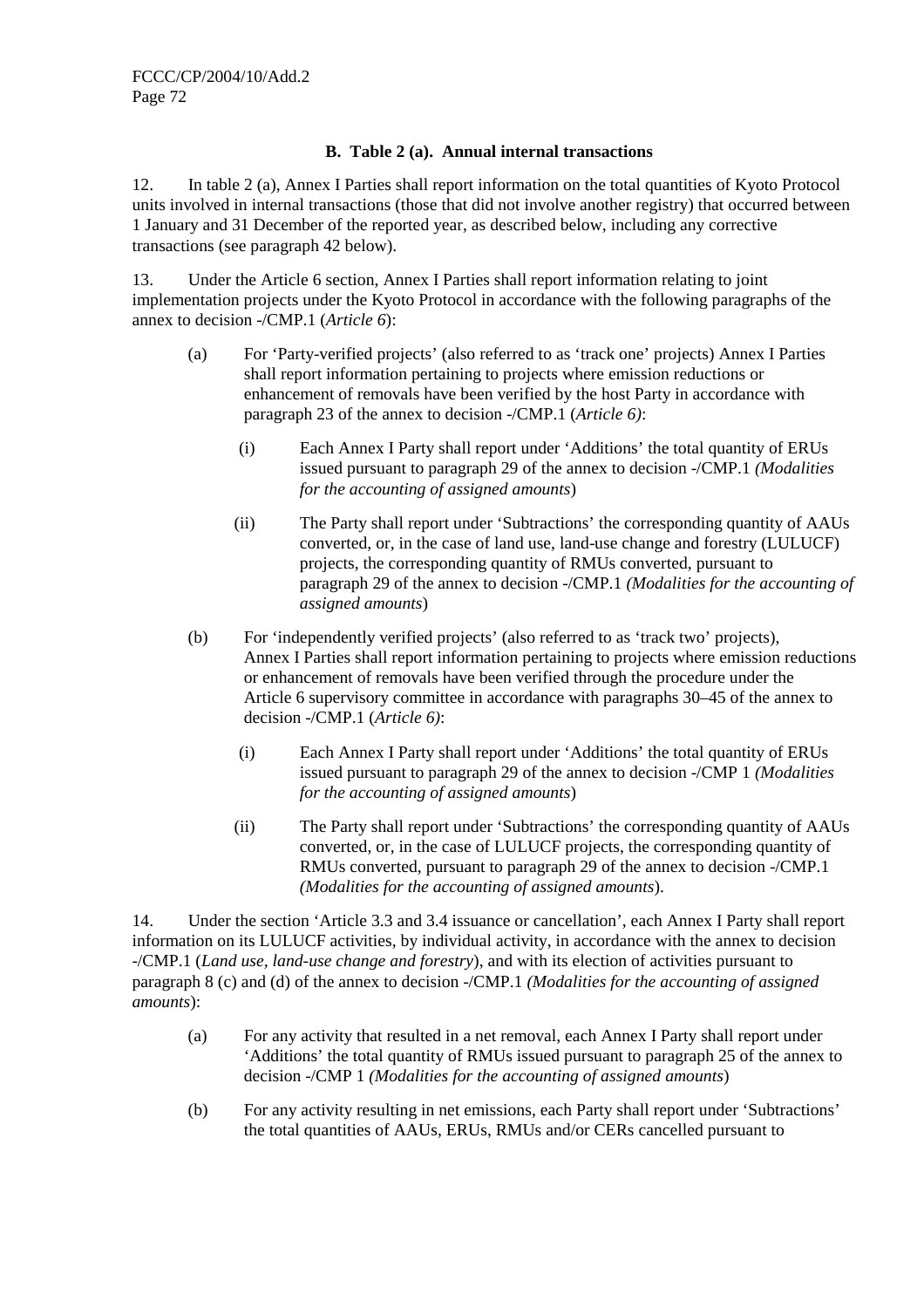paragraph 32 of the annex to decision -/CMP.1 *(Modalities for the accounting of assigned amounts*). For any single activity, Parties shall **not** report a value under both 'Additions' and 'Subtractions'.

15. Under the section 'Article 12 afforestation and reforestation', each Annex I Party shall report information related to afforestation and reforestation project activities under the CDM specified in the following paragraphs of the annex to decision -/CMP.1 *(Afforestation and reforestation project activities under the CDM)*: 5

- (a) 'Replacement of expired tCERs' the total quantities of AAUs, CERs, ERUs, RMUs and/or tCERs that were transferred to the tCER replacement account (paragraph 44)
- (b) 'Replacement of expired lCERs' the total quantities of AAUs, CERs, ERUs, and/or RMUs that were transferred to the lCER replacement account for expiry (paragraph 47 (a))
- (c) 'Replacement for reversal of storage' the total quantities of AAUs, CERs, ERUs, RMUs and/or lCERs that were transferred to the lCER replacement account for reversal of storage (paragraph 47 (b))
- (d) 'Replacement for non-submission of certification report' the total quantities of AAUs, CERs, ERUs, RMUs and/or lCERs that were transferred to the lCER replacement account for non-submission of certification report (paragraph 47 (c)).

16. Under 'Other cancellation', each Annex I Party shall report the total quantities of Kyoto Protocol units, by type, that were cancelled for other reasons. Parties shall not include the quantities of any Kyoto Protocol units in the registry's mandatory cancellation accounts as defined in the data exchange standards.

17. Each Annex I Party shall sum the quantities of Kyoto Protocol units in each column and report these under 'Sub-total'.

18. In the box 'Retirement', each Annex I Party shall report under 'Retirement' the total quantities of Kyoto Protocol units, by type, that were transferred to the retirement account. These values shall not be included in the main body of table 2 (a).

### **C. Table 2 (b). Annual external transactions**

19. In table 2 (b), Annex I Parties shall report information on the total quantities of Kyoto Protocol units involved in external transactions (those that involved another registry) that occurred between 1 January and 31 December of the reported year, including any corrective transactions (see paragraph 42 below).

20. Each Annex I Party shall include a separate row for each registry (Party or CDM registry) to which it transferred, from which it acquired or from which it was forwarded, Kyoto Protocol units during the previous year:

- (a) Each Party shall report the quantities of all Kyoto Protocol units acquired from a registry, or forwarded from the CDM registry, by type, under 'Additions'
- (b) Each Party shall report the total quantities of Kyoto Protocol units transferred to that registry, by type, under 'Subtractions' on the same line.

<sup>&</sup>lt;sup>5</sup> Additional information relating to afforestation and reforestation project activities is reported in table 3.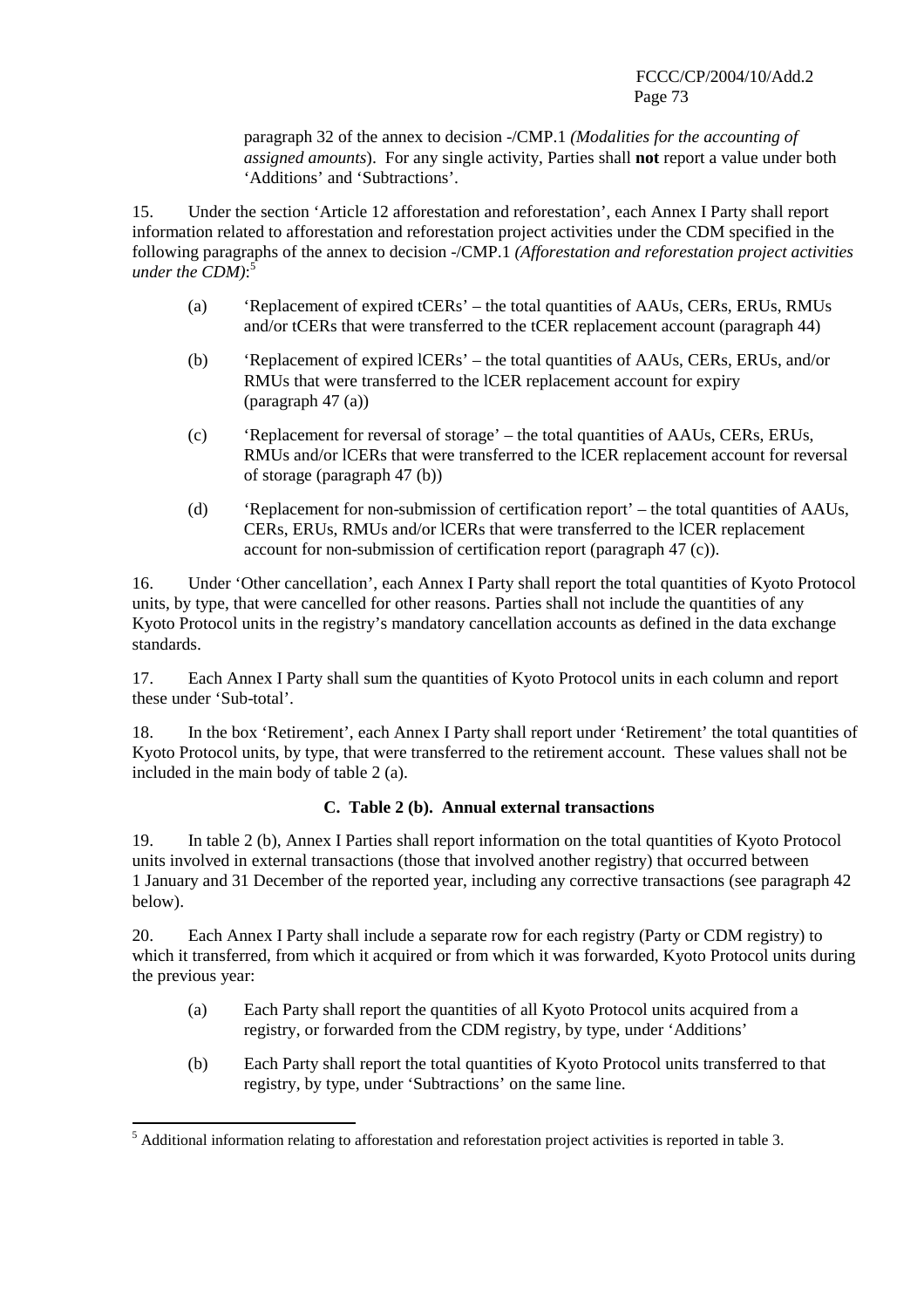21. Each Annex I Party shall sum the quantities of Kyoto Protocol units in each column and report these under 'Sub-total'.

22. If an Annex I Party has transferred for the first time ERUs that were independently verified by the Article 6 supervisory committee, the Party shall indicate the total quantity of these ERUs in the 'Additional information' box. (Note that this quantity shall also be included in the main body of table 2 (b).)

### **D. Table 2 (c). Total annual transactions**

23. Each Annex I Party shall add the sub-totals of table 2 (a) and table 2 (b) and report the corresponding quantities under 'Total' in table 2 (c).

### **E. Table 3. Expiry, cancellation and replacement**

24. In table 3, Annex I Parties shall report information on the expiry, cancellation and replacement of tCERs and lCERs in accordance with the modalities and procedures for afforestation and reforestation project activities under the CDM specified in the annex to decision -/CMP.1 (*Afforestation and reforestation project activities under the CDM*). Parties shall include all transactions that occurred between 1 January and 31 December of the reported year, including any corrective transactions (see paragraph 42 below).

25. Each Annex I Party shall report the following information under the section 'Temporary CERs (tCERs)':

- (a) 'Expired in retirement and replacement accounts' the quantity of tCERs that expired in the reported year in the retirement and tCER replacement account for the previous commitment period. (Note that these tCERs will have been valid for the previous commitment period and will expire in the final year of the commitment period.)
- (b) 'Replacement of expired tCERs' the quantities of AAUs, CERs, ERUs, RMUs and/or tCERs that were transferred to the tCER replacement account pursuant to paragraph 43 of the annex to decision -/CMP.1 (*Afforestation and reforestation project activities under the CDM*)
- (c) 'Expired in holding accounts' the quantity of tCERs that expired in all Party and entity holding accounts. (Note that these tCERs will have been valid for the previous commitment period and will expire in the final year of the commitment period.)
- (d) 'Cancellation of tCERs expired in holding accounts' the quantity of tCERs that expired in all Party and entity holding accounts and that were subsequently moved to the mandatory cancellation account, pursuant to paragraph 53 of the annex to decision -/CMP.1 (*Afforestation and reforestation project activities under the CDM*).

26. Each Annex I Party shall report the following information under the section 'Long-term CERs (lCERs)':

- (a) 'Expired in retirement and replacement accounts' the quantity of lCERs that expired in the reported year in the retirement and lCER replacement accounts for previous commitment periods. (Note that these lCERs will have been valid for a previous commitment period.)
- (b) 'Replacement of expired lCERs' the quantities of AAUs, CERs, ERUs and/or RMUs that were transferred to the 'lCER Replacement account for expiry' pursuant to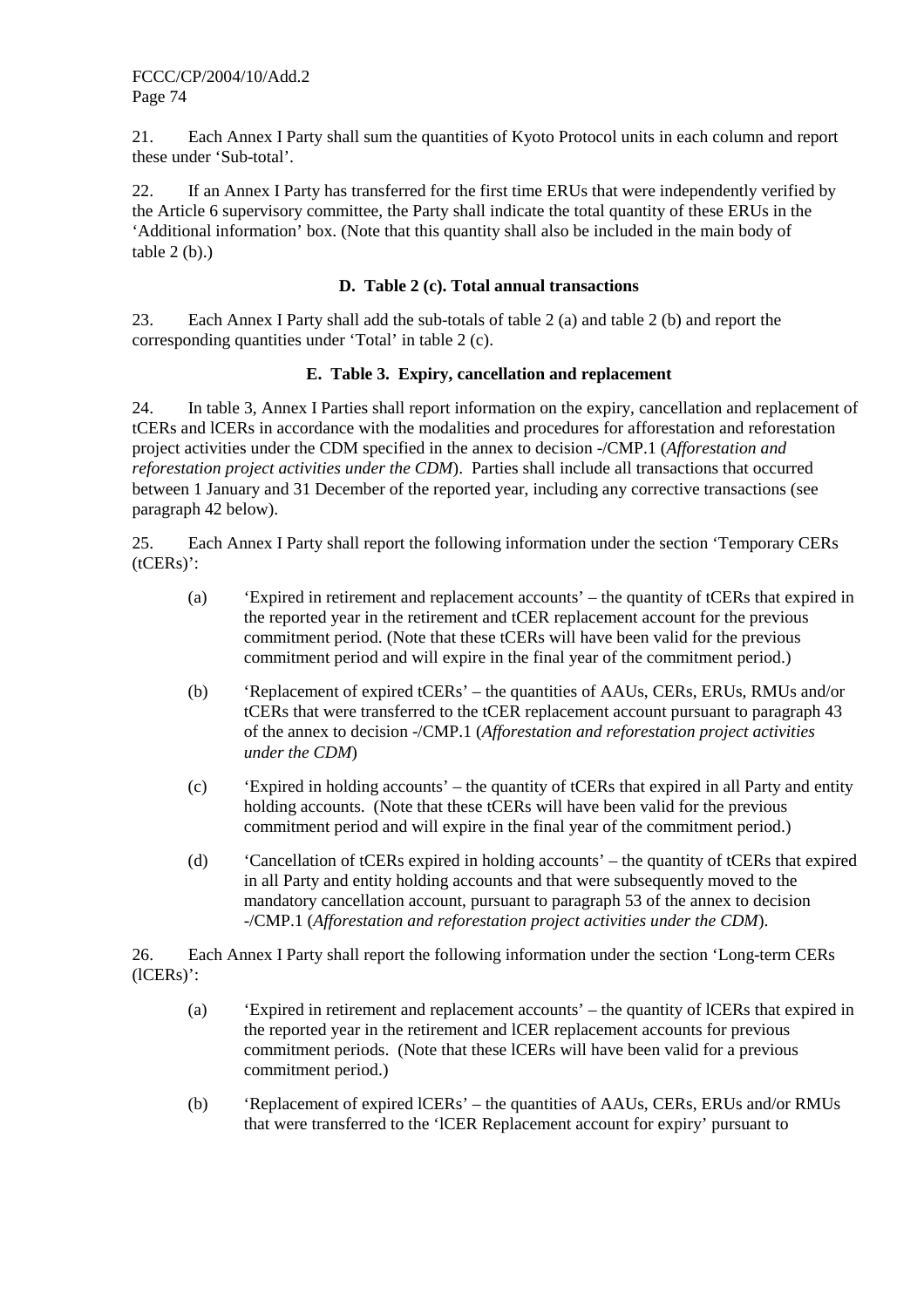paragraph 48 of the annex to decision -/CMP.1 (*Afforestation and reforestation project activities under the CDM*). Parties shall report quantities of Kyoto Protocol units transferred to replace lCERs due to expire in the current or future commitment periods

- (c) 'Expired in holding accounts' the quantity of lCERs that expired in all Party and entity holding accounts. (Note that these lCERs will have been valid for a previous commitment period.)
- (d) 'Cancellation of lCERs expired in holding accounts' the quantity of lCERs that expired in all Party and entity holding accounts and that were subsequently moved to the mandatory cancellation account, pursuant to paragraph 53 of the annex to decision -/CMP.1 (*Afforestation and reforestation project activities under the CDM*)
- (e) 'Subject to replacement for reversal of storage' in the event that the Party has received notification(s) of a reversal of removals from a project activity from the Executive Board of the CDM, the quantity of lCERs that the Party is required to replace pursuant to that notification
- (f) 'Replacement for reversal of storage' the quantities of AAUs, CERs, ERUs, RMUs and/or lCERs from the same project activity that were transferred to the 'lCER Replacement account for reversal of storage' pursuant to paragraph 49 of the annex to decision -/CMP.1 (*Afforestation and reforestation project activities under the CDM*)
- (g) 'Subject to replacement for non-submission of certification report' in the event that the Party has received a notification(s) of non-submission of certification report from the Executive Board of the CDM, the quantity of lCERs that the Party is required to replace pursuant to that notification
- (h) 'Replacement for non-submission of certification report' in the event that the Party has received a notification of non-submission of a certification report for a project, the quantities of AAUs, CERs, ERUs, RMUs and/or lCERs from the same project activity that were transferred to the 'lCER Replacement account for non-submission of certification' pursuant to paragraph 50 of the annex to decision -/CMP.1 (*Afforestation and reforestation project activities under the CDM*).

27. Annex I Parties shall sum the quantities of Kyoto Protocol units in each column and report these under 'Total'.

### **F. Table 4. Total quantities of Kyoto Protocol units by account type at end of reported year**

28. In table 4, Annex I Parties shall include information on the total quantities of Kyoto Protocol units in each account type, by unit type, in the national registry as of 31 December of the reported year.

29. Parties should refer to account type references for table 1.

### **G. Table 5 (a). Summary information on additions and subtractions**

30. In table 5(a), Annex I Parties shall report cumulative information for the reported year and previously reported years to facilitate the recording of information for the commitment period in the compilation and accounting database in accordance with the annex to decision -/CMP.1 (*Modalities for the accounting of assigned amounts).*

31. Under 'Starting values' each Annex I Party shall report: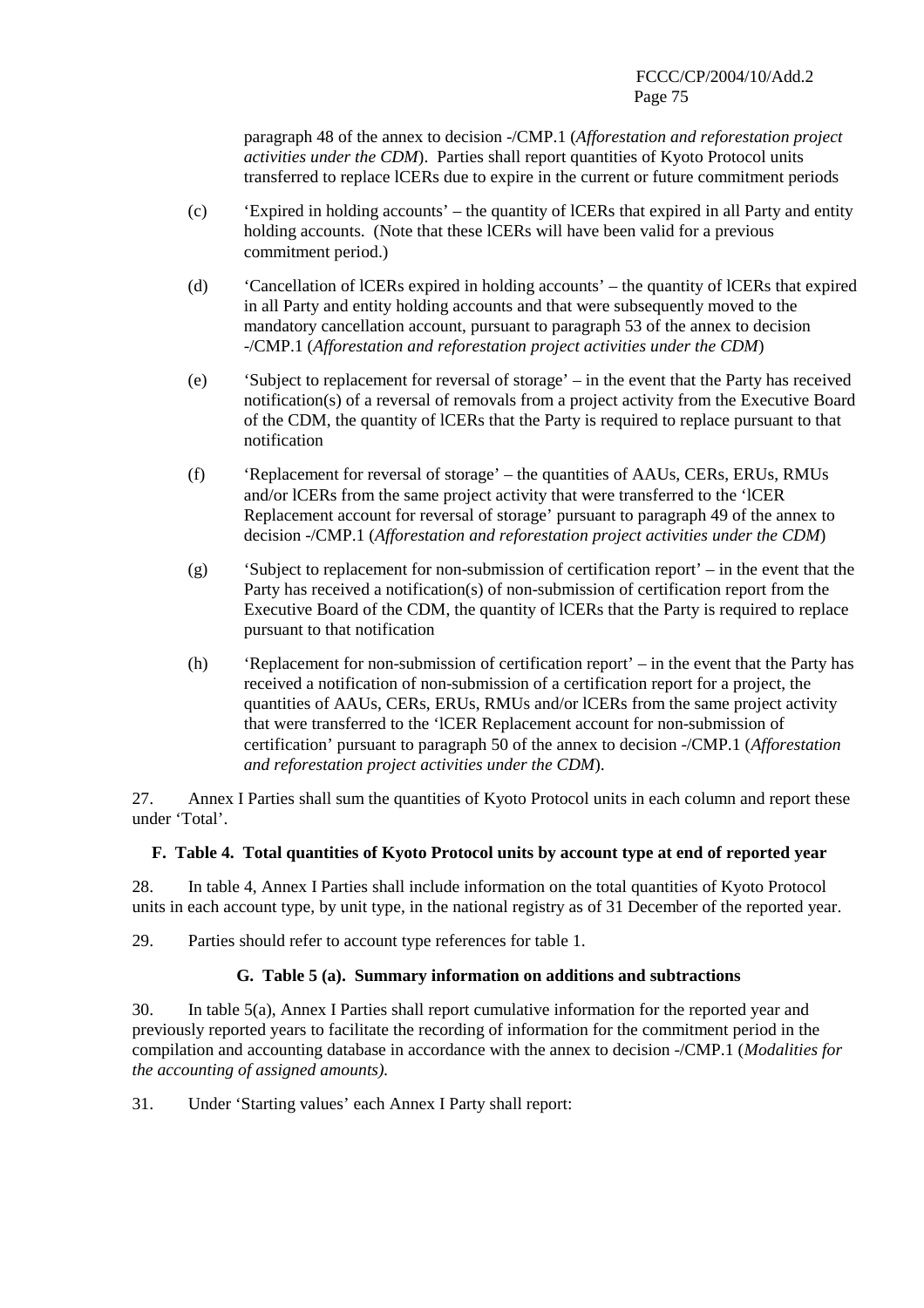- (a) 'Issuance pursuant to Article 3.7 and 3.8' the total quantity of AAUs issued on the basis of their assigned amount under Article 3, paragraphs 7 and 8, pursuant to paragraph 23 of the annex to decision -/CMP.1 (*Modalities for the accounting of assigned amounts)*
- (b) 'Non-compliance cancellation' if applicable, the quantities of Kyoto Protocol units, by type, that the Party cancelled pursuant to a determination by the compliance committee that the Party is not in compliance with its commitment under Article 3.1 for the previous commitment period pursuant to paragraph 37 of the annex to decision -/CMP.1 (*Modalities for the accounting of assigned amounts)*<sup>6</sup>
- (c) 'Carry-over' if applicable, the total quantities of AAUs, ERUs and/or CERs that were carried over from the previous commitment period pursuant to paragraph 15 of the annex to decision -/CMP.1 (*Modalities for the accounting of assigned amounts)*. 7

32. Under the 'Annual transactions' section, each Annex I Party shall provide summary information on the transactions for the reported year and previously reported years for the commitment period:

- (a) For the reported year, each Party shall report the total quantities of Kyoto Protocol units, by type, from table 2 (c)
- (b) For all other years, the Party shall report the total quantities of Kyoto Protocol units, as reported in table 5 (a) in the previous SEF
- (c) Under 'Total', each Party shall report the sum to date of all transactions.

### **H. Table 5 (b). Summary information on replacement**

33. In table 5 (b), Annex I Parties shall provide summary information relating to the replacement of tCERs and lCERs for each reported year for the commitment period.

34. Under 'Previous CPs', each Annex I Party shall report the total quantities of Kyoto Protocol units, by type, that were transferred to the 'tCER replacement account for expiry' and/or the 'lCER replacement account for expiry' in previous commitment periods to replace tCERs or lCERs due to expire in the current commitment period. For the first commitment period, Parties shall record NO in all cells in this row.

35. For the reported year, each Annex I Party shall report:

 $\overline{a}$ 

- (a) Under 'Requirement for replacement', the total quantities of tCERs and lCERs that expired in the reported year in retirement and replacement accounts for previous commitment periods or that are otherwise subject to replacement in that year
- (b) Under 'Replacement', the total quantities of Kyoto Protocol units, by type, cancelled to replace tCERs or lCERs. (Note that these quantities should match those reported under 'Total' in table 3.)

36. For all years prior to the reported year, the Annex I Party shall repeat the information under 'Requirement for replacement' and under 'Replacement' as reported in the previous SEF.

<sup>&</sup>lt;sup>6</sup> This information will not be available until completion of the compliance assessment for the previous commitment period, following the expiration of the additional period for fulfilment of commitments.

 $<sup>7</sup>$  This information will not be available until completion of the compliance assessment for the previous commitment</sup> period, following the expiration of the additional period for fulfilment of commitments.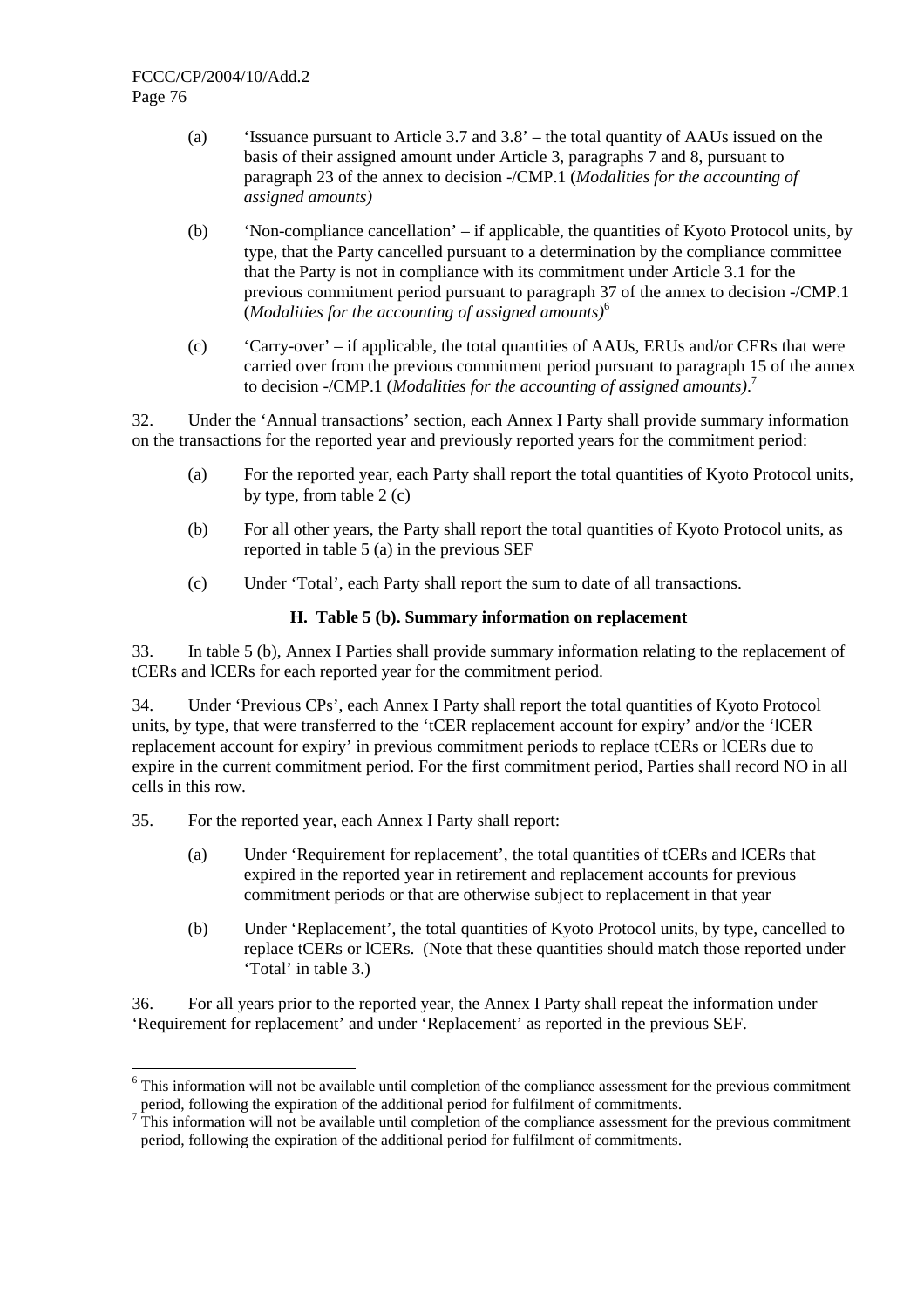37. Under 'Total', each Annex I Party shall report the sum of each column. (Note that at the end of the commitment period, the total quantities of tCERs and lCERs under 'Requirement for replacement' should match the total quantities of Kyoto Protocol units under 'Replacement'.)

### **I. Table 5 (c). Summary information on retirement**

38. In table 5 (c), Annex I Parties shall provide summary information on retirement to facilitate the compliance assessment at the end of the additional period for fulfilling commitments.

39. For the reported year, each Annex I Party shall report under 'Retirement', the total quantities of Kyoto Protocol units, by type, retired in that year for the purpose of demonstrating its compliance with its commitment under Article 3, paragraph 1, of the Kyoto Protocol. (Note that these quantities should match those reported under 'Retirement' in table 2 (a).)

40. For all years prior to the reported year, the Annex I Party shall repeat the information as reported in the previous SEF.

41. Under 'Total', each Annex I Party shall report the sum of each column.

### **J. Table 6. Memo item: Corrective transactions undertaken in the reported year**

42. In tables 6 (a) to (c), Annex I Parties shall report any corrective transactions undertaken in the reported year relating to previously reported years, including transactions to address a correction to the compilation and accounting database applied by the compliance committee, pursuant to paragraph 5 (b) in chapter V of the annex to decision -/CMP.1 *(Procedures and mechanisms relating to compliance under the Kyoto Protocol).* Note that quantities of Kyoto Protocol units reported here are included in the annual transactions reported in tables 2 and 3 and are reported in tables 6 (a) to (c) as a memo item for the purpose of transparency. Parties shall provide explanations for these transactions in accompanying text, as required by paragraph 8 of section E of the guidelines for reporting under Article 7 of the Kyoto Protocol.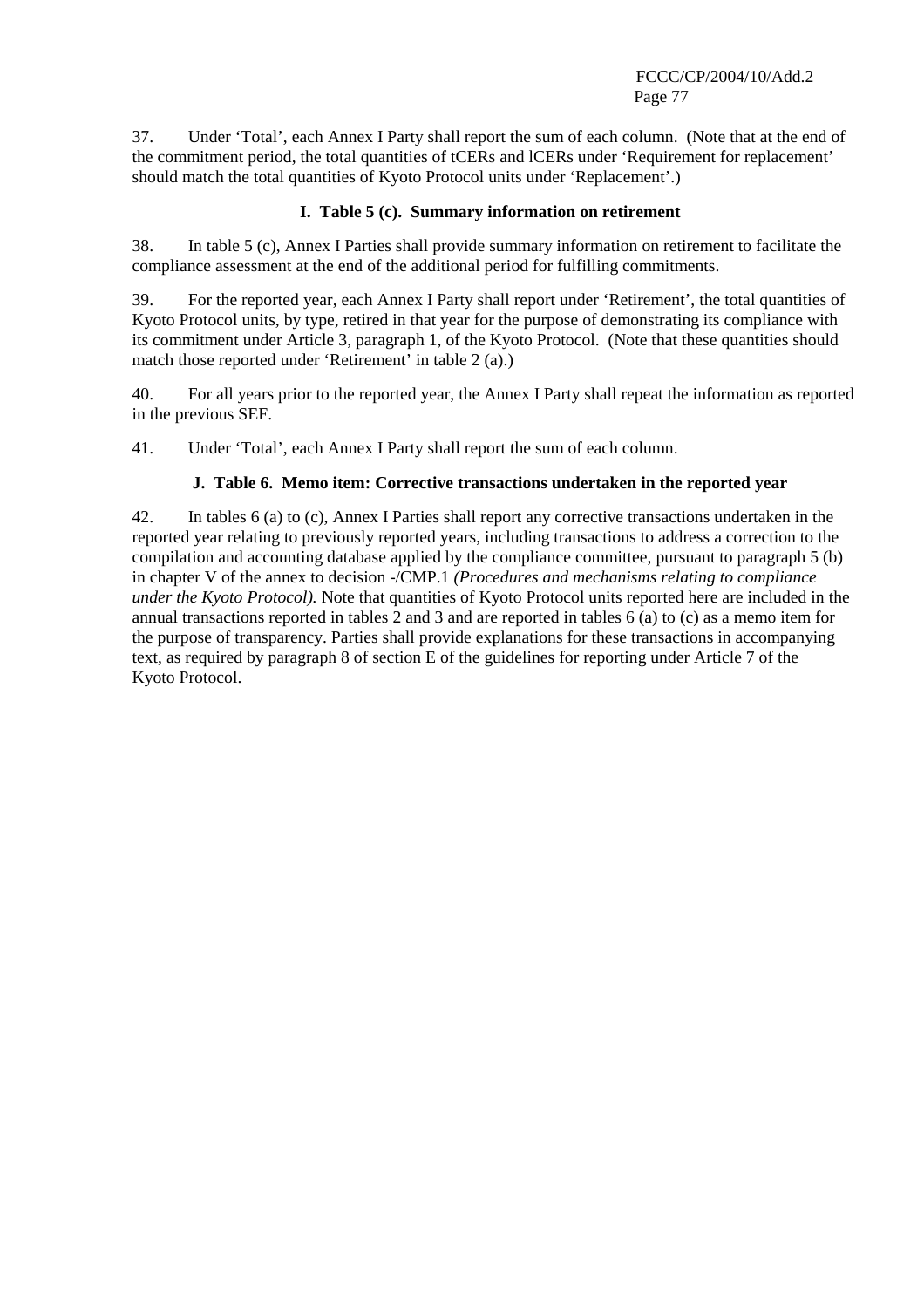Party<br>
Party<br>
Submission year<br>
Reported year<br>
Commitment Period<br>
Commitment Period<br>
Commitment Period

## **Table 1. Total quantities of Kyoto Protocol units by account type at beginning of reported year**

|                                                                     |             |             | Unit type   |             |       |              |
|---------------------------------------------------------------------|-------------|-------------|-------------|-------------|-------|--------------|
| <b>Account type</b>                                                 | <b>AAUs</b> | <b>ERUs</b> | <b>RMUs</b> | <b>CERs</b> | tCERs | <b>ICERs</b> |
| Party holding accounts                                              |             |             |             |             |       |              |
| Entity holding accounts                                             |             |             |             |             |       |              |
| Article 3.3/3.4 net source cancellation accounts                    |             |             |             |             |       |              |
| Non-compliance cancellation accounts                                |             |             |             |             |       |              |
| Other cancellation accounts                                         |             |             |             |             |       |              |
| Retirement account                                                  |             |             |             |             |       |              |
| tCER replacement account for expiry                                 |             |             |             |             |       |              |
| ICER replacement account for expiry                                 |             |             |             |             |       |              |
| ICER replacement account for reversal in storage                    |             |             |             |             |       |              |
| ICER replacement account for non-submission of certification report |             |             |             |             |       |              |
| <b>Total</b>                                                        |             |             |             |             |       |              |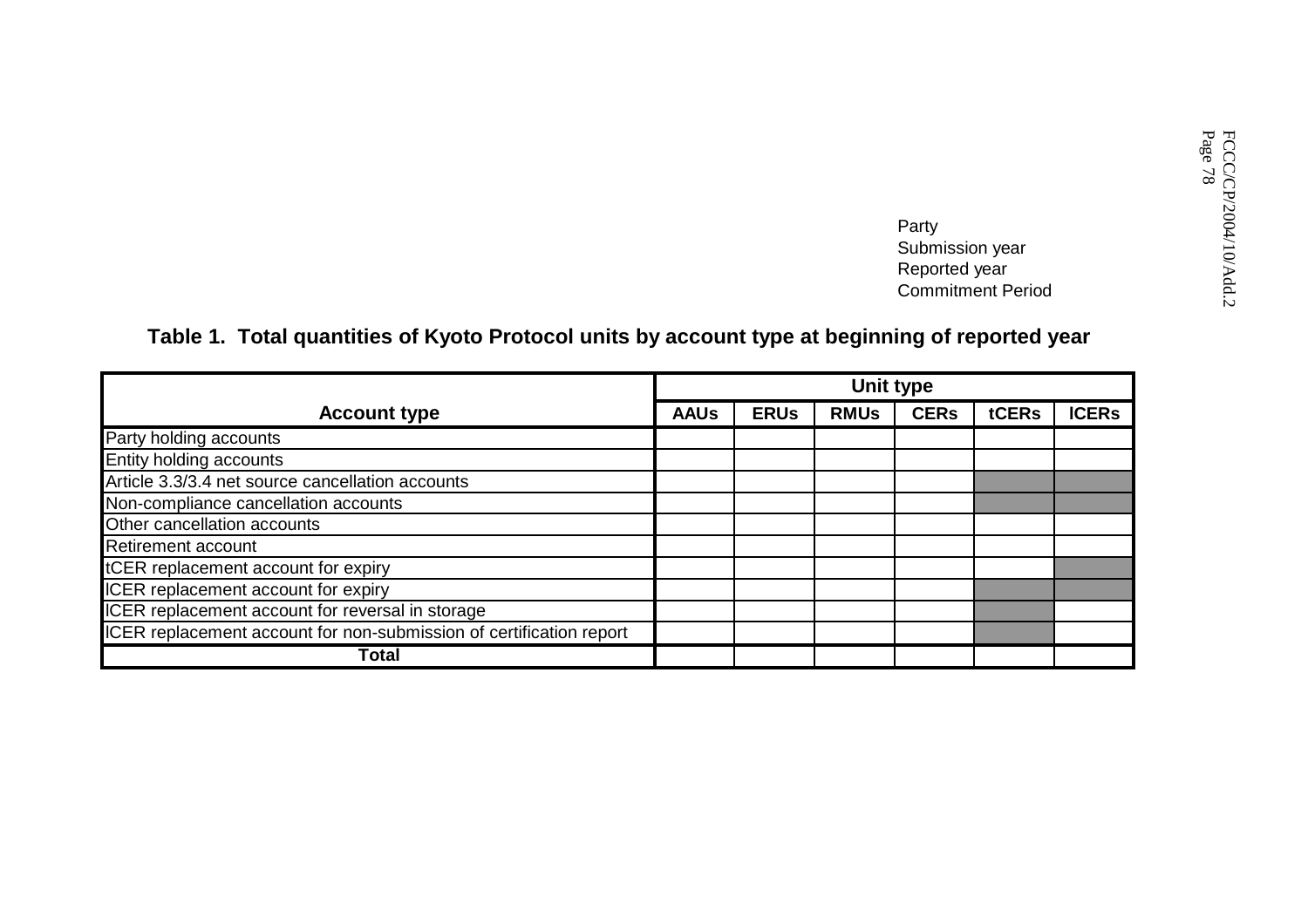Party Submission year Reported year Commitment Period

|  |  |  | Table 2 (a). Annual internal transactions |
|--|--|--|-------------------------------------------|
|--|--|--|-------------------------------------------|

|                                                        | <b>Additions</b> |             |             |             |       |              |             |             |             | <b>Subtractions</b> |       |              |
|--------------------------------------------------------|------------------|-------------|-------------|-------------|-------|--------------|-------------|-------------|-------------|---------------------|-------|--------------|
|                                                        |                  | Unit type   |             |             |       |              |             |             |             | <b>Unit type</b>    |       |              |
| <b>Transaction type</b>                                | <b>AAUs</b>      | <b>ERUS</b> | <b>RMUs</b> | <b>CERs</b> | tCERs | <b>ICERs</b> | <b>AAUs</b> | <b>ERUs</b> | <b>RMUs</b> | <b>CERs</b>         | tCERs | <b>ICERS</b> |
| Article 6 issuance and conversion                      |                  |             |             |             |       |              |             |             |             |                     |       |              |
| Party-verified projects                                |                  |             |             |             |       |              |             |             |             |                     |       |              |
| Independently verifed projects                         |                  |             |             |             |       |              |             |             |             |                     |       |              |
| Article 3.3 and 3.4 issuance or cancellation           |                  |             |             |             |       |              |             |             |             |                     |       |              |
| 3.3 Afforestation and reforestation                    |                  |             |             |             |       |              |             |             |             |                     |       |              |
| 3.3 Deforestation                                      |                  |             |             |             |       |              |             |             |             |                     |       |              |
| 3.4 Forest management                                  |                  |             |             |             |       |              |             |             |             |                     |       |              |
| 3.4 Cropland management                                |                  |             |             |             |       |              |             |             |             |                     |       |              |
| 3.4 Grazing land management                            |                  |             |             |             |       |              |             |             |             |                     |       |              |
| 3.4 Revegetation                                       |                  |             |             |             |       |              |             |             |             |                     |       |              |
| Article 12 afforestation and reforestation             |                  |             |             |             |       |              |             |             |             |                     |       |              |
| Replacement of expired tCERs                           |                  |             |             |             |       |              |             |             |             |                     |       |              |
| Replacement of expired ICERs                           |                  |             |             |             |       |              |             |             |             |                     |       |              |
| Replacement for reversal of storage                    |                  |             |             |             |       |              |             |             |             |                     |       |              |
| Replacement for non-submission of certification report |                  |             |             |             |       |              |             |             |             |                     |       |              |
| <b>Other cancellation</b>                              |                  |             |             |             |       |              |             |             |             |                     |       |              |
| Sub-total                                              |                  |             |             |             |       |              |             |             |             |                     |       |              |

|                         |             |             |             | <b>Retirement</b> |       |              |
|-------------------------|-------------|-------------|-------------|-------------------|-------|--------------|
|                         |             |             |             | Unit type         |       |              |
| <b>Transaction type</b> | <b>AAUs</b> | <b>ERUs</b> | <b>RMUs</b> | <b>CERs</b>       | tCERs | <b>ICERs</b> |
| Retirement              |             |             |             |                   |       |              |

FCCC/CP/2004/10/Add.2<br>Page 79 FCCC/CP/2004/10/Add.2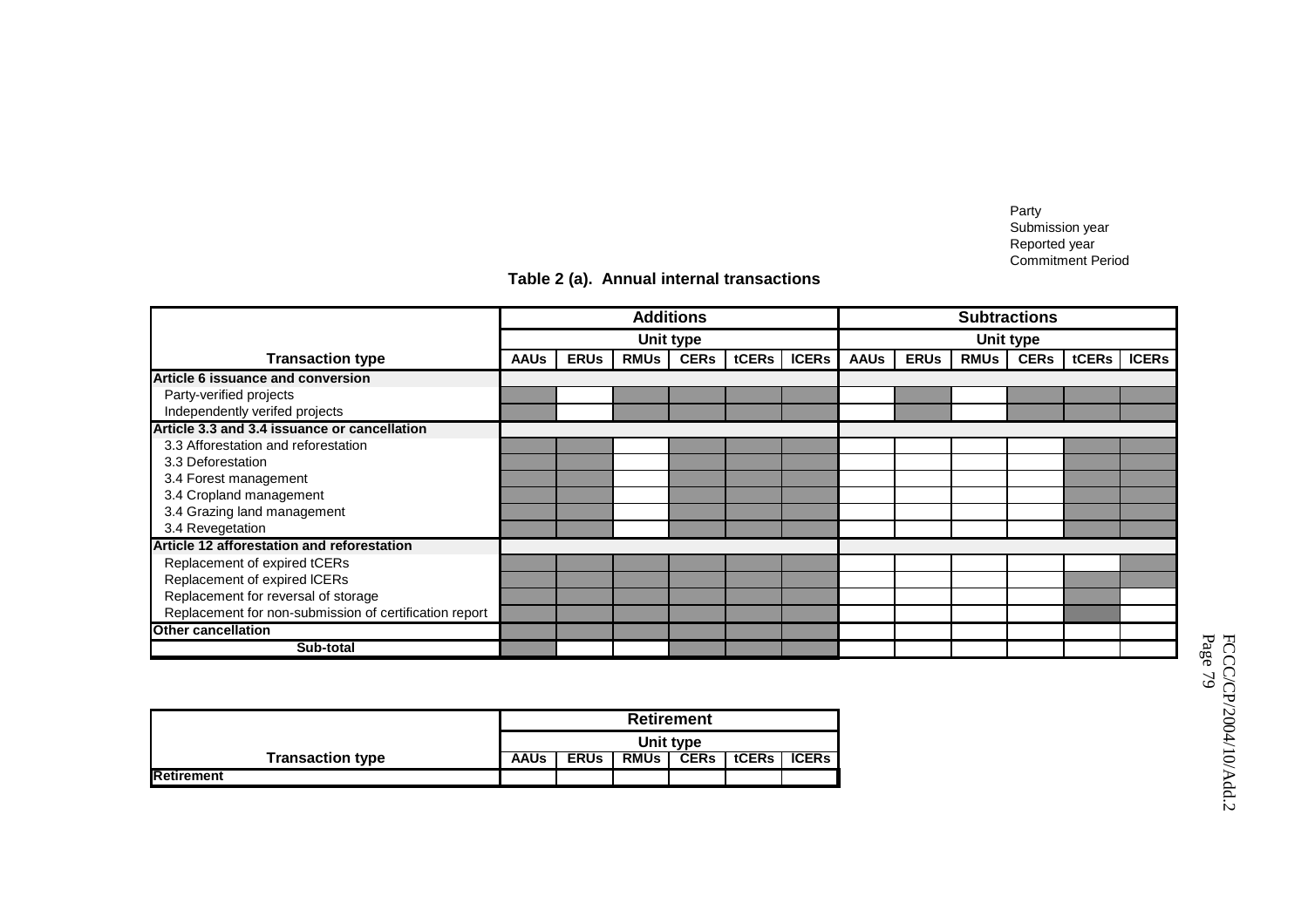## **Table 2 (b). Annual external transactions**

|                                   |             |             |             |                  | Table 2 (b). Annual external transactions |              |             |             |             | Party<br>Submission year<br>Reported year | <b>Commitment Period</b>    |  |  |
|-----------------------------------|-------------|-------------|-------------|------------------|-------------------------------------------|--------------|-------------|-------------|-------------|-------------------------------------------|-----------------------------|--|--|
|                                   |             |             |             | <b>Additions</b> |                                           |              |             |             |             | <b>Subtractions</b>                       |                             |  |  |
|                                   |             |             |             | <b>Unit type</b> |                                           |              | Unit type   |             |             |                                           |                             |  |  |
|                                   | <b>AAUs</b> | <b>ERUS</b> | <b>RMUs</b> | <b>CERs</b>      | tCERs                                     | <b>ICERS</b> | <b>AAUs</b> | <b>ERUS</b> | <b>RMUS</b> |                                           | <b>CERS</b>   tCERS   ICERS |  |  |
| <b>Transfers and acquisitions</b> |             |             |             |                  |                                           |              |             |             |             |                                           |                             |  |  |
| [Registry name]                   |             |             |             |                  |                                           |              |             |             |             |                                           |                             |  |  |
| [Registry name]                   |             |             |             |                  |                                           |              |             |             |             |                                           |                             |  |  |
| [Registry name]                   |             |             |             |                  |                                           |              |             |             |             |                                           |                             |  |  |
| [Registry name]                   |             |             |             |                  |                                           |              |             |             |             |                                           |                             |  |  |
| [Registry name]                   |             |             |             |                  |                                           |              |             |             |             |                                           |                             |  |  |
| [Registry name]                   |             |             |             |                  |                                           |              |             |             |             |                                           |                             |  |  |
| Sub-total                         |             |             |             |                  |                                           |              |             |             |             |                                           |                             |  |  |

**Additional information**

| $-  -$<br>. .<br>- ס-<br>∎Indeb⁄<br>verified<br>∍חדי<br>. н. н.<br>ט ש |  |  |  |  |  |  |
|------------------------------------------------------------------------|--|--|--|--|--|--|
|                                                                        |  |  |  |  |  |  |

 **Table 2 (c). Total annual transactions**

| $-$<br>--<br>and<br>-ranier<br>nт<br>ווחו<br>- 10 |  |  |  |  |  |  |
|---------------------------------------------------|--|--|--|--|--|--|
|                                                   |  |  |  |  |  |  |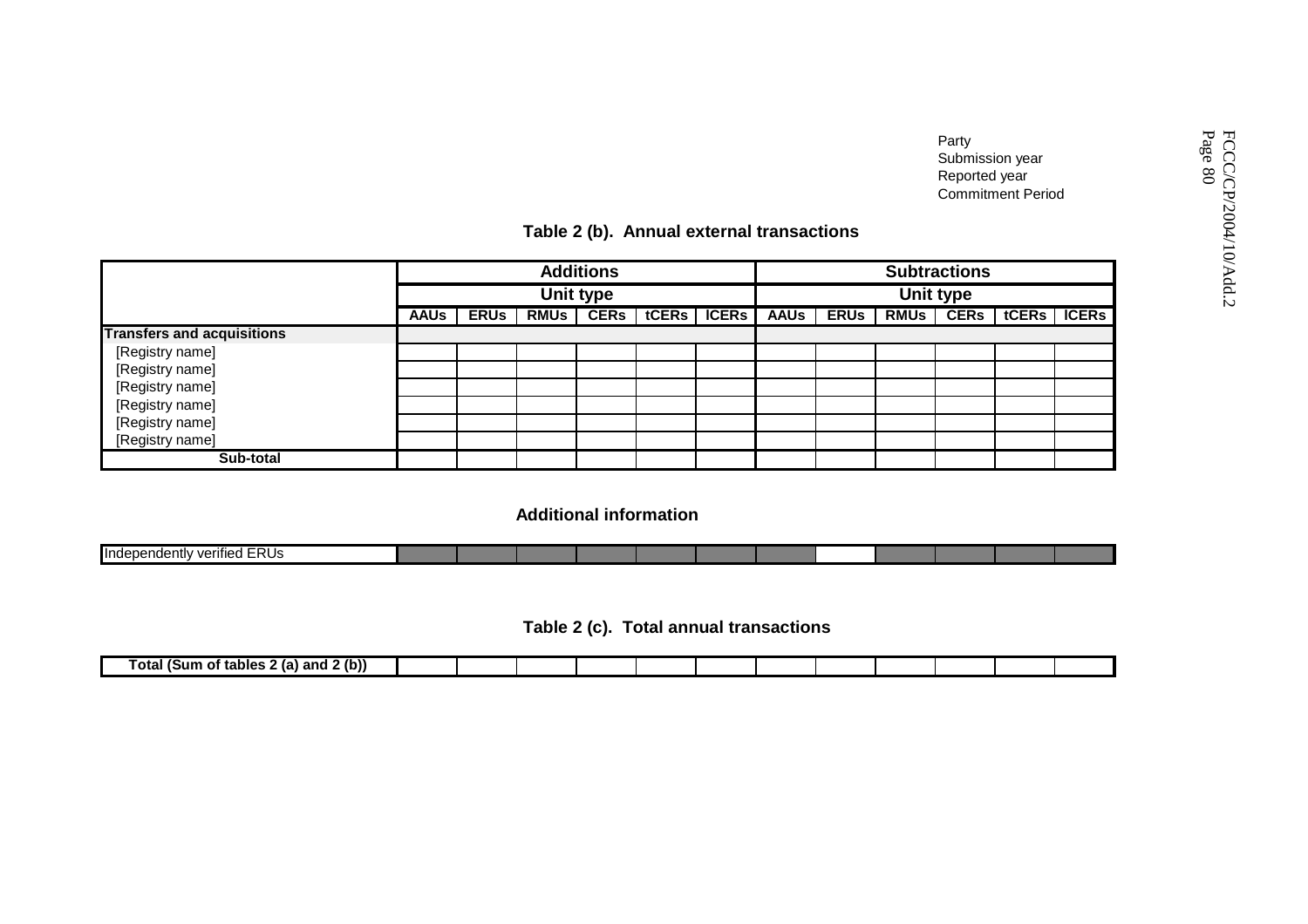Party Submission year Reported year Commitment Period

## **Table 3. Expiry, cancellation and replacement**

|                                                                   |       | Expiry,<br>cancellation and<br>requirement to |                  |             |             | Replacement |       |              |
|-------------------------------------------------------------------|-------|-----------------------------------------------|------------------|-------------|-------------|-------------|-------|--------------|
|                                                                   |       | replace                                       |                  |             |             |             |       |              |
|                                                                   |       | Unit type                                     | <b>Unit type</b> |             |             |             |       |              |
| <b>Transaction or event type</b>                                  | tCERs | <b>ICERs</b>                                  | <b>AAUs</b>      | <b>ERUs</b> | <b>RMUs</b> | <b>CERs</b> | tCERs | <b>ICERS</b> |
| <b>Temporary CERs (tCERS)</b>                                     |       |                                               |                  |             |             |             |       |              |
| Expired in retirement and replacement accounts                    |       |                                               |                  |             |             |             |       |              |
| Replacement of expired tCERs                                      |       |                                               |                  |             |             |             |       |              |
| Expired in holding accounts                                       |       |                                               |                  |             |             |             |       |              |
| Cancellation of tCERs expired in holding accounts                 |       |                                               |                  |             |             |             |       |              |
| Long-term CERs (ICERs)                                            |       |                                               |                  |             |             |             |       |              |
| Expired in retirement and replacement accounts                    |       |                                               |                  |             |             |             |       |              |
| Replacement of expired ICERs                                      |       |                                               |                  |             |             |             |       |              |
| Expired in holding accounts                                       |       |                                               |                  |             |             |             |       |              |
| Cancellation of ICERs expired in holding accounts                 |       |                                               |                  |             |             |             |       |              |
| Subject to replacement for reversal of storage                    |       |                                               |                  |             |             |             |       |              |
| Replacement for reversal of storage                               |       |                                               |                  |             |             |             |       |              |
| Subject to replacement for non-submission of certification report |       |                                               |                  |             |             |             |       |              |
| Replacement for non-submission of certification report            |       |                                               |                  |             |             |             |       |              |
| Total                                                             |       |                                               |                  |             |             |             |       |              |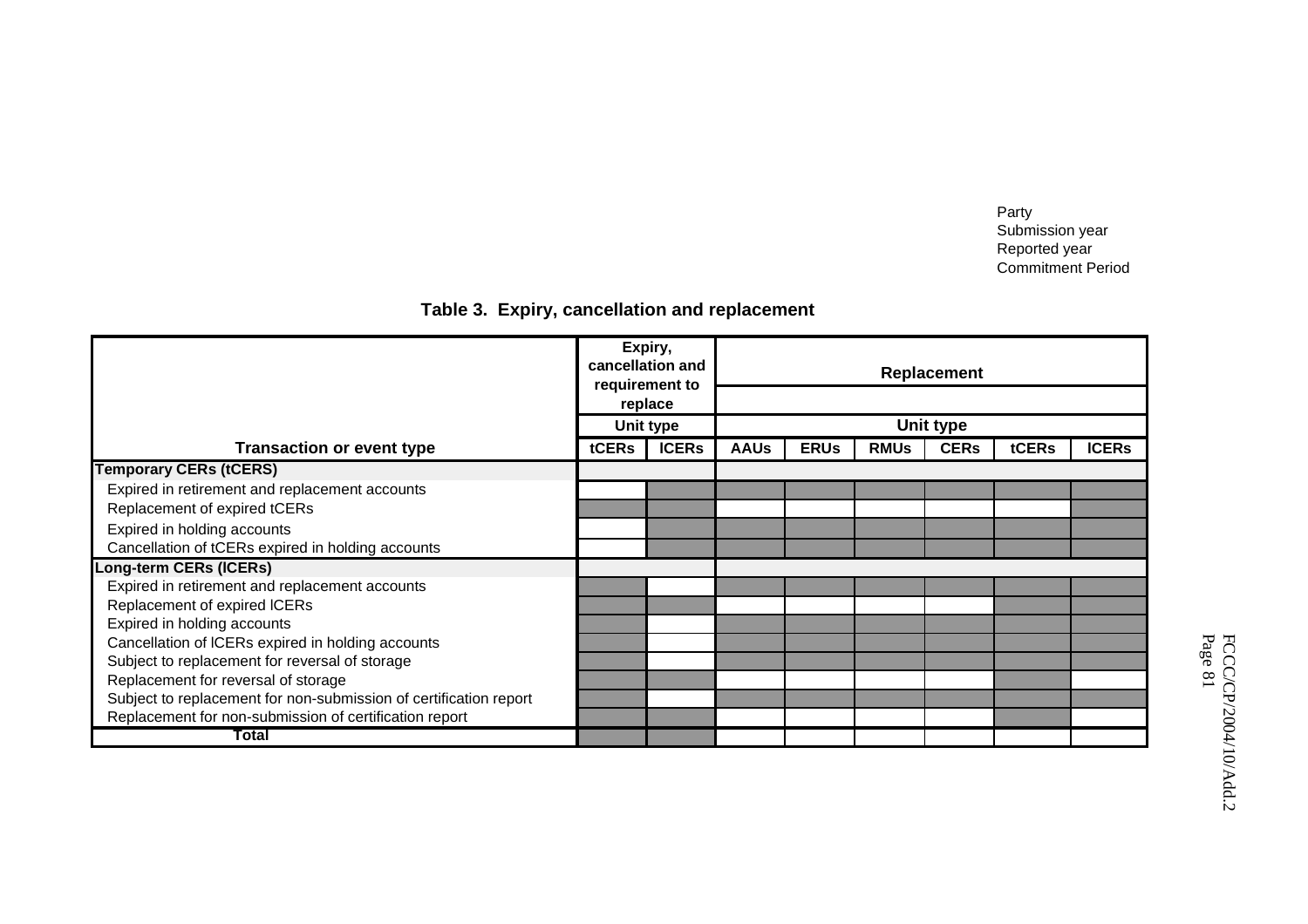Party<br>
Submission year<br>
Reported year<br>
Commitment Period<br> **J year**<br> **Commitment Period**<br> **Commitment Period**<br> **Commitment Period**<br> **Commitment Period** 

# **Table 4. Total quantities of Kyoto Protocol units by account type at end of reported year**

|                                                                     |             |             | Unit type   |             |       |              |
|---------------------------------------------------------------------|-------------|-------------|-------------|-------------|-------|--------------|
| <b>Account type</b>                                                 | <b>AAUs</b> | <b>ERUs</b> | <b>RMUs</b> | <b>CERs</b> | tCERs | <b>ICERs</b> |
| Party holding accounts                                              |             |             |             |             |       |              |
| Entity holding accounts                                             |             |             |             |             |       |              |
| Article 3.3/3.4 net source cancellation accounts                    |             |             |             |             |       |              |
| Non-compliance cancellation accounts                                |             |             |             |             |       |              |
| Other cancellation accounts                                         |             |             |             |             |       |              |
| Retirement account                                                  |             |             |             |             |       |              |
| tCER replacement account for expiry                                 |             |             |             |             |       |              |
| ICER replacement account for expiry                                 |             |             |             |             |       |              |
| ICER replacement account for reversal in storage                    |             |             |             |             |       |              |
| ICER replacement account for non-submission of certification report |             |             |             |             |       |              |
| Total                                                               |             |             |             |             |       |              |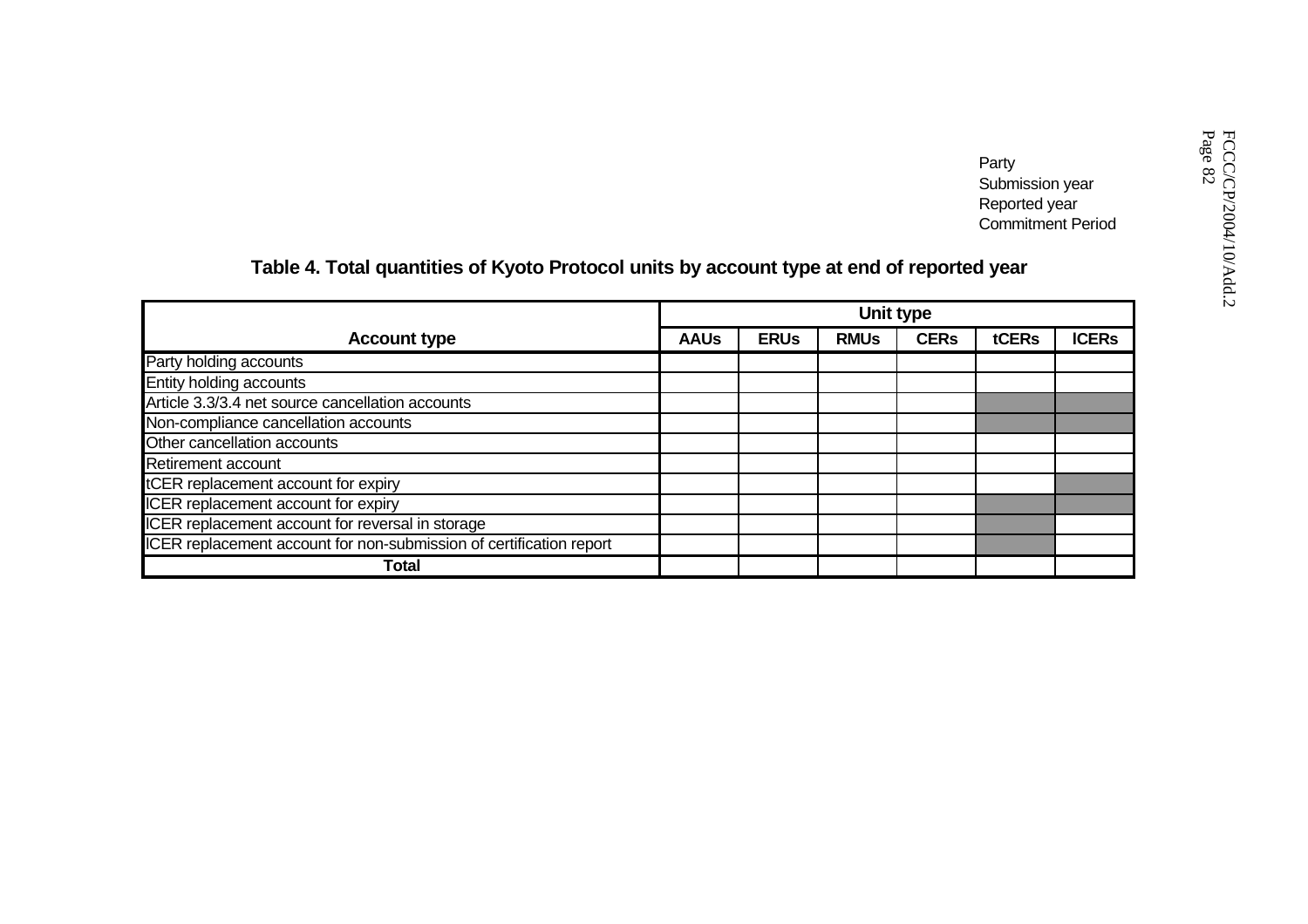Party Submission year Reported year Commitment Period

### **Table 5 (a). Summary information on additions and subtractions**

|                                          |             |             |             | <b>Additions</b> |       |              |             |             |             | <b>Subtractions</b> |       |              |
|------------------------------------------|-------------|-------------|-------------|------------------|-------|--------------|-------------|-------------|-------------|---------------------|-------|--------------|
|                                          |             |             |             | Unit type        |       |              |             |             | Unit type   |                     |       |              |
| <b>Starting values</b>                   | <b>AAUs</b> | <b>ERUs</b> | <b>RMUs</b> | <b>CERs</b>      | tCERs | <b>ICERs</b> | <b>AAUs</b> | <b>ERUs</b> | <b>RMUs</b> | <b>CERs</b>         | tCERs | <b>ICERs</b> |
| Issuance pursuant to Article 3.7 and 3.8 |             |             |             |                  |       |              |             |             |             |                     |       |              |
| Non-compliance cancellation              |             |             |             |                  |       |              |             |             |             |                     |       |              |
| Carry-over                               |             |             |             |                  |       |              |             |             |             |                     |       |              |
| Sub-total                                |             |             |             |                  |       |              |             |             |             |                     |       |              |
| <b>Annual transactions</b>               |             |             |             |                  |       |              |             |             |             |                     |       |              |
| Year 0 (2007)                            |             |             |             |                  |       |              |             |             |             |                     |       |              |
| Year 1 (2008)                            |             |             |             |                  |       |              |             |             |             |                     |       |              |
| Year 2 (2009)                            |             |             |             |                  |       |              |             |             |             |                     |       |              |
| Year 3 (2010)                            |             |             |             |                  |       |              |             |             |             |                     |       |              |
| Year 4 (2011)                            |             |             |             |                  |       |              |             |             |             |                     |       |              |
| Year 5 (2012)                            |             |             |             |                  |       |              |             |             |             |                     |       |              |
| Year 6 (2013)                            |             |             |             |                  |       |              |             |             |             |                     |       |              |
| Year 7 (2014)                            |             |             |             |                  |       |              |             |             |             |                     |       |              |
| Year 8 (2015)                            |             |             |             |                  |       |              |             |             |             |                     |       |              |
| Sub-total                                |             |             |             |                  |       |              |             |             |             |                     |       |              |
| Total                                    |             |             |             |                  |       |              |             |             |             |                     |       |              |

### **Table 5 (b). Summary information on replacement**

|                     |       | <b>Requirement for</b><br>replacement |             |             |             | Replacement |       |              |               |
|---------------------|-------|---------------------------------------|-------------|-------------|-------------|-------------|-------|--------------|---------------|
|                     |       | Unit type                             |             |             |             | Unit type   |       |              | Year          |
|                     | tCERs | <b>ICERs</b>                          | <b>AAUs</b> | <b>ERUs</b> | <b>RMUs</b> | <b>CERs</b> | tCERs | <b>ICERs</b> | Year 1 (2008) |
| <b>Previous CPs</b> |       |                                       |             |             |             |             |       |              | Year 2 (2009) |
| Year 1 (2008)       |       |                                       |             |             |             |             |       |              | Year 3 (2010) |
| Year 2 (2009)       |       |                                       |             |             |             |             |       |              | Year 4 (2011) |
| Year 3 (2010)       |       |                                       |             |             |             |             |       |              | Year 5 (2012) |
| Year 4 (2011)       |       |                                       |             |             |             |             |       |              | Year 6 (2013) |
| Year 5 (2012)       |       |                                       |             |             |             |             |       |              | Year 7 (2014) |
| Year 6 (2013)       |       |                                       |             |             |             |             |       |              | Year 8 (2015) |
| Year 7 (2014)       |       |                                       |             |             |             |             |       |              | Total         |
| Year 8 (2015)       |       |                                       |             |             |             |             |       |              |               |
| Total               |       |                                       |             |             |             |             |       |              |               |

#### **Table 5 (c). Summary information on retirement**

|   | ----- - ,- <i>,</i> - ---------- <i>,</i> |             |             |             |                   |       |              |
|---|-------------------------------------------|-------------|-------------|-------------|-------------------|-------|--------------|
|   |                                           |             |             |             | <b>Retirement</b> |       |              |
|   |                                           |             |             |             | Unit type         |       |              |
|   | Year                                      | <b>AAUs</b> | <b>ERUs</b> | <b>RMUs</b> | <b>CERs</b>       | tCERs | <b>ICERs</b> |
| S | Year 1 (2008)                             |             |             |             |                   |       |              |
|   | Year 2 (2009)                             |             |             |             |                   |       |              |
|   | Year 3 (2010)                             |             |             |             |                   |       |              |
|   | Year 4 (2011)                             |             |             |             |                   |       |              |
|   | Year 5 (2012)                             |             |             |             |                   |       |              |
|   | Year 6 (2013)                             |             |             |             |                   |       |              |
|   | Year 7 (2014)                             |             |             |             |                   |       |              |
|   | Year 8 (2015)                             |             |             |             |                   |       |              |
|   | Total                                     |             |             |             |                   |       |              |

FCCC/CP/2004/10/Add.2<br>Page 83 FCCC/CP/2004/10/Add.2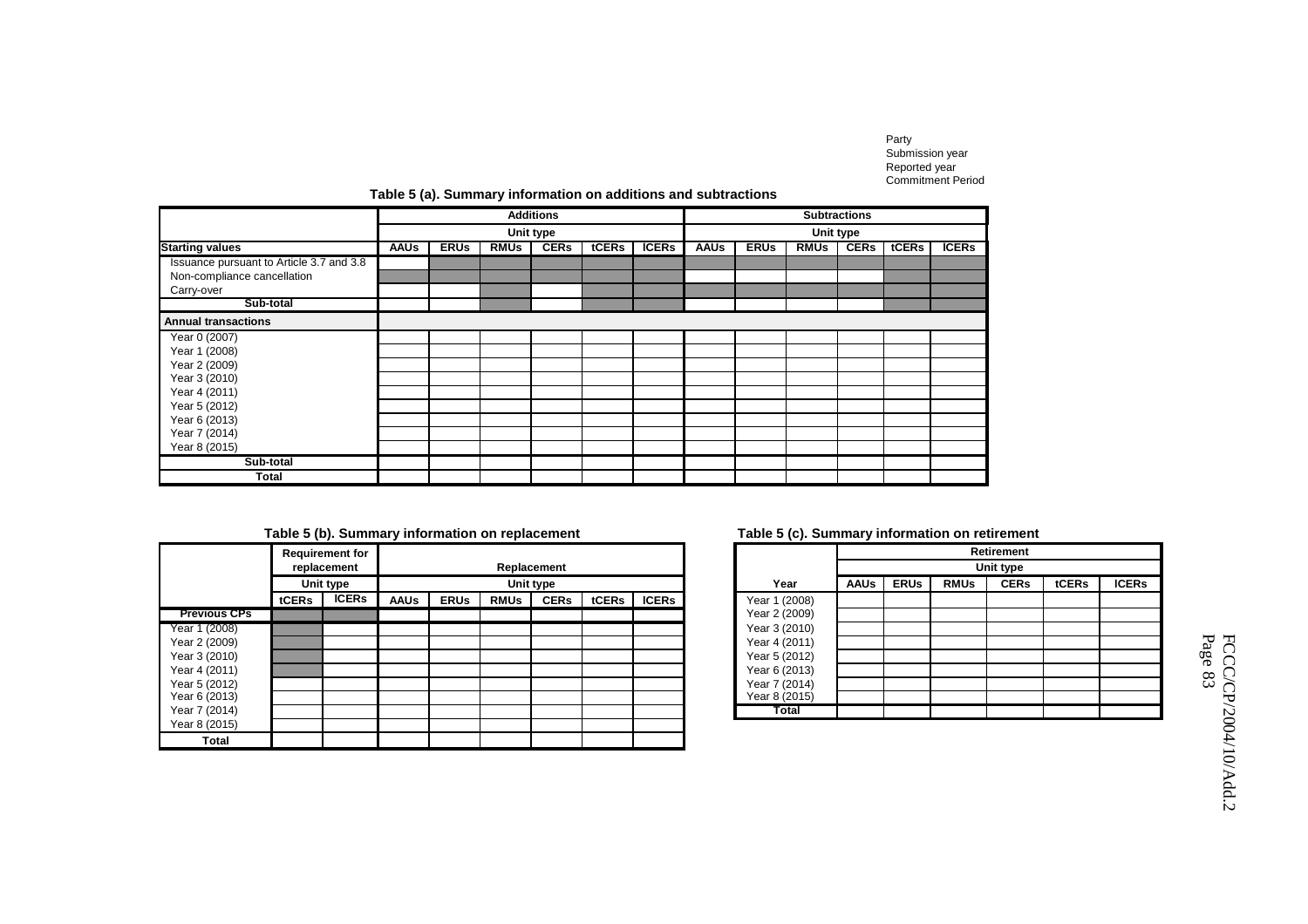| Table 6 (a). Memo item: Corrective transactions relating to additions and subtractions |                  |             |             |             |       |              |             |             |             | Party<br>Submission year<br>Reported year | <b>Commitment Period</b> |              | Page<br>ᄓ<br>$\Omega$<br>$\infty$ |
|----------------------------------------------------------------------------------------|------------------|-------------|-------------|-------------|-------|--------------|-------------|-------------|-------------|-------------------------------------------|--------------------------|--------------|-----------------------------------|
|                                                                                        | <b>Additions</b> |             |             |             |       |              |             |             |             |                                           |                          |              |                                   |
|                                                                                        | Unit type        |             |             |             |       |              |             |             |             |                                           |                          |              |                                   |
|                                                                                        | <b>AAUs</b>      | <b>ERUs</b> | <b>RMUs</b> | <b>CERs</b> | tCERs | <b>ICERs</b> | <b>AAUs</b> | <b>ERUs</b> | <b>RMUs</b> | CER <sub>s</sub>                          | tCERs                    | <b>ICERs</b> |                                   |
| <b>Transactions</b>                                                                    |                  |             |             |             |       |              |             |             |             |                                           |                          |              | N                                 |

### **Table 6 (a). Memo item: Corrective transactions relating to additions and subtractions**

### **Table 6 (b). Memo item: Corrective transactions relating to replacement**

|                     |                          | <b>Requirement for</b> |             |             |             |             |       |              |  |  |  |
|---------------------|--------------------------|------------------------|-------------|-------------|-------------|-------------|-------|--------------|--|--|--|
|                     | replacement<br>Unit type |                        | Replacement |             |             |             |       |              |  |  |  |
|                     |                          |                        | Unit type   |             |             |             |       |              |  |  |  |
|                     | tCERs                    | <b>TCERS</b>           | <b>AAUs</b> | <b>ERUs</b> | <b>RMUs</b> | <b>CERs</b> | tCERs | <b>ICERs</b> |  |  |  |
| <b>Transactions</b> |                          |                        |             |             |             |             |       |              |  |  |  |

**Table 6 (c). Memo item: Corrective transactions relating to retirement**

|                     |                   |             |             | . .         |       |              |  |  |  |  |
|---------------------|-------------------|-------------|-------------|-------------|-------|--------------|--|--|--|--|
|                     | <b>Retirement</b> |             |             |             |       |              |  |  |  |  |
|                     | Unit type         |             |             |             |       |              |  |  |  |  |
|                     | <b>AAUs</b>       | <b>ERUs</b> | <b>RMUs</b> | <b>CERs</b> | tCERs | <b>ICERs</b> |  |  |  |  |
| <b>Transactions</b> |                   |             |             |             |       |              |  |  |  |  |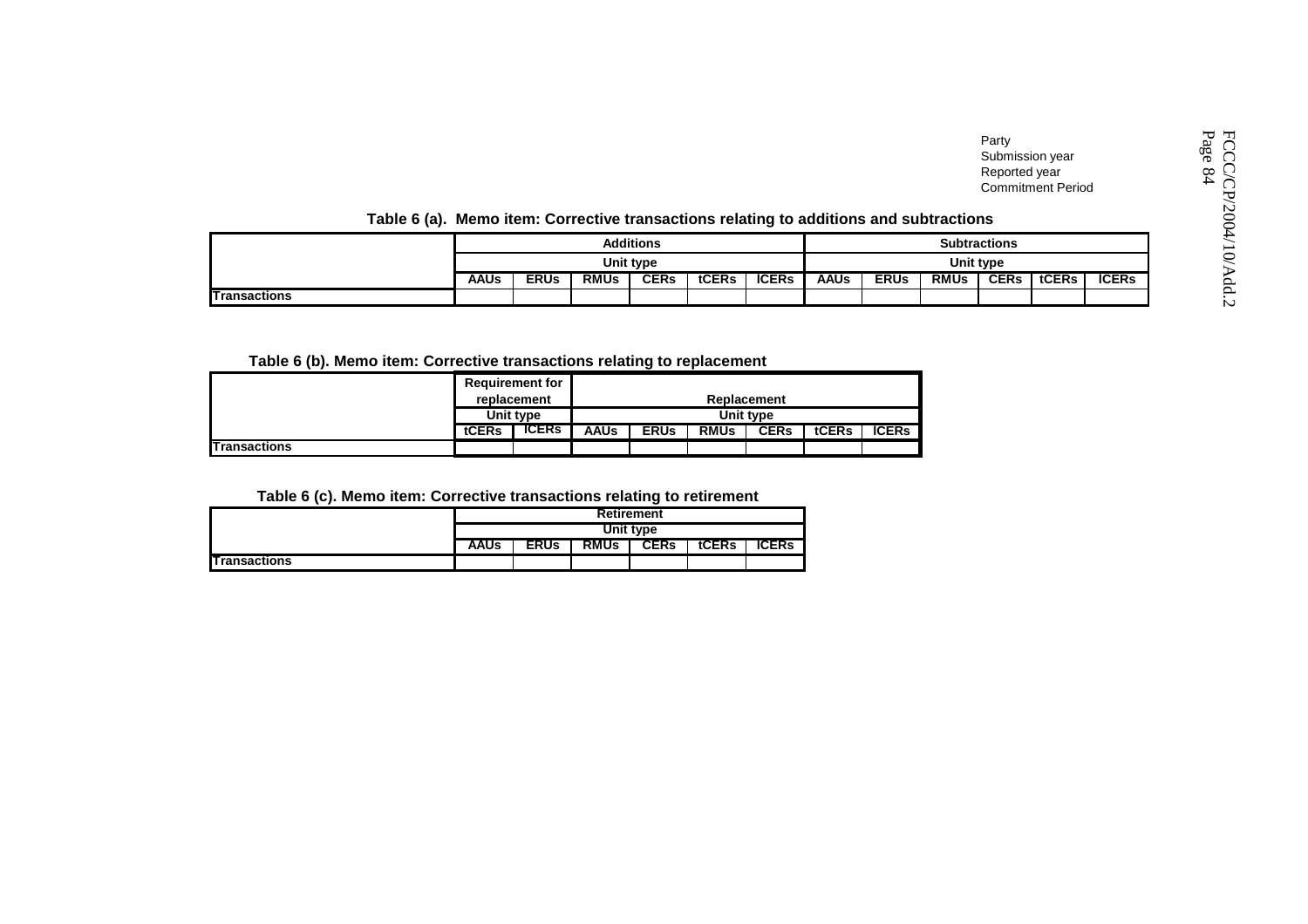### **Decision 18/CP.10**

## **Issues relating to the technical review of greenhouse gas inventories of Parties included in Annex I to the Convention and the implementation of Article 8 of the Kyoto Protocol**

*The Conference of the Parties,* 

*Recalling* Article 12, paragraph 9, of the Convention and decisions 23/CP.7, 19/CP.8, 12/CP.9 and 21/CP.9,

*Having considered* the relevant recommendations of the Subsidiary Body for Scientific and Technological Advice,

1. *Requests* Parties included in Annex I to the Convention (Annex I Parties) whose inventories contain information that is designated as confidential to provide this information during centralized and in-country reviews, at the request of an expert review team, in accordance with the code of practice for the treatment of confidential information adopted by decision 12/CP.9;

2. *Requests* the secretariat to facilitate timely access by expert review teams to information during these reviews, in accordance with the code of practice for the treatment of confidential information adopted by decision 12/CP.9;

3. *Decides* that an Annex I Party may, at its discretion and in cooperation with the secretariat, make confidential inventory information available to expert review teams during those periods in which experts are neither present in the country under review nor at the offices of the secretariat, through appropriate procedures, provided that these procedures do not entail additional financial costs for the secretariat. A Party's decision not to submit confidential information in those periods does not constitute an inconsistency with the reporting requirements relating to Annex I Parties' greenhouse gas inventories;

4. *Requests* the secretariat to avoid the organization of further desk reviews for those Annex I Parties where it is known that the expert review team could not access confidential information requested during a desk review, and instead subject those Parties to centralized or in-country reviews, to the extent that resources permit;

5. *Recommends* that the Conference of the Parties serving as the meeting of the Parties to the Kyoto Protocol at its first session adopt draft decision -/CMP.1 (*Issues relating to the implementation of Article 8 of the Kyoto Protocol*) below.

> *6th plenary meeting 17–18 December 2004*